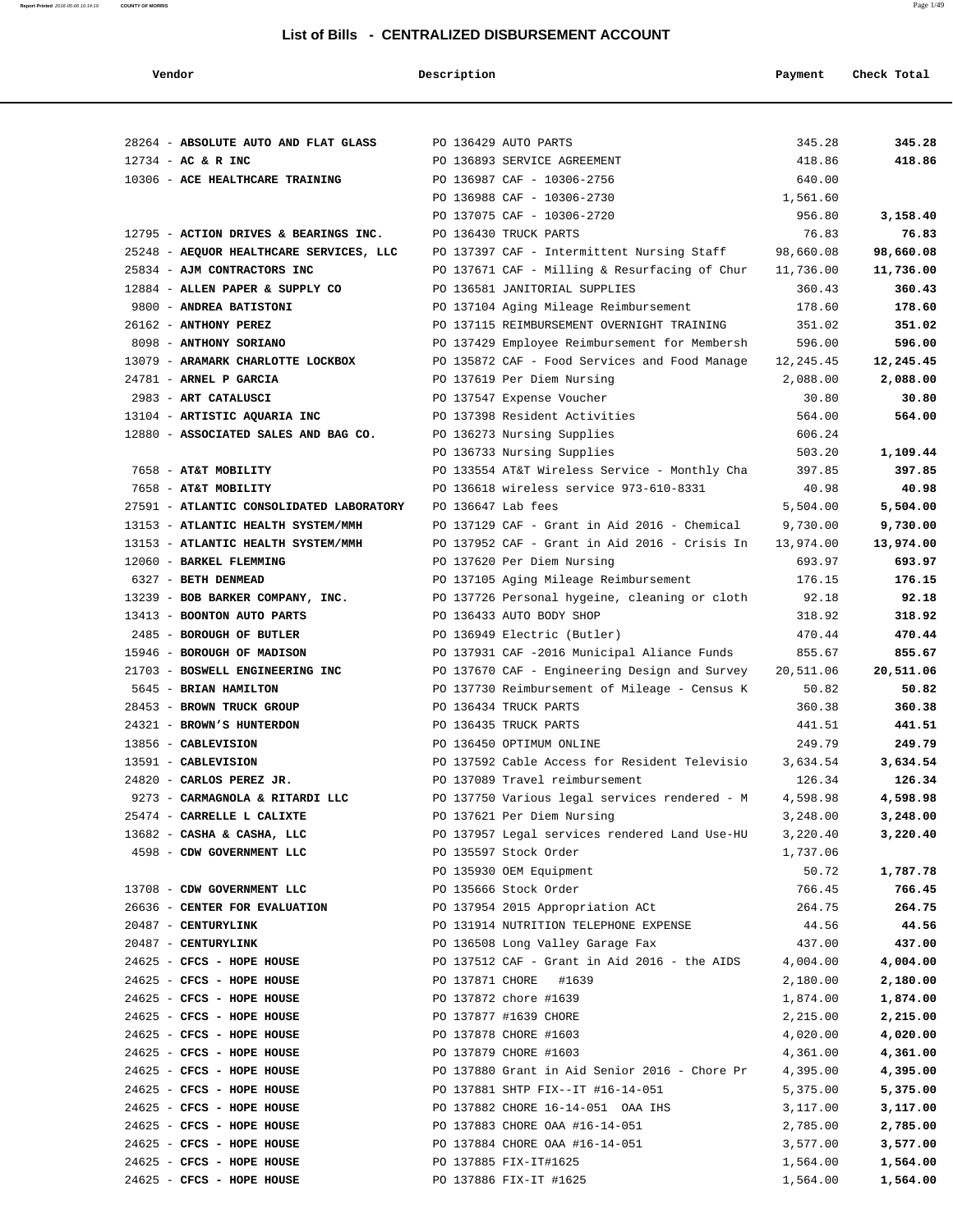| endoi |  |
|-------|--|
|-------|--|

**Report Printed** 2016-05-06 10:14:19 **COUNTY OF MORRIS** 

# **Description Description Payment Check Total**

| 24625 - CFCS - HOPE HOUSE                    |                   | PO 137887 FIX-IT #1625                                                         | 1,138.00       | 1,138.00        |
|----------------------------------------------|-------------------|--------------------------------------------------------------------------------|----------------|-----------------|
| 11904 - CHARLES COLLINS                      |                   | PO 137349 Reimbursement                                                        | 191.24         | 191.24          |
| 13777 - CHATHAM TOWNSHIP                     |                   | PO 137972 CAF - 2016 Municipal Aliance Funds                                   | 1,656.56       | 1,656.56        |
| 13788 - CHERRY WEBER & ASSOC. PC             |                   | PO 137519 CAF - Construction Inspection Servi                                  | 6,800.00       | 6,800.00        |
| 13803 - CHILD & FAMILY RESOURCES, INC.       |                   | PO 137724 CAF - Grant in Aid 2016 - Family Da                                  | 7,514.72       | 7,514.72        |
| 26185 - CHRISTIAN ROSSY                      |                   | PO 137473 Annual School Board Election Dinner                                  | 22.32          | 22.32           |
| 1682 - CHRISTINE MARION                      |                   | PO 136975 Employee Reimbursement - Travel & M                                  | 146.00         | 146.00          |
| 21857 - CITYSIDE ARCHIVES, LTD               |                   | PO 137152 CAF - Record Storage & Shredding fo                                  | 6,147.94       | 6,147.94        |
| 25571 - CLEARY GIACOBBE ALFIERI &            |                   | PO 138014 Legal services rendered-MC Labor                                     | 360.00         | 360.00          |
| 13857 - CLIFFSIDE BODY CORP                  |                   | PO 136437 TRUCK PARTS                                                          | 582.41         | 582.41          |
| 26074 - COMMUNICATIONS SERVICE               |                   | PO 135548 Repair - K9 Truck/SHERIFF'S OFFICE                                   | 160.00         | 160.00          |
| 26074 - COMMUNICATIONS SERVICE               |                   | PO 136026 RADIO REMOVAL FROM VEHICLE                                           | 110.00         | 110.00          |
| 25489 - CONCRETE CONSTRUCTION CORP.          |                   | PO 137679 CAF - Intersection Improvements to                                   | 393,106.02     | 393,106.02      |
| 14643 - CORNERSTONE FAMILY                   |                   | PO 137868 Morris View ADC                                                      | 10,993.77      |                 |
|                                              |                   | PO 137890 OAA CGI<br># 16-14-076 No CAF. #                                     | 3,689.00       | 14,682.77       |
| 14644 - CORNERSTONE FAMILY PROGRAMS          |                   | PO 137870 Time-Out ADC                                                         | 30,510.00      |                 |
|                                              |                   | PO 137891 #16-14-087 OAA Caregiver Outreach                                    | 5,098.00       | 35,608.00       |
| 14027 - COUNTY COLLEGE OF MORRIS             |                   | PO 137331 Expenditures in connection with maj                                  | 42,302.00      | 42,302.00       |
| 13 - COUNTY OF MORRIS                        |                   | PO 137582 2nd Half 4/16 Metered Mail                                           | 224.67         | 224.67          |
| 13 - COUNTY OF MORRIS                        |                   | PO 137584 2nd Half 4/16 Metered Mail                                           | 9,348.88       | 9,348.88        |
| 13 - COUNTY OF MORRIS                        |                   | PO 137688 Transfer of Capital Improvements 20 2,305,000.00 2,305,000.00        |                |                 |
| 13 - COUNTY OF MORRIS                        |                   | PO 137689 Unemployment Ins Expenditures - Tra 815,000.00                       |                | 815,000.00      |
| 13 - COUNTY OF MORRIS                        |                   | PO 138010 1st HALF OF APRIL 2016 METERED MAIL                                  | 2.12           | 2.12            |
| 25373 - CREATING WITH CLAY LLC               |                   | PO 137399 Resident Activities                                                  | 100.00         | 100.00          |
| $5239 - CWDA$                                |                   | PO 136824 CWDA Monthly meetings/workshops                                      | 160.00         | 160.00          |
| 14102 - CY DRAKE LOCKSMITHS, INC.            | PO 135869 PADLOCK |                                                                                | 10.10          | 10.10           |
| 27941 - D & M AUTO BODY                      |                   | PO 135947 AUTO PARTS/LABOR                                                     | 12,854.88      | 12,854.88       |
| 12683 - D. C. EXPRESS INC                    |                   | PO 136809 CAF - Delivery of Voting Machines &                                  | 95.00          | 95.00           |
| 28495 - D.R.E IMPORTS                        |                   | PO 136831 Resident Activities                                                  | 150.00         | 150.00          |
| 15499 - DAILY RECORD                         |                   | PO 135805 display ad for the april 19,2016 sc                                  | 2,578.94       | 2,578.94        |
| 15499 - DAILY RECORD                         |                   | PO 136153 legal display ad for special school                                  | 2,578.94       | 2,578.94        |
| 14123 - DAILY RECORD                         |                   | PO 137122 AD 0001183227 ASB 188072                                             | 56.56          | 56.56           |
| 14123 - DAILY RECORD                         |                   | PO 137125 AD 0001192733 ASB 54031274                                           | 79.88          | 79.88           |
| 14123 - DAILY RECORD                         |                   | PO 137126 AD 0001183115 ASB 54031274                                           | 43.36          | 43.36           |
| 14123 - DAILY RECORD<br>14123 - DAILY RECORD |                   | PO 137251 Publishing of 2016 Morris County Bu                                  | 132.04         | 132.04<br>90.00 |
| 14123 - DAILY RECORD                         |                   | PO 137252 2016 COLA Resolution<br>PO 137253 Contract Award - $4/13/16$ Meeting | 90.00<br>71.08 | 71.08           |
| 14123 - DAILY RECORD                         |                   | PO 137409 ADVERTISEMENT                                                        | 81.64          | 81.64           |
| 14123 - DAILY RECORD                         |                   | PO 137474 AD 0001183824 ASB 54031274                                           | 132.68         | 132.68          |
| 15642 - DALE KRAMER                          |                   | PO 137418 Reimbursement Sony Voice Recorder &                                  | 71.67          | 71.67           |
| 27177 - DAMACINA L. OKE                      |                   | PO 137622 Per Diem Nursing                                                     | 870.00         | 870.00          |
| 11155 - DANILO LAPID                         |                   | PO 137623 Per Diem Nursing                                                     | 888.00         | 888.00          |
| 25386 - DAVID JEAN-LOUIS                     |                   | PO 137624 Per Diem Nursing                                                     | 2,076.40       | 2,076.40        |
| 14202 - DECOTIIS, FITZPATRICK &              |                   | PO 137971 MCPO defense legal services rendere                                  | 7,814.88       |                 |
|                                              |                   | PO 137973 MCPO defense legal services January                                  | 21,188.02      | 29,002.90       |
| 14228 - DELL MARKETING L.P.                  |                   | PO 136271 LPS-Com Center Project                                               | 4,753.74       | 4,753.74        |
| 25169 - DENISE THORNTON                      |                   | PO 137360 Travel Expense - CALEA                                               | 1,828.89       | 1,828.89        |
| 24349 - DIRECT ENERGY BUSINESS MARKETING     |                   | PO 137553 GAS - HESS - SUPPLY - 1316                                           | 80,718.30      | 80,718.30       |
| 7067 - DIRECT MACHINERY SERVICE CORP.        |                   | PO 136755 CAF - Laundry Equipment Service & R                                  | 967.19         | 967.19          |
| 21123 - DOMINION VOTING SYSTEMS INC          |                   | PO 135642 Annual License fee for WinEDS                                        | 24, 249.35     | 24,249.35       |
| 13058 - DOSSIER SYSTEMS                      |                   | PO 136441 DOSSIER USERS GROUP SUMMIT                                           | 1,095.00       | 1,095.00        |
| 8791 - E-TEK COMPUTER TRAINING               |                   | PO 136993 CAF - 8791-2700                                                      | 1,722.72       | 1,722.72        |
| 26312 - EASTERN CONCRETE MATERIALS, INC.     | PO 135835 Stone   |                                                                                | 1,060.50       | 1,060.50        |
| 26312 - EASTERN CONCRETE MATERIALS, INC.     |                   | PO 135920 3/4" Stone                                                           | 1,104.03       | 1,104.03        |
| 12467 - EDITHA MARQUEZ                       |                   | PO 137625 Per Diem Nursing                                                     | 1,480.00       | 1,480.00        |
| 17367 - EDWARD V. ROCHFORD                   |                   | PO 137114 Travel Expense                                                       | 1,230.38       | 1,230.38        |
| 26117 - EDWARDS LEARNING CENTER              |                   | PO 137066 CAF - Edwards-JR/JS-16-WFNJ (cost-r                                  | 4,611.33       | 4,611.33        |
| 26117 - EDWARDS LEARNING CENTER              |                   | PO 137086 CAF - Edwards-JR/JS-16-WFNJ (perfor                                  | 661.00         | 661.00          |
| 26516 - ELIZABETH HAKUCSA                    |                   | PO 137256 Reimbusement for mileage                                             | 8.96           | 8.96            |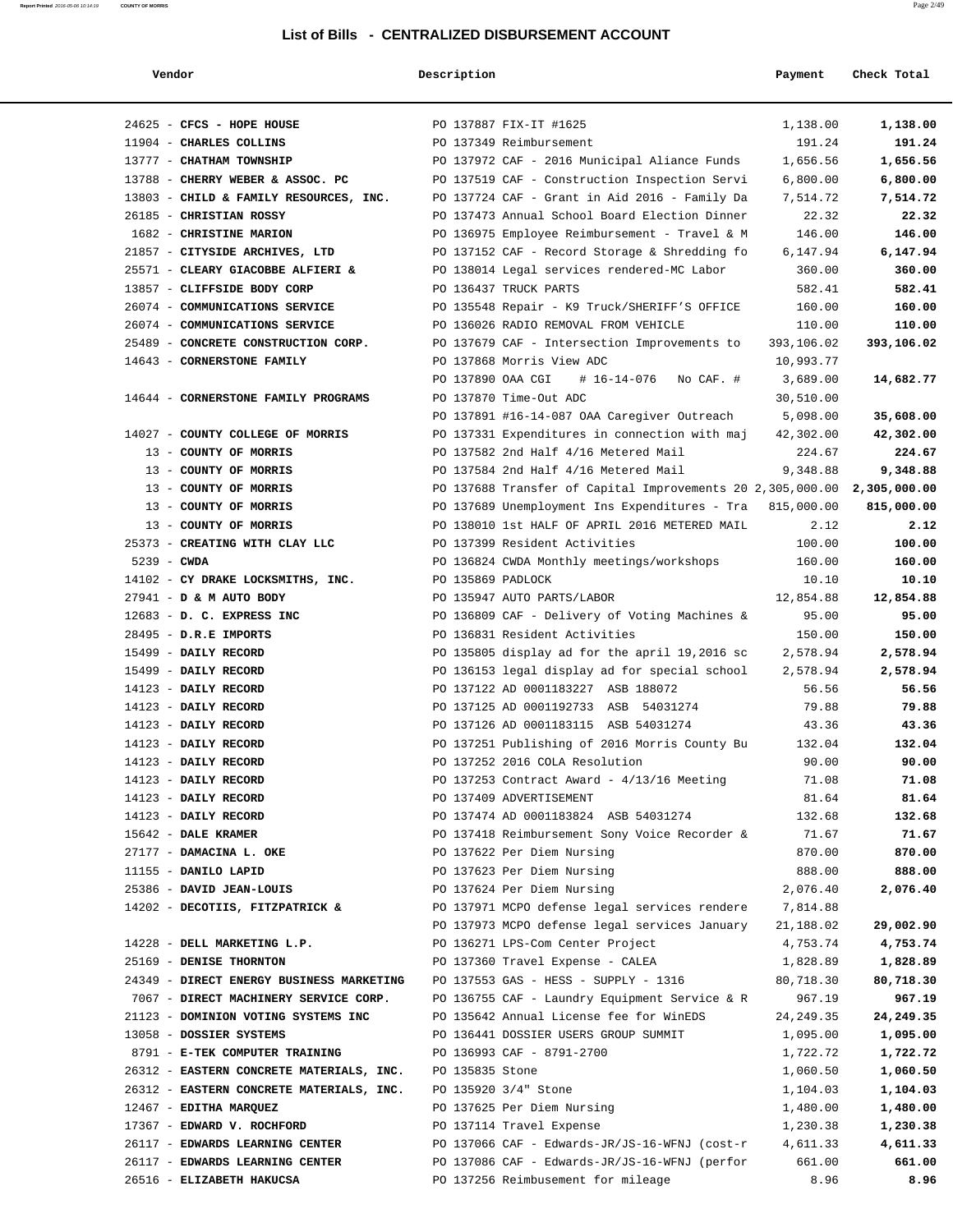| Vendor                                                                | Description        |                                                                      | Payment                | Check Total |
|-----------------------------------------------------------------------|--------------------|----------------------------------------------------------------------|------------------------|-------------|
| 27141 - ELLEN M. NOLL                                                 |                    |                                                                      | 1,464.50               | 1,464.50    |
| 2047 - EMPLOYMENT HORIZONS, INC.                                      |                    | PO 137626 Per Diem Nursing                                           |                        |             |
|                                                                       |                    | PO 137888 Emp. & Trg #1624<br>PO 137889 Supp. Emp. #1604             | 18,079.00<br>19,252.00 | 37,331.00   |
| 26492 - ERROL WOLLARY                                                 |                    | PO 137254 Reimbursement for Cell Phone                               | 60.00                  | 60.00       |
| 20265 - EVELYN TOLENTINO                                              |                    | PO 137627 Per Diem Nursing                                           | 1,255.04               | 1,255.04    |
| 14604 - EXTEL COMMUNICATIONS                                          |                    | PO 136616 CAT 5E DROPS MORRIS COUNTY INFORMAT                        | 626.00                 | 626.00      |
| 3549 - EZ WHEELS DRIVING SCHOOL                                       |                    | PO 137513 CAF - 3549-2936                                            | 1,066.40               |             |
|                                                                       |                    | PO 137071 CAF - 3549-2926                                            | 1,066.40               |             |
|                                                                       |                    | PO 137072 CAF - 3549-2841                                            | 1,126.10               |             |
|                                                                       |                    | PO 137077 CAF - 3549-2825                                            | 1,125.60               | 4,384.50    |
| 5263 - FATHI GUIRGIS                                                  |                    | PO 137739 EXPENSE VOUCHER                                            | 90.00                  | 90.00       |
| $14668$ - FEDEX                                                       |                    | PO 136459 Express Ship                                               | 16.90                  |             |
|                                                                       | PO 136383 Shipping |                                                                      | 103.19                 | 120.09      |
| 9388 - FF1 PROFESSIONAL SAFETY SERVICES                               |                    | PO 133545 Hazmat shirts & boots                                      | 187.47                 | 187.47      |
| 9388 - FF1 PROFESSIONAL SAFETY SERVICES                               |                    | PO 136043 FIREFIGHTER PROTECTIVE GEAR NJSC A8                        | 325.20                 | 325.20      |
|                                                                       |                    |                                                                      |                        |             |
| 14702 - FIRE FIGHTERS EQUIPMENT CO INC<br>27167 - FLEMINGTON CHRYSLER |                    | PO 133916 Clean Water Fund Accessory Purchase<br>PO 136478 CAR PARTS | 130.98<br>380.14       | 130.98      |
| 2147 - FLEMINGTON DEPT STORE INC                                      |                    | PO 136604 Uniform & Accessories                                      | 521.50                 | 380.14      |
|                                                                       |                    | PO 136427 UNIFORMS - SHIRTS                                          | 1,464.50               |             |
|                                                                       |                    |                                                                      |                        | 1,986.00    |
| 17179 - FRED PRYOR SEMINARS                                           |                    | PO 135540 Seminar - Legal Serv/T. DeFilippis                         | 149.00                 | 149.00      |
| 27628 - FRENKEL BENEFITS, LLC                                         |                    | PO 135744 March Admin & Consulting Svcs for E                        | 10,416.67              | 10,416.67   |
| 28238 - FRIENDLY CARE MEDICAL                                         |                    | PO 136730 Medical Transport                                          | 303.00                 | 303.00      |
| 8269 - GEORGINA GRAY-HORSLEY                                          |                    | PO 137628 Per Diem Nursing                                           | 464.00                 | 464.00      |
| 21585 - GIOVANNA ALVES                                                |                    | PO 136970 Mileage & Supplies                                         | 393.30                 | 393.30      |
| $14983$ - GRAINGER                                                    |                    | PO 136038 CAF - NJSC A79875/WSCA 1862                                | 6,729.84               |             |
|                                                                       |                    | PO 136040 MAINTENANCE SUPPLIES                                       | 252.44                 |             |
|                                                                       |                    | PO 136732 Safety & Security                                          | 398.03                 | 7,380.31    |
| $14984$ - GRAINGER                                                    |                    | PO 136482 SHOP SUPPLIES                                              | 47.92                  |             |
|                                                                       |                    | PO 136696 BUILD MAINT/ HVAC                                          | 791.56                 | 839.48      |
| 10931 - GREEN ' ERGY LLC                                              |                    | PO 137565 Resident Activities                                        | 200.00                 | 200.00      |
| 15007 - GREENMAN PEDERSEN INC                                         |                    | PO 137680 CAF - Construction Inspection Servi                        | 18,337.00              | 18,337.00   |
| 7832 - GREGORY ROSSI                                                  |                    | PO 136930 Extradition                                                | 244.68                 | 244.68      |
| 28260 - GRIFFITH ELECTRIC SUPPLY CO, INC.                             |                    | PO 136286 Maintenance Supplies & Parts                               | 2,002.25               |             |
|                                                                       |                    | PO 137101 CAF - Electrical Supplies                                  | 257.35                 | 2,259.60    |
| $15026$ - GSETA                                                       |                    | PO 136398 registration fee                                           | 1,050.00               | 1,050.00    |
| 28503 - GUITAR WITH GLORIA                                            |                    | PO 136835 Resident Activities                                        | 200.00                 | 200.00      |
| 15082 - HANOVER TWP MUNICIPAL ALLIANCE                                |                    | PO 137980 CAF - 2016 Municipal Aliance Funds                         | 1,456.12               | 1,456.12    |
| $11102 - HELM$                                                        |                    | PO 136484 SOFTWARE RENEWAL                                           | 1,300.00               | 1,300.00    |
| 8685 - HENRY SCHEIN INC                                               |                    | PO 128365 CAF - Medical and OTC Supplies                             | 508.53                 |             |
|                                                                       |                    | PO 129828 CAF - Medical and OTC Supplies                             | 71.90                  |             |
|                                                                       |                    | PO 132300 CAF - Medical and OTC Supplies                             | 4,510.61               |             |
|                                                                       |                    | PO 133605 CAF - Medical and OTC Supplies BID                         | 100.36                 |             |
|                                                                       |                    | PO 134283 CAF - Medical and OTC Supplies BID                         | 974.76                 | 6,166.16    |
| 20737 - HOOVER TRUCK CENTERS INC                                      |                    | PO 136485 TRUCK PARTS                                                | 371.35                 | 371.35      |
| 15249 - HOUSING PARTNERSHIP                                           |                    | PO 137914 CAF - Grant in Aid 2016 - Spanish H                        | 7,673.00               | 7,673.00    |
| 10414 - HUBER & ASSOCIATES                                            |                    | PO 137763 AGING APS Expense                                          | 400.00                 | 400.00      |
| 10767 - ILLIENE CHARLES, RN                                           |                    | PO 137629 Per Diem Nursing                                           | 3,256.00               | 3,256.00    |
| 4592 - INFORMATION & TECHNOLOGY                                       |                    | PO 136978 CAF - 4592-2549                                            | 1,380.00               |             |
|                                                                       |                    | PO 136827 CAF - 4592-2520                                            | 1,786.67               | 3,166.67    |
| 12041 - INGLESINO, WEBSTER,                                           |                    | PO 138004 Morris View Nursing Home legal serv                        | 1,988.10               | 1,988.10    |
| 1664 - INGRAM LIBRARY SERVICES                                        |                    | PO 135363 Received Books                                             | 2,823.23               |             |
|                                                                       |                    | PO 136460 Confirm 2015 Invoice and Credits                           | 752.68                 |             |
|                                                                       |                    | PO 136461 Confirm 2015 Invoice & Credits                             | 253.56                 |             |
|                                                                       |                    | PO 136462 Confirm 2015 Inv90554462 & Credit                          | 3,489.53               |             |
|                                                                       |                    | PO 136507 Received Books                                             | 445.36                 | 7,764.36    |
| 1664 - INGRAM LIBRARY SERVICES                                        |                    | PO 136519 Received Books                                             | 1,403.76               |             |
|                                                                       |                    | PO 136521 Received Books                                             | 2,296.09               | 3,699.85    |
| 1664 - INGRAM LIBRARY SERVICES                                        |                    | PO 136522 Recieved Books                                             | 2,579.39               |             |
|                                                                       |                    | PO 136646 Received Books                                             | 645.42                 | 3,224.81    |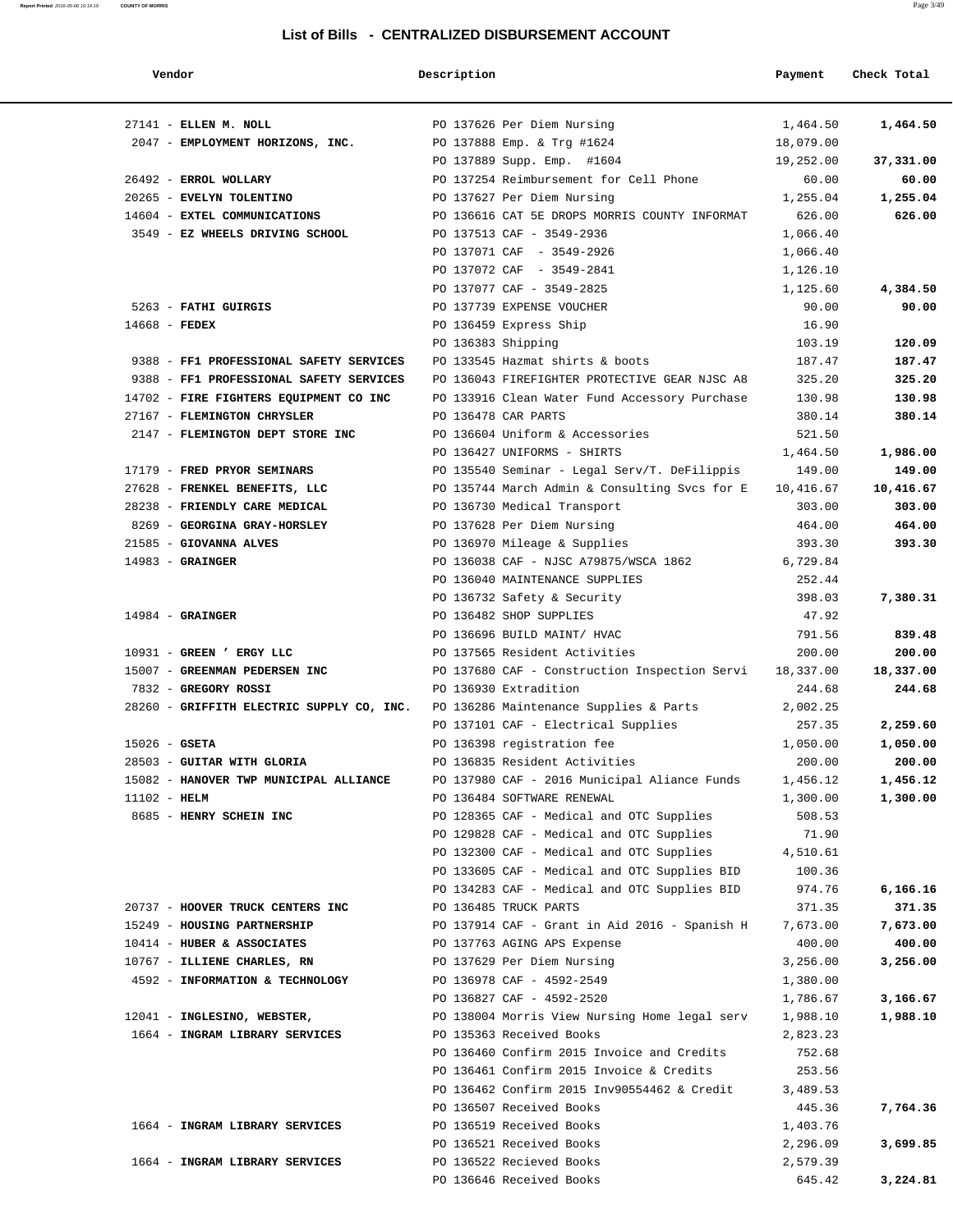| Report Printed 2016-05-06 10:14:19<br>the contract of the contract of the contract of the contract of the contract of the contract of the contract of | <b>COUNTY OF MORRIS</b> | Page 4/49 |
|-------------------------------------------------------------------------------------------------------------------------------------------------------|-------------------------|-----------|
|                                                                                                                                                       |                         |           |

| Vendor                                                     | Description        |                                                                            | Payment            | Check Total        |
|------------------------------------------------------------|--------------------|----------------------------------------------------------------------------|--------------------|--------------------|
| 4859 - INSTITUTE FOR FORENSIC PSYCHOLOGY                   |                    | PO 136023 NEW HIRE PSYCH. EVALUATIONS R-44 01                              | 4,950.00           |                    |
|                                                            |                    | PO 136489 R#44 1/13/16, Evaluation                                         | 1,530.00           | 6,480.00           |
| 19235 - INSTITUTE FOR PROF.DEVELOPMENT                     |                    | PO 137543 Avoiding Hostile Work Environment C                              | 99.00              | 99.00              |
| 6100 - INTER CITY TIRE                                     | PO 135961 TIRES    |                                                                            | 2,404.39           | 2,404.39           |
| 20652 - INTERFAITH FOOD PANTRY INC.                        |                    | PO 137895 HDM #1621                                                        | 1,061.00           | 1,061.00           |
| 20652 - INTERFAITH FOOD PANTRY INC.                        |                    | PO 137896 hdm #1629                                                        | 10,112.00          | 10,112.00          |
| 25455 - INTERNATIONAL ACADEMIES OF                         |                    | PO 136133 Education, School, Training                                      | 425.00             | 425.00             |
| 20792 - IPC HOSPITALIST PHYSICIANS NJ                      |                    | PO 137586 CAF - Medical Care for Residents                                 | 5,676.00           | 5,676.00           |
| 14340 - JANET DONALDSON                                    |                    | PO 138061 Receipts for the Daily Record and                                | 49.50              | 49.50              |
| $21098$ - JANET THAI                                       |                    | PO 133961 Investigative Expense                                            | 34.22              | 34.22              |
| 21088 - JENNIFER CARPINTERI                                |                    | PO 137587 Reimbursement of the Morris View Pe                              | 118.00             | 118.00             |
| 1735 - JERRY A. LEWIS & ASSOC., LLC                        | PO 136181 Training |                                                                            | 300.00             | 300.00             |
| 1585 - JERSEY BATTERED WOMEN'S                             |                    | PO 137747 CAF - Grant in Aid 2016 - Protectiv                              | 26,269.00          | 26,269.00          |
| 960 - JERSEY CENTRAL POWER & LIGHT                         | PO 135921 JCP&L    |                                                                            | 42.59              | 42.59              |
| 960 - JERSEY CENTRAL POWER & LIGHT                         | PO 136900 JCP&L    |                                                                            | 60.69              | 60.69              |
| 960 - JERSEY CENTRAL POWER & LIGHT                         | PO 136901 JCP&L    |                                                                            | 35.96              | 35.96              |
| 960 - JERSEY CENTRAL POWER & LIGHT                         | PO 136907 JCP&L    |                                                                            | 529.07             | 529.07             |
| 960 - JERSEY CENTRAL POWER & LIGHT                         | PO 137411 JCP&L    |                                                                            | 18.30              | 18.30              |
| 960 - JERSEY CENTRAL POWER & LIGHT                         | PO 137412 JCP&L    |                                                                            | 18.17              | 18.17              |
| 960 - JERSEY CENTRAL POWER & LIGHT                         |                    | PO 137506 ELECTRIC - COMM CENTER                                           | 18,642.08          | 18,642.08          |
| 960 - JERSEY CENTRAL POWER & LIGHT                         |                    | PO 137509 ELECTRIC - CAC COMPLEX                                           | 12,427.36          | 12,427.36          |
| 16888 - JERSEY PAPER PLUS INC                              |                    | PO 134285 CAF - Coarse Paper & Household Supp                              | 2,036.50           |                    |
|                                                            |                    | PO 135873 CAF - Coarse Paper & Household Supp                              | 1,884.00           | 3,920.50           |
| 26156 - JJS SERVICES, INC.                                 |                    | PO 137554 ICE REMOVAL                                                      | 1,495.00           | 1,495.00           |
| 15508 - JML MEDICAL INC.                                   |                    | PO 137589 Adult Incontinence Products                                      | 18,257.60          |                    |
|                                                            |                    | PO 137590 CAF - Various Medical Supplies                                   | 23,813.18          | 42,070.78          |
| 9304 - JOHN J. HAYES                                       |                    | PO 137674 Expense Voucher                                                  | 572.50             | 572.50             |
| 16957 - JOHN PECORARO                                      |                    | PO 137345 PETTY CASH                                                       | 87.77              | 87.77              |
| 12452 - JOHNSON & JOHNSON, ESQS                            |                    | PO 137690 Legal services rendered for 3/16                                 | 5,763.29           | 5,763.29           |
| 21515 - JOHNSON & TOWERS, INC.                             |                    | PO 136497 TRUCK PARTS                                                      | 356.87             | 356.87             |
| 26888 - JOHNSON CONTROLS INC.                              |                    | PO 135865 SECURITY EQUIPMENT MAINTENANCE AND                               | 3,900.00           | 3,900.00           |
| 28556 - JOSEPH H. ALESSI ESQ., LLC<br>24859 - JOSEPH RUSSO |                    | PO 137960 Burial costs for unclaimed bodies -<br>PO 137544 Expense Voucher | 1,509.00<br>373.43 | 1,509.00<br>373.43 |
| 6214 - JUVENILE JUSTICE COMMISSION                         |                    | PO 136543 Academy for Juvenile Detention Trai                              | 1,350.00           | 1,350.00           |
| 11239 - KAREN WEBSTER                                      |                    | PO 137102 Aging Mileage Reimbursement                                      | 26.00              | 26.00              |
| 24864 - KELLY DZIAK                                        |                    | PO 137681 1/16 - 4/16 expenses                                             | 244.75             | 244.75             |
| 15574 - KENVIL POWER EQUIPMENT, INC.                       |                    | PO 136547 Rail for Chain Saw                                               | 89.98              | 89.98              |
| 26559 - KERRY KUBER                                        |                    | PO 137591 Resident Activities                                              | 300.00             | 300.00             |
| 15607 - KINNELON MUNICIPAL ALLIANCE                        |                    | PO 138012 CAF - 2015 Supplemental Municipal A                              | 763.63             | 763.63             |
| 5547 - KISATSKY ELIZABETH                                  |                    | PO 137956 2016 Dept. of Human Services Meetin                              | 36.36              | 36.36              |
| 11406 - KONKUS CORPORATION                                 |                    | PO 137677 CAF - Replacement of CB#1400-696                                 | 51,455.98          | 51,455.98          |
| 11406 - KONKUS CORPORATION                                 |                    | PO 137678 CAF - Replacement of Bridge #1400-1                              | 185,900.51         | 185,900.51         |
| 26521 - KRISTIAN MCMORLAND                                 |                    | PO 137260 Reimbursement for cups                                           | 33.27              | 33.27              |
| 15674 - LAKE SHORE INDUSTRIES, INC.                        |                    | PO 136964 Canal Street Bridge                                              | 1,654.83           | 1,654.83           |
| 15688 - LANIGAN ASSOCIATES INC                             |                    | PO 134743 Body Armor                                                       | 6,561.98           |                    |
|                                                            |                    | PO 134743 Body Armor                                                       | 17,036.32          | 23,598.30          |
| 15019 - LEANN GROSSMAN                                     |                    | PO 131353 Medicare B Reimbursement July 2015                               | 629.40             | 629.40             |
| 9885 - LIDIA AVELAR                                        |                    | PO 137177 2016 WORK BOOTS - NIGHT CREW                                     | 90.00              | 90.00              |
| 5989 - LINCOLN TECHNICAL INSTITUTE                         |                    | PO 136990 CAF - 5989-2498                                                  | 363.60             |                    |
|                                                            |                    | PO 136991 CAF - 5989-2646                                                  | 460.80             | 824.40             |
| 15816 - LONGFELLOWS SANDWICH DELI                          |                    | PO 137435 Longfellows Sandwich Deli - Dinner                               | 136.00             | 136.00             |
| 1777 - LORCO PETROLEUM SERVICES                            |                    | PO 136509 WASTE DISPOSAL                                                   | 460.00             | 460.00             |
| 8307 - LOREEN RAFISURA                                     |                    | PO 137630 Per Diem Nursing                                                 | 591.26             | 591.26             |
| 21100 - LOUISE R. MACCHIA                                  |                    | PO 137631 Per Diem Nursing                                                 | 2,775.00           | 2,775.00           |
| 666 - LUCY CANNIZZO                                        |                    | PO 137103 Aging Mileage Reimbursement                                      | 29.85              | 29.85              |
| 15850 - LUM, DRASCO & POSITAN LLC                          |                    | PO 137375 Legal Services                                                   | 2,136.00           | 2,136.00           |
| 7568 - MADUKWE IMO IBOKO, RN                               |                    | PO 137632 Per Diem Nursing                                                 | 2,664.00           | 2,664.00           |
| 6514 - MAJOR POLICE SUPPLY                                 |                    | PO 136479 AUTO PARTS                                                       | 133.60             | 133.60             |
| 20155 - MANJU MUKERJEE                                     |                    | PO 131534 Medicare B Reimbursement July 2015                               | 629.40             | 629.40             |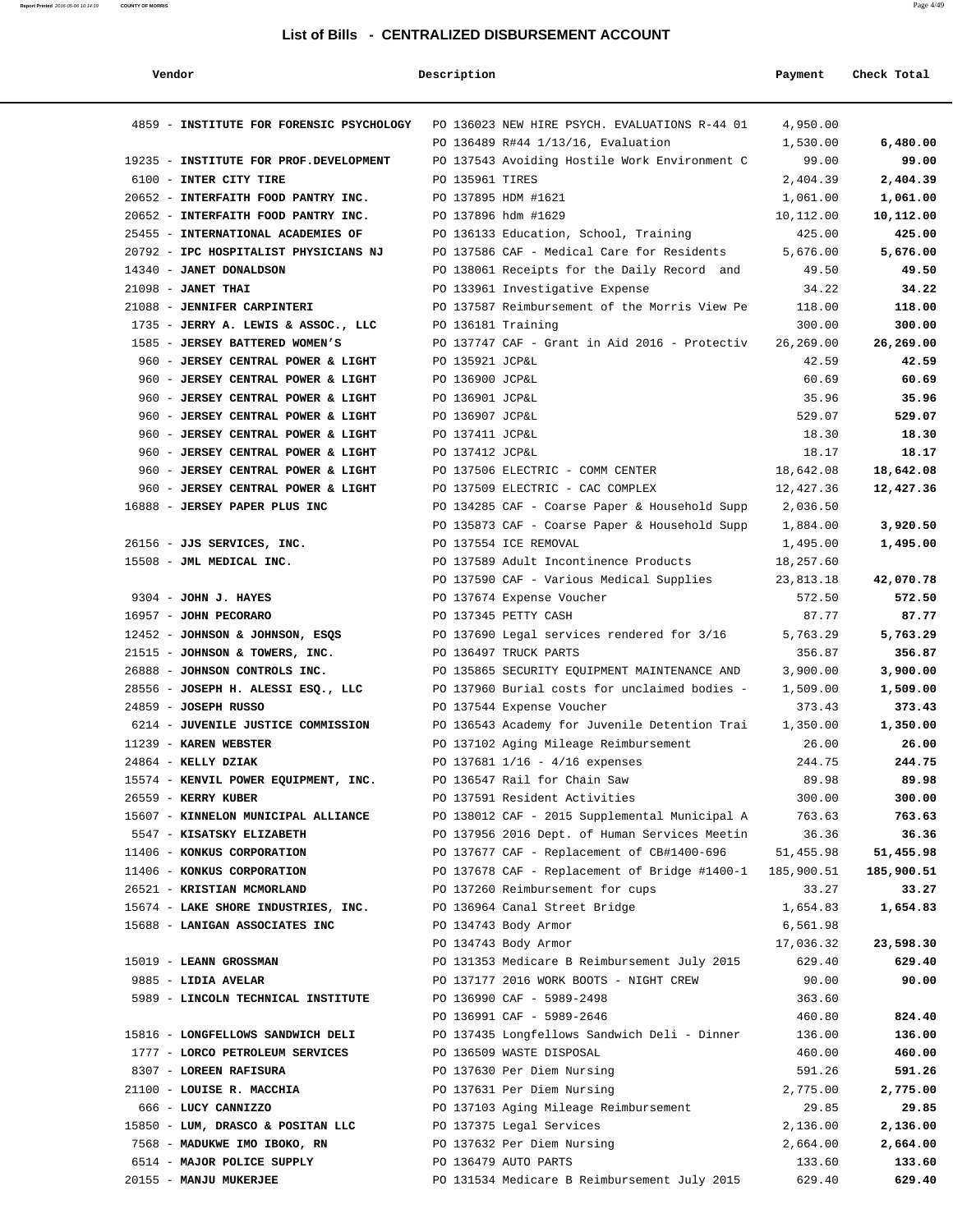| Vendor                                   | Description        |                                                    | Payment         | Check Total |
|------------------------------------------|--------------------|----------------------------------------------------|-----------------|-------------|
| 25080 - MARIA CARMELITA OBLINA           |                    | PO 137633 Per Diem Nursing                         | 473.57          | 473.57      |
| 6404 - MARIA XOCOY                       |                    | PO 137557 Employee Reimbursement                   | 1,275.68        | 1,275.68    |
| 26678 - MARION ENNIS                     |                    | PO 137634 Per Diem Nursing                         | 2,878.50        | 2,878.50    |
| 27866 - MARK CARTER                      |                    | PO 137741 EXPENSE VOUCHER                          | 433.43          | 433.43      |
| 12257 - MARSHALL WANG                    |                    | PO 136935 Investigative Expense                    | 269.98          | 269.98      |
| $11023$ - MARTHA YAGHI                   |                    | PO 137635 Per Diem Nursing                         | 888.00          | 888.00      |
| 5667 - MARTIN TARAN                      |                    | PO 137214 Data Processing Supply                   | 22.49           | 22.49       |
| 9935 - MASTER DRIVING SCHOOL INC         |                    | PO 137067 CAF - 9935-2308                          | 2,340.36        | 2,340.36    |
| 9650 - MC LEAGUE OF MUNICIPALITIES       |                    | PO 136598 Wednesday April 20,2016                  | 50.00           | 50.00       |
| 25792 - MCGRATH MUNICIPAL EQUIPMENT, LLC |                    | PO 136510 TRUCK PARTS                              | 209.50          | 209.50      |
| 20839 - MEDLINE INDUSTRIES INC           |                    | PO 136731 Rehabilitation Supplies                  | 168.03          | 168.03      |
| 8443 - MELOJANE CELESTINO                |                    | PO 137636 Per Diem Nursing                         | 886.52          | 886.52      |
| 16129 - MENTAL HEALTH ASSOCIATION OF     |                    | PO 137127 CAF - Grant in Aid 2016 - Forensic       | 9,758.00        |             |
|                                          |                    | PO 137414 CAF - Grant in Aid 2016 - Step Off       | 3,324.00        |             |
|                                          |                    | PO 137420 CAF - Grant in Aid 2016 - Edna's Ha      | 7,251.35        |             |
|                                          |                    | PO 137423 CAF - Grant in Aid 2016 - Tenant Ba      | 2,011.50        |             |
|                                          |                    | PO 137930 CAF - Grant in Aid 2016 - Peer-to-P      | 11,635.00       | 33,979.85   |
| 16147 - METRO FLAG CO                    | PO 136416          |                                                    | 8,352.00        | 8,352.00    |
| 21669 - MICHAEL MCMAHON                  |                    | PO 137361 Travel Expense                           | 40.00           | 40.00       |
| 28016 - MICHAEL PILKINGTON               |                    | PO 136933 Travel Expense                           | 160.70          | 160.70      |
| 24951 - MICHELLE CAPILI                  |                    | PO 137637 Per Diem Nursing                         | 1,184.00        | 1,184.00    |
| 25428 - MIRLENE ESTRIPLET                |                    | PO 137638 Per Diem Nursing                         | 3,848.00        | 3,848.00    |
| 568 - MOBILE LIFTS, INC.                 |                    | PO 136513 TRUCK PARTS                              | 4,086.22        | 4,086.22    |
| 10330 - MODERN HANDLING EQUIPMENT        |                    | PO 136532 TRUCK PARTS                              | 1,676.79        | 1,676.79    |
| 11089 - MONMOUTH COUNTY POLICE           | PO 136205 Training |                                                    | 50.00           | 50.00       |
| 8900 - MONTVILLE TWP WATER & SEWER       |                    | PO 137188 WATER / SEWER - MONTVILLE                | 155.21          | 155.21      |
| $13106$ - MORRIS ARTS                    |                    | PO 137953 2015 Appropriation Act                   | 79.24           | 79.24       |
| 19478 - MORRIS COUNTY CHAMBER OF         |                    | PO 136638 4/12/16 event & 4/22/16 MCCC             | 105.00          | 105.00      |
| 1800 - MORRIS COUNTY PARK COMMISSION     |                    | PO 135665 Open Space Legal Services - January      | 2,902.62        | 2,902.62    |
| 16321 - MORRISTOWN LUMBER &              |                    | PO 136697 Misc. Supplies                           | 85.06           | 85.06       |
| 1387 - MORRISTOWN MEDICAL CENTER         |                    | PO 129951 Resident Off-Site Medical Treatment      | 177.60          |             |
|                                          |                    | PO 132094 Medical Testing Outside of Morris V      | 524.13          |             |
|                                          |                    | PO 133393 Resident X-Ray & Supplies                | 84.96           |             |
|                                          |                    | PO 133396 Resident Testing                         | 525.60          |             |
|                                          |                    | PO 136700 Resident Treatment Outside of Facil      | 521.70          | 1,833.99    |
| 16338 - MORRISTOWN NEIGHBORHOOD HOUSE    |                    | PO 137915 CAF - Grant in Aid 2016 - Project S      | 3,380.00        |             |
|                                          |                    | PO 137929 CAF - Grant in Aid 2016 - Recreatio      | 10,250.00       | 13,630.00   |
| 19501 - MSC INDUSTRIAL SUPPLY CO.        |                    | PO 135969 SHOP SUPPLIES                            | 714.88          | 714.88      |
| 19501 - MSC INDUSTRIAL SUPPLY CO.        |                    | PO 136538 SHOP SUPPLIES                            | 1,692.08        | 1,692.08    |
| 28209 - MTB ELECTRIC                     |                    | PO 136025 ELECTRICAL SERVICES                      | 5,950.00        | 5,950.00    |
| 19523 - N.J. NATURAL GAS COMPANY         |                    | PO 137186 NATURAL GAS - MONTVILLE                  | 1,126.12        | 1,126.12    |
| 21122 - NATIONAL FUEL OIL INC.           |                    | PO 138037 FUEL CHARGES 3/16                        | 559.27          | 559.27      |
| 28305 - NATIONAL TERMINAL INC.           |                    | PO 136630 CAF - DIESEL FUEL                        | 6,091.11        | 6,091.11    |
| 28330 - NESTLE WATERS NORTH AMERICA INC. |                    | PO 136694 WATER FOR SURROGATE'S COURT              | 28.91           |             |
|                                          |                    | PO 137189 WATER FOR BUILDINGS & GROUNDS / CO       | 123.74          |             |
|                                          |                    | PO 137538 Water 3/15/16-4/14/16                    | 28.91           |             |
|                                          |                    | PO 137146 DRINKING WATER<br>PO 137233 Office Water | 21.93<br>404.79 |             |
|                                          |                    | PO 137472 Inv. 16C0427719620 March 2016 Water      | 27.70           |             |
|                                          | PO 137348 WATER    |                                                    | 32.00           | 667.98      |
| 14560 - NEW JERSEY AIDS SERVICES         |                    | PO 137710 CAF - Grant in Aid 2016 - Substance      | 9,000.00        | 9,000.00    |
| 5525 - NEW JERSEY ASSOCIATION OF         |                    | PO 132747 Learning Session                         | 50.00           | 50.00       |
| 16552 - NEWBRIDGE SERVICES INC           |                    | PO 137419 CAF - Grant in Aid 2016 - Crisis Re      | 3,800.00        |             |
|                                          |                    | PO 137769 OAA IHC 16-14-069                        | 3,873.00        |             |
|                                          |                    | PO 137867 OAA IHMH MHC                             | 3,923.00        | 11,596.00   |
| 16570 - NISIVOCCIA, LLP                  |                    | PO 138095 CAF - 2015 Auditing Services             | 41,600.00       |             |
|                                          |                    | PO 138096 CAF - 2015 Auditing Services             | 15,000.00       | 56,600.00   |
| 27598 - NJ COUNTY PLANNERS ASSOCIATION   |                    | PO 136974 Registration for 3 Employees 4-15-1      | 45.00           | 45.00       |
| $20674 - NJ$ SACE                        |                    | PO 136477 2016 Memship Dues                        | 535.00          | 535.00      |
|                                          |                    |                                                    |                 |             |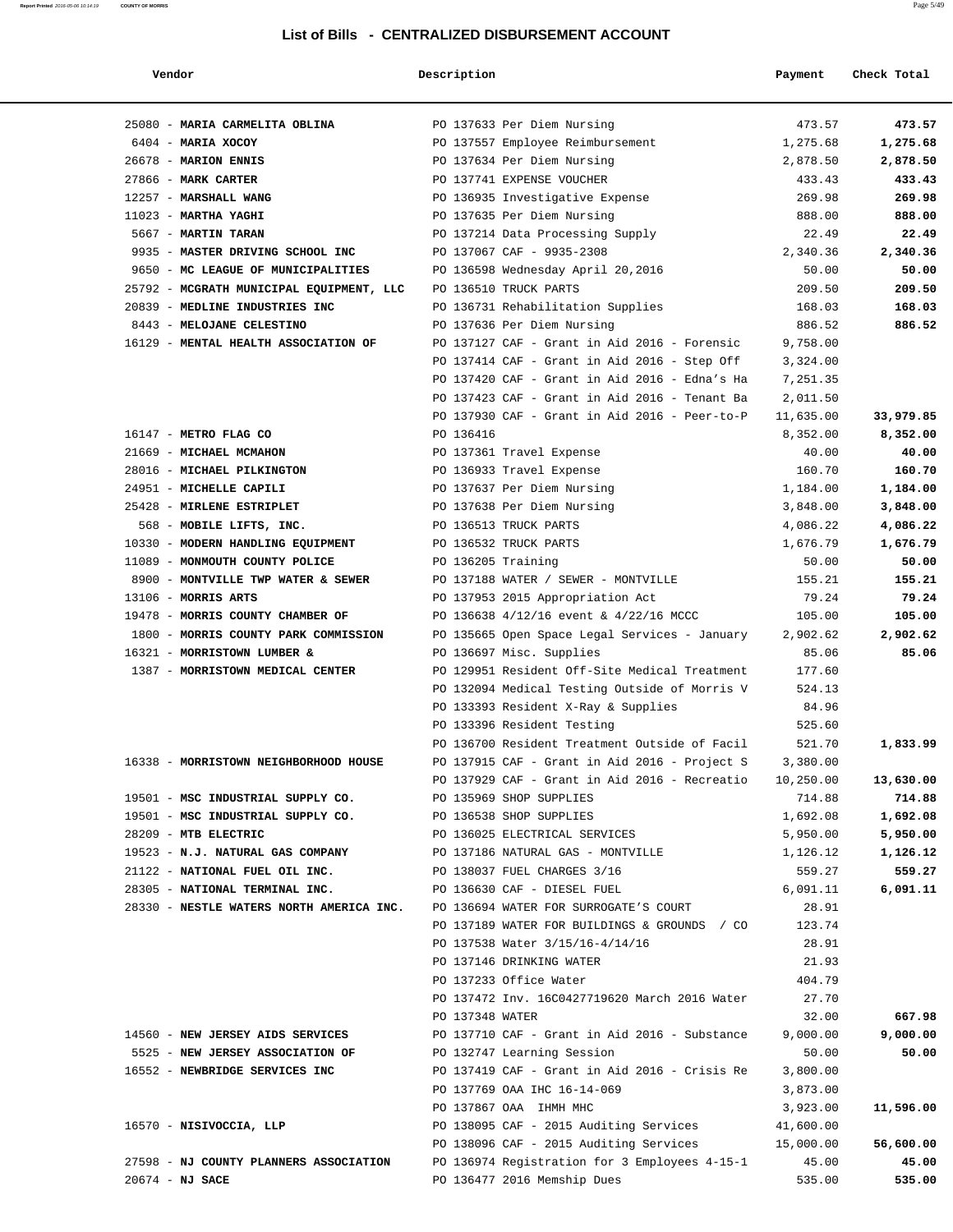| Vendor                                     | Description                     |                                               | Payment         | Check Total     |
|--------------------------------------------|---------------------------------|-----------------------------------------------|-----------------|-----------------|
| $10662$ - NMS LABS                         |                                 | PO 136912 Forensic Toxicology Analysis        | 7,855.00        | 7,855.00        |
| 26357 - NORTHEAST COMMUNICATIONS, INC.     |                                 | PO 136447 TRUCK PARTS / COMMUNICATION EQUIPME | 245.00          | 245.00          |
| 16752 - NORWESCAP INC                      |                                 | PO 137897 Older Americans Act - RSVP/Healthy  | 1,566.00        | 1,566.00        |
| 26726 - OFFICE CONCEPTS GROUP, INC.        | PO 136562 Office Supplies       |                                               | 2,133.16        | 2,133.16        |
| 26726 - OFFICE CONCEPTS GROUP, INC.        | PO 136705 Boxes                 |                                               | 97.05           | 97.05           |
| 26726 - OFFICE CONCEPTS GROUP, INC.        | PO 136743 Office Supplies       |                                               | 987.46          | 987.46          |
| 26726 - OFFICE CONCEPTS GROUP, INC.        |                                 | PO 137015 Various office supplies             | 141.22          | 141.22          |
| 26726 - OFFICE CONCEPTS GROUP, INC.        |                                 | PO 137123 2016 Dept. of Human Services Office | 248.75          | 248.75          |
| 26726 - OFFICE CONCEPTS GROUP, INC.        |                                 | PO 137834 Various Office Supplies             | 576.16          | 576.16          |
| 24123 - OFFICE OF CHIEF                    |                                 | PO 137216 Investigative Expense               | 1,100.00        | 1,100.00        |
| 4654 - OFFICE TEAM                         | PO 135371 T. Gould w/e 2/26/16  |                                               | 875.00          | 875.00          |
| 21567 - OFS/FOF SALES CORP                 | PO 130962 Captial Project       |                                               | 13,610.16       | 13,610.16       |
| 25021 - ONE SOURCE OF NEW JERSEY LLC       | PO 135971 HARDWARE              |                                               | 148.28          | 148.28          |
| 25021 - ONE SOURCE OF NEW JERSEY LLC       | PO 136449 HARDWARE              |                                               | 655.32          | 655.32          |
| 2929 - ORIENTAL TRADING COMPANY INC.       |                                 | PO 129148 Youth Shelter INV. 674661826-01     | 83.89           | 83.89           |
| 10287 - PANCIELLO CONSTRUCTION LLC         |                                 | PO 137647 CAF - Labor Rates Masonry & Concret | 1,360.00        | 1,360.00        |
| 11693 - PARETTE SOMJEN ARCHITECTS LLC      |                                 | PO 137106 CAF - Engineering design services f | 17.99           | 17.99           |
| 16899 - PARK UNION LUMBER COMPANY LLC      |                                 | PO 136796 construction tools/equipment        | 747.23          | 747.23          |
| 28333 - PEQUANNOCK DENTAL PC               | PO 137020 CAF - OJT-16M-05-DW   |                                               | 1,275.36        | 1,275.36        |
| 17019 - PHILLIPSBURG SCHOOL BASED          | PO 137068 CAF - PHILS-16Y-WIA   |                                               | 5,925.00        | 5,925.00        |
| 19681 - PITNEY BOWES CREDIT CORP           |                                 | PO 136154 lease acct.#2223016 on the DF90 in  | 620.46          |                 |
|                                            |                                 | PO 136542 Maintenance charges for mail machin | 174.00          | 794.46          |
| 17061 - PITNEY BOWES INC                   |                                 | PO 136058 Mailroom Postage Machine Supplies 3 | 100.98          | 100.98          |
| 17066 - PLAINSMAN AUTO SUPPLY              |                                 | PO 135526 Oil Filters, floor mats & Tie downs | 102.50          |                 |
|                                            | PO 136709 Oil & Battery         |                                               | 111.42          | 213.92          |
| 12398 - POP-A-LOCK OF NORTHERN NJ          |                                 | PO 136402 PLEASE ORDER - Key Rings - D. Acke  | 33.90           | 33.90           |
| 10503 - PREMIER HEALTHCARE                 |                                 | PO 137593 CAF - Management Services           | 89,608.96       |                 |
|                                            |                                 | PO 137594 CAF - Management Services           | 89,608.96       | 179,217.92      |
| 3316 - PROJECT SELF SUFFICIENCY            |                                 | PO 136977 CAF - PSS3316-JR/JS-16-WFNJ (perfor | 208.00          | 208.00          |
| 17189 - PSE&G CO                           |                                 | PO 137174 GAS - PSE & G - MOMBAG              | 21,836.38       | 21,836.38       |
| 26416 - PUSH TO WALK A NEW JERSEY          | PO 137873 DISABILITY #1667      |                                               | 4,012.00        | 4,012.00        |
| 7872 - QUENCH USA, INC.                    |                                 | PO 136804 Quench cooler, Comm Div break rm    | 48.00           | 48.00           |
| 12473 - R.D. SALES DOOR & HARDWARE LLC     |                                 | PO 136735 Security/Safety & Plant Operation   | 2,573.46        | 2,573.46        |
| 15620 - R.S. KNAPP CO INC                  |                                 | PO 136706 PW300 Plotter maintenance & rental  | 413.28          | 413.28          |
| 13545 - RANDALL W. BUSH                    |                                 | PO 137332 Auto Mileage expenses 2016          | 200.06          | 200.06          |
| 24300 - RELIABLE LIFT TRUCK SERVICES       |                                 | PO 136734 Re-Condition Pallet Jack            | 584.26          | 584.26          |
| 28477 - RELIABLE WOOD PRODUCTS             | PO 135918 Asphalt/Asphalt Mix   |                                               | 900.00          | 900.00          |
| 1542 - RESIDEX, LLC                        | PO 136957 supplies-Pest         |                                               | 416.10          | 416.10          |
| 12035 - RICCIARDI BROTHERS                 | PO 136337 materials             |                                               | 231.21          | 231.21          |
| 28265 - RICHARD FARRELL INC.               |                                 | PO 135417 Dietary Kitchen Equipment Repair    | 288.00          |                 |
|                                            |                                 | PO 136037 KITCHEN EQUIPMENT MAINTENANCE & REP | 1,200.00        |                 |
|                                            | PO 136288 Service Agreement     |                                               | 1,500.00        |                 |
|                                            |                                 | PO 136289 Repair of Kitchen Equipment         | 1,002.49        | 3,990.49        |
| 21738 - RICOH AMERICAS CORP                |                                 | PO 136695 RICOH MP 5002SP COPIER              | 856.19          | 856.19          |
| 19765 - RICOH AMERICAS CORPORATION         | PO 133641 Ricoh MP301SPF        |                                               | 197.23          |                 |
|                                            | PO 135158 MAPS copier rental    |                                               | 416.23          |                 |
|                                            | PO 135159 Aging copier rental   |                                               | 924.98          |                 |
|                                            |                                 | PO 135426 Office Equipment Rental             | 435.64          |                 |
|                                            | PO 136377 Copier Lease          |                                               | 483.83          |                 |
|                                            | PO 136746 Office Machine Rental |                                               | 8,408.74        |                 |
|                                            |                                 | PO 136673 QUARTERLY PAYMENT FOR RICOH COPIER  | 911.92          |                 |
|                                            | PO 137232 Data Processing       |                                               | 2,834.86        | 14,613.43       |
| 19765 - RICOH AMERICAS CORPORATION         | PO 137539 Ricoh Color Copies    |                                               | 209.72          | 209.72          |
| 19767 - RIDGEDALE PIZZA & RESTAURANT       | PO 136751 Meals                 |                                               | 92.00           | 92.00           |
| 7952 - RIOS' ENGRAVING                     | PO 136168 Office Supplies       |                                               | 101.00          | 101.00          |
| 24839 - ROBERT ALVES                       | PO 136969 Mileage               |                                               | 65.80           | 65.80           |
| 8041 - ROBERT COOK<br>20663 - ROBERT REDER | PO 137740 EXPENSE VOUCHER       | PO 131603 Medicare B Reimbursement July 2015  | 51.80<br>629.40 | 51.80<br>629.40 |
| 17369 - ROCKAWAY BOROUGH                   |                                 | PO 137407 CAF - 2016 Municipal Aliance Funds  | 1,230.00        | 1,230.00        |
|                                            |                                 |                                               |                 |                 |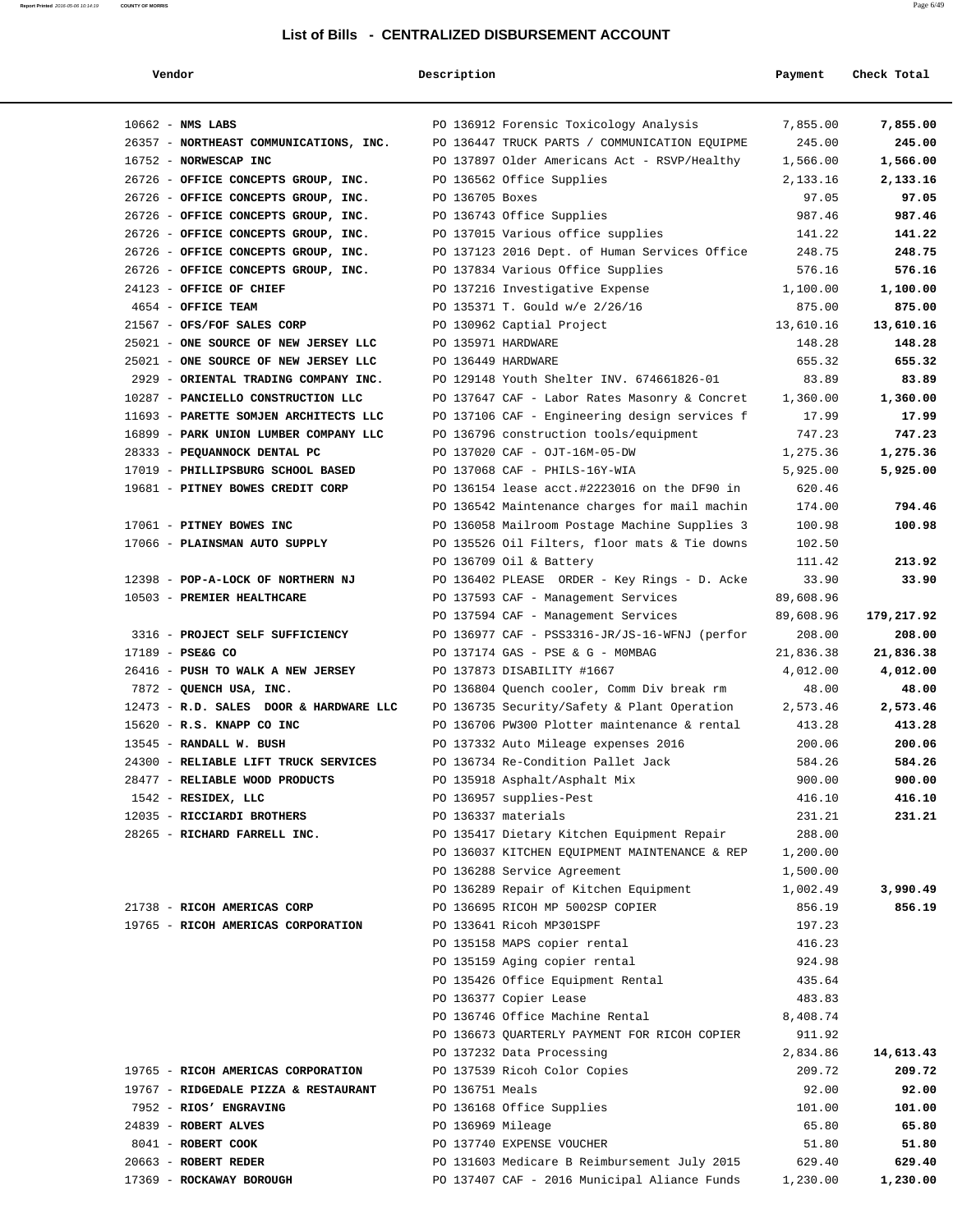| Vendor                                                                       | Description        |                                               | Payment    | Check Total |
|------------------------------------------------------------------------------|--------------------|-----------------------------------------------|------------|-------------|
| 27972 - ROGER JINKS                                                          |                    | PO 137545 REIMBURSEMENT FOR CELL PHONE        | 110.88     | 110.88      |
| 7805 - ROSE DUMAPIT                                                          |                    | PO 137639 Per Diem Nursing                    | 1,480.00   | 1,480.00    |
| 24397 - ROSEMARY BATANE COBCOBO                                              |                    | PO 137640 Per Diem Nursing                    | 1,480.00   | 1,480.00    |
| 15590 - ROSLYN KHURDAN                                                       |                    | PO 137406 Expense Voucher                     | 44.66      | 44.66       |
| 5345 - ROUTE 23 AUTOMALL LLC                                                 |                    | PO 125814 CAF - Co-op #15C-21 - One F350 Pick | 26,322.00  |             |
|                                                                              |                    | PO 136574 AUTO PARTS                          | 922.84     | 27,244.84   |
| 11414 - ROUTEMATCH SOFTWARE, INC.                                            | PO 137766 MAPS     |                                               | 10,563.30  |             |
|                                                                              |                    | PO 137767 Maps Expense                        | 1,400.00   |             |
|                                                                              | PO 137768 maps     |                                               | 11,619.70  |             |
|                                                                              | PO 137753 MAPS     |                                               | 28,677.06  |             |
|                                                                              | PO 137754 Maps Exp |                                               | 9,075.00   | 61,335.06   |
| 26510 - RUSSELL BERGER                                                       |                    | PO 137255 Reimbursement for Cell Phone        | 60.00      | 60.00       |
| 9938 - RUTGERS CENTER FOR CONTINUING                                         |                    | PO 137064 CAF - 9938-2620                     | 3,200.00   |             |
|                                                                              |                    | PO 137065 CAF - 9938-2514                     | 1,238.00   |             |
|                                                                              |                    | PO 137514 CAF - 9938-2822                     | 2,132.00   | 6,570.00    |
| 27044 - RUTGERS, THE STATE UNIVERSITY                                        |                    | PO 136829 CAF - 27044-2869                    | 3,200.00   |             |
|                                                                              |                    | PO 136829 CAF - 27044-2869                    | 3,200.00   |             |
|                                                                              |                    | PO 136829 CAF - 27044-2869                    | 3,200.00   |             |
|                                                                              |                    | PO 137765 CAF - 27044-2971                    |            |             |
|                                                                              |                    |                                               | 3,200.00   | 12,800.00   |
| $25252 - SAFE-T$                                                             |                    | PO 135804 Clean Water Fund                    | 1,447.50   | 1,447.50    |
| 17530 - SCALES INDUSTRIAL                                                    |                    | PO 136296 Service Agreement / Machinery Repai | 1,480.31   | 1,480.31    |
| 9969 - SCHAFFER DOOR INC                                                     |                    | PO 136039 BI-FOLD DOOR MAINTENANCE            | 2,150.00   | 2,150.00    |
| 21319 - SCHINDLER ELEVATOR CORPORATION                                       |                    | PO 136297 Elevator Maintenance in 2015        | 3,294.47   | 3,294.47    |
| 21319 - SCHINDLER ELEVATOR CORPORATION                                       |                    | PO 136747 Monthly Service Agreement           | 2,511.56   | 2,511.56    |
| 26405 - SECAP FINANCE                                                        |                    | PO 136056 1Q16 Mailroom Postage Equipment     | 2,097.00   | 2,097.00    |
| 21685 - SENIOR SALON SERVICES LLC                                            |                    | PO 136757 CAF - Cosmetology Services          | 5,950.00   | 5,950.00    |
| 5838 - SHACHIHATA INC. (U.S.A.)                                              |                    | PO 136062 XStamper for Adjuster's Office      | 118.80     | 118.80      |
| 27853 - SHELLEY REINER                                                       |                    | PO 137641 Per Diem Nursing                    | 432.68     | 432.68      |
| 19858 - SHERWIN WILLIAMS                                                     | PO 136041 PAINT    |                                               | 42.79      | 42.79       |
| 17635 - SHERWIN WILLIAMS                                                     |                    | PO 136336 paint supplies                      | 9.68       | 9.68        |
| 17636 - SHERWIN-WILLIAMS                                                     | PO 136599 PAINT    |                                               | 711.49     | 711.49      |
| 17699 - SMITH MOTOR CO., INC.                                                |                    | PO 136578 AUTO PARTS                          | 799.49     | 799.49      |
| 7722 - SNAP-ON INDUSTRIAL                                                    | PO 136594 TOOLS    |                                               | 6.14       | 6.14        |
| 6981 - SODEXO INC & AFFILIATES                                               |                    | PO 136876 Catering for Morris View Event      | 124.50     | 124.50      |
| 6981 - SODEXO INC & AFFILIATES                                               |                    | PO 137596 CAF - Dietary Services for Various  | 274,000.60 | 274,000.60  |
| 6981 - SODEXO INC & AFFILIATES                                               |                    | PO 137597 Food Purchase                       | 22,960.07  | 22,960.07   |
| 6981 - SODEXO INC & AFFILIATES                                               |                    | PO 137598 Dietary Management                  | 55,000.00  | 55,000.00   |
| 6981 - SODEXO INC & AFFILIATES                                               |                    | PO 137599 Catering for Morris View Event      | 434.50     | 434.50      |
| 6981 - SODEXO INC & AFFILIATES                                               |                    | PO 137600 CAF - Dietary Services              | 349,292.68 | 349,292.68  |
| 11160 - SPACE FARMS INC                                                      |                    | PO 136514 Deer Removal                        | 1,749.00   | 1,749.00    |
| 20804 - SPECIALTY MEDICAL PRODUCTS INC.                                      |                    | PO 136765 Medical Equipment Rental            | 1,178.00   | 1,178.00    |
| 5031 - SPRINT NEXTEL                                                         |                    | PO 135093 Jack's cell phone bill dated March  | 40.67      | 40.67       |
| $19919$ - STAR LEDGER                                                        |                    | PO 137604 Newspaper for Bistro                | 140.50     | 140.50      |
| 25836 - STATE OF NJ CIVIL SERVICE COMMISSIO PO 136635 Training Youth Shelter |                    |                                               | 636.00     | 636.00      |
| 25836 - STATE OF NJ CIVIL SERVICE COMMISSIO PO 137892 AGING expense          |                    |                                               | 159.00     | 159.00      |
| 1140 - STEER PROGRAMS, INC.                                                  |                    | PO 123180 Migration of Payroll/Check Printing | 1,500.00   | 1,500.00    |
| 4298 - STERICYCLE INC.                                                       |                    | PO 135871 MEDICAL WASTE SERVICES              | 5,051.29   |             |
|                                                                              |                    | PO 137601 Solid Waste Removal                 | 1,665.97   |             |
|                                                                              |                    | PO 137602 Solid Hazardous Waste Removal       | 1,100.00   | 7,817.26    |
| 13152 - STEWART & STEVENSON                                                  |                    | PO 136101 TRUCK PARTS                         | 525.00     | 525.00      |
| 26016 - STONEFIELD ENGINEERING                                               |                    | PO 137676 CAF - Traffic Analysis & Constructi | 2,178.00   | 2,178.00    |
| 28527 - STORMZERO LLC.                                                       |                    | PO 137013 OPI Software                        | 60.00      | 60.00       |
| 17901 - SUBURBAN CONSULTING                                                  |                    | PO 137672 old Ref# CF08000826000              | 507.45     | 507.45      |
| 8621 - SUBURBAN PROPANE -2347                                                |                    |                                               | 496.14     | 496.14      |
|                                                                              |                    | PO 136515 Propane Delivery                    |            |             |
| 11429 - SUSSEX COUNTY MUA                                                    |                    | PO 135919 Street Sweeping                     | 239.10     |             |
|                                                                              |                    | PO 136626 Street Sweeping                     | 312.45     | 551.55      |
| 25400 - SUZIE COLLIN                                                         |                    | PO 137642 Per Diem Nursing                    | 2,368.00   | 2,368.00    |
| 25523 - TACTICAL MEDICAL SOLUTIONS INC.                                      |                    | PO 132839 Tactical Medical Training Equipment | 14,692.10  | 14,692.10   |
| 25523 - TACTICAL MEDICAL SOLUTIONS INC.                                      |                    | PO 133727 Tactical Medical Training Equipment | 8,026.09   | 8,026.09    |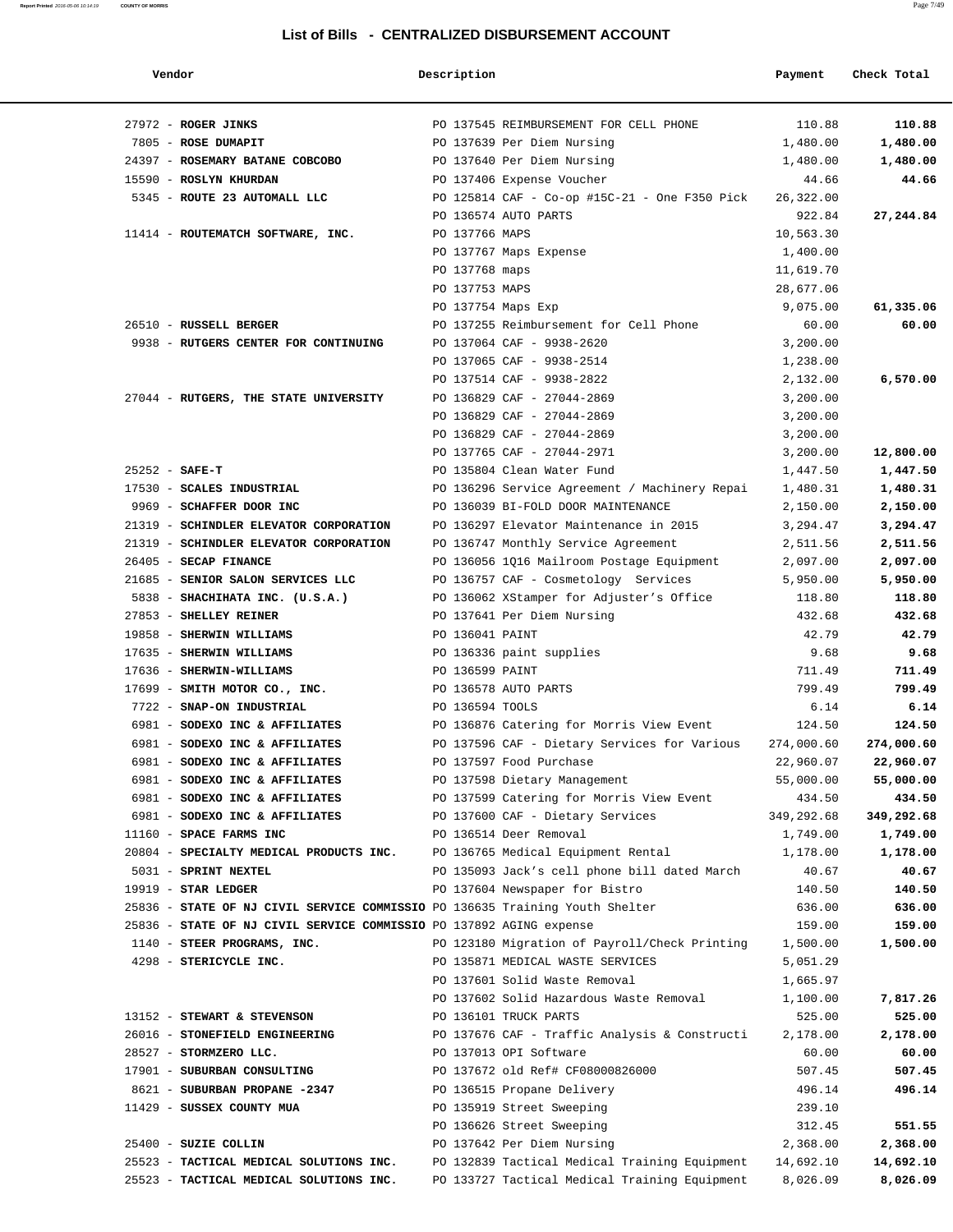| Vendor                                                                 | Description |                                                                                                | Payment          | Check Total         |
|------------------------------------------------------------------------|-------------|------------------------------------------------------------------------------------------------|------------------|---------------------|
| 25523 - TACTICAL MEDICAL SOLUTIONS INC.                                |             | PO 134143 Tactical Medical Training Equipment                                                  | 2,245.02         | 2,245.02            |
| 25523 - TACTICAL MEDICAL SOLUTIONS INC.                                |             | PO 135669 Tactical Medical Training Equipment                                                  | 974.19           | 974.19              |
| 25523 - TACTICAL MEDICAL SOLUTIONS INC.                                |             | PO 135807 Tactical Medical Training Equipment                                                  | 92.02            | 92.02               |
| 25523 - TACTICAL MEDICAL SOLUTIONS INC.                                |             | PO 135815 Tactical Medical Training Equipment                                                  | 2,088.88         | 2,088.88            |
| 28542 - TAMMI BROWN                                                    |             | PO 137433 Nutrition Exp                                                                        | 49.35            | 49.35               |
| 304 - TASTE OF REALITY                                                 |             | PO 138036 Refreshments Invoice                                                                 | 111.89           | 111.89              |
| 18096 - TAX COLLECTOR                                                  |             | PO 137508 SEWER - MORRISTOWN                                                                   | 66,930.10        | 66,930.10           |
| 26677 - TEODORA O. DELEON                                              |             | PO 137643 Per Diem Nursing                                                                     | 592.00           | 592.00              |
| 19739 - THE RBA GROUP INC.                                             |             | PO 137595 CAF - Design & Construction Admin f                                                  | 1,321.45         | 1,321.45            |
| 20237 - THELMA LAYNE                                                   |             | PO 131454 Medicare B Reimbursement July 2015                                                   | 629.40           | 629.40              |
| 10812 - THOMSON REUTER-WEST                                            |             | PO 135824 CLEAR LAW - SHERIFF'S OFFICE                                                         | 1,761.75         | 1,761.75            |
| 10812 - THOMSON REUTER-WEST                                            |             | PO 135825 Law Books - SHERIFF'S OFFICE                                                         | 238.00           | 238.00              |
| 10812 - THOMSON REUTER-WEST                                            |             | PO 136152 west information charges                                                             | 721.29           | 721.29              |
| 10812 - THOMSON REUTER-WEST                                            |             | PO 136215 Investigative Expense                                                                | 921.90           | 921.90              |
| 10812 - THOMSON REUTER-WEST                                            |             | PO 136857 County Counsel Subscriptions 2016                                                    | 692.80           | 692.80              |
| 122 - TILCON NEW YORK INC.                                             |             | PO 136448 Bituminous Concrete                                                                  | 1,454.45         | 1,454.45            |
| 14451 - TOWNSHIP OF EAST HANOVER                                       |             | PO 137579 CAF - 2016 Municipal Aliance Funds                                                   | 3,380.00         | 3,380.00            |
| 18100 - TOWNSHIP OF MONTVILLE                                          |             | PO 138020 CAF - 2016 Municipal Aliance Funds                                                   | 603.02           | 603.02              |
| 17247 - TOWNSHIP OF RANDOLPH                                           |             | PO 138019 CAF - 2016 Municipal Aliance Funds                                                   | 3,847.62         | 3,847.62            |
| 9285 - U.S. SECURITY ASSOCIATES, INC.                                  |             | PO 135927 FOR SECURITY OFFICER - 02/19/2016 -                                                  | 5,349.09         |                     |
|                                                                        |             | PO 136455 CAF - Unarmed Security Guards - SHE                                                  | 13,249.29        |                     |
|                                                                        |             | PO 136400 For security officer services 03/18                                                  | 1,773.90         |                     |
|                                                                        |             | PO 136305 CAF - Unarmed Security Guards                                                        | 6,847.84         |                     |
|                                                                        |             | PO 136452 Payment for Security Officer - 3/11                                                  | 1,850.55         | 29,070.67           |
| 478 - UCPO POLICE ACADEMY TRAINING                                     |             | PO 136458 Training                                                                             | 170.00           | 170.00              |
| 18232 - UNITED PARCEL SERVICE                                          |             | PO 136973 UPS Shipment to Dominique Hawkins,                                                   | 130.43           | 130.43              |
| 446 - UNITRONIX DATA SYSTEMS INC                                       |             | PO 136586 Software maintenance for the months                                                  | 24,548.80        | 24,548.80           |
| 15732 - UNIVERSAL UNIFORM SALES CO INC                                 |             | PO 136027 CAF - Contract Renewal uniforms                                                      | 6,767.85         | 6,767.85            |
| 15732 - UNIVERSAL UNIFORM SALES CO INC                                 |             | PO 136035 CAF - Contract Renewal uniforms                                                      | 9,656.70         | 9,656.70            |
| 3489 - US MUNICIPAL SUPPLY, INC                                        |             | PO 135983 TRUCK PARTS                                                                          | 752.89           | 752.89              |
| 18285 - VAN CLEEF ENGINEERING ASSOC                                    |             | PO 136569 Inspection of bridge over M&E Rai                                                    | 3,941.00         | 3,941.00            |
| 23944 - VANASSE HANGEN BRUSTLIN INC.                                   |             | PO 137522 CAF - Develop New County Circulatio                                                  | 30,695.51        | 30,695.51           |
| 23944 - VANASSE HANGEN BRUSTLIN INC.                                   |             | PO 137523 CAF - Develop New County Circulatio                                                  | 12,787.50        | 12,787.50           |
| $1286$ - VERIZON                                                       |             | PO 136801 Telephone pobox4833                                                                  | 263.70           | 263.70              |
| 1348 - VERIZON WIRELESS                                                |             | PO 136457 Cell Phones                                                                          | 7,724.90         |                     |
|                                                                        |             | PO 137515 VERIZON MOBILE PHONE SERVICE FOR MA<br>PO 137515 VERIZON MOBILE PHONE SERVICE FOR MA | 8,105.63         |                     |
| 7037 - VILLAGE SUPER MARKET, INC. PO 137336 Wellness Committee Meeting |             |                                                                                                | 276.96<br>208.83 | 16,107.49<br>208.83 |
| 14319 - VISITING NURSE ASSOC. OF                                       |             | PO 137875 CGS OAA 16-14-077                                                                    | 6,349.00         |                     |
|                                                                        |             | PO 137874 SSBG CHAP 16-14-076                                                                  | 24,082.00        |                     |
|                                                                        |             | PO 137876 16-14-076 MM                                                                         | 1,963.00         | 32,394.00           |
| 6146 - W.B. MASON COMPANY INC                                          |             | PO 136692 SUPPLIES FOR SURROGATE'S COURT                                                       | 317.82           |                     |
|                                                                        |             | PO 136024 OFFICE SUPPLIES                                                                      | 1,194.18         |                     |
|                                                                        |             | PO 136693 SUPPLIES                                                                             | 984.70           |                     |
|                                                                        |             | PO 136020 Office Supplies                                                                      | 139.01           |                     |
|                                                                        |             | PO 136054 Office Supplies                                                                      | 71.05            |                     |
|                                                                        |             | PO 136981 supplies invoice                                                                     | 48.26            |                     |
|                                                                        |             | PO 136749 Safety & Security                                                                    | 488.82           |                     |
|                                                                        |             | PO 136750 Office Supplies                                                                      | 1,068.62         | 4,312.46            |
| 15649 - WALTER P. KRICH JR.                                            |             | PO 136972 Medicare B Adjustment for July 2015                                                  | 1,006.80         | 1,006.80            |
| 18359 - WALTER WALKER                                                  |             | PO 131854 Medicare B Reimbursement July 2015                                                   | 629.40           | 629.40              |
| 18388 - WARREN COUNTY COMMUNITY COLL.                                  |             | PO 136950 CAF - 18388-2765                                                                     | 1,540.00         |                     |
|                                                                        |             | PO 137074 CAF - 18388-2820                                                                     | 1,037.00         |                     |
|                                                                        |             | PO 137076 CAF - 18388-2817                                                                     | 1,037.00         | 3,614.00            |
| 18389 - WARREN COUNTY TECHNICAL SCHOOL                                 |             | PO 137062 CAF - 18389-2718                                                                     | 516.04           |                     |
|                                                                        |             | PO 137063 CAF - 18389-2450                                                                     | 516.04           |                     |
|                                                                        |             | PO 137070 CAF - 18389-2797                                                                     | 556.78           |                     |
|                                                                        |             | PO 137073 CAF - 18389-2421                                                                     | 556.78           |                     |
|                                                                        |             | PO 137078 CAF - 18389-2777                                                                     | 516.04           |                     |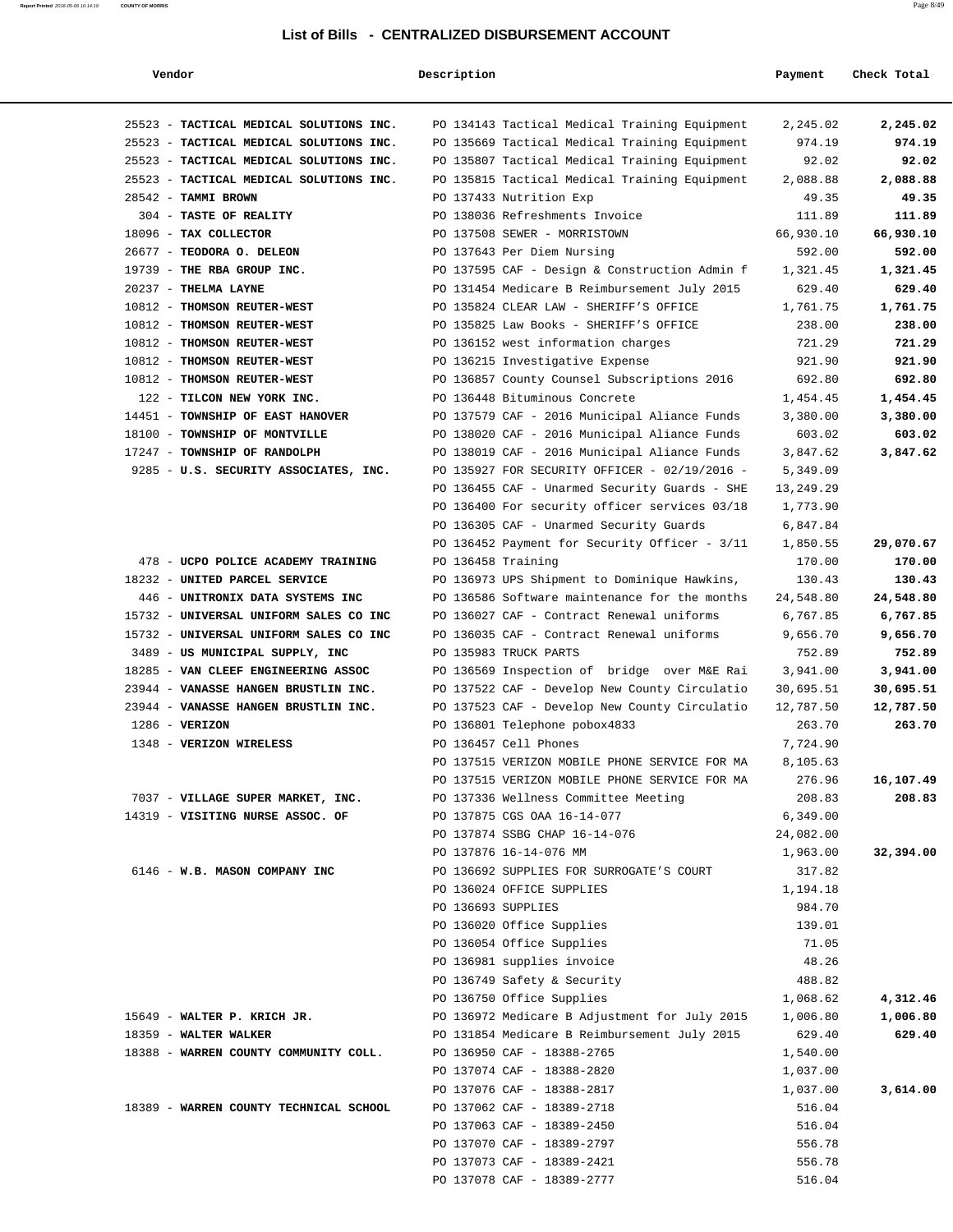| Vendor                                    | Description                                   | Payment  | Check Total |
|-------------------------------------------|-----------------------------------------------|----------|-------------|
|                                           |                                               |          |             |
|                                           | PO 137079 CAF - 18389-2751                    | 516.04   |             |
|                                           | PO 137080 CAF - 18389-2719                    | 516.04   |             |
|                                           | PO 137081 CAF - 18389-2440                    | 516.04   | 4,209.80    |
| 18389 - WARREN COUNTY TECHNICAL SCHOOL    | PO 137084 CAF - 18389-2734                    | 516.04   |             |
|                                           | PO 137085 CAF - 18389-2724                    | 516.04   | 1,032.08    |
| 13392 - WEBSTER PLUMBING &                | PO 136307 Laundry Equipment Repair            | 1,157.00 | 1,157.00    |
| 13512 - WELDON ASPHALT                    | PO 136698 1/4" Top Mix                        | 372.83   | 372.83      |
| 4677 - WHITEMARSH CORPORATION             | PO 136614 GAS PUMP EQUIPMENT                  | 576.45   | 576.45      |
| 453 - WHITES HEALTHCARE ENTERPRISES INC   | PO 135276 Medicine supplies for February 2016 | 1,076.89 | 1,076.89    |
| 10826 - WHITES HEALTHCARE ENTERPRISES INC | PO 137337 Medicine for residents              | 793.16   | 793.16      |
| 11394 - WILLIAM SCHIEVELLA                | PO 137580 Reimbursement for IACP "2016" Confe | 350.00   | 350.00      |
| 18564 - XEROX CORP                        | PO 136595 meter usage on 7335 printer         | 100.09   | 100.09      |
| 28463 - YARDI SYSTEMS, INC.               | PO 136309 Electronic Data Storage & Retrieval | 1,250.00 | 1,250.00    |
| 24208 - ZUFALL HEALTH CENTER              | PO 137916 OAA Intense Senior Support 16-14-10 | 1,636.00 | 1,636.00    |
|                                           |                                               |          |             |

 **6,219,960.08**

TOTAL **6,219,960.08**

|  |  |  |  | Total to be paid from Fund 13 Dedicated Trust | 6,894.06     |
|--|--|--|--|-----------------------------------------------|--------------|
|  |  |  |  | Total to be paid from Fund 04 County Capital  | 188,729.01   |
|  |  |  |  | Total to be paid from Fund 02 Grant Fund      | 830,943.52   |
|  |  |  |  | Total to be paid from Fund 01 Current Fund    | 5,193,393.49 |

**Report Printed** 2016-05-06 10:14:19 **COUNTY OF MORRIS** Page 9/49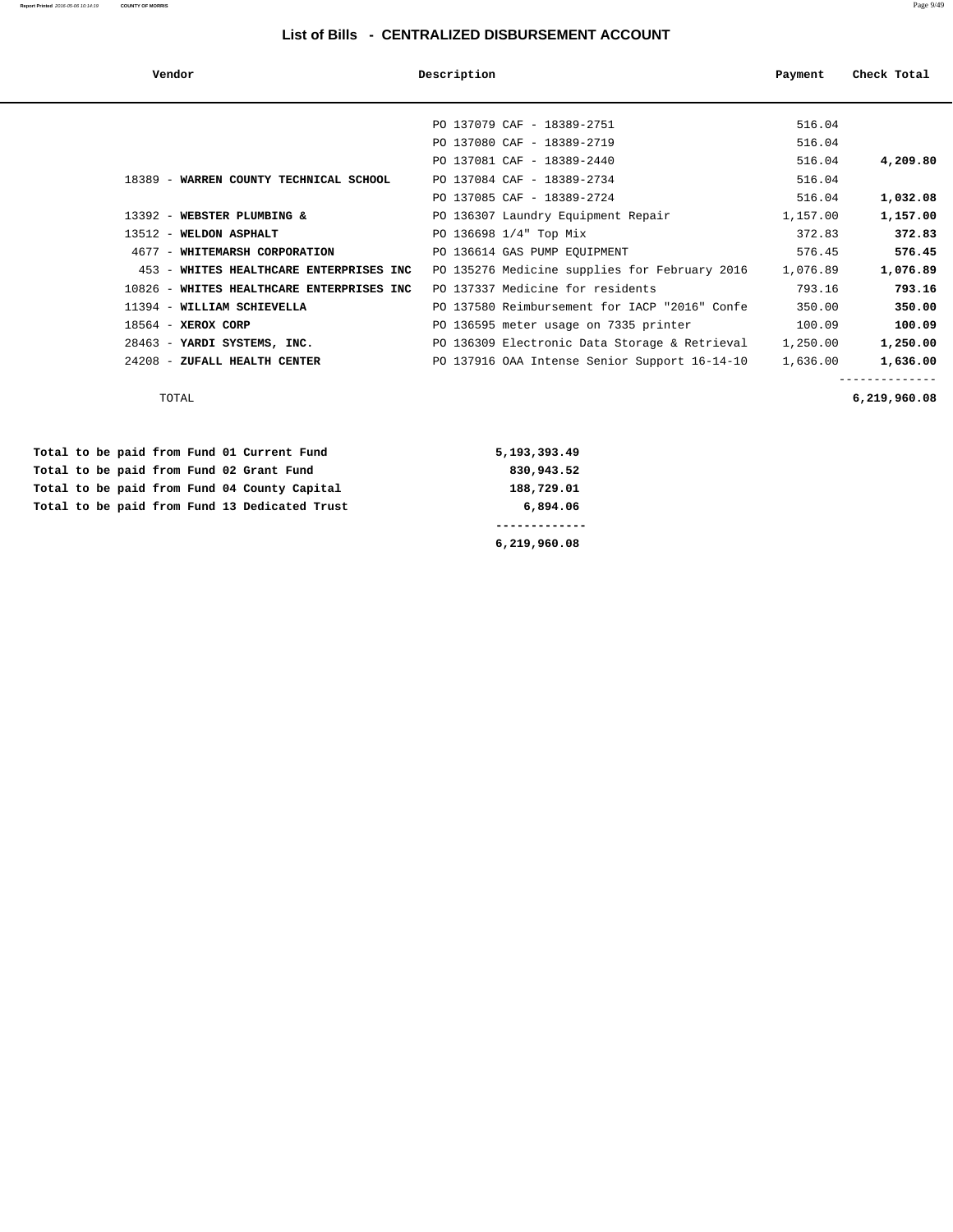**Report Printed** 2016-05-06 10:14:31 **COUNTY OF MORRIS** Page 10/49

# **List of Bills (Department/Account Detail) - CENTRALIZED DISBURSEMENT ACCOUNT**

| Account | P0 # | Vendor | Description | Payment | Account Total |
|---------|------|--------|-------------|---------|---------------|
|         |      |        |             |         |               |

## **Current Fund**

# **County Administrator**

| Clip binder small, USB flash drive, fork | 141.22       |
|------------------------------------------|--------------|
| Toner 305A YL, Toner 305A CN, Toner 305A | 576.16       |
| TOTAL FOR ACCOUNT                        | 717.38       |
| 2nd Half 4/16 Metered Mail               | 11.21        |
| TOTAL FOR ACCOUNT                        | 11.21        |
| AuthorStream Subscription                | 60.00        |
| TOTAL FOR ACCOUNT                        | 60.00        |
|                                          | ============ |
|                                          | 788.59       |
|                                          |              |

#### **Personnel**

| 137584 COUNTY OF MORRIS                                        | 2nd Half 4/16 Metered Mail               | 61.05  |
|----------------------------------------------------------------|------------------------------------------|--------|
| Postage & Metered Mail<br>01-201-20-105100-068                 | TOTAL FOR ACCOUNT                        | 61.05  |
|                                                                |                                          |        |
| 137538 NESTLE WATERS NORTH AMERICA INC.                        | Acct#0436628846<br>$03/15/16 - 04/14/16$ | 28.91  |
| Other Administrative Supplies<br>01-201-20-105100-095          | TOTAL FOR ACCOUNT                        | 28.91  |
|                                                                |                                          |        |
| 133641 RICOH AMERICAS CORPORATION                              | Payment for Jan, Feb, and March 2016     | 197.23 |
| 137539 RICOH AMERICAS CORPORATION                              | Ricoh Color Copies 1/1/2016-3/31/2016    | 209.72 |
| <i><b>Office Machines - Rental</b></i><br>01-201-20-105100-164 | TOTAL FOR ACCOUNT                        | 406.95 |
|                                                                |                                          |        |
|                                                                |                                          |        |
| TOTAL for Personnel                                            |                                          | 496.91 |
|                                                                |                                          |        |

#### **Board of Chosen Freeholders**

| 138061 JANET DONALDSON                                 |                            | 49.50  |              |
|--------------------------------------------------------|----------------------------|--------|--------------|
| 01-201-20-110100-028<br><b>Books &amp; Periodicals</b> | TOTAL FOR ACCOUNT          |        | 49.50        |
| 137584 COUNTY OF MORRIS                                | 2nd Half 4/16 Metered Mail | 206.75 |              |
| 137584 COUNTY OF MORRIS                                | 2nd Half 4/16 Metered Mail | 268.35 |              |
| 01-201-20-110100-068<br>Postage & Metered Mail         | TOTAL FOR ACCOUNT          |        | 475.10       |
|                                                        |                            |        |              |
| 138036 TASTE OF REALITY                                | Beverages                  | 19.90  |              |
| 138036 TASTE OF REALITY                                | Chicken Cesar Salad        | 9.99   |              |
| 138036 TASTE OF REALITY                                | Sloppy Joes Platter        | 67.00  |              |
| 138036 TASTE OF REALITY                                | Beverages                  | 15.00  |              |
| 01-201-20-110100-079<br>Special Projects               | TOTAL FOR ACCOUNT          |        | 111.89       |
|                                                        |                            |        |              |
|                                                        |                            |        | ============ |
| TOTAL for Board of Chosen Freeholders                  |                            |        | 636.49       |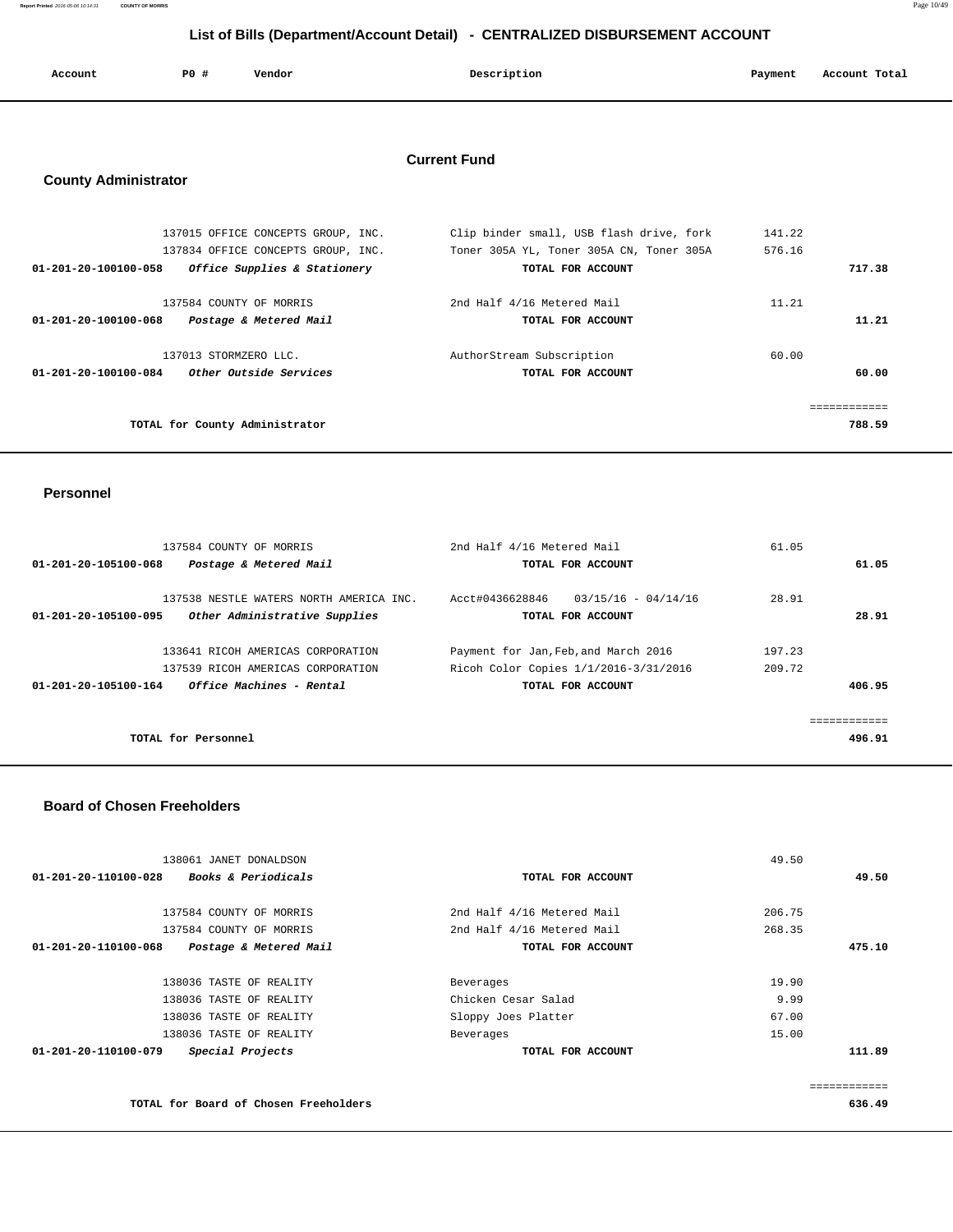| Account              | PO#                          | Vendor                                            | Description                              | Payment | Account Total |
|----------------------|------------------------------|---------------------------------------------------|------------------------------------------|---------|---------------|
|                      |                              |                                                   |                                          |         |               |
|                      | 137251 DAILY RECORD          |                                                   | ASB-70021774 - 2016 County Budget (p/d 4 | 132.04  |               |
|                      | 137253 DAILY RECORD          |                                                   | ASB-70021774 - Boswell (p/d 4/19/16)     | 71.08   |               |
|                      | 137252 DAILY RECORD          |                                                   | ASB-70021774 -2016 COLA Resolution (p/d  | 90.00   |               |
|                      | 137409 DAILY RECORD          |                                                   | ASB-03668474 SEALED BIDS CC 16-05, BI    | 81.64   |               |
| 01-201-20-110105-022 | Advertising                  |                                                   | TOTAL FOR ACCOUNT                        |         | 374.76        |
|                      |                              | 136981 W.B. MASON COMPANY INC                     | Name Badges                              | 3.10    |               |
|                      |                              | 136981 W.B. MASON COMPANY INC                     | Paper                                    | 24.17   |               |
|                      |                              | 136981 W.B. MASON COMPANY INC                     | Pens                                     | 12.59   |               |
|                      |                              | 136981 W.B. MASON COMPANY INC                     | Tape                                     | 8.40    |               |
|                      |                              | 01-201-20-110105-058 Office Supplies & Stationery | TOTAL FOR ACCOUNT                        |         | 48.26         |
|                      |                              |                                                   |                                          |         | ------------  |
|                      | TOTAL for Clerk of the Board |                                                   |                                          |         | 423.02        |

 **County Clerk** 

|                                | 136152 THOMSON REUTER-WEST          | Acct #1000433730 West information charge | 721.29   |              |
|--------------------------------|-------------------------------------|------------------------------------------|----------|--------------|
| $01 - 201 - 20 - 120100 - 028$ | <i>Books &amp; Periodicals</i>      | TOTAL FOR ACCOUNT                        |          | 721.29       |
|                                |                                     |                                          |          |              |
|                                | 137515 VERIZON WIRELESS             | COUNTY CLERK'S                           | 348.37   |              |
|                                | 136618 AT&T MOBILITY                | wireless account on 973-601-8331 service | 40.98    |              |
| $01 - 201 - 20 - 120100 - 031$ | Cellular Phones/Pagers              | TOTAL FOR ACCOUNT                        |          | 389.35       |
|                                | 136595 XEROX CORP                   | meter usage on WC7335P printer Ser.# FKA | 100.09   |              |
| 01-201-20-120100-044           | <i>Equipment Service Agreements</i> | TOTAL FOR ACCOUNT                        |          | 100.09       |
|                                | 137584 COUNTY OF MORRIS             | 2nd Half 4/16 Metered Mail               | 1,669.89 |              |
| $01 - 201 - 20 - 120100 - 068$ | Postage & Metered Mail              | TOTAL FOR ACCOUNT                        |          | 1,669.89     |
|                                | 136598 MC LEAGUE OF MUNICIPALITIES  | Wednesday April 20,2016 Mount Tabor Coun | 50.00    |              |
|                                | 136638 MORRIS COUNTY CHAMBER OF     | Member registration ID#496 for the Good  | 45.00    |              |
|                                | 136638 MORRIS COUNTY CHAMBER OF     | member registration for ID#496 women in  | 60.00    |              |
| 01-201-20-120100-185           | Food                                | TOTAL FOR ACCOUNT                        |          | 155.00       |
|                                |                                     |                                          |          | ------------ |
|                                | TOTAL for County Clerk              |                                          |          | 3,035.62     |

# **County Board of Elections**

| 137126 DAILY RECORD                            | Affidavit of Publication Charge          | 35.00    |          |
|------------------------------------------------|------------------------------------------|----------|----------|
| 137126 DAILY RECORD                            | ASB-54031274 - Legal Notice Board of Ele | 8.36     |          |
| 01-201-20-121100-022<br>Advertising            | TOTAL FOR ACCOUNT                        |          | 43.36    |
| 137584 COUNTY OF MORRIS                        | 2nd Half 4/16 Metered Mail               | 1,137.35 |          |
| Postage & Metered Mail<br>01-201-20-121100-068 | TOTAL FOR ACCOUNT                        |          | 1,137.35 |
| 137125 DAILY RECORD                            | Affidavit of Publication Charge          | 35.00    |          |
| 137125 DAILY RECORD                            | ASB-54031274 - Legal Notice Annual Schoo | 44.88    |          |
| 137474 DAILY RECORD                            | Affidavit of Publication Charge          | 35.00    |          |
| 137474 DAILY RECORD                            | ASB-54031274 - Legal Notice Board of Ele | 97.68    |          |
| School Board Elections<br>01-201-20-121100-076 | TOTAL FOR ACCOUNT                        |          | 212.56   |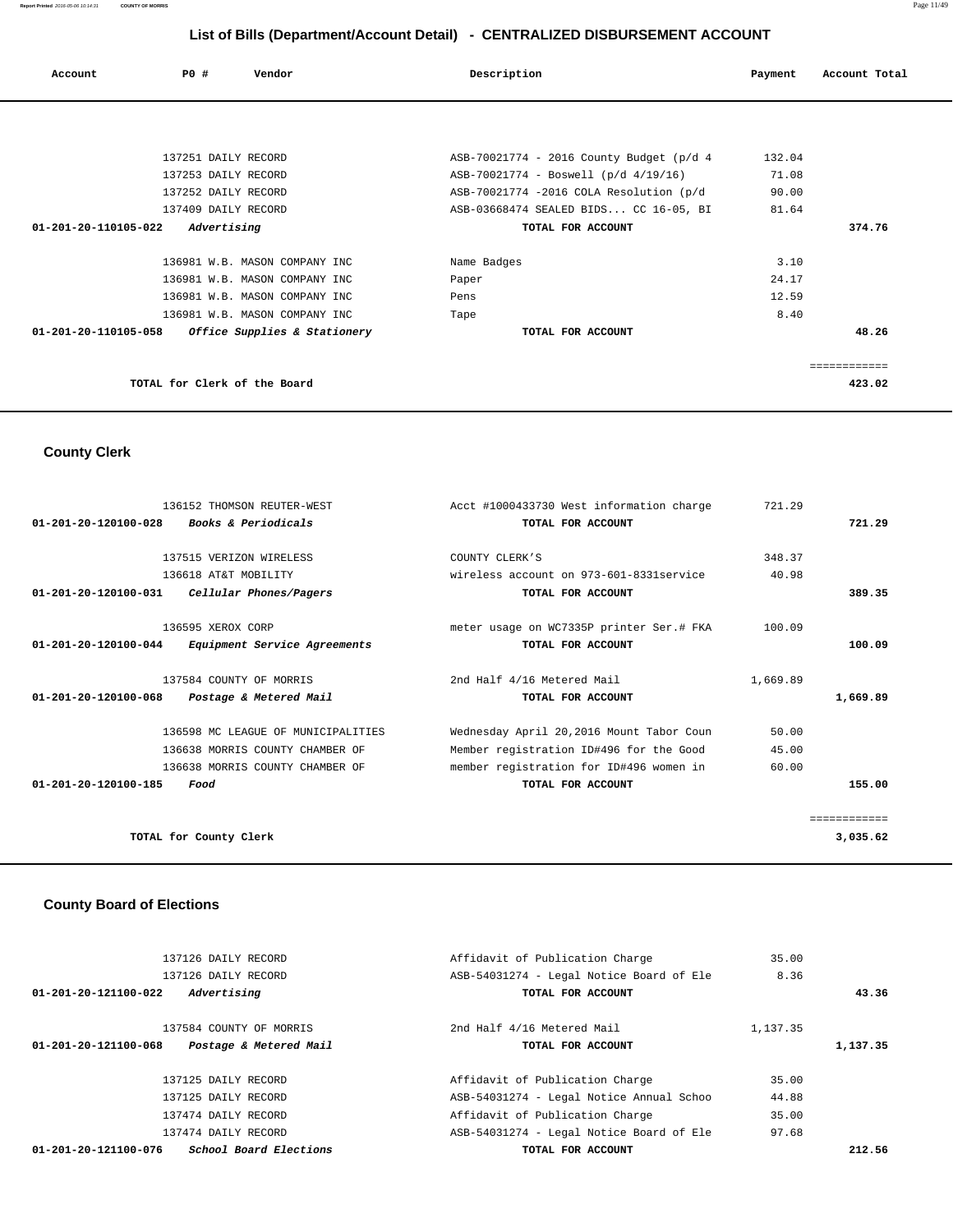**Report Printed** 2016-05-06 10:14:31 **COUNTY OF MORRIS** Page 12/49

# **List of Bills (Department/Account Detail) - CENTRALIZED DISBURSEMENT ACCOUNT**

| Account                          | PO# | Vendor | Description | Payment | Account Total |
|----------------------------------|-----|--------|-------------|---------|---------------|
| <b>County Board of Elections</b> |     |        |             |         |               |

============

| TOTAL for County Board of Elections | 1,393.27 |
|-------------------------------------|----------|
|-------------------------------------|----------|

# **Superintendent of Elections**

| TOTAL for Superintendent of Elections              |                                                                                      |        | 1,143.92     |
|----------------------------------------------------|--------------------------------------------------------------------------------------|--------|--------------|
|                                                    |                                                                                      |        | ============ |
| 01-201-20-121105-095 Other Administrative Supplies | TOTAL FOR ACCOUNT                                                                    |        | 27.70        |
|                                                    | 137472 NESTLE WATERS NORTH AMERICA INC. Water & Rental for $3/1/16$ thru $3/31/16$ A | 27.70  |              |
| $01-201-20-121105-076$ School Board Elections      | TOTAL FOR ACCOUNT                                                                    |        | 151.56       |
| 136809 D. C. EXPRESS INC                           | Delivery & Pick-up of Voting Machine for                                             | 95.00  |              |
| 137122 DAILY RECORD                                | ASB-188072 - Legal Notice Annual School                                              | 21.56  |              |
| 137122 DAILY RECORD                                | Affidavit of Publication Charge                                                      | 35.00  |              |
| 01-201-20-121105-068 Postage & Metered Mail        | TOTAL FOR ACCOUNT                                                                    |        | 683.85       |
| 137584 COUNTY OF MORRIS                            | 2nd Half 4/16 Metered Mail                                                           | 683.85 |              |
| 01-201-20-121105-057 National Voter Registration   | TOTAL FOR ACCOUNT                                                                    |        | 280.81       |
| 137418 DALE KRAMER                                 | Item #2088495 - 8 Pack Energizer Max Bat                                             | 6.99   |              |
| 137418 DALE KRAMER                                 | Item #8572041 Sony ICDPX333 DIG Voice Re                                             | 59.99  |              |
| 137418 DALE KRAMER                                 | Tax                                                                                  | 4.69   |              |
| 137435 LONGFELLOWS SANDWICH DELI                   | Delivery Charge                                                                      | 10.00  |              |
| 137435 LONGFELLOWS SANDWICH DELI                   | April 19,2016 Riverdale Borough Annual S                                             | 126.00 |              |
| 137473 CHRISTIAN ROSSY                             | April 19, 2016 Annual School Board Elect                                             | 13.78  |              |
| 137473 CHRISTIAN ROSSY                             | Receipt 2                                                                            | 8.54   |              |
| 137730 BRIAN HAMILTON                              | 202 Census KickOff Meeting on Tuesday, A                                             | 50.82  |              |

# **County Elections (Cty Clerk)**

| 137584 COUNTY OF MORRIS                        | 2nd Half 4/16 Metered Mail               | 1,118.34    |           |
|------------------------------------------------|------------------------------------------|-------------|-----------|
| Postage & Metered Mail<br>01-201-20-121110-068 | TOTAL FOR ACCOUNT                        |             | 1,118.34  |
|                                                |                                          |             |           |
| 135805 DAILY RECORD                            | Affidavit                                | 35.00       |           |
| 136153 DAILY RECORD                            | display ad for the special school electi | 2,578.94    |           |
| 135805 DAILY RECORD                            | 51311074 - display ad for the april 19th | 2,543.94    |           |
| School Board Elections<br>01-201-20-121110-076 | TOTAL FOR ACCOUNT                        |             | 5,157.88  |
| 135642 DOMINION VOTING SYSTEMS INC             | annual License fee for the SLA-WinEDS 3/ | 24, 249. 35 |           |
| 136154 PITNEY BOWES CREDIT CORP                | leasing invoice on DF90 ser.#3001661 ref | 620.46      |           |
| 01-201-20-121110-259<br>Equipment Rental       | TOTAL FOR ACCOUNT                        |             | 24,869.81 |
|                                                |                                          |             | .         |
| TOTAL for County Elections (Cty Clerk)         |                                          |             | 31,146.03 |
|                                                |                                          |             |           |

 **County Treasurer**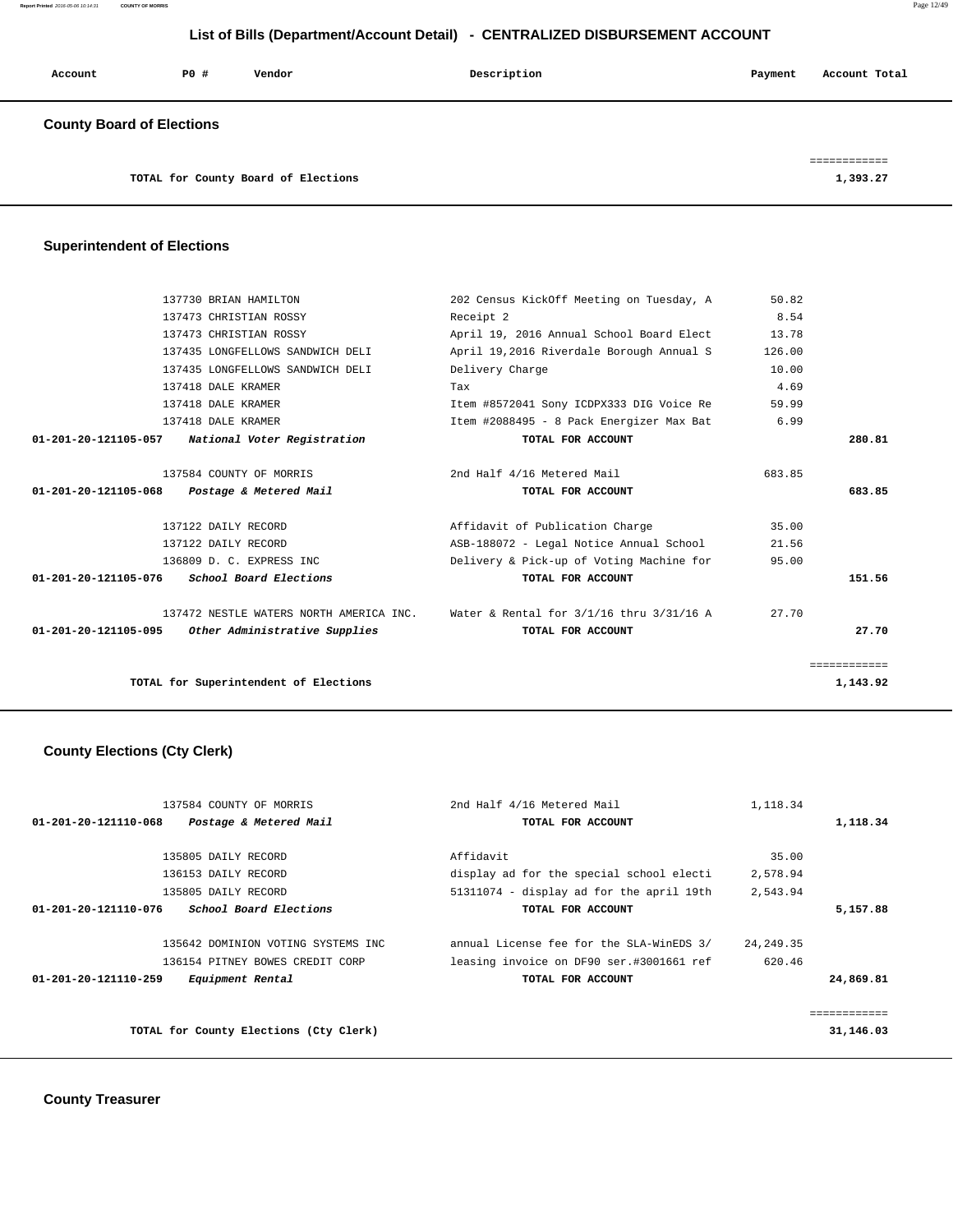**Report Printed** 2016-05-06 10:14:31 **COUNTY OF MORRIS** Page 13/49

# **List of Bills (Department/Account Detail) - CENTRALIZED DISBURSEMENT ACCOUNT**

| Account                        | PO#                        | Vendor                                | Description                              | Payment | Account Total |
|--------------------------------|----------------------------|---------------------------------------|------------------------------------------|---------|---------------|
| <b>County Treasurer</b>        |                            |                                       |                                          |         |               |
| $01 - 201 - 20 - 130100 - 016$ |                            | Outside Salaries & Wages              | TOTAL FOR ACCOUNT                        |         | 875.00        |
|                                |                            | 137543 INSTITUTE FOR PROF.DEVELOPMENT | Beti Bauer - Avoiding Hostile Work Envir | 99.00   |               |
| $01 - 201 - 20 - 130100 - 039$ |                            | Education Schools & Training          | TOTAL FOR ACCOUNT                        |         | 99.00         |
|                                |                            | 137584 COUNTY OF MORRIS               | 2nd Half 4/16 Metered Mail               | 195.81  |               |
| 01-201-20-130100-068           |                            | Postage & Metered Mail                | TOTAL FOR ACCOUNT                        |         | 195.81        |
|                                |                            |                                       |                                          |         | ------------  |
|                                | TOTAL for County Treasurer |                                       |                                          |         | 1,169.81      |
|                                |                            |                                       |                                          |         |               |

# **Purchasing Division**

| 137584 COUNTY OF MORRIS                               | 2nd Half 4/16 Metered Mail   | 85.24        |
|-------------------------------------------------------|------------------------------|--------------|
| Postage & Metered Mail<br>01-201-20-130105-068        | TOTAL FOR ACCOUNT            | 85.24        |
| 137146 NESTLE WATERS NORTH AMERICA INC.               | 0434495552 03/15/16-04/14/16 | 21.93        |
| Other Administrative Supplies<br>01-201-20-130105-095 | TOTAL FOR ACCOUNT            | 21.93        |
|                                                       |                              | ------------ |
| TOTAL for Purchasing Division                         |                              | 107.17       |
|                                                       |                              |              |

#### **Office Services**

| 136058 PITNEY BOWES INC<br>Office Supplies & Stationery<br>01-201-20-130110-058 | Mailroom Postage Machine Supplies 3/9/16<br>TOTAL FOR ACCOUNT | 100.98   | 100.98   |
|---------------------------------------------------------------------------------|---------------------------------------------------------------|----------|----------|
| 137584 COUNTY OF MORRIS<br>01-201-20-130110-068<br>Postage & Metered Mail       | 2nd Half 4/16 Metered Mail<br>TOTAL FOR ACCOUNT               | 4.50     | 4.50     |
| 136056 SECAP FINANCE<br><i>Office Machines - Rental</i><br>01-201-20-130110-164 | 1016 Mailroom Postage Equipment<br>TOTAL FOR ACCOUNT          | 2,097.00 | 2,097.00 |
| TOTAL for Office Services                                                       |                                                               |          | 2,202.48 |

### **Annual Audit**

| 138095 NISIVOCCIA, LLP               | Balance due on performance of the annual | 41,600.00 |
|--------------------------------------|------------------------------------------|-----------|
| (2015) Audit<br>01-203-20-135100-024 | TOTAL FOR ACCOUNT                        | 41,600.00 |
|                                      |                                          |           |
|                                      |                                          |           |
| TOTAL for Annual Audit               |                                          | 41,600.00 |
|                                      |                                          |           |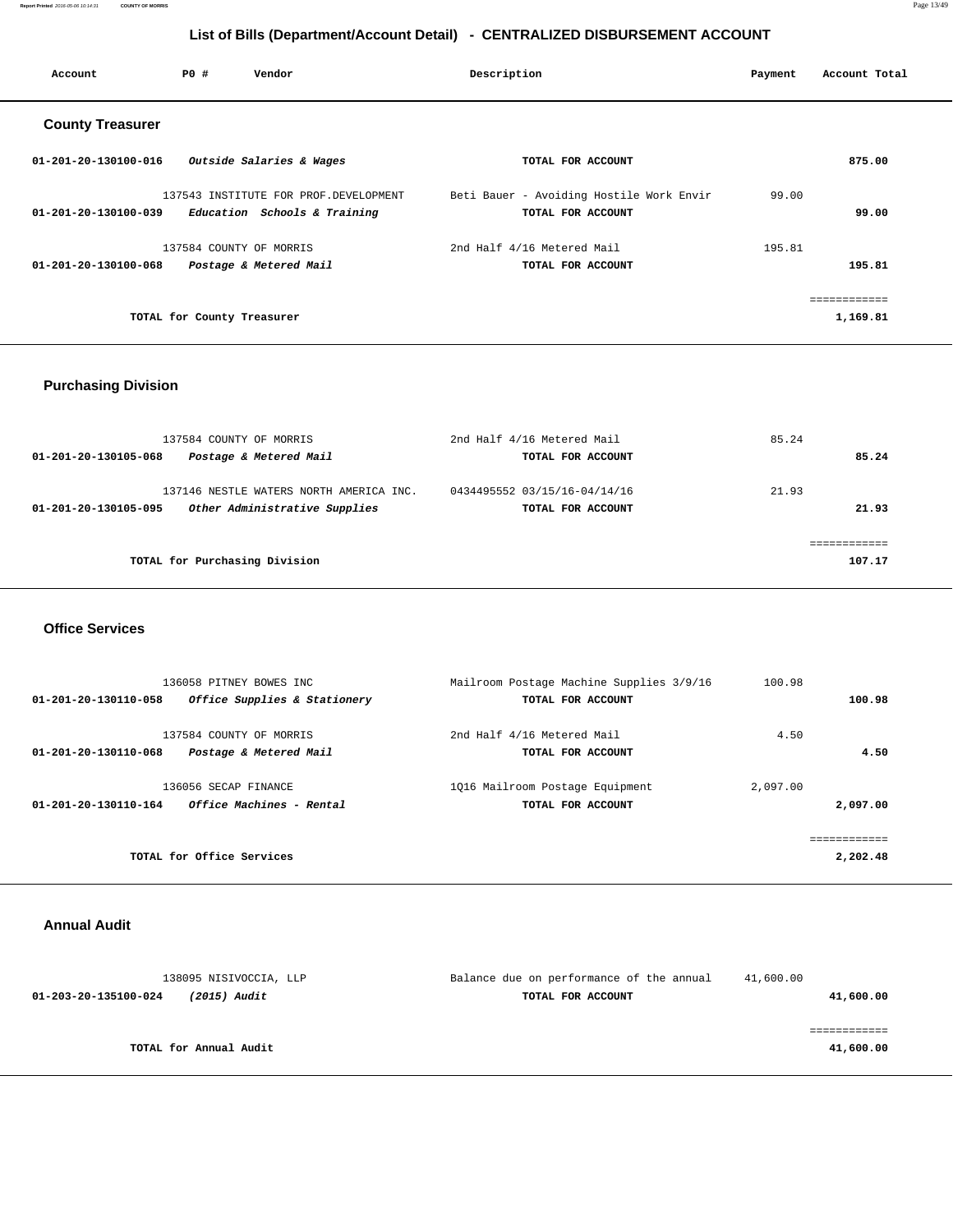**Report Printed** 2016-05-06 10:14:31 **COUNTY OF MORRIS** Page 14/49

# **List of Bills (Department/Account Detail) - CENTRALIZED DISBURSEMENT ACCOUNT**

| List of Bills (Department/Account Detail) - CENTRALIZED DISBURSEMENT ACCOUNT |     |                               |                                          |          |               |
|------------------------------------------------------------------------------|-----|-------------------------------|------------------------------------------|----------|---------------|
| Account                                                                      | PO# | Vendor                        | Description                              | Payment  | Account Total |
|                                                                              |     |                               |                                          |          |               |
|                                                                              |     | 137584 COUNTY OF MORRIS       | 2nd Half 4/16 Metered Mail               | 2.79     |               |
| $01 - 201 - 20 - 140100 - 068$                                               |     | Postage & Metered Mail        | TOTAL FOR ACCOUNT                        |          | 2.79          |
|                                                                              |     | 137152 CITYSIDE ARCHIVES, LTD | OFFICE SERVICES                          | 4,596.09 |               |
| $01 - 201 - 20 - 140100 - 073$                                               |     | Records Managment Services    | TOTAL FOR ACCOUNT                        |          | 4,596.09      |
|                                                                              |     | 135666 CDW GOVERNMENT LLC     | C2G 10FT DISPLAYPORT M TO DVI M BLK      | 172.44   |               |
|                                                                              |     | 135597 CDW GOVERNMENT LLC     | ERGOTRON LX DUAL 27" ARM SIDE-X-SIDE     | 1,737.06 |               |
|                                                                              |     | 135666 CDW GOVERNMENT LLC     | STARTECH 1PT PCI-EXPRESS LOW-PROFILE     | 38.41    |               |
|                                                                              |     | 135666 CDW GOVERNMENT LLC     | APC PRO SURGESTATION 80UT SURGE SUP      | 555.60   |               |
| $01 - 201 - 20 - 140100 - 098$                                               |     | Other Operating&Repair Supply | TOTAL FOR ACCOUNT                        |          | 2,503.51      |
|                                                                              |     | 123180 STEER PROGRAMS, INC.   | Migrate Paris Software to 2012 server an | 500.00   |               |
|                                                                              |     | 123180 STEER PROGRAMS, INC.   | Migrate LexPay Software to 2012 server a | 1,000.00 |               |
| 01-203-20-140100-036                                                         |     | (2015) Contracted Services    | TOTAL FOR ACCOUNT                        |          | 1,500.00      |
|                                                                              |     |                               |                                          |          | ============  |

**TOTAL for Information Technology Div 8,602.39**

# **County Board of Taxation**

| 137584 COUNTY OF MORRIS                        | 2nd Half 4/16 Metered Mail | 241.10 |
|------------------------------------------------|----------------------------|--------|
| Postage & Metered Mail<br>01-201-20-150100-068 | TOTAL FOR ACCOUNT          | 241.10 |
|                                                |                            |        |
|                                                |                            |        |
| TOTAL for County Board of Taxation             |                            | 241.10 |
|                                                |                            |        |

## **County Counsel**

| 136857 THOMSON REUTER-WEST                  | 1003671819 West Information Charges Mar  | 692.80    |           |
|---------------------------------------------|------------------------------------------|-----------|-----------|
| Law Books<br>01-201-20-155100-050           | TOTAL FOR ACCOUNT                        |           | 692.80    |
|                                             |                                          |           |           |
| 137973 DECOTIIS, FITZPATRICK &              | Wysokowski v. Mendham                    | 14,023.90 |           |
| 138014 CLEARY GIACOBBE ALFIERI &            | Labor legal services                     | 360.00    |           |
| 138004 INGLESINO, WEBSTER,                  | March, 2016 services                     | 1,988.10  |           |
| 137973 DECOTIIS, FITZPATRICK &              | Shann, Joseph v. Atlantic Health         | 7,164.12  |           |
| 137750 CARMAGNOLA & RITARDI LLC             | Hollenstein v. Zeremes                   | 628.98    |           |
| 137960 JOSEPH H. ALESSI ESO., LLC           | March, 2016                              | 1,269.00  |           |
| 137957 CASHA & CASHA, LLC                   | HUD grants                               | 3,220.40  |           |
| 137750 CARMAGNOLA & RITARDI LLC             | Kelley, Tucker v. MCPO                   | 540.00    |           |
| 137750 CARMAGNOLA & RITARDI LLC             | Correa, Edward F.                        | 1,128.00  |           |
| 137960 JOSEPH H. ALESSI ESO., LLC           | April, 2016                              | 240.00    |           |
| 137750 CARMAGNOLA & RITARDI LLC             | Schaeffer v. Tracey                      | 2,302.00  |           |
| 01-201-20-155100-051<br>Legal               | TOTAL FOR ACCOUNT                        |           | 32,864.50 |
| 137584 COUNTY OF MORRIS                     | 2nd Half 4/16 Metered Mail               | 19.91     |           |
| 01-201-20-155100-068 Postage & Metered Mail | TOTAL FOR ACCOUNT                        |           | 19.91     |
| 137332 RANDALL W. BUSH                      | WR Bush Mileage Expenses for 1Q - Jan, F | 200.06    |           |
| Travel Expense<br>01-201-20-155100-082      | TOTAL FOR ACCOUNT                        |           | 200.06    |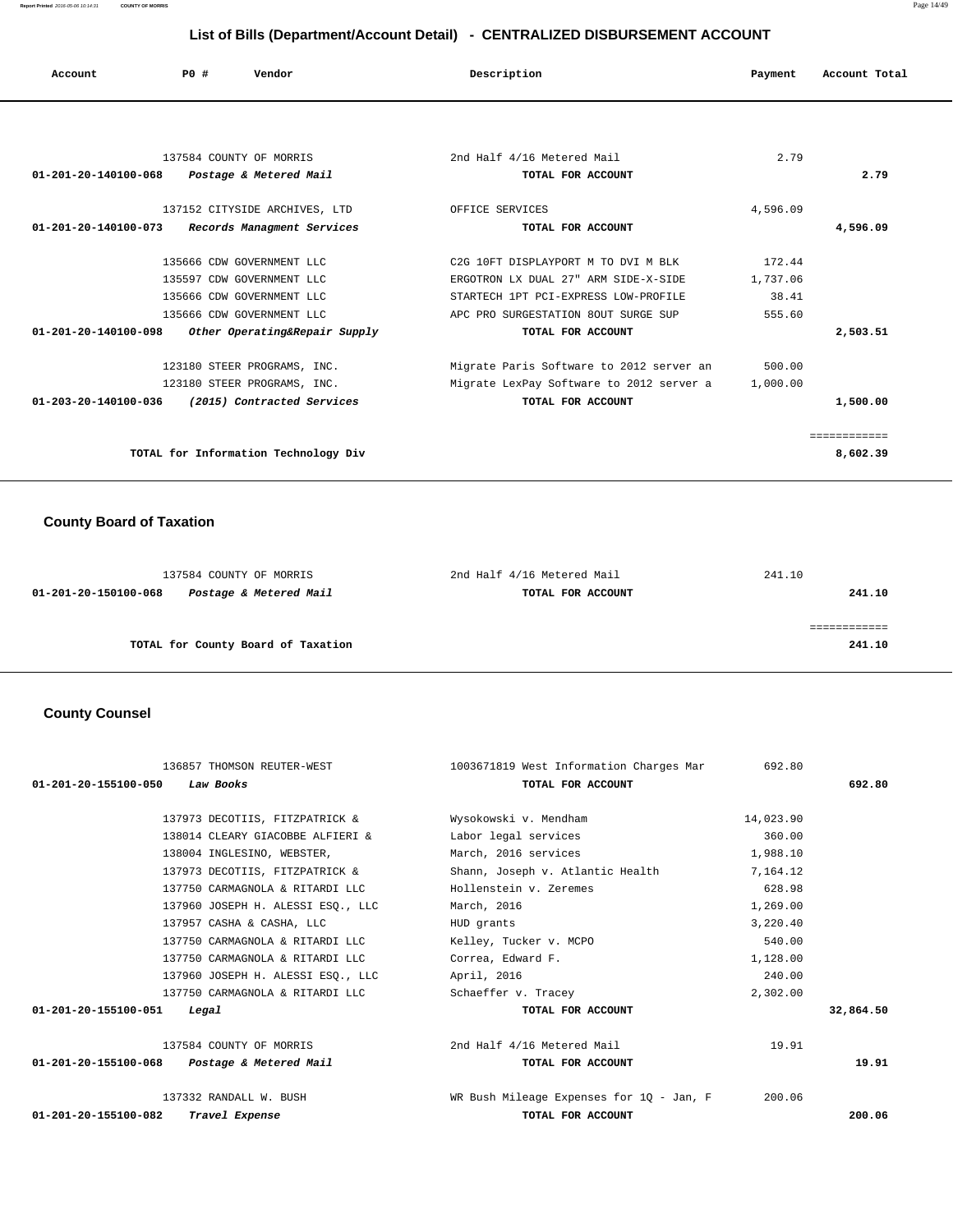**Report Printed** 2016-05-06 10:14:31 **COUNTY OF MORRIS** Page 15/49

# **List of Bills (Department/Account Detail) - CENTRALIZED DISBURSEMENT ACCOUNT**

| Account               | PO#                      | Vendor                         | Description                                | Account Total<br>Payment  |
|-----------------------|--------------------------|--------------------------------|--------------------------------------------|---------------------------|
| <b>County Counsel</b> |                          |                                |                                            |                           |
| 01-203-20-155100-051  | $(2015)$ Legal           | 137971 DECOTIIS, FITZPATRICK & | Wysokowski v. Mendham<br>TOTAL FOR ACCOUNT | 1,718.88<br>7,814.88      |
|                       | TOTAL for County Counsel |                                |                                            | ------------<br>41,592.15 |

# **County Surrogate**

|                      | 136692 W.B. MASON COMPANY INC                                            | ORDER NO. S034649515                     | 317.82 |              |
|----------------------|--------------------------------------------------------------------------|------------------------------------------|--------|--------------|
|                      | 136693 W.B. MASON COMPANY INC                                            | ORDER NO. S035166190, 3/4/2016           | 707.20 |              |
|                      | 136693 W.B. MASON COMPANY INC                                            | ORDER NO. S035562461, 3/10/2016          | 277.50 |              |
| 01-201-20-160100-058 | Office Supplies & Stationery                                             | TOTAL FOR ACCOUNT                        |        | 1,302.52     |
|                      | 137584 COUNTY OF MORRIS                                                  | 2nd Half 4/16 Metered Mail               | 278.08 |              |
|                      | $01 - 201 - 20 - 160100 - 068$ Postage & Metered Mail                    | TOTAL FOR ACCOUNT                        |        | 278.08       |
|                      | 137345 JOHN PECORARO                                                     | PETTY CASH                               | 87.77  |              |
|                      | 137349 CHARLES COLLINS                                                   | Reimbursement for fujitsu scanaid cleani | 191.24 |              |
|                      | 136694 NESTLE WATERS NORTH AMERICA INC.                                  | A/C NO. 0434552170, 2/15-3/14/16         | 28.91  |              |
|                      | 137348 NESTLE WATERS NORTH AMERICA INC. A/C NO. 0434552170, 3/15-4/14/16 |                                          | 32.00  |              |
| 01-201-20-160100-095 | Other Administrative Supplies                                            | TOTAL FOR ACCOUNT                        |        | 339.92       |
|                      | 136695 RICOH AMERICAS CORP                                               | CONTRACT#10691                           | 856.19 |              |
|                      | $01 - 201 - 20 - 160100 - 164$ Office Machines - Rental                  | TOTAL FOR ACCOUNT                        |        | 856.19       |
|                      |                                                                          |                                          |        | ============ |
|                      | TOTAL for County Surrogate                                               |                                          |        | 2,776.71     |
|                      |                                                                          |                                          |        |              |

# **Engineering**

|                      | 136477 NJ SACE                                                 | NJ SACE Dues for County Engineer (Chris V | 535.00 |          |
|----------------------|----------------------------------------------------------------|-------------------------------------------|--------|----------|
|                      | 137674 JOHN J. HAYES                                           | Annual APA Membership, AICP Certificatio  | 510.00 |          |
| 01-201-20-165100-023 | Associations and Memberships                                   | TOTAL FOR ACCOUNT                         |        | 1,045.00 |
|                      |                                                                |                                           |        |          |
|                      | 136705 OFFICE CONCEPTS GROUP, INC. UNV-95223 Ltr Storage Boxes |                                           | 97.05  |          |
| 01-201-20-165100-058 | <i>Office Supplies &amp; Stationery</i>                        | TOTAL FOR ACCOUNT                         |        | 97.05    |
|                      |                                                                |                                           |        |          |
|                      | 137584 COUNTY OF MORRIS                                        | 2nd Half 4/16 Metered Mail                | 8.72   |          |
|                      | 137584 COUNTY OF MORRIS                                        | 2nd Half 4/16 Metered Mail                | 12.09  |          |
|                      | 137584 COUNTY OF MORRIS                                        | 2nd Half 4/16 Metered Mail                | 2.25   |          |
| 01-201-20-165100-068 | Postage & Metered Mail                                         | TOTAL FOR ACCOUNT                         |        | 23.06    |
|                      | 137406 ROSLYN KHURDAN                                          | New Jersey Professional Engineer's Seal   | 34.66  |          |
|                      | 137547 ART CATALUSCI                                           | Mileage for Events (Morris County) Off S  | 30.80  |          |
|                      | 137406 ROSLYN KHURDAN                                          |                                           | 10.00  |          |
|                      | 137674 JOHN J. HAYES                                           | TAC meeting at NJTPA, Newark-Parking (1/  | 62.50  |          |
|                      | 137544 JOSEPH RUSSO                                            | TransActio Converence in Atlantic City 4  | 373.43 |          |
| 01-201-20-165100-082 | <i>Travel Expense</i>                                          | TOTAL FOR ACCOUNT                         |        | 511.39   |
|                      | 136706 R.S. KNAPP CO INC                                       | PW300 Print EngineMonthly Base Chq. Napp  | 413.28 |          |
| 01-201-20-165100-164 | <i><b>Office Machines - Rental</b></i>                         | TOTAL FOR ACCOUNT                         |        | 413.28   |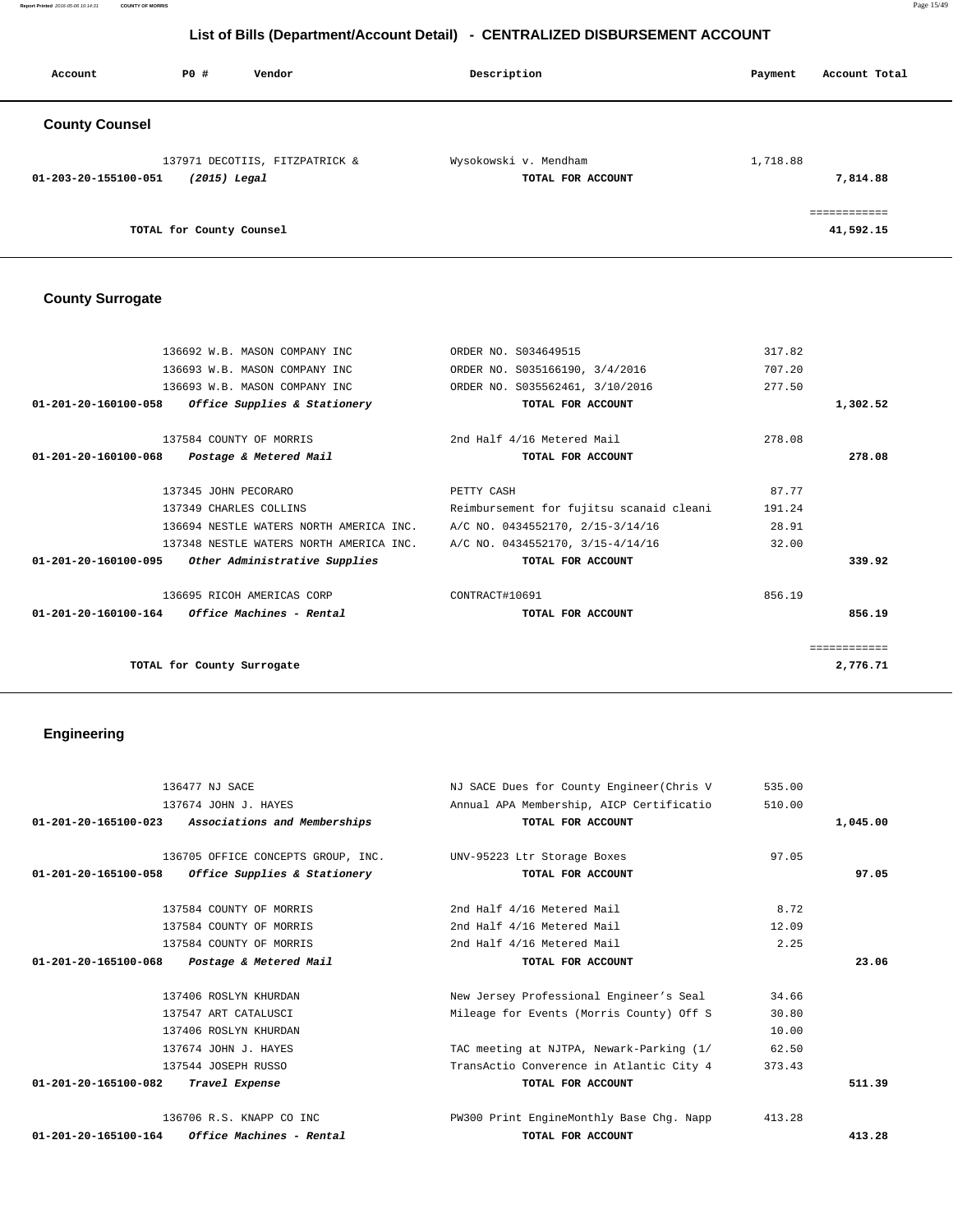**Report Printed** 2016-05-06 10:14:31 **COUNTY OF MORRIS** Page 16/49

# **List of Bills (Department/Account Detail) - CENTRALIZED DISBURSEMENT ACCOUNT**

| Account                        | PO#                   | Vendor                    | Description                          | Payment | Account Total |
|--------------------------------|-----------------------|---------------------------|--------------------------------------|---------|---------------|
| Engineering                    |                       |                           |                                      |         |               |
|                                | 136957 RESIDEX, LLC   |                           | Transport GHP, 12 jugs per           | 279.42  |               |
|                                | 136957 RESIDEX, LLC   |                           | Centrobulb, 14 oz. Curved, Tip each. | 115.62  |               |
| $01 - 203 - 20 - 165100 - 225$ |                       | (2015) Chemicals & Sprays | TOTAL FOR ACCOUNT                    |         | 416.10        |
|                                |                       |                           |                                      |         | ============  |
|                                | TOTAL for Engineering |                           |                                      |         | 2,505.88      |

# **Heritage Commission**

| 137584 COUNTY OF MORRIS                        | 2nd Half 4/16 Metered Mail | 7.35 |
|------------------------------------------------|----------------------------|------|
| Postage & Metered Mail<br>01-201-20-175100-068 | TOTAL FOR ACCOUNT          | 7.35 |
|                                                |                            |      |
|                                                |                            |      |
| TOTAL for Heritage Commission                  |                            | 7.35 |
|                                                |                            |      |

# **Planning Board**

|                                | 136975 CHRISTINE MARION               | NJ Professional Planners License Biennia | 130.00 |              |
|--------------------------------|---------------------------------------|------------------------------------------|--------|--------------|
|                                | 137429 ANTHONY SORIANO                | Professional Planners License Renewal #3 | 130.00 |              |
|                                | 137429 ANTHONY SORIANO                | APA/AICP Membership Renewal (Category E) | 466.00 |              |
| 01-201-20-180100-023           | Associations and Memberships          | TOTAL FOR ACCOUNT                        |        | 726.00       |
|                                | 136974 NJ COUNTY PLANNERS ASSOCIATION | Registration for Christine Marion, Greg  | 45.00  |              |
| $01 - 201 - 20 - 180100 - 039$ | Education Schools & Training          | TOTAL FOR ACCOUNT                        |        | 45.00        |
|                                | 137584 COUNTY OF MORRIS               | 2nd Half 4/16 Metered Mail               | 101.27 |              |
|                                | 136973 UNITED PARCEL SERVICE          | UPS Shipment to Dominique Hawkins, Pres  | 130.43 |              |
| 01-201-20-180100-068           | Postage & Metered Mail                | TOTAL FOR ACCOUNT                        |        | 231.70       |
|                                | 136975 CHRISTINE MARION               | Parking and tolls for the NJCPA meeting  | 16.00  |              |
| 01-201-20-180100-082           | Travel Expense                        | TOTAL FOR ACCOUNT                        |        | 16.00        |
|                                |                                       |                                          |        | ============ |
| TOTAL for Planning Board       |                                       |                                          |        | 1,018.70     |
|                                |                                       |                                          |        |              |

# **County Weights & Measures**

| 137515 VERIZON WIRELESS                        | L&PS - WEIGHTS & MEASURES           | 261.01 |        |
|------------------------------------------------|-------------------------------------|--------|--------|
| Cellular Phones/Pagers<br>01-201-22-201100-031 | TOTAL FOR ACCOUNT                   |        | 261.01 |
| 138010 COUNTY OF MORRIS                        | 1st HALF OF APRIL 2016 METERED MAIL | 2.12   |        |
| 137584 COUNTY OF MORRIS                        | 2nd Half 4/16 Metered Mail          | 5.79   |        |
| Postage & Metered Mail<br>01-201-22-201100-068 | TOTAL FOR ACCOUNT                   |        | 7.91   |
| 138037 NATIONAL FUEL OIL INC.                  | FUEL CHARGES 3/16                   | 559.27 |        |
| 01-201-22-201100-140<br>Gas Purchases          | TOTAL FOR ACCOUNT                   |        | 559.27 |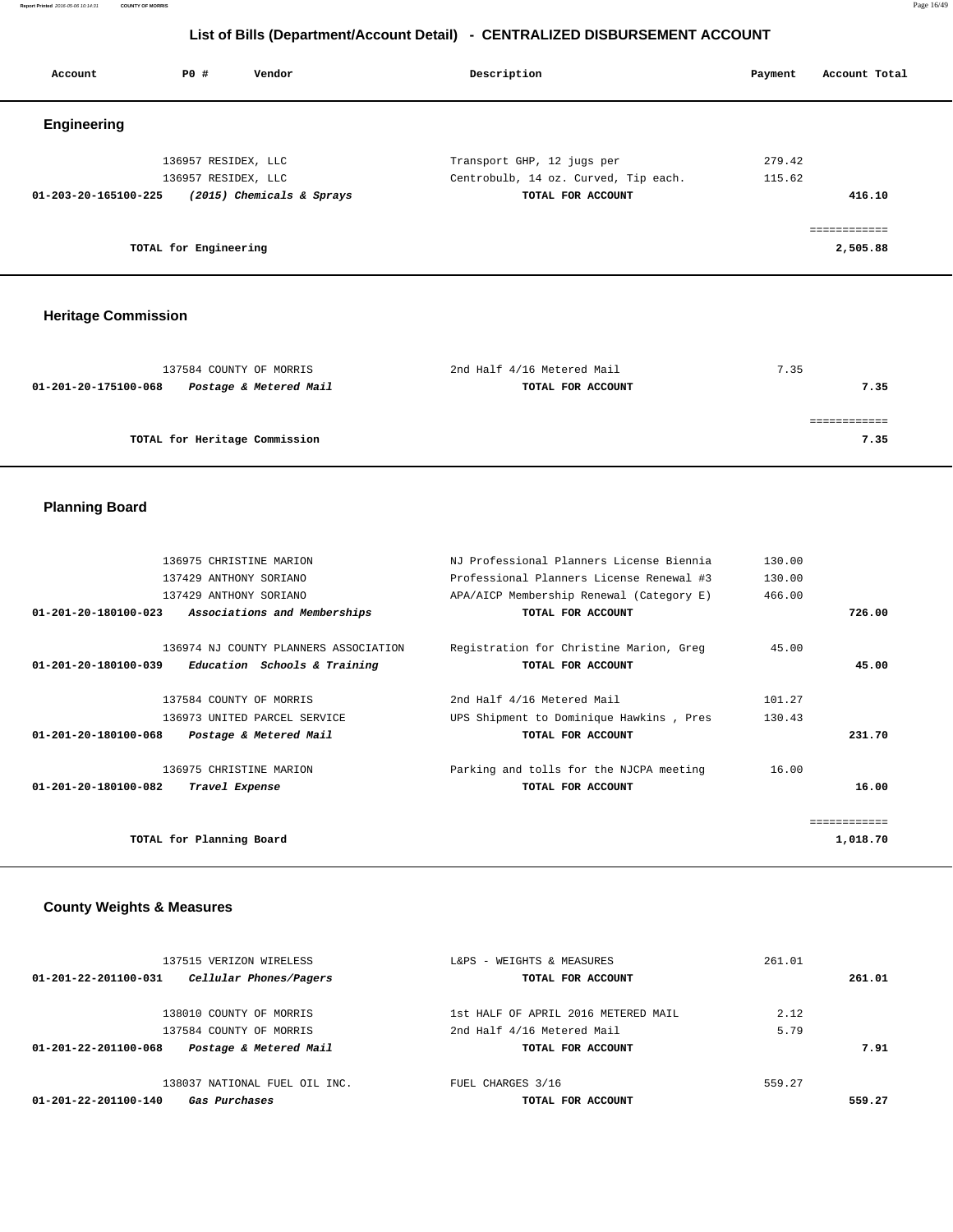**Report Printed** 2016-05-06 10:14:31 **COUNTY OF MORRIS** Page 17/49

# **List of Bills (Department/Account Detail) - CENTRALIZED DISBURSEMENT ACCOUNT**

| Account                              | PO#             | Vendor                              | Description                       | Payment | Account Total |
|--------------------------------------|-----------------|-------------------------------------|-----------------------------------|---------|---------------|
| <b>County Weights &amp; Measures</b> |                 |                                     |                                   |         |               |
|                                      | 137174 PSE&G CO |                                     | REF # MOMBAG/ 65-513-961-00 W & M | 537.14  |               |
| 01-201-22-201100-141                 | Natural Gas     |                                     | TOTAL FOR ACCOUNT                 |         | 3,390.01      |
|                                      |                 |                                     |                                   |         | ============  |
|                                      |                 | TOTAL for County Weights & Measures |                                   |         | 4,218.20      |

# **Employee Group Insurance**

|                                | 137336 VILLAGE SUPER MARKET, INC.        | 4/21/16 Wellness Committee Meeting lunch | 208.83    |           |
|--------------------------------|------------------------------------------|------------------------------------------|-----------|-----------|
|                                | 135744 FRENKEL BENEFITS, LLC             | 3/2016 Consulting Fee (Item #1236144)    | 10,416.67 |           |
| 01-201-23-220100-090           | Employee Group Insurance Expenditures    | TOTAL FOR ACCOUNT                        |           | 10,625.50 |
|                                | 136972 WALTER P. KRICH JR.               | Medicare B - Adjustment for July 2015 th | 1,006.80  |           |
|                                | 131353 LEANN GROSSMAN                    | Medicare B - July 2015 through December  | 629.40    |           |
|                                | 131854 WALTER WALKER                     | Medicare B - July 2015 through December  | 629.40    |           |
|                                | 131454 THELMA LAYNE                      | Medicare B - July 2015 through December  | 629.40    |           |
|                                | 131603 ROBERT REDER                      | Medicare B - July 2015 through December  | 629.40    |           |
|                                | 131534 MANJU MUKERJEE                    | Medicare B - July 2015 through December  | 629.40    |           |
| $01 - 203 - 23 - 220100 - 090$ | (2015) Employee Group Insurance Expendit | TOTAL FOR ACCOUNT                        |           | 4,153.80  |
|                                |                                          |                                          |           |           |
|                                |                                          |                                          |           |           |
|                                | TOTAL for Employee Group Insurance       |                                          |           | 14,779.30 |
|                                |                                          |                                          |           |           |

## **Unemployment Insurance**

|                      | 137689 COUNTY OF MORRIS          |                                     | Unemployment Ins Expenditures - Transfer | 815,000.00 |
|----------------------|----------------------------------|-------------------------------------|------------------------------------------|------------|
| 01-201-23-225100-090 |                                  | Unemployment Insurance Expenditures | TOTAL FOR ACCOUNT                        | 815,000.00 |
|                      |                                  |                                     |                                          |            |
|                      |                                  |                                     |                                          |            |
|                      | TOTAL for Unemployment Insurance |                                     |                                          | 815,000.00 |
|                      |                                  |                                     |                                          |            |

# **Office of Emergency Management**

| 137515 VERIZON WIRELESS                                  | L&PS - ADMIN                             | 279.45 |        |
|----------------------------------------------------------|------------------------------------------|--------|--------|
| $01 - 201 - 25 - 252100 - 031$<br>Cellular Phones/Pagers | TOTAL FOR ACCOUNT                        |        | 279.45 |
|                                                          |                                          |        |        |
| 136054 W.B. MASON COMPANY INC                            | Cust#C1033751, 3/18/16                   | 71.05  |        |
| Office Supplies & Stationery<br>01-201-25-252100-058     | TOTAL FOR ACCOUNT                        |        | 71.05  |
| 137584 COUNTY OF MORRIS                                  | 2nd Half 4/16 Metered Mail               | 3.72   |        |
| 136383 FEDEX                                             | AC#3876-2044-3, 3/28/16                  | 103.19 |        |
| 01-201-25-252100-068<br>Postage & Metered Mail           | TOTAL FOR ACCOUNT                        |        | 106.91 |
| 135930 CDW GOVERNMENT LLC                                | Item 3582172 Startech Converter per atta | 50.72  |        |
| $01 - 201 - 25 - 252100 - 258$<br>Equipment              | TOTAL FOR ACCOUNT                        |        | 50.72  |
|                                                          |                                          |        |        |
| TOTAL for Office of Emergency Management                 |                                          |        | 508.13 |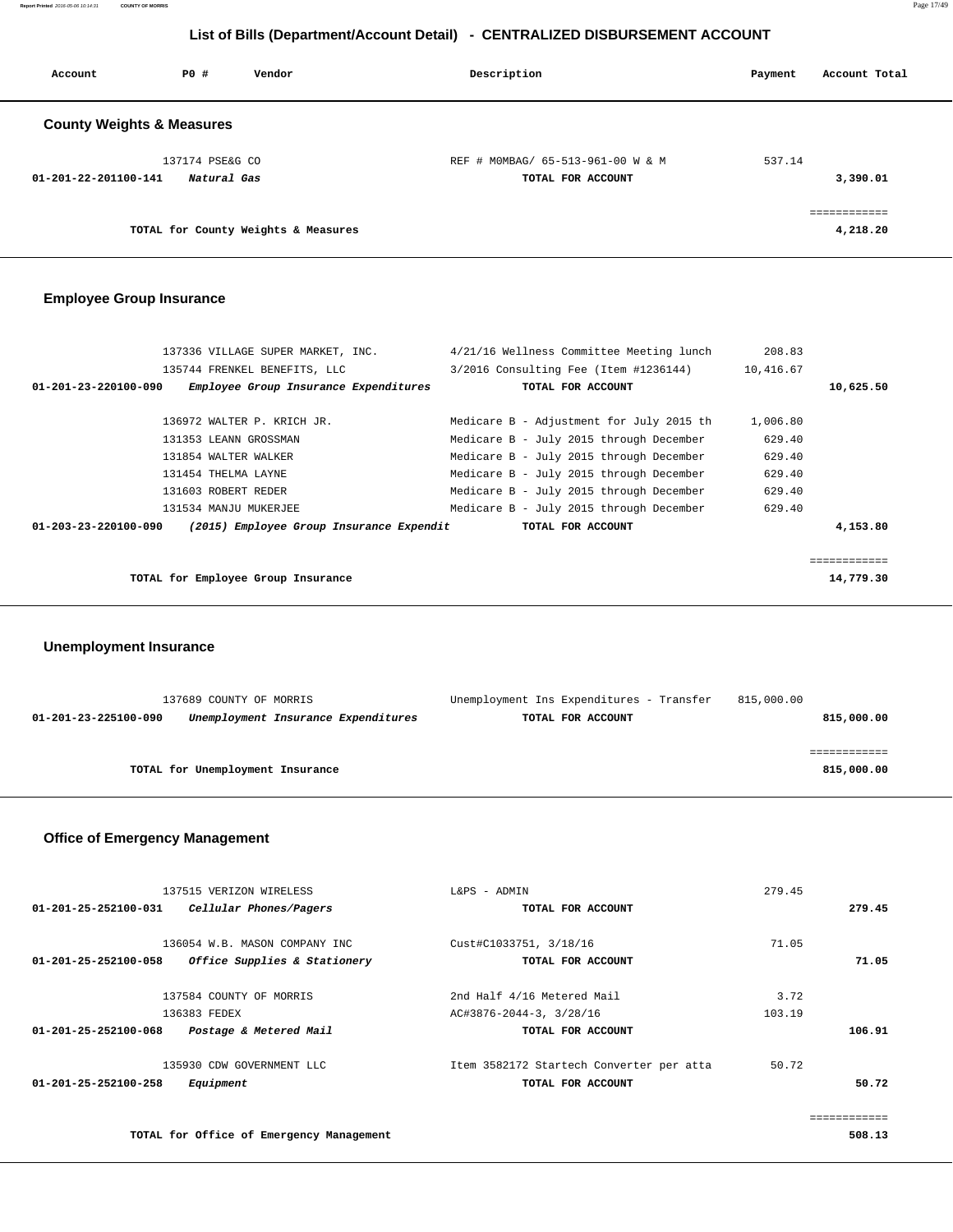**Report Printed** 2016-05-06 10:14:31 **COUNTY OF MORRIS** Page 18/49

# **List of Bills (Department/Account Detail) - CENTRALIZED DISBURSEMENT ACCOUNT**

| Account | P0 # | Vendor | Description | Payment | Account Total |
|---------|------|--------|-------------|---------|---------------|
|         |      |        |             |         |               |

## **Communications Center**

| 136133 INTERNATIONAL ACADEMIES OF<br>136133 INTERNATIONAL ACADEMIES OF | 3/9/16, ETC-I Recertification for C.Jame<br>3/17/16, (1) EMD Recertification for J.T | 90.00<br>335.00 |              |
|------------------------------------------------------------------------|--------------------------------------------------------------------------------------|-----------------|--------------|
| $01 - 201 - 25 - 252105 - 039$<br>Education Schools & Training         | TOTAL FOR ACCOUNT                                                                    |                 | 425.00       |
| 136804 OUENCH USA, INC.                                                | D060586, 4/1/16, Chiller3-UV-U N00006297                                             | 48.00           |              |
| Office Supplies & Stationery<br>01-201-25-252105-058                   | TOTAL FOR ACCOUNT                                                                    |                 | 48.00        |
| 137584 COUNTY OF MORRIS                                                | 2nd Half 4/16 Metered Mail                                                           | 24.15           |              |
| 01-201-25-252105-068<br>Postage & Metered Mail                         | TOTAL FOR ACCOUNT                                                                    |                 | 24.15        |
| 136949 BOROUGH OF BUTLER<br>01-201-25-252105-137<br>Electricity        | 3680-0, 4/5/16, Denise Drive cell tower<br>TOTAL FOR ACCOUNT                         | 470.44          | 470.44       |
|                                                                        |                                                                                      |                 |              |
| 136489 INSTITUTE FOR FORENSIC PSYCHOLOGY                               | 3/18/16, Psychological Examinations and                                              | 975.00          |              |
| 136489 INSTITUTE FOR FORENSIC PSYCHOLOGY                               | 3/22/16, Psychological Examinations and                                              | 405.00          |              |
| 136489 INSTITUTE FOR FORENSIC PSYCHOLOGY                               | 3/25/16, Psychological Examinations and                                              | 150.00          |              |
| $01 - 201 - 25 - 252105 - 189$<br>Medical                              | TOTAL FOR ACCOUNT                                                                    |                 | 1,530.00     |
|                                                                        |                                                                                      |                 |              |
|                                                                        |                                                                                      |                 | ============ |
| TOTAL for Communications Center                                        |                                                                                      |                 | 2,497.59     |

# **County Medical Examiner Office**

|                                | 136020 W.B. MASON COMPANY INC                       | Cust#C1033751, 3/16/16                  | 139.01   |              |
|--------------------------------|-----------------------------------------------------|-----------------------------------------|----------|--------------|
|                                | $01-201-25-254100-058$ Office Supplies & Stationery | TOTAL FOR ACCOUNT                       |          | 139.01       |
|                                | 137584 COUNTY OF MORRIS                             | 2nd Half 4/16 Metered Mail              | 10.44    |              |
| $01 - 201 - 25 - 254100 - 068$ | Postage & Metered Mail                              | TOTAL FOR ACCOUNT                       |          | 10.44        |
|                                | 136970 GIOVANNA ALVES                               | Rmb Mileage 1st Otr 2016                | 293.30   |              |
|                                | 136969 ROBERT ALVES                                 | RMB Mileage 1st Qtr 2016                | 65.80    |              |
| 01-201-25-254100-082           | Travel Expense                                      | TOTAL FOR ACCOUNT                       |          | 359.10       |
|                                | 136912 NMS LABS                                     | Sussex Toxicology 3.16                  | 2,649.00 |              |
|                                | 136912 NMS LABS                                     | Warren Toxicology 3.16                  | 3,141.00 |              |
|                                | 136912 NMS LABS                                     | Morris Toxicology 3.16                  | 2,065.00 |              |
|                                | 01-201-25-254100-084 Other Outside Services         | TOTAL FOR ACCOUNT                       |          | 7,855.00     |
|                                | 136377 RICOH AMERICAS CORPORATION                   | Contract#12939, Pymt 9/12, March, April | 483.83   |              |
| 01-201-25-254100-164           | Office Machines - Rental                            | TOTAL FOR ACCOUNT                       |          | 483.83       |
|                                | 136970 GIOVANNA ALVES                               | RMB Steel Glove for Morque              | 100.00   |              |
|                                | 136647 ATLANTIC CONSOLIDATED LABORATORY             | February 2016 Case 19-16-0043           | 4,553.00 |              |
|                                | 136647 ATLANTIC CONSOLIDATED LABORATORY             | February 2016 Case 21-16-0030           | 951.00   |              |
|                                | 01-201-25-254100-203 X-Ray & Medical Supplies       | TOTAL FOR ACCOUNT                       |          | 5,604.00     |
|                                |                                                     |                                         |          | ============ |
|                                | TOTAL for County Medical Examiner Office            |                                         |          | 14,451.38    |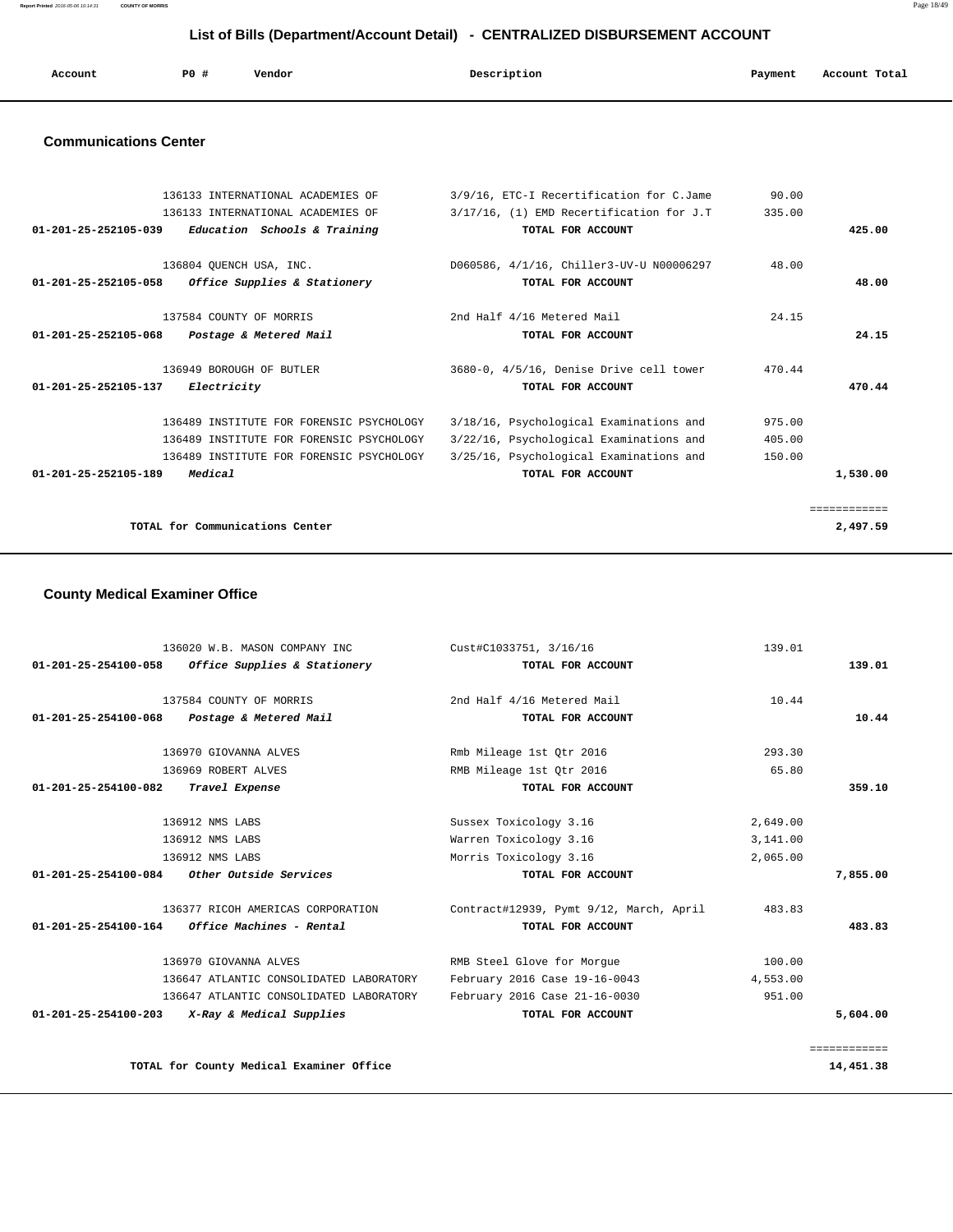**Report Printed** 2016-05-06 10:14:31 **COUNTY OF MORRIS** Page 19/49

# **List of Bills (Department/Account Detail) - CENTRALIZED DISBURSEMENT ACCOUNT**

| Account              | PO#                                              | Vendor                                | Description                                     | Payment        | Account Total |
|----------------------|--------------------------------------------------|---------------------------------------|-------------------------------------------------|----------------|---------------|
|                      |                                                  |                                       |                                                 |                |               |
|                      |                                                  | 135540 FRED PRYOR SEMINARS            | Tiffany DeFilippis - Crash Course for Fi        | 149.00         |               |
|                      |                                                  | 137580 WILLIAM SCHIEVELLA             | IACP Conference held in San Diego CA (10        | 350.00         |               |
| 01-201-25-270100-039 |                                                  | Education Schools & Training          | TOTAL FOR ACCOUNT                               |                | 499.00        |
|                      |                                                  | 135825 THOMSON REUTER-WEST            | NJ ESSENTIALS LIBRARY ON WESTLAW (Databa        | 238.00         |               |
|                      |                                                  |                                       | TOTAL FOR ACCOUNT                               |                |               |
| 01-201-25-270100-050 | Law Books                                        |                                       |                                                 |                | 238.00        |
|                      | 137584 COUNTY OF MORRIS                          |                                       | 2nd Half 4/16 Metered Mail                      | 489.34         |               |
| 01-201-25-270100-068 |                                                  | Postage & Metered Mail                | TOTAL FOR ACCOUNT                               |                | 489.34        |
|                      |                                                  | 135824 THOMSON REUTER-WEST            | CREDIT - NOTIFICATION #6106765352               | $-99.51$       |               |
|                      |                                                  | 135824 THOMSON REUTER-WEST            | CREDIT - NOTIFICATION #6106765351               | $-589.30$      |               |
|                      |                                                  | 135824 THOMSON REUTER-WEST            | CLEAR - Database $2/1/16$ - $2/29/16$ , Acct    | 1,158.81       |               |
|                      |                                                  | 135824 THOMSON REUTER-WEST            | CLEAR - Database $1/1/16 - 1/31/16$ , Acct      | 1,648.60       |               |
|                      |                                                  | 135824 THOMSON REUTER-WEST            | CREDIT - NOTIFICATION #6106765350 for In        | $-356.85$      |               |
| 01-201-25-270100-078 |                                                  | Software Maintenance                  | TOTAL FOR ACCOUNT                               |                | 1,761.75      |
|                      |                                                  |                                       |                                                 |                |               |
|                      | 137360 DENISE THORNTON<br>137361 MICHAEL MCMAHON |                                       | Lodging - Hyatt Regency St. Louis (6 nig        | 1,115.52       |               |
|                      |                                                  | 137114 EDWARD V. ROCHFORD             | Penn Vet Working Dog Conference, Essingt        | 40.00<br>33.50 |               |
|                      |                                                  | 137114 EDWARD V. ROCHFORD             | Taxi - Hotel to Airport<br>Airfare - United     | 453.20         |               |
|                      | 137360 DENISE THORNTON                           |                                       | Calea Conference 3/29/2016 - 4/4/2016 -         | 357.20         |               |
|                      | 137360 DENISE THORNTON                           |                                       | Meals                                           | 20.00          |               |
|                      | 137360 DENISE THORNTON                           |                                       | Meals                                           | 182.17         |               |
|                      | 137360 DENISE THORNTON                           |                                       | Parking Fees                                    | 4.00           |               |
|                      | 137360 DENISE THORNTON                           |                                       | United Airline Baggage Fees \$125.00 & \$2      | 150.00         |               |
|                      |                                                  | 137114 EDWARD V. ROCHFORD             | Travel Expense to St. Louis, MO for CALE        | 743.68         |               |
| 01-201-25-270100-082 | Travel Expense                                   |                                       | TOTAL FOR ACCOUNT                               |                | 3,099.27      |
|                      |                                                  | 136455 U.S. SECURITY ASSOCIATES, INC. | GUARDS - 2/26/16- 3/3/16, Inv dtd 3/3/16        | 3,336.10       |               |
|                      |                                                  | 136455 U.S. SECURITY ASSOCIATES, INC. | GUARDS - $3/4/16$ - $3/10/16$ , Inv dtd $3/10/$ | 3,057.83       |               |
|                      |                                                  | 136455 U.S. SECURITY ASSOCIATES, INC. | GUARDS - 3/11/15 - 3/17/16, Inv dtd 3/17        | 3,540.40       |               |
|                      |                                                  | 136455 U.S. SECURITY ASSOCIATES, INC. | GUARDS - 2/19/16 - 2/25/16, Inv dtd 2/25        | 3,314.96       |               |
| 01-201-25-270100-084 |                                                  | Other Outside Services                | TOTAL FOR ACCOUNT                               |                | 13,249.29     |
|                      |                                                  | 136402 POP-A-LOCK OF NORTHERN NJ      | (100) 1-inch nickel plated key rings            | 18.90          |               |
|                      |                                                  | 136402 POP-A-LOCK OF NORTHERN NJ      | SHIPPING & HANDLING                             | 15.00          |               |
| 01-201-25-270100-246 | Tools - Others                                   |                                       | TOTAL FOR ACCOUNT                               |                | 33.90         |
|                      |                                                  | 135548 COMMUNICATIONS SERVICE         | Replace two emergency lighting switches         | 160.00         |               |
| 01-201-25-270100-258 | Equipment                                        |                                       | TOTAL FOR ACCOUNT                               |                | 160.00        |
|                      |                                                  |                                       |                                                 |                |               |
|                      |                                                  |                                       |                                                 |                | ============  |
|                      |                                                  | TOTAL for County Sheriff's Department |                                                 |                | 19,530.55     |

# **County Prosecutor's Office**

| 136457 VERIZON WIRELESS                          | Account #242004961-00001 (2/24-3/23/16)     | 7,724.90 |          |
|--------------------------------------------------|---------------------------------------------|----------|----------|
| Cellular Phones/Pagers<br>01-201-25-275100-031   | TOTAL FOR ACCOUNT                           |          | 7,724.90 |
| 137232 RICOH AMERICAS CORPORATION                | $1/1-3/30/16$ -1st Otr. Excess Color Copy C | 2,834.86 |          |
| 137214 MARTIN TARAN                              | iPad Charger                                | 22.49    |          |
| Data Processing Supplies<br>01-201-25-275100-037 | TOTAL FOR ACCOUNT                           |          | 2,857.35 |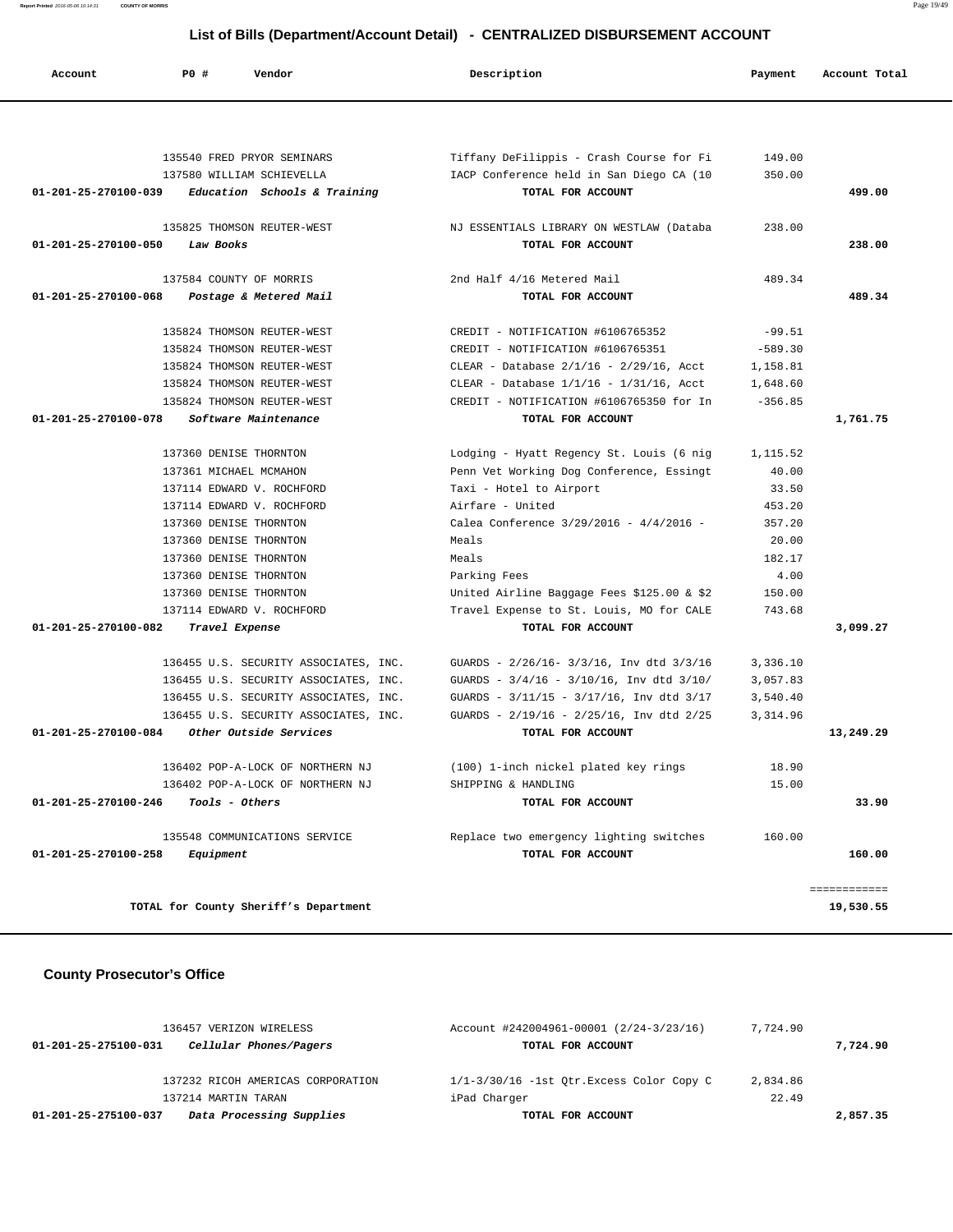**Report Printed** 2016-05-06 10:14:31 **COUNTY OF MORRIS** Page 20/49

### **List of Bills (Department/Account Detail) - CENTRALIZED DISBURSEMENT ACCOUNT**

| Account                           | PO#                  | Vendor                                  | Description                              | Payment   | Account Total |
|-----------------------------------|----------------------|-----------------------------------------|------------------------------------------|-----------|---------------|
| <b>County Prosecutor's Office</b> |                      |                                         |                                          |           |               |
|                                   |                      | 136205 MONMOUTH COUNTY POLICE           | Financial Crimes Investigation* Det. Kut | 50.00     |               |
|                                   |                      | 136458 UCPO POLICE ACADEMY TRAINING     | Essentials of Effective Supervision (3/1 | 170.00    |               |
| 01-201-25-275100-039              |                      | Education Schools & Training            | TOTAL FOR ACCOUNT                        |           | 520.00        |
|                                   |                      | 136168 RIOS' ENGRAVING                  | Stamp, Brass Plates (2) and name plaque  | 101.00    |               |
| 01-201-25-275100-058              |                      | Office Supplies & Stationery            | TOTAL FOR ACCOUNT                        |           | 101.00        |
|                                   |                      | 137584 COUNTY OF MORRIS                 | 2nd Half 4/16 Metered Mail               | 753.13    |               |
|                                   | 136459 FEDEX         |                                         | Account $\text{\#}1051-0576-2$ (3/18/16) | 16.90     |               |
| 01-201-25-275100-068              |                      | Postage & Metered Mail                  | TOTAL FOR ACCOUNT                        |           | 770.03        |
|                                   |                      | 136933 MICHAEL PILKINGTON               | Travel to Harrisbury, PA for Cell Phone  | 160.70    |               |
| 01-201-25-275100-082              | Travel Expense       |                                         | TOTAL FOR ACCOUNT                        |           | 160.70        |
|                                   |                      | 134743 LANIGAN ASSOCIATES INC           | Balance from Operating Budget            | 13,304.02 |               |
|                                   | 133961 JANET THAI    |                                         | 2-Thumb Drives- Case #2016X-00148Video S | 34.22     |               |
|                                   |                      | 136215 THOMSON REUTER-WEST              | Account #1000432248 - feb 01- feb 29,20  | 921.90    |               |
|                                   |                      | 134743 LANIGAN ASSOCIATES INC           | OCS Outer Carriers ** Requested by Sgt.  | 3,732.30  |               |
|                                   |                      | 137216 OFFICE OF CHIEF                  | DNA Testing for 1 item of evidence (piec | 1,100.00  |               |
|                                   | 136935 MARSHALL WANG |                                         | Madison PD/Ohio Investigation (2016X-029 | 269.98    |               |
| 01-201-25-275100-118              |                      | Investigation Expense                   | TOTAL FOR ACCOUNT                        |           | 19,362.42     |
|                                   | 136930 GREGORY ROSSI |                                         | State v Brodie, Keith / 15002594 - Extra | 244.68    |               |
| 01-201-25-275100-126              |                      | Court Expenses-Extradition              | TOTAL FOR ACCOUNT                        |           | 244.68        |
|                                   |                      | 137233 NESTLE WATERS NORTH AMERICA INC. | Account #0434996856- 3/17-4/14/16 Delive | 404.79    |               |
| 01-201-25-275100-147              | Water                |                                         | TOTAL FOR ACCOUNT                        |           | 404.79        |
|                                   |                      | 136604 FLEMINGTON DEPT STORE INC        | Double ID Wallet-                        | 32.00     |               |
|                                   |                      | 136604 FLEMINGTON DEPT STORE INC        | Double ID Wallet - Prosecutor Knapp      | 40.00     |               |
|                                   |                      | 136604 FLEMINGTON DEPT STORE INC        | Gloves & Hats- Power Stretch for Major C | 449.50    |               |
| 01-203-25-275100-202              |                      | (2015) Uniform And Accessories          | TOTAL FOR ACCOUNT                        |           | 521.50        |
|                                   |                      |                                         |                                          |           | ============  |
|                                   |                      | TOTAL for County Prosecutor's Office    |                                          |           | 32,667.37     |

 **County Jail** 

| Office Supplies & Stationery<br>01-201-25-280100-058           | TOTAL FOR ACCOUNT                        |          | 1,194.18 |
|----------------------------------------------------------------|------------------------------------------|----------|----------|
| 136024 W.B. MASON COMPANY INC                                  | OFFICE SUPPLIES DATED 3.9.16             | 548.45   |          |
| 136024 W.B. MASON COMPANY INC                                  | OFFICE SUPPLIES DATED 3.3.16             | 645.73   |          |
| $01 - 201 - 25 - 280100 - 044$<br>Equipment Service Agreements | TOTAL FOR ACCOUNT                        |          | 3,900,00 |
| 135865 JOHNSON CONTROLS INC.                                   | SERVICE AGREEMENT PAYMENT FOR 3.1.16 TO  | 3,900.00 |          |
| Education Schools & Training<br>$01 - 201 - 25 - 280100 - 039$ | TOTAL FOR ACCOUNT                        |          | 351.02   |
| 137115 ANTHONY PEREZ                                           | REIMBURSEMENT FOR MEAL ON 2.8.16         | 10.48    |          |
| 137115 ANTHONY PEREZ                                           | REIMBURSEMENT FOR MEAL ON 2.10.16        | 15.66    |          |
| 137115 ANTHONY PEREZ                                           | REIMBURSEMENT FOR 2 NIGHTS LODGING FOR T | 273.60   |          |
| 137115 ANTHONY PEREZ                                           | REIMBURSEMENT FOR MEAL ON 2.10.16        | 2.96     |          |
| 137115 ANTHONY PEREZ                                           | REIMBURSEMENT FOR MEAL ON 2.9.16         | 20.00    |          |
| 137115 ANTHONY PEREZ                                           | REIMBURSEMENT FOR MEAL ON 2.8.16         | 13.78    |          |
| 137115 ANTHONY PEREZ                                           | REIMBURSEMENT FOR TOLLS FROM 2.8.16 TO 2 | 14.54    |          |
|                                                                |                                          |          |          |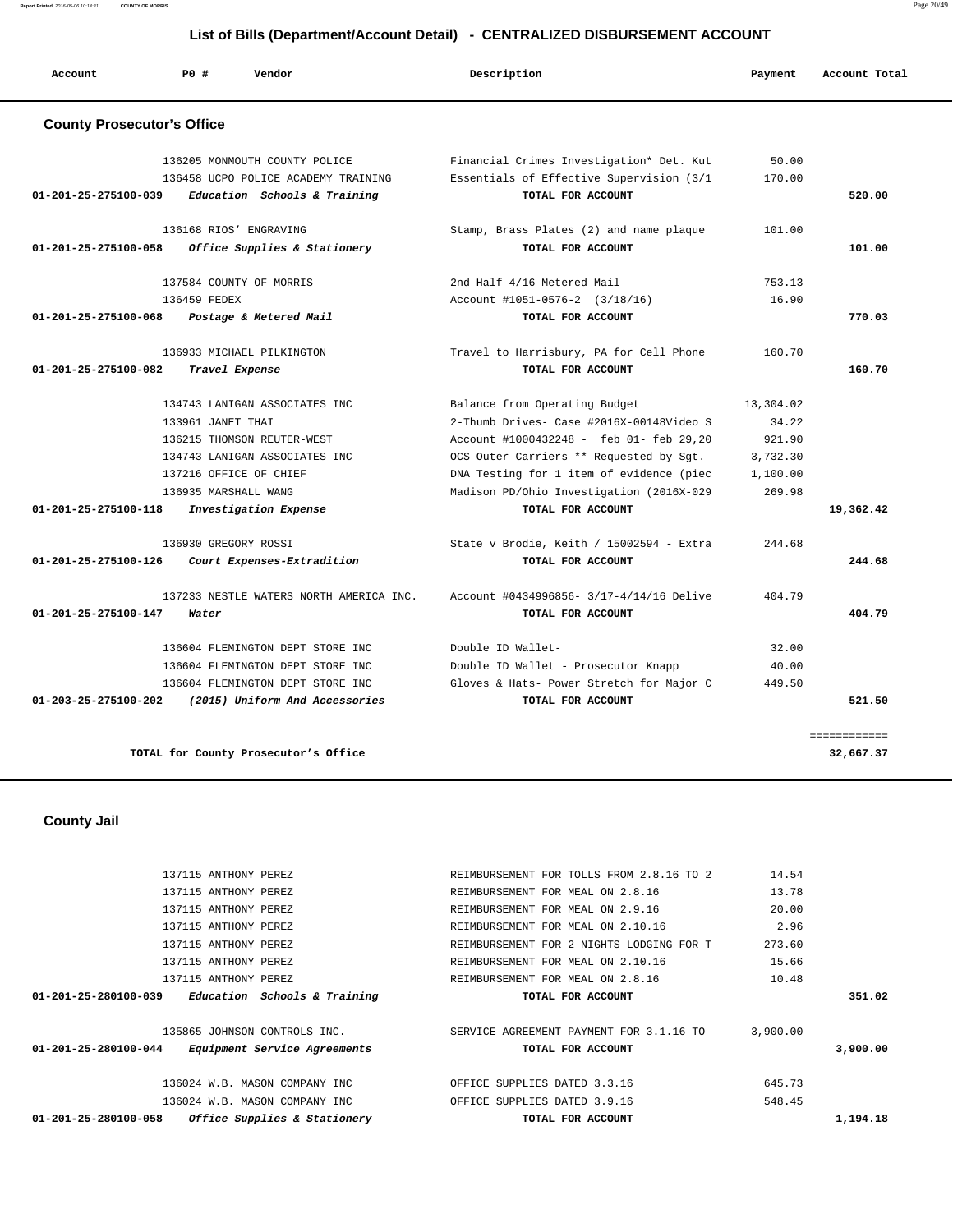| Account                                         | <b>PO #</b>         | Vendor                                                                         | Description                                                            | Payment          | Account Total |
|-------------------------------------------------|---------------------|--------------------------------------------------------------------------------|------------------------------------------------------------------------|------------------|---------------|
| <b>County Jail</b>                              |                     |                                                                                |                                                                        |                  |               |
| 01-201-25-280100-068                            |                     | Postage & Metered Mail                                                         | TOTAL FOR ACCOUNT                                                      |                  | 53.71         |
|                                                 |                     | 136037 RICHARD FARRELL INC.                                                    | PM ON COOKING AND REFRIGERATION EQUIPMEN                               | 1,200.00         |               |
|                                                 |                     | 136026 COMMUNICATIONS SERVICE                                                  | RADIO REMOVAL FROM VEHICLE DATED 3.4.16                                | 110.00           |               |
| 01-201-25-280100-084                            |                     | Other Outside Services                                                         | TOTAL FOR ACCOUNT                                                      |                  | 1,310.00      |
|                                                 |                     | 135869 CY DRAKE LOCKSMITHS, INC.                                               | PADLOCK DATED 3.14.16                                                  | 10.10            |               |
| 01-201-25-280100-128                            |                     | Security Equipment                                                             | TOTAL FOR ACCOUNT                                                      |                  | 10.10         |
|                                                 |                     | 135872 ARAMARK CHARLOTTE LOCKBOX                                               | 200334000 - STAFF & INMATE MEALS DATED 3                               | 12,245.45        |               |
| 01-201-25-280100-185                            | Food                |                                                                                | TOTAL FOR ACCOUNT                                                      |                  | 12,245.45     |
|                                                 |                     | 134283 HENRY SCHEIN INC                                                        | MEDICAL SUPPLIES DATED 2.8.16                                          | 815.77           |               |
|                                                 |                     | 135871 STERICYCLE INC.                                                         | MEDICAL WASTE SERVICES FROM 4/2016 TO 3/                               | 5,051.29         |               |
|                                                 |                     | 134283 HENRY SCHEIN INC                                                        | MEDICAL SUPPLIES DATED 2.5.16                                          | 158.99           |               |
|                                                 |                     | 133605 HENRY SCHEIN INC                                                        | MEDICAL SUPPLIES DATED 1.22.16                                         | 107.00           |               |
|                                                 |                     | 133605 HENRY SCHEIN INC                                                        | CREDIT MEMO DATED 1.22.16                                              | $-6.64$          |               |
| 01-201-25-280100-189                            | Medical             |                                                                                | TOTAL FOR ACCOUNT                                                      |                  | 6,126.41      |
|                                                 |                     | 136023 INSTITUTE FOR FORENSIC PSYCHOLOGY                                       | NEW HIRE (11) PSYCH. EVALUATIONS DATED 3                               | 4,950.00         |               |
| 01-201-25-280100-198                            |                     | Psychiatric Services                                                           | TOTAL FOR ACCOUNT                                                      |                  | 4,950.00      |
|                                                 |                     | 136027 UNIVERSAL UNIFORM SALES CO INC                                          | UNIFORMS FOR A.GOZALES DATED 3.1.16                                    | 50.00            |               |
|                                                 |                     | 136035 UNIVERSAL UNIFORM SALES CO INC                                          | UNIFORMS FOR RICCIARDI DATED 3.11.16                                   | 805.00           |               |
|                                                 |                     | 136027 UNIVERSAL UNIFORM SALES CO INC                                          | UNIFORMS FOR A.GONZALES DATED 3.1.16                                   | 794.85           |               |
|                                                 |                     | 136035 UNIVERSAL UNIFORM SALES CO INC                                          | UNIFORMS FOR CONNEL DATED 3.11.16                                      | 805.00           |               |
|                                                 |                     | 136035 UNIVERSAL UNIFORM SALES CO INC                                          | UNIFORMS FOR FIGLIUOLO DATED 3.11.16                                   | 805.00           |               |
|                                                 |                     | 136035 UNIVERSAL UNIFORM SALES CO INC                                          | UNIFORMS FOR PAYNE DATED 3.11.16                                       | 805.00           |               |
|                                                 |                     | 136035 UNIVERSAL UNIFORM SALES CO INC                                          | UNIFORMS FOR SWEETIN DATED 3.11.16                                     | 805.00           |               |
|                                                 |                     | 136035 UNIVERSAL UNIFORM SALES CO INC                                          | UNIFORMS FOR TRUMPER DATED 3.1.16                                      | 801.70           |               |
|                                                 |                     | 136027 UNIVERSAL UNIFORM SALES CO INC                                          | UNIFORMS FOR PALMIERI DATED 3.11.16                                    | 805.00           |               |
|                                                 |                     | 136027 UNIVERSAL UNIFORM SALES CO INC                                          | UNIFORMS FOR SCIACALEPORE DATED 3.11.16                                | 805.00           |               |
|                                                 |                     | 136027 UNIVERSAL UNIFORM SALES CO INC                                          | UNIFORMS FOR STELLING DATED 3.11.16                                    | 805.00           |               |
|                                                 |                     | 136027 UNIVERSAL UNIFORM SALES CO INC                                          | UNIFORMS FOR SLINGER DATED 3.11.16                                     | 805.00<br>805.00 |               |
|                                                 |                     | 136027 UNIVERSAL UNIFORM SALES CO INC<br>136035 UNIVERSAL UNIFORM SALES CO INC | UNIFORMS FOR PUBLISE DATED 3.11.16<br>UNIFORMS FOR LLOYD DATED 3.11.16 | 805.00           |               |
|                                                 |                     | 136035 UNIVERSAL UNIFORM SALES CO INC                                          | UNIFORMS FOR MUKHERJEE DATED 3.11.16                                   | 805.00           |               |
|                                                 |                     | 136035 UNIVERSAL UNIFORM SALES CO INC                                          | UNIFORMS FOR SQUIER DATED 3.11.16                                      | 805.00           |               |
|                                                 |                     | 136035 UNIVERSAL UNIFORM SALES CO INC                                          | UNIFORMS FOR PARNAU DATED 3.11.16                                      | 805.00           |               |
|                                                 |                     | 136027 UNIVERSAL UNIFORM SALES CO INC                                          | UNIFORMS FOR CRUSE DATED 2.29.16                                       | 238.00           |               |
|                                                 |                     | 136035 UNIVERSAL UNIFORM SALES CO INC                                          | UNIFORMS FOR MIGLIACCIO DATED 3.11.16                                  | 805.00           |               |
|                                                 |                     | 136035 UNIVERSAL UNIFORM SALES CO INC                                          | UNIFORMS FOR RUSSO DATED 3.11.16                                       | 805.00           |               |
|                                                 |                     | 136027 UNIVERSAL UNIFORM SALES CO INC                                          | UNIFORMS FOR KRACHUN DATED 3.11.16                                     | 805.00           |               |
|                                                 |                     | 136027 UNIVERSAL UNIFORM SALES CO INC                                          | UNIFORMS FOR MORSCH DATED 2.23.16                                      | 50.00            |               |
|                                                 |                     | 136027 UNIVERSAL UNIFORM SALES CO INC                                          | UNIFORMS FOR OSTER DATED 3.11.16                                       | 805.00           |               |
| 01-201-25-280100-202                            |                     | Uniform And Accessories                                                        | TOTAL FOR ACCOUNT                                                      |                  | 16,424.55     |
|                                                 |                     | 136039 SCHAFFER DOOR INC                                                       | BI-FOLD DOOR MAINTENANCE DATED 3.9.16                                  | 2,150.00         |               |
|                                                 | 136025 MTB ELECTRIC |                                                                                | ELECTRICAL SERVICES DATED 2.27.16                                      | 5,950.00         |               |
| $01 - 201 - 25 - 280100 - 223$ Building Repairs |                     |                                                                                | TOTAL FOR ACCOUNT                                                      |                  | 8,100.00      |
|                                                 | 136040 GRAINGER     |                                                                                | MAINTENANCE SUPPLIES DATED 3.17.16                                     | 252.44           |               |
|                                                 |                     | 136041 SHERWIN WILLIAMS                                                        | PAINT DATED 3.8.16                                                     | 42.79            |               |
|                                                 |                     | 01-201-25-280100-249 Bldg Maintenance Supplies                                 | TOTAL FOR ACCOUNT                                                      |                  | 295.23        |
|                                                 |                     | 135873 JERSEY PAPER PLUS INC                                                   | FACILITY PAPER PRODUCTS DATED 3.11.16 1,884.00                         |                  |               |

**Report Printed** 2016-05-06 10:14:31 **COUNTY OF MORRIS** Page 21/49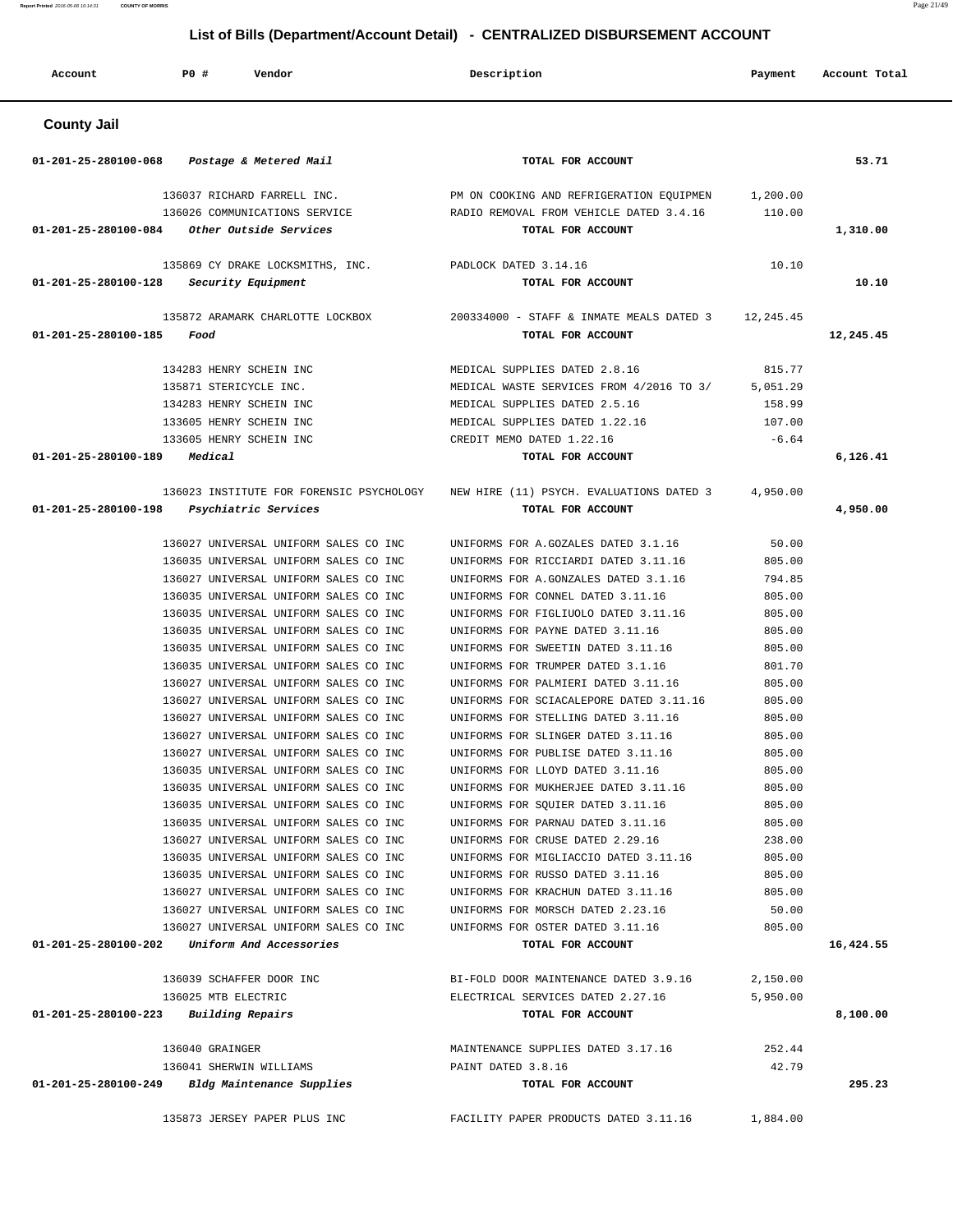|                                |                       | $\sim$ . $\sim$ . $\sim$ , $\sim$ , $\sim$ , $\sim$ , $\sim$ , $\sim$ , $\sim$ , $\sim$ , $\sim$ , $\sim$ , $\sim$ , $\sim$ , $\sim$ , $\sim$ , $\sim$ , $\sim$ , $\sim$ , $\sim$ , $\sim$ , $\sim$ , $\sim$ , $\sim$ , $\sim$ , $\sim$ , $\sim$ , $\sim$ , $\sim$ , $\sim$ , $\sim$ , $\sim$ |                                          |          |               |
|--------------------------------|-----------------------|-----------------------------------------------------------------------------------------------------------------------------------------------------------------------------------------------------------------------------------------------------------------------------------------------|------------------------------------------|----------|---------------|
| Account                        | PO#                   | Vendor                                                                                                                                                                                                                                                                                        | Description                              | Payment  | Account Total |
| <b>County Jail</b>             |                       |                                                                                                                                                                                                                                                                                               |                                          |          |               |
| 01-201-25-280100-252           |                       | Janitorial Supplies                                                                                                                                                                                                                                                                           | TOTAL FOR ACCOUNT                        |          | 3,920.50      |
|                                |                       | 136043 FF1 PROFESSIONAL SAFETY SERVICES                                                                                                                                                                                                                                                       | FIREFIGHTER PROTECTIVE GEAR DATED 3.17.1 | 325.20   |               |
| $01 - 201 - 25 - 280100 - 266$ | Safety Items          |                                                                                                                                                                                                                                                                                               | TOTAL FOR ACCOUNT                        |          | 325.20        |
|                                |                       | 128365 HENRY SCHEIN INC                                                                                                                                                                                                                                                                       | MEDICAL SUPPLIES DATED 10.9.15           | 28.89    |               |
|                                |                       | 128365 HENRY SCHEIN INC                                                                                                                                                                                                                                                                       | MEDICAL SUPPLIES DATED 10.9.15           | 52.34    |               |
|                                |                       | 128365 HENRY SCHEIN INC                                                                                                                                                                                                                                                                       | MEDICAL SUPPLIES DATED 10.9.15           | 427.30   |               |
|                                |                       | 132300 HENRY SCHEIN INC                                                                                                                                                                                                                                                                       | MEDICIAL SUPPLIES DATED 12.8.15          | 541.39   |               |
|                                |                       | 129828 HENRY SCHEIN INC                                                                                                                                                                                                                                                                       | MEDICIAL SUPPLIES DATED 11.12.15         | 71.90    |               |
|                                |                       | 132300 HENRY SCHEIN INC                                                                                                                                                                                                                                                                       | MEDICIAL SUPPLIES DATED 11.11.15         | 3,852.10 |               |
|                                |                       | 132300 HENRY SCHEIN INC                                                                                                                                                                                                                                                                       | CREDIT MEMO DATED 12.2.15                | $-71.90$ |               |
|                                |                       | 132300 HENRY SCHEIN INC                                                                                                                                                                                                                                                                       | MEDICIAL SUPPLIES DATED 12.1.15          | 189.02   |               |
| 01-203-25-280100-189           |                       | (2015) Medical                                                                                                                                                                                                                                                                                | TOTAL FOR ACCOUNT                        |          | 5,091.04      |
|                                |                       |                                                                                                                                                                                                                                                                                               |                                          |          |               |
|                                |                       |                                                                                                                                                                                                                                                                                               |                                          |          | ============  |
|                                | TOTAL for County Jail |                                                                                                                                                                                                                                                                                               |                                          |          | 64,297.39     |

# **County Youth Detention Facilit**

| 136543 JUVENILE JUSTICE COMMISSION                   | Course Development Services, Training fo | 1,350.00 |          |
|------------------------------------------------------|------------------------------------------|----------|----------|
| Education Schools & Training<br>01-201-25-281100-039 | TOTAL FOR ACCOUNT                        |          | 1,350.00 |
|                                                      |                                          |          |          |
| 137584 COUNTY OF MORRIS                              | 2nd Half 4/16 Metered Mail               | 14.10    |          |
| Postage & Metered Mail<br>01-201-25-281100-068       | TOTAL FOR ACCOUNT                        |          | 14.10    |
|                                                      |                                          |          |          |
| 135276 WHITES HEALTHCARE ENTERPRISES INC             | Supply of medicine for the month of Febr | 1,076.89 |          |
| 137726 BOB BARKER COMPANY, INC.                      | Freight                                  | 24.62    |          |
| 137726 BOB BARKER COMPANY, INC.                      | Towel, Bar Cloth                         | 31.60    |          |
| 137726 BOB BARKER COMPANY, INC.                      | Gloves Poly Disposable, Large            | 35.96    |          |
| Medical<br>01-201-25-281100-189                      | TOTAL FOR ACCOUNT                        |          | 1,169.07 |
|                                                      |                                          |          |          |
|                                                      |                                          |          |          |
| TOTAL for County Youth Detention Facilit             |                                          |          | 2,533.17 |

## **Road Repairs**

|          | 1,749.00 | $3/1 - 3/31/2016$ deer removal | 136514 SPACE FARMS INC              |                                |
|----------|----------|--------------------------------|-------------------------------------|--------------------------------|
| 1,749.00 |          | TOTAL FOR ACCOUNT              | <i>Contracted Services</i>          | 01-201-26-290100-036           |
|          | 16.12    | 2nd Half 4/16 Metered Mail     | 137584 COUNTY OF MORRIS             |                                |
| 16.12    |          | TOTAL FOR ACCOUNT              | Postage & Metered Mail              | 01-201-26-290100-068           |
|          | 218.50   | 310111021 Bill Date: 3/25/2016 | 136508 CENTURYLINK                  |                                |
|          | 218.50   | 310111021 Bill Date: 4/25/2016 | 136508 CENTURYLINK                  |                                |
| 437.00   |          | TOTAL FOR ACCOUNT              | Telephone                           | 01-201-26-290100-146           |
|          | 80.00    | Meals 2/4 3/10/2016            | 136751 RIDGEDALE PIZZA & RESTAURANT |                                |
|          | 12.00    | 15% Gratuity                   | 136751 RIDGEDALE PIZZA & RESTAURANT |                                |
| 92.00    |          | TOTAL FOR ACCOUNT              | Meals                               | $01 - 201 - 26 - 290100 - 188$ |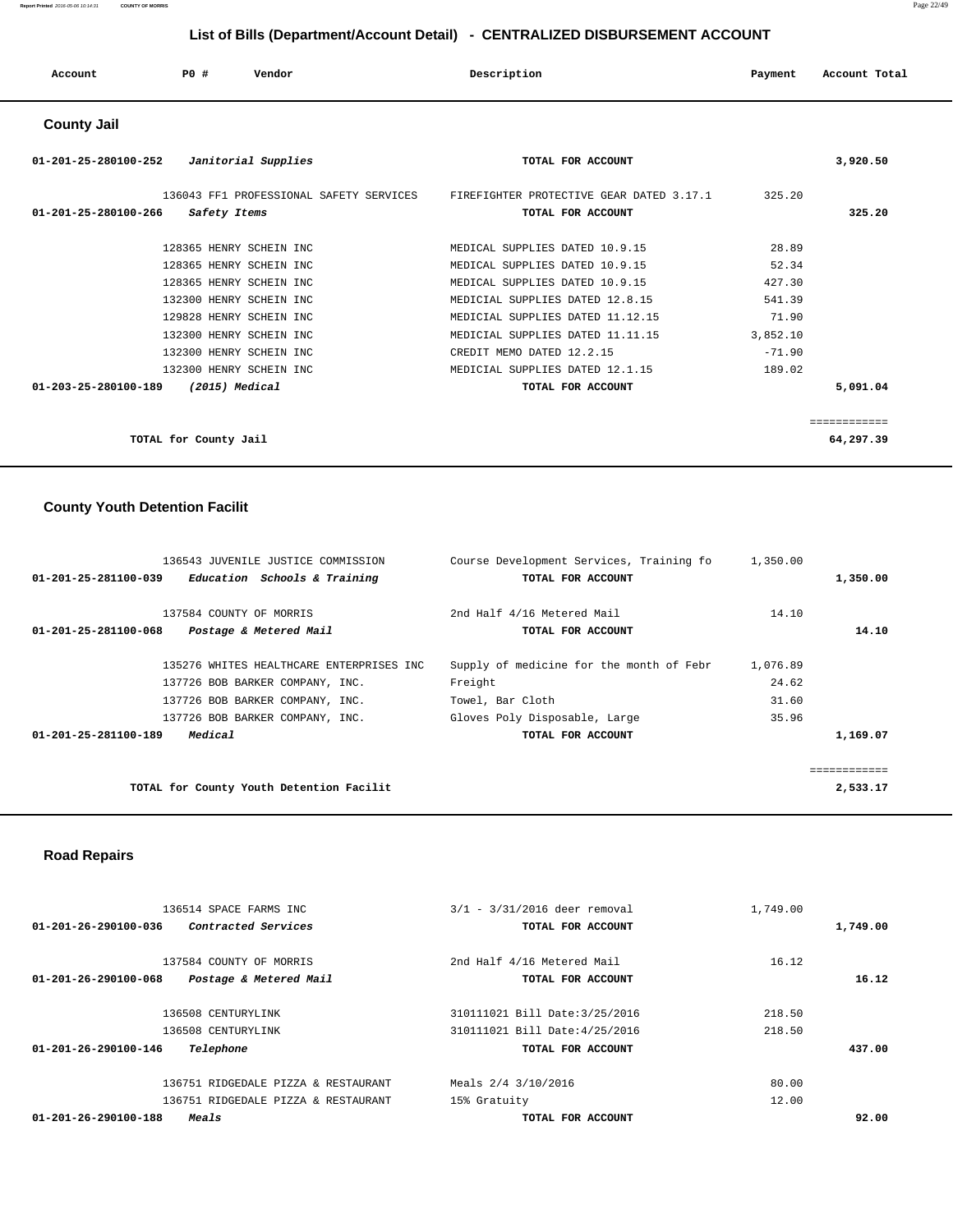| Account                        | PO#                    | Vendor                                                                             | Description                                                                                          | Payment                    | Account Total            |
|--------------------------------|------------------------|------------------------------------------------------------------------------------|------------------------------------------------------------------------------------------------------|----------------------------|--------------------------|
| <b>Road Repairs</b>            |                        |                                                                                    |                                                                                                      |                            |                          |
|                                |                        | 135918 RELIABLE WOOD PRODUCTS                                                      | asphalt/asphalt mix CSTA3003                                                                         | 525.00                     |                          |
|                                |                        | 135918 RELIABLE WOOD PRODUCTS                                                      | asphalt/asphalt mix CSSA3003                                                                         | 375.00                     |                          |
|                                |                        | 136448 TILCON NEW YORK INC.                                                        | T-6 Skin Patch                                                                                       | 1,454.45                   |                          |
| 01-201-26-290100-222           |                        | Bituminous Concrete                                                                | TOTAL FOR ACCOUNT                                                                                    |                            | 2,727.28                 |
|                                |                        | 135920 EASTERN CONCRETE MATERIALS, INC.<br>135835 EASTERN CONCRETE MATERIALS, INC. | Ticket's 21292752, 21292753, 21292757, 2<br>ticket #'s 21292009-21292010 medium sto                  | 1,104.03<br>1,060.50       |                          |
| $01 - 201 - 26 - 290100 - 244$ | Stone                  |                                                                                    | TOTAL FOR ACCOUNT                                                                                    |                            | 2,164.53                 |
|                                |                        | 136626 SUSSEX COUNTY MUA<br>136626 SUSSEX COUNTY MUA<br>135919 SUSSEX COUNTY MUA   | 03/30/2016 St. Sweeping<br>CTM00001CM 3/30/2016 St. Sweeping<br>CTM00001CM Street Sweeping 3/18/2016 | 151.95<br>160.50<br>239.10 |                          |
| 01-201-26-290100-260           |                        | Construction Materials                                                             | TOTAL FOR ACCOUNT                                                                                    |                            | 551.55                   |
|                                | TOTAL for Road Repairs |                                                                                    |                                                                                                      |                            | ------------<br>7,737.48 |

## **Bridges and Culverts**

| 136336 SHERWIN WILLIAMS                                 | 9 inch SW $9 \times 3/4$ Pro $6P$        | 14.89   |
|---------------------------------------------------------|------------------------------------------|---------|
| 136336 SHERWIN WILLIAMS                                 | Discount (% 35.00)Blue Bucket Sale - 35% | $-5.21$ |
| 136337 RICCIARDI BROTHERS                               | Double thick chip brush 3"PPG Vet - 2 1/ | 231.21  |
| $01 - 201 - 26 - 292100 - 234$<br>Paint                 | TOTAL FOR ACCOUNT                        | 240.89  |
|                                                         |                                          |         |
| 136796 PARK UNION LUMBER COMPANY LLC                    | dock, s/b cax*see attachedInv.           | 623.40  |
| 136796 PARK UNION LUMBER COMPANY LLC                    | Shovels, 1 Rake, Shovels, 2x4x16         | 123.83  |
| <i>Tools - Others</i><br>$01 - 201 - 26 - 292100 - 246$ | TOTAL FOR ACCOUNT                        | 747.23  |
|                                                         |                                          |         |
|                                                         |                                          |         |
| TOTAL for Bridges and Culverts                          |                                          | 988.12  |
|                                                         |                                          |         |

### **Shade Tree Commission**

|                      |                                 | 136547 KENVIL POWER EOUIPMENT, INC. | rail for chain saw | 89.98 |
|----------------------|---------------------------------|-------------------------------------|--------------------|-------|
| 01-201-26-300100-262 |                                 | Machinery Repairs & Parts           | TOTAL FOR ACCOUNT  | 89.98 |
|                      |                                 |                                     |                    |       |
|                      |                                 |                                     |                    |       |
|                      | TOTAL for Shade Tree Commission |                                     |                    | 89.98 |
|                      |                                 |                                     |                    |       |

## **Buildings & Grounds**

| 136893 AC & R INC                                           | RE: CH/ 04-06-16                        | 418.86 |        |
|-------------------------------------------------------------|-----------------------------------------|--------|--------|
| <i>Equipment Service Agreements</i><br>01-201-26-310100-044 | TOTAL FOR ACCOUNT                       |        | 418.86 |
| 136616 EXTEL COMMUNICATIONS                                 | RAN 3 CAT 4 CABLES FOR AP IN JBWS SPACE | 626.00 |        |
| Other Outside Services<br>01-201-26-310100-084              | TOTAL FOR ACCOUNT                       |        | 626.00 |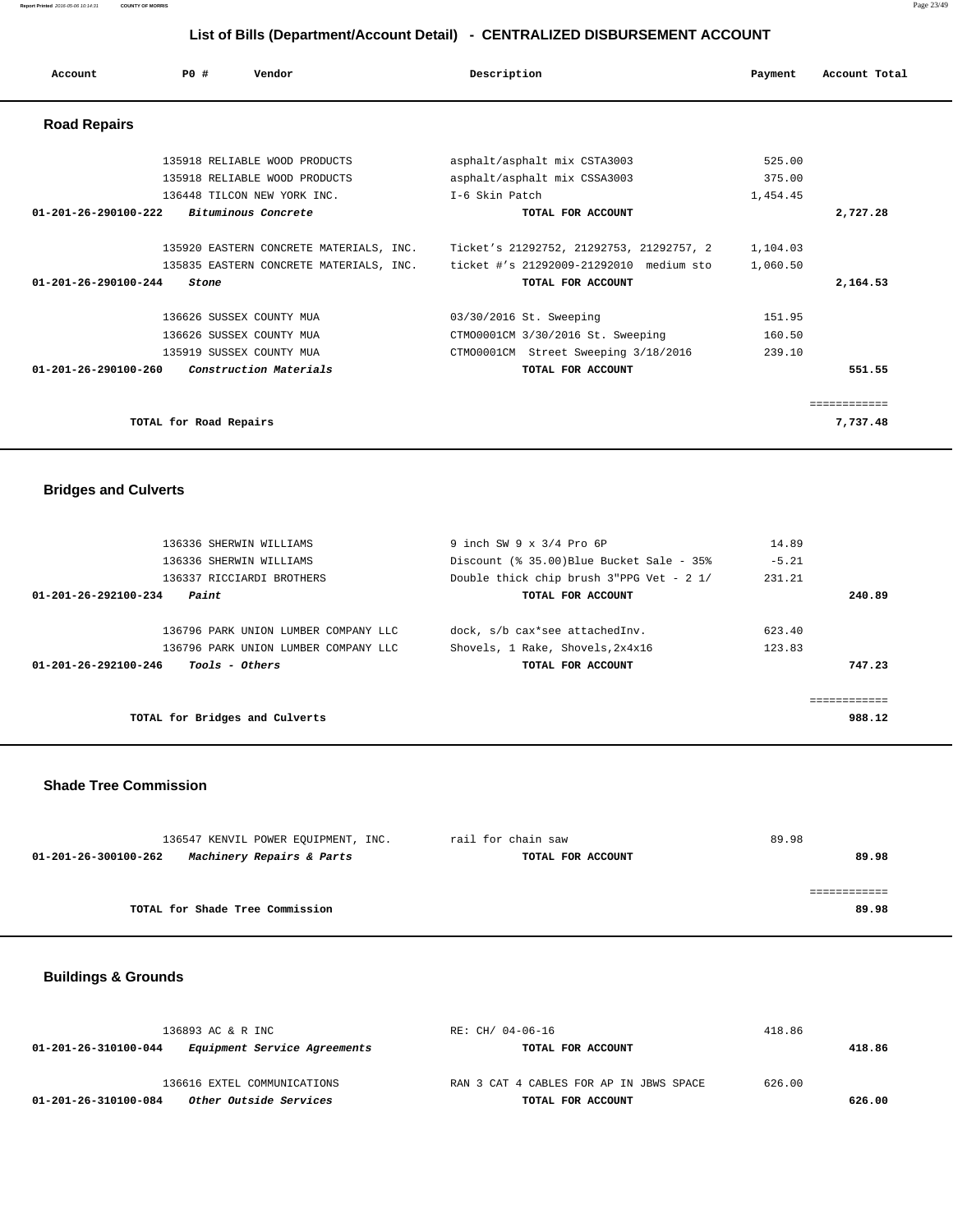**Report Printed** 2016-05-06 10:14:31 **COUNTY OF MORRIS** Page 24/49

# **List of Bills (Department/Account Detail) - CENTRALIZED DISBURSEMENT ACCOUNT**

| Account | PO# | Vendor<br>. | Description | Payment | Account Total |
|---------|-----|-------------|-------------|---------|---------------|
|         |     |             |             |         |               |

## **Buildings & Grounds**

| 01-201-26-310100-095                       | Other Administrative Supplies                     | TOTAL FOR ACCOUNT                        |        | 123.74       |
|--------------------------------------------|---------------------------------------------------|------------------------------------------|--------|--------------|
|                                            | 137177 LIDIA AVELAR                               | RE: 2016 WORK BOOTS - NIGHT CREW/ 04-16- | 90.00  |              |
| 01-201-26-310100-207                       | Uniform & Clothing Allowance                      | TOTAL FOR ACCOUNT                        |        | 90.00        |
|                                            | 136599 SHERWIN-WILLIAMS                           | WO77352/ RE: OTA/ 04-04-16               | 246.91 |              |
|                                            | 136599 SHERWIN-WILLIAMS                           | WO77352/ RE: OTA/ 03-28-16               | 207.99 |              |
|                                            | 136599 SHERWIN-WILLIAMS                           | WO77051/ RE: SEU/ 03-22-16               | 85.38  |              |
|                                            | 136599 SHERWIN-WILLIAMS                           | WO77352/ RE: OTA/ 03-23-16               | 171.21 |              |
| 01-201-26-310100-234                       | Paint                                             | TOTAL FOR ACCOUNT                        |        | 711.49       |
|                                            | 137554 JJS SERVICES, INC.                         | RE: CAC/ DATED 04-13-16                  | 720.00 |              |
|                                            | 137554 JJS SERVICES, INC.                         | RE: CTY LIBRARY/ DATED 04-13-16          | 775.00 |              |
|                                            | $01-201-26-310100-242$ Snow Removal & Ice Control | TOTAL FOR ACCOUNT                        |        | 1,495.00     |
|                                            | 136696 GRAINGER                                   | RE:B&G/ 03-28-16                         | 49.30  |              |
|                                            | 01-201-26-310100-249 Bldg Maintenance Supplies    | TOTAL FOR ACCOUNT                        |        | 49.30        |
|                                            | 136581 ALLEN PAPER & SUPPLY CO                    | WO77372/ RE: B&G - HILL/ 03-25-16        | 168.43 |              |
|                                            | 136581 ALLEN PAPER & SUPPLY CO                    | WO77230/ RE: B&G - HILL/ 03-18-16        | 192.00 |              |
| $01-201-26-310100-252$ Janitorial Supplies |                                                   | TOTAL FOR ACCOUNT                        |        | 360.43       |
|                                            | 136696 GRAINGER                                   | WO77340/ RE: PSTA/ 03-30-16              | 718.08 |              |
|                                            | 136696 GRAINGER                                   | WO77373/ RE: B&G/ 03-30-16               | 24.18  |              |
| 01-201-26-310100-264 Heat & A/C            |                                                   | TOTAL FOR ACCOUNT                        |        | 742.26       |
|                                            |                                                   |                                          |        | ============ |
|                                            | TOTAL for Buildings & Grounds                     |                                          |        | 4,617.08     |

#### **Motor Services Center**

|                                            | 136441 DOSSIER SYSTEMS <b>DOSSIER USERS GROUP SUMMIT IN PHILADELPH</b> 1,095.00<br>01-201-26-315100-039 Education Schools & Training $01-201-26-315100-039$                                                                                                                                                             | 1,095.00 |
|--------------------------------------------|-------------------------------------------------------------------------------------------------------------------------------------------------------------------------------------------------------------------------------------------------------------------------------------------------------------------------|----------|
|                                            |                                                                                                                                                                                                                                                                                                                         |          |
|                                            | 136538 MSC INDUSTRIAL SUPPLY CO. HARDWOUND ROLL TOWEL, CFOLD TOWELS 233.14                                                                                                                                                                                                                                              |          |
|                                            | 136538 MSC INDUSTRIAL SUPPLY CO. RED WIRE, BLACK WIRE                                                                                                                                                                                                                                                                   | 171.41   |
|                                            | 136450 CABLEVISION 07876-599391-01-7, 04/08/16 - 07/07/16 249.79                                                                                                                                                                                                                                                        |          |
|                                            |                                                                                                                                                                                                                                                                                                                         |          |
|                                            | ${\tt 137740~ROBERT~COOK}~~{\tt EZ~PASS~TOLLS~NJTP}~~{\tt 25.20}~~\\ 136538~MSC~INDUSTRIAL~SUPPLY~CO.~~{\tt AEROSOL~GLASS~CLEANER}~~{\tt 25.20}~~{\tt 32.40}~~{\tt 26.20}~~{\tt 26.20}~~{\tt 26.20}~~{\tt 27.20}~~{\tt 28.20}~~{\tt 28.20}~~{\tt 29.20}~~{\tt 20.20}~~{\tt 21.20}~~{\tt 22.20}~~{\tt 23.20}~~{\tt 24.2$ |          |
|                                            | 137741 MARK CARTER 420.00 MOTOR VEHICLE COMMISSION - 7 TITLES 420.00                                                                                                                                                                                                                                                    |          |
|                                            | 136538 MSC INDUSTRIAL SUPPLY CO.<br>136538 MSC INDUSTRIAL SUPPLY CO. COVERALLS CONTRALLS CONTRALLS 172.28                                                                                                                                                                                                               |          |
| 136538 MSC INDUSTRIAL SUPPLY CO. COVERALLS |                                                                                                                                                                                                                                                                                                                         |          |
|                                            | 136538 MSC INDUSTRIAL SUPPLY CO. 160Z TRANSLUCENT BOTTLE, BOTTLE TRIGGER 56.64                                                                                                                                                                                                                                          |          |
|                                            | 136538 MSC INDUSTRIAL SUPPLY CO.<br>136538 MSC INDUSTRIAL SUPPLY CO. GRAY SPRAY PAINT CONTROLLERY PAINT 25.92                                                                                                                                                                                                           |          |
|                                            |                                                                                                                                                                                                                                                                                                                         |          |
|                                            | 136538 MSC INDUSTRIAL SUPPLY CO. METRIC BLACKHAWK METRIC SOCKET SET 124.64                                                                                                                                                                                                                                              |          |
|                                            | 136538 MSC INDUSTRIAL SUPPLY CO. 13PC TRIUMPH MECH                                                                                                                                                                                                                                                                      | 62.32    |
|                                            | 136538 MSC INDUSTRIAL SUPPLY CO. METRIC HANSON BOLT EXTRACTOR SET 136.93                                                                                                                                                                                                                                                |          |
|                                            | 136538 MSC INDUSTRIAL SUPPLY CO. GENERAL PURPOSE BRITE PADS                                                                                                                                                                                                                                                             | 14.00    |
|                                            | 136538 MSC INDUSTRIAL SUPPLY CO. COB DRILLS USA SCREW EXTRACTOR SET 77.40                                                                                                                                                                                                                                               |          |
|                                            | 135969 MSC INDUSTRIAL SUPPLY CO. TACE WHL BRUSHES, BALL VALVE 42.48                                                                                                                                                                                                                                                     |          |
|                                            | 136538 MSC INDUSTRIAL SUPPLY CO. BRASS BRUSH, CHISEL SCRAPER                                                                                                                                                                                                                                                            | 255.85   |
|                                            |                                                                                                                                                                                                                                                                                                                         |          |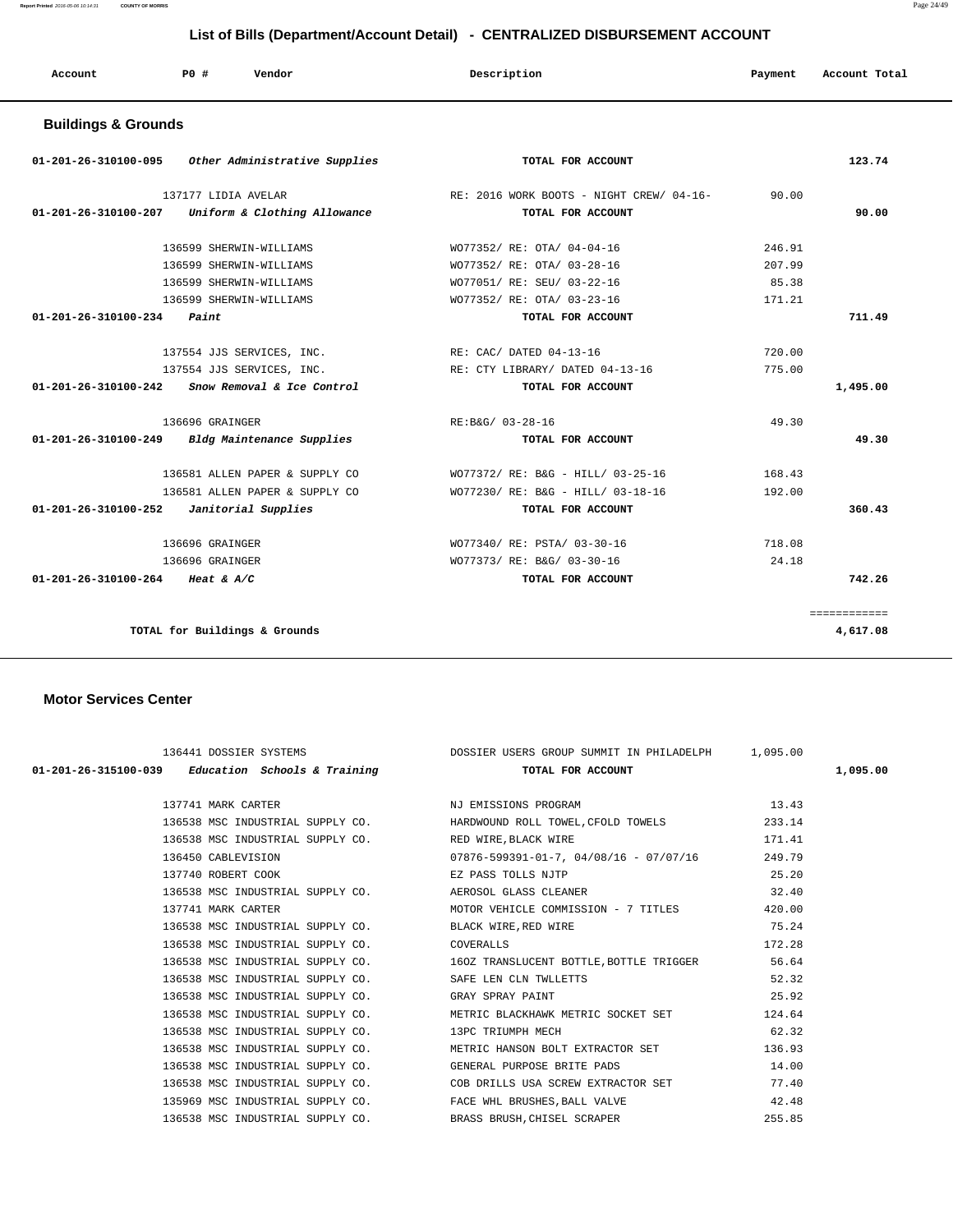| 135969 MSC INDUSTRIAL SUPPLY CO.                                   | TEARDROP RATCHET                                                                         | 61.66       |          |
|--------------------------------------------------------------------|------------------------------------------------------------------------------------------|-------------|----------|
|                                                                    | 135969 MSC INDUSTRIAL SUPPLY CO. FLAT WASHER ZINC, LOCK WASHERS, HEX NUT                 | 167.74      |          |
| 136509 LORCO PETROLEUM SERVICES USED OIL REMOVAL                   |                                                                                          | 160.00      |          |
| 136509 LORCO PETROLEUM SERVICES OILY WATER DISPOSAL                |                                                                                          | 300.00      |          |
| 135969 MSC INDUSTRIAL SUPPLY CO. SLOTTED SPRING DOWEL PIN          |                                                                                          | 65.47       |          |
| 136433 BOONTON AUTO PARTS                                          | CHROMA CLEAR                                                                             | 139.00      |          |
| 136433 BOONTON AUTO PARTS                                          | GREEN MASKING TAPE                                                                       | 104.88      |          |
| 135971 ONE SOURCE OF NEW JERSEY LLC                                | CABLE TIE, CONNECTOR                                                                     | 148.28      |          |
| 135969 MSC INDUSTRIAL SUPPLY CO.                                   | OUTLET CORD                                                                              | 56.24       |          |
| 135969 MSC INDUSTRIAL SUPPLY CO.                                   | STENCIL SET                                                                              | 13.35       |          |
|                                                                    | 136538 MSC INDUSTRIAL SUPPLY CO. THE DRILLING HAMMER, STEEL TW, LOCTITE THREAD           | 201.59      |          |
| 135969 MSC INDUSTRIAL SUPPLY CO.                                   | SORBENT MATERIAL                                                                         | 137.87      |          |
|                                                                    | 135969 MSC INDUSTRIAL SUPPLY CO. SHANK RESIN, GRIER RESIN MOUNTED PTS, SILI              | 94.77       |          |
| 135969 MSC INDUSTRIAL SUPPLY CO.                                   | CFOLD TOWELS                                                                             | 75.30       |          |
| 136614 WHITEMARSH CORPORATION                                      | RECONNECTABLE BALANCE BREAKAWAY COUPLING                                                 | 576.45      |          |
| 136449 ONE SOURCE OF NEW JERSEY LLC                                | ZINK COATED WEIGHTS - ASSORTED SIZES                                                     | 655.32      |          |
| 136433 BOONTON AUTO PARTS                                          | CHROMA BASE                                                                              | 75.04       |          |
| 137740 ROBERT COOK                                                 | DELAWARE RIVER JOINT TOLL BRIDGE                                                         | 15.00       |          |
| 136484 HELM                                                        | VCM SOFTWARE RENEWAL                                                                     | 1,300.00    |          |
| 136482 GRAINGER                                                    | TOOL REST                                                                                | 47.92       |          |
| 01-201-26-315100-098 Other Operating&Repair Supply                 | TOTAL FOR ACCOUNT                                                                        |             | 6,648.87 |
|                                                                    |                                                                                          |             |          |
|                                                                    | 136447 NORTHEAST COMMUNICATIONS, INC. M0350DPW- QUARTERWAVE ANTENNA, BRASS MOUN          | 245.00      |          |
| $01-201-26-315100-161$ Communications Equipment                    | TOTAL FOR ACCOUNT                                                                        |             | 245.00   |
|                                                                    |                                                                                          |             |          |
| 137739 FATHI GUIRGIS                                               | WORK BOOTS PER CONTRACT                                                                  | 90.00       |          |
|                                                                    | 136427 FLEMINGTON DEPT STORE INC 2XL 29MP JERZEE NAVY POCKET T                           | 148.50      |          |
|                                                                    | 136427 FLEMINGTON DEPT STORE INC 3XL 436P JERZEE MAROON POCKET POLO                      | 41.70       |          |
| 136427 FLEMINGTON DEPT STORE INC                                   | 3XL 29MP JERZEE NAVY POCKET T                                                            | 163.50      |          |
| 136427 FLEMINGTON DEPT STORE INC                                   | XL 29MP JERZEE NAVY POCKET T                                                             | 434.50      |          |
| 136427 FLEMINGTON DEPT STORE INC                                   | M 436P JERZEE MAROON POCKET POLO                                                         | 59.50       |          |
| 136427 FLEMINGTON DEPT STORE INC                                   | L 29MP JERZEE NAVY POCKET T                                                              | 197.50      |          |
| 136427 FLEMINGTON DEPT STORE INC                                   | M 29MP JERZEE NAVY POCKET T                                                              | 39.50       |          |
| 136427 FLEMINGTON DEPT STORE INC                                   | 4XL 29MP JERZEE NAVY POCKET T                                                            | 54.50       |          |
| 136427 FLEMINGTON DEPT STORE INC                                   | L 436P JERZEE MAROON POCKET POLO                                                         | 119.00      |          |
| 136427 FLEMINGTON DEPT STORE INC XL 436P JERZEE MAROON POCKET POLO |                                                                                          | 178.50      |          |
|                                                                    |                                                                                          | 27.80       |          |
| $01-201-26-315100-207$ Uniform & Clothing Allowance                | 136427 FLEMINGTON DEPT STORE INC 2XL 436P JERZEE MAROON POCKET POLO<br>TOTAL FOR ACCOUNT |             | 1,554.50 |
|                                                                    |                                                                                          |             |          |
| 135961 INTER CITY TIRE                                             | TIRES                                                                                    | 1,537.96    |          |
| 135961 INTER CITY TIRE                                             | TIRES                                                                                    | 866.43      |          |
| 01-201-26-315100-245<br>Tires                                      | TOTAL FOR ACCOUNT                                                                        |             | 2,404.39 |
|                                                                    |                                                                                          |             |          |
| 136594 SNAP-ON INDUSTRIAL                                          | MET RTHR TAP                                                                             | 6.14        |          |
| Tools - Others<br>01-201-26-315100-246                             | TOTAL FOR ACCOUNT                                                                        |             | 6.14     |
|                                                                    |                                                                                          |             |          |
| 136430 ACTION DRIVES & BEARINGS INC.                               | BOLT FLANGE                                                                              | 76.83       |          |
| 136532 MODERN HANDLING EQUIPMENT                                   | PILOT BEARING, BLUTCH DISC, PRESSURE PLATE                                               | 179.11      |          |
| 135983 US MUNICIPAL SUPPLY, INC                                    | MOTOR CHAR LYNN 462F 2 IN GEROTOR AUGER                                                  | 752.89      |          |
| 136513 MOBILE LIFTS, INC.                                          | GEAR SHEAR BALL ROTATION, HYDRAULIC FLUID                                                | 4,086.22    |          |
| 136532 MODERN HANDLING EQUIPMENT                                   | 61498 - PILOT BEARING, CLUTCH DISC, PRESS                                                | 1,497.68    |          |
| 136435 BROWN'S HUNTERDON                                           | AIR CONDITIONER ASY                                                                      | $-1,101.89$ |          |
| 136435 BROWN'S HUNTERDON                                           | PIPE EXHAUST                                                                             | 148.10      |          |
| 136435 BROWN'S HUNTERDON                                           | CLAMP, TUBE, CLAMP ASY, PIPE EXHAUST LF & R                                              | 501.61      |          |
| 136435 BROWN'S HUNTERDON                                           | BRAKE DISC PAD, BRAKE CALIPER, BRAKE ROTOR                                               | 824.01      |          |
| 136435 BROWN'S HUNTERDON                                           | CLAMP                                                                                    | 30.04       |          |
|                                                                    |                                                                                          |             |          |

 **Account P0 # Vendor Description Payment Account Total**

 **Motor Services Center**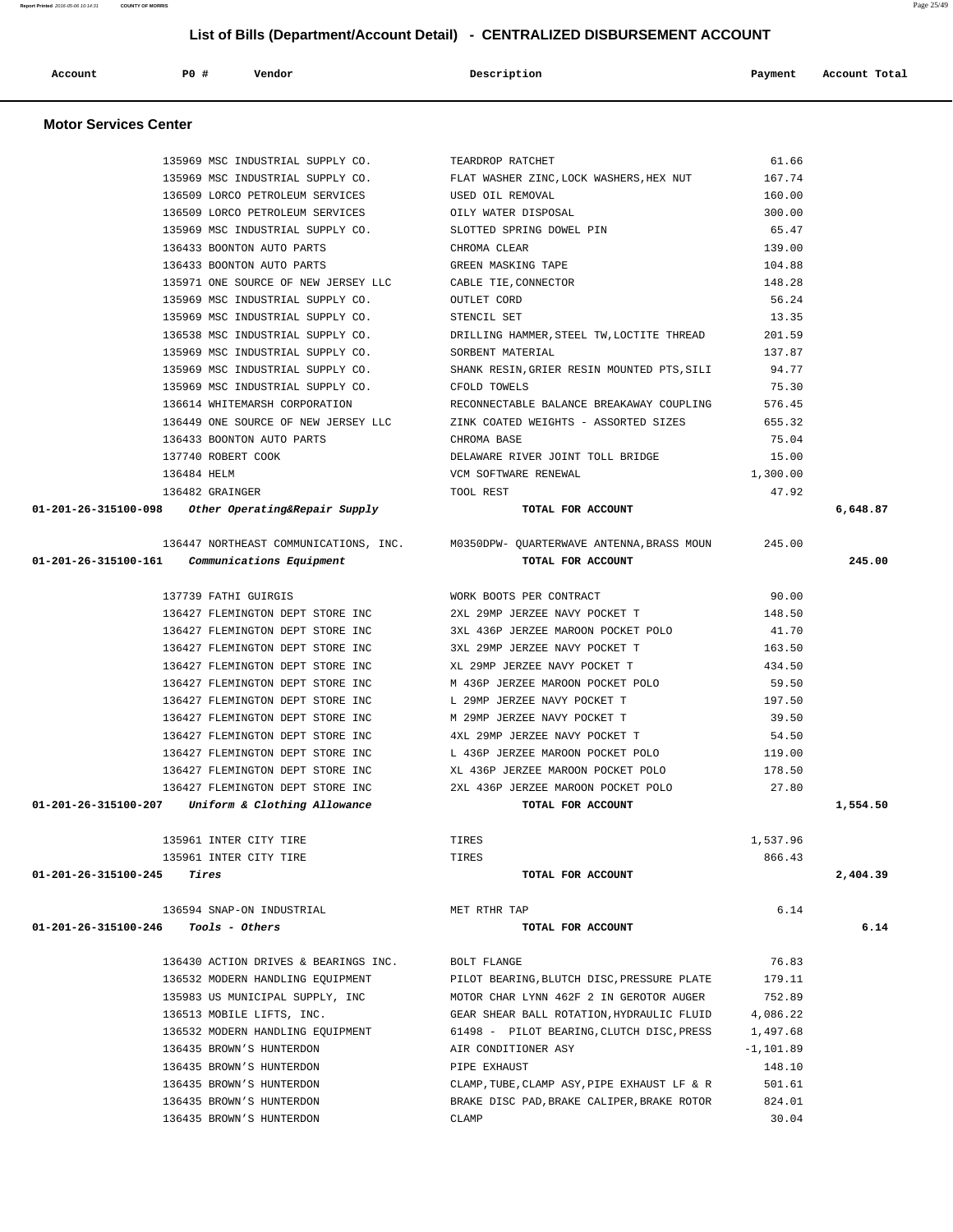|                              | LIST OF BIIIS (DEPARTMENTACCOUNT DETAIL) - CENTRALIZED DISBURSEMENT ACCOUNT |                                         |                                              |           |               |  |  |
|------------------------------|-----------------------------------------------------------------------------|-----------------------------------------|----------------------------------------------|-----------|---------------|--|--|
| Account                      | <b>PO #</b>                                                                 | Vendor                                  | Description                                  | Payment   | Account Total |  |  |
| <b>Motor Services Center</b> |                                                                             |                                         |                                              |           |               |  |  |
|                              |                                                                             | 136497 JOHNSON & TOWERS, INC.           | OIL TEMP PROBE                               | 356.87    |               |  |  |
|                              |                                                                             | 136437 CLIFFSIDE BODY CORP              | FLOAT CONTROL MANIFOLD ASY                   | 582.41    |               |  |  |
|                              |                                                                             | 136101 STEWART & STEVENSON              | ALLISON DOC FOR PC DVD                       | 525.00    |               |  |  |
|                              |                                                                             | 136434 BROWN TRUCK GROUP                | BRAKE DRUM, REMAN SHOE KIT                   | 360.38    |               |  |  |
|                              |                                                                             | 136435 BROWN'S HUNTERDON                | CENTRIFUGE OIL FILTER KIT                    | 29.02     |               |  |  |
|                              |                                                                             | 136510 MCGRATH MUNICIPAL EQUIPMENT, LLC | TRAILER LEG JACK                             | 209.50    |               |  |  |
|                              |                                                                             | 136485 HOOVER TRUCK CENTERS INC         | TUBE ASY, HOSE ASY                           | 371.35    |               |  |  |
| 01-201-26-315100-261         |                                                                             | Spare Parts for Equipment               | TOTAL FOR ACCOUNT                            |           | 9,439.75      |  |  |
|                              |                                                                             |                                         |                                              |           |               |  |  |
|                              |                                                                             | 136429 ABSOLUTE AUTO AND FLAT GLASS     | WINDSHIELD (#14-12)                          | 74.95     |               |  |  |
|                              |                                                                             | 136574 ROUTE 23 AUTOMALL LLC            | ANTI FREEZE                                  | 82.68     |               |  |  |
|                              |                                                                             | 136578 SMITH MOTOR CO., INC.            | INSTRUMENT CLUSTER                           | 418.61    |               |  |  |
|                              |                                                                             | 136578 SMITH MOTOR CO., INC.            | ALIMO MTR REBUILT                            | 324.00    |               |  |  |
|                              |                                                                             | 136578 SMITH MOTOR CO., INC.            | WIPER ASY, LAMP ASY                          | 56.88     |               |  |  |
|                              |                                                                             | 136574 ROUTE 23 AUTOMALL LLC            | <b>BOLT</b>                                  | 51.20     |               |  |  |
|                              |                                                                             | 136574 ROUTE 23 AUTOMALL LLC            | CONNECTOR, LINK                              | 112.70    |               |  |  |
|                              |                                                                             | 136574 ROUTE 23 AUTOMALL LLC            | NUT, STUD, GASKET, MANIFOLD ASY              | 67.29     |               |  |  |
|                              |                                                                             | 136574 ROUTE 23 AUTOMALL LLC            | CREDIT                                       | $-68.40$  |               |  |  |
|                              |                                                                             | 136429 ABSOLUTE AUTO AND FLAT GLASS     | $WINDSHIELD$ (#M4-1)                         | 49.99     |               |  |  |
|                              |                                                                             | 136429 ABSOLUTE AUTO AND FLAT GLASS     | WINDSHIELD (#6-50)                           | 220.34    |               |  |  |
|                              |                                                                             | 136574 ROUTE 23 AUTOMALL LLC            | SEAL ASY                                     | 80.22     |               |  |  |
|                              |                                                                             | 136574 ROUTE 23 AUTOMALL LLC            | JOINT ASY, RING, NUT, SEAL ASY, UNIVERSAL KI | 293.68    |               |  |  |
|                              |                                                                             | 136574 ROUTE 23 AUTOMALL LLC            | RING, NUT, UNIVERSAL KIT                     | 12.64     |               |  |  |
|                              |                                                                             | 136574 ROUTE 23 AUTOMALL LLC            | BEZEL, PIPE                                  | 54.82     |               |  |  |
|                              |                                                                             | 136574 ROUTE 23 AUTOMALL LLC            | RING, UNIVERSAL KIT                          | 80.08     |               |  |  |
|                              |                                                                             | 136574 ROUTE 23 AUTOMALL LLC            | PAN ASY, GASKET, SCREEN ASY                  | 97.85     |               |  |  |
|                              |                                                                             | 136574 ROUTE 23 AUTOMALL LLC            | FILTER ASY                                   | 58.08     |               |  |  |
|                              |                                                                             | 136478 FLEMINGTON CHRYSLER              | CREDIT                                       | $-49.64$  |               |  |  |
|                              |                                                                             | 136478 FLEMINGTON CHRYSLER              | GEAR KIT                                     | 178.20    |               |  |  |
|                              |                                                                             | 135947 D & M AUTO BODY                  | (UNIT# 16-13) FENDER, ROCKER PANEL, BUMPER,  | 12,854.88 |               |  |  |
|                              |                                                                             | 136479 MAJOR POLICE SUPPLY              | LED, BRAKE/TAIL/TURNWITH 2 FLASH PATTERNS    | 133.60    |               |  |  |
|                              |                                                                             | 136478 FLEMINGTON CHRYSLER              | <b>BUSHING</b>                               | 27.38     |               |  |  |
|                              |                                                                             | 136478 FLEMINGTON CHRYSLER              | BEARING                                      | 219.12    |               |  |  |
|                              |                                                                             | 136478 FLEMINGTON CHRYSLER              | CLIP PUSH                                    | 5.08      |               |  |  |
| 01-201-26-315100-291         |                                                                             | Vehicle Repairs                         | TOTAL FOR ACCOUNT                            |           | 15,436.23     |  |  |

**TOTAL for Motor Services Center 36,829.88**

============

# **Mosquito Extermination**

| 137255 RUSSELL BERGER                                          | Reimbursement for Cell Phone January, Fe | 60.00 |        |
|----------------------------------------------------------------|------------------------------------------|-------|--------|
| 137254 ERROL WOLLARY                                           | Reimbursement for Cell Phone January, Fe | 60.00 |        |
| Cellular Phones/Pagers<br>$01 - 201 - 26 - 320100 - 031$       | TOTAL FOR ACCOUNT                        |       | 120.00 |
|                                                                |                                          |       |        |
| 137260 KRISTIAN MCMORLAND                                      | Reimbursement for black plastic cups for | 33.27 |        |
| 137256 ELIZABETH HAKUCSA                                       | Reimbursement for mileage for Montville  | 8.96  |        |
|                                                                |                                          |       |        |
| Education Schools & Training<br>$01 - 201 - 26 - 320100 - 039$ | TOTAL FOR ACCOUNT                        |       | 42.23  |
| 136697 MORRISTOWN LUMBER &                                     | 20566-618R Recip BLD 18th PK5 #6581953   | 15.99 |        |
| 136697 MORRISTOWN LUMBER &                                     | 50202 SM Sawtooth Hanger #0716225        | 1.98  |        |
| 136697 MORRISTOWN LUMBER &                                     | 50203 Large Sawtooth Hanger #2028454     | 1.98  |        |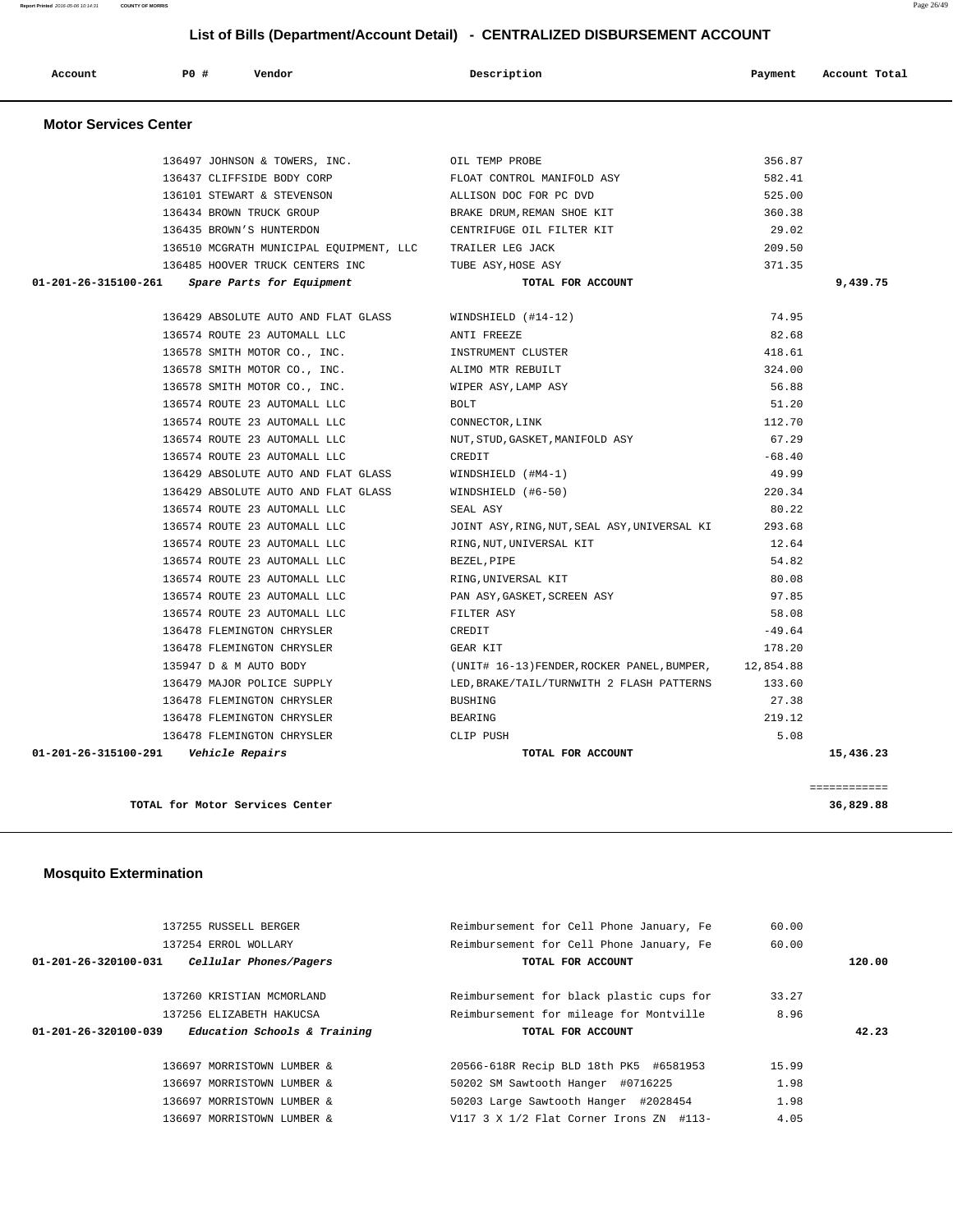| Account                        | PO# | Vendor                                                                                       | Description                                                                         | Payment               | Account Total |
|--------------------------------|-----|----------------------------------------------------------------------------------------------|-------------------------------------------------------------------------------------|-----------------------|---------------|
| <b>Mosquito Extermination</b>  |     |                                                                                              |                                                                                     |                       |               |
|                                |     | 136697 MORRISTOWN LUMBER &                                                                   | 20564-614R Recip BLD 14th PK5 #6581938                                              | 14.99                 |               |
|                                |     | 136697 MORRISTOWN LUMBER &                                                                   | V115 $1 - 1/2$ X 5/8 Corner Irons Zinc #1                                           | 3.15                  |               |
|                                |     | 136697 MORRISTOWN LUMBER &                                                                   | V117 1-1/2 X 3/8 Flat Cor Iron ZN #113-                                             | 2.93                  |               |
| $01 - 201 - 26 - 320100 - 249$ |     | Bldg Maintenance Supplies                                                                    | TOTAL FOR ACCOUNT                                                                   |                       | 85.06         |
|                                |     | 135526 PLAINSMAN AUTO SUPPLY<br>136709 PLAINSMAN AUTO SUPPLY                                 | Oil Filter Pro Select #21040<br>Core Deposit #7524                                  | 4.56<br>18.00         |               |
|                                |     | 136709 PLAINSMAN AUTO SUPPLY<br>136709 PLAINSMAN AUTO SUPPLY                                 | Core Deposit #7524<br>Oil Filter Pro Select #27502                                  | $-18.00$<br>8.36      |               |
|                                |     | 136709 PLAINSMAN AUTO SUPPLY<br>135526 PLAINSMAN AUTO SUPPLY<br>135526 PLAINSMAN AUTO SUPPLY | Oil Filter Pro Select #27060<br>Oil Filter Pro Select #21372<br>Floor Mat #823-2625 | 4.10<br>4.56<br>27.50 |               |
|                                |     | 136709 PLAINSMAN AUTO SUPPLY<br>135526 PLAINSMAN AUTO SUPPLY                                 | Battery # 7524<br>Tie Down #755-2612                                                | 98.96<br>65.88        |               |
| 01-201-26-320100-291           |     | Vehicle Repairs                                                                              | TOTAL FOR ACCOUNT                                                                   |                       | 213.92        |
|                                |     |                                                                                              |                                                                                     |                       | ============  |
|                                |     | TOTAL for Mosquito Extermination                                                             |                                                                                     |                       | 461.21        |

# **Health Management**

|                                | 137515 VERIZON WIRELESS                 | L&PS - HEALTH MANAGEMENT                 | 720.65 |             |
|--------------------------------|-----------------------------------------|------------------------------------------|--------|-------------|
| 01-201-27-330100-031           | Cellular Phone/Pagers                   | TOTAL FOR ACCOUNT                        |        | 720.65      |
|                                |                                         |                                          |        |             |
|                                | 132747 NEW JERSEY ASSOCIATION OF        | Stephanie Gorman-Laying the Groundwork f | 50.00  |             |
| 01-201-27-330100-039           | Education Schools & Training            | TOTAL FOR ACCOUNT                        |        | 50.00       |
|                                |                                         |                                          |        |             |
|                                | 137089 CARLOS PEREZ JR.                 | Reimbursement for travel                 | 126.34 |             |
| 01-201-27-330100-084           | Other Outside Services                  | TOTAL FOR ACCOUNT                        |        | 126.34      |
|                                |                                         |                                          |        |             |
|                                | 133545 FF1 PROFESSIONAL SAFETY SERVICES | Quote 146584 dated 1/13/2016 shirts and  | 187.47 |             |
|                                | 137584 COUNTY OF MORRIS                 | 2nd Half 4/16 Metered Mail               | 35.33  |             |
| $01 - 201 - 27 - 330100 - 210$ | Environmental Compliance                | TOTAL FOR ACCOUNT                        |        | 222.80      |
|                                |                                         |                                          |        |             |
|                                |                                         |                                          |        | =========== |
|                                | TOTAL for Health Management             |                                          |        | 1,119.79    |
|                                |                                         |                                          |        |             |

## **Human Services**

| 01-201-27-331100-058 | 137123 OFFICE CONCEPTS GROUP, INC. | 2016 Human Services Office Supplies for | 248.75 |
|----------------------|------------------------------------|-----------------------------------------|--------|
|                      | Office Supplies & Stationery       | TOTAL FOR ACCOUNT                       | 248.75 |
| 01-201-27-331100-068 | 137584 COUNTY OF MORRIS            | 2nd Half 4/16 Metered Mail              | 31.75  |
|                      | Postage & Metered Mail             | TOTAL FOR ACCOUNT                       | 31.75  |
| 01-201-27-331100-088 | 137956 KISATSKY ELIZABETH          | Coffee for Proclamation Ceremony at the | 36.36  |
|                      | Meeting Exp Advisory Board Etc     | TOTAL FOR ACCOUNT                       | 36.36  |
|                      | TOTAL for Human Services           |                                         | 316.86 |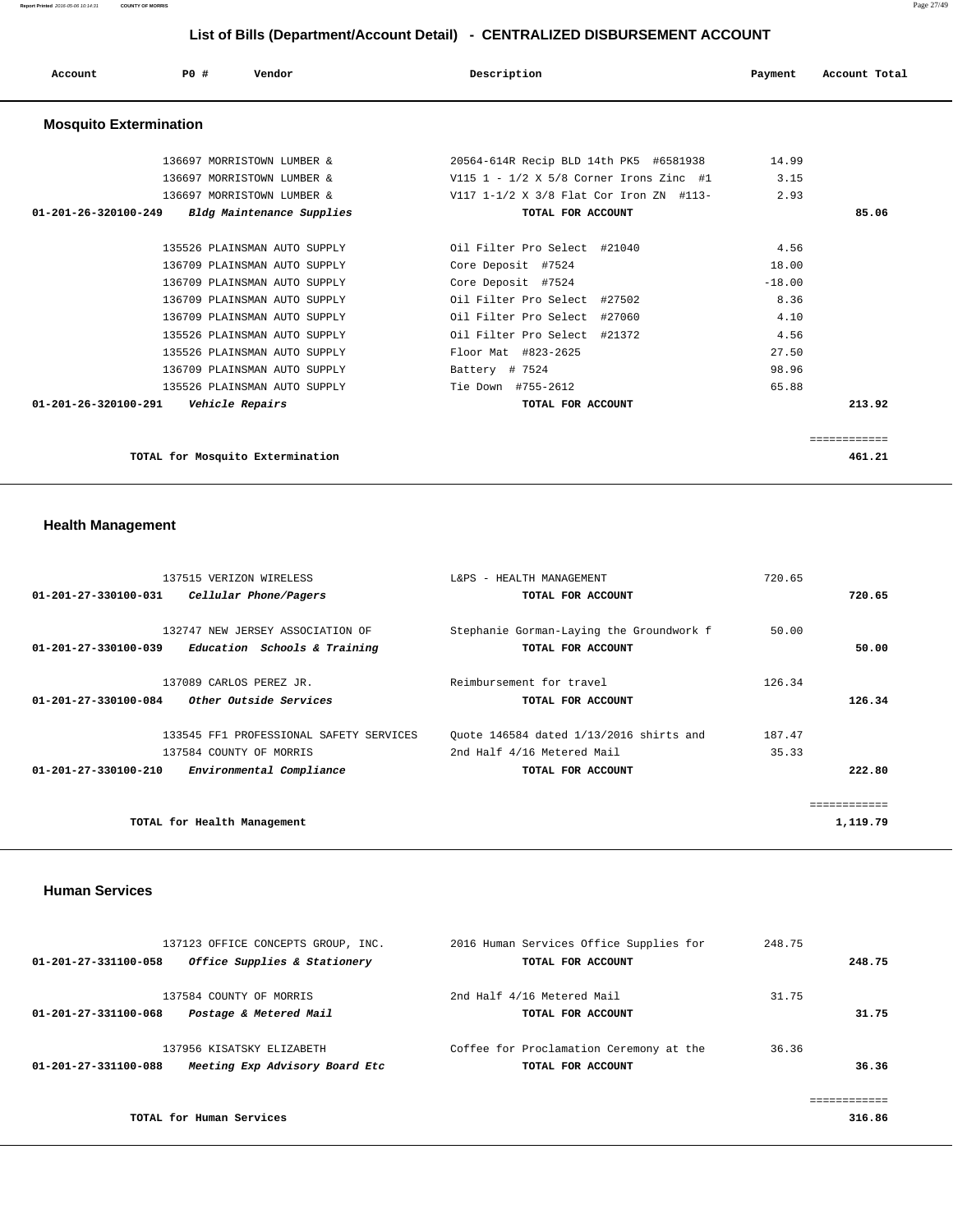**Report Printed** 2016-05-06 10:14:31 **COUNTY OF MORRIS** Page 28/49

| List of Bills (Department/Account Detail) - CENTRALIZED DISBURSEMENT ACCOUNT |                         |                                                                                                                      |                                                                                                           |                       |                          |
|------------------------------------------------------------------------------|-------------------------|----------------------------------------------------------------------------------------------------------------------|-----------------------------------------------------------------------------------------------------------|-----------------------|--------------------------|
| Account                                                                      | <b>PO #</b>             | Vendor                                                                                                               | Description                                                                                               | Payment               | Account Total            |
| <b>Youth Shelter</b>                                                         |                         |                                                                                                                      |                                                                                                           |                       |                          |
| 01-201-27-331110-039                                                         |                         | Education Schools & Training                                                                                         | 136635 STATE OF NJ CIVIL SERVICE COMMISSIO Training class for 4 employees from the<br>TOTAL FOR ACCOUNT   | 636.00                | 636.00                   |
| $01 - 201 - 27 - 331110 - 068$                                               | 137584 COUNTY OF MORRIS | Postage and Metered Mail                                                                                             | 2nd Half 4/16 Metered Mail<br>TOTAL FOR ACCOUNT                                                           | 6.17                  | 6.17                     |
| 01-201-27-331110-189                                                         | Medical                 | 137337 WHITES HEALTHCARE ENTERPRISES INC                                                                             | Medicine for Residents Youth Shelter Mar<br>TOTAL FOR ACCOUNT                                             | 793.16                | 793.16                   |
|                                                                              |                         | 129148 ORIENTAL TRADING COMPANY INC.<br>129148 ORIENTAL TRADING COMPANY INC.<br>129148 ORIENTAL TRADING COMPANY INC. | violet paint 32 oz IN-133677759<br>blue paint 32 oz IN 13677751<br>neon smile face stess balls IN 12/1884 | 4.99<br>4.99<br>14.50 |                          |
|                                                                              |                         | 129148 ORIENTAL TRADING COMPANY INC.<br>129148 ORIENTAL TRADING COMPANY INC.                                         | goofy smile face stress balls In- 12/196<br>Green paint 32 oz IN-13677754                                 | 14.50<br>4.99         |                          |
|                                                                              |                         | 129148 ORIENTAL TRADING COMPANY INC.<br>129148 ORIENTAL TRADING COMPANY INC.<br>129148 ORIENTAL TRADING COMPANY INC. | turquise paint 32 oz IN-13677758<br>orange paint 32 oz IN 13677756<br>white paint 32 oz IN 13677760       | 4.99<br>4.99<br>4.99  |                          |
|                                                                              |                         | 129148 ORIENTAL TRADING COMPANY INC.<br>129148 ORIENTAL TRADING COMPANY INC.<br>129148 ORIENTAL TRADING COMPANY INC. | gray paint 32 oz IN 13677753<br>black paint 32 oz IN 13677750<br>brown paint 32 oz IN 13677752            | 4.99<br>4.99<br>4.99  |                          |
| 01-203-27-331110-059                                                         |                         | 129148 ORIENTAL TRADING COMPANY INC.<br>129148 ORIENTAL TRADING COMPANY INC.<br>(2015) Other General Expenses        | yellow paint 32 oz IN 13677763<br>Magenta Paint 32 oz IN-13677755<br>TOTAL FOR ACCOUNT                    | 4.99<br>4.99          | 83.89                    |
|                                                                              | TOTAL for Youth Shelter |                                                                                                                      |                                                                                                           |                       | ============<br>1,519.22 |

# **Office on Aging**

|                      |                                   |                            | 137892 STATE OF NJ CIVIL SERVICE COMMISSIO CCM 3/30/16 for Ophelia Cruse Change Mgm | 159.00 |        |
|----------------------|-----------------------------------|----------------------------|-------------------------------------------------------------------------------------|--------|--------|
| 01-201-27-333100-039 | Education Schools & Training      |                            | TOTAL FOR ACCOUNT                                                                   |        | 159.00 |
|                      |                                   |                            |                                                                                     |        |        |
|                      | 137103 LUCY CANNIZZO              | car Ins Reimb              |                                                                                     | 12.00  |        |
|                      | 137104 ANDREA BATISTONI           | Car Ins Reimb              |                                                                                     | 12.00  |        |
|                      | 137105 BETH DENMEAD               | Car Ins. Reimb             |                                                                                     | 12.00  |        |
|                      | 137102 KAREN WEBSTER              | Car Ins. ReimB             |                                                                                     | 12.00  |        |
| 01-201-27-333100-048 | Insurance                         |                            | TOTAL FOR ACCOUNT                                                                   |        | 48.00  |
|                      | 137584 COUNTY OF MORRIS           | 2nd Half 4/16 Metered Mail |                                                                                     | 140.75 |        |
| 01-201-27-333100-068 | Postage & Metered Mail            |                            | TOTAL FOR ACCOUNT                                                                   |        | 140.75 |
|                      |                                   |                            |                                                                                     |        |        |
|                      | 137102 KAREN WEBSTER              | March 2016 Mileage         |                                                                                     | 14.00  |        |
|                      | 137104 ANDREA BATISTONI           | March 2016 Mileage         |                                                                                     | 166.60 |        |
|                      | 137105 BETH DENMEAD               | March 2016 Mileage         |                                                                                     | 164.15 |        |
|                      | 137103 LUCY CANNIZZO              | March Mileage 2016         |                                                                                     | 17.85  |        |
| 01-201-27-333100-082 | Travel Expense                    |                            | TOTAL FOR ACCOUNT                                                                   |        | 362.60 |
|                      | 137763 HUBER & ASSOCIATES         | Comp. Eval R.B. 4/4/16     |                                                                                     | 400.00 |        |
| 01-201-27-333100-084 | Other Outside Services            |                            | TOTAL FOR ACCOUNT                                                                   |        | 400.00 |
|                      | 135159 RICOH AMERICAS CORPORATION |                            | State Contract# G2075 Acct#10058                                                    | 924.98 |        |
| 01-201-27-333100-164 | Office Machines - Rental          |                            | TOTAL FOR ACCOUNT                                                                   |        | 924.98 |
|                      |                                   |                            |                                                                                     |        |        |

**TOTAL for Office on Aging 2,035.33**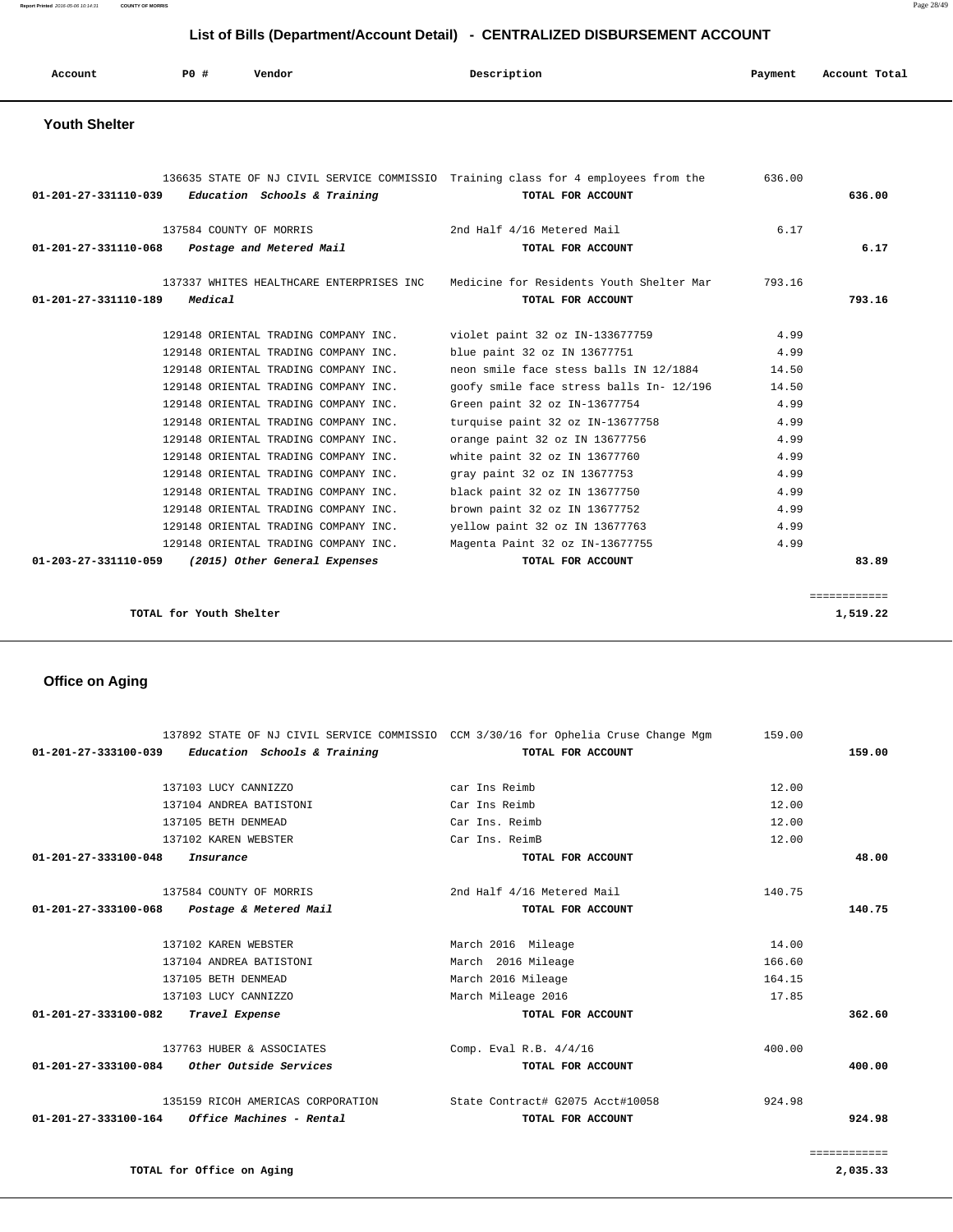# 137710 NEW JERSEY AIDS SERVICES Less amt. available for release -900.00 137710 NEW JERSEY AIDS SERVICES Substance Abuse Sessions 9,900.00  **01-201-27-342000-454 Grant in Aid GIA: ERIC JOHNSON TOTAL FOR ACCOUNT 9,000.00** 137929 MORRISTOWN NEIGHBORHOOD HOUSE GIA-1620 Recreation Social Adjustment Pr 10,250.00 137915 MORRISTOWN NEIGHBORHOOD HOUSE GIA-1654 Project Safe Q1 2016 3,380.00  **01-201-27-342000-457 Grant in Aid GIA:MORRISTOWN NGBHD HOUSE TOTAL FOR ACCOUNT 13,630.00** 137873 PUSH TO WALK A NEW JERSEY Grant in Aid 2016 - Disablity 4,012.00  **01-201-27-342000-458 Grant in Aid GIA:PUSH TO WALK TOTAL FOR ACCOUNT 4,012.00** 137914 HOUSING PARTNERSHIP GIA-1608 Spanish Home Buyer Program 1/1/ 7,673.00  **01-201-27-342000-459 Grant in Aid GIA: HISPANIC AFFAIRS TOTAL FOR ACCOUNT 7,673.00** 137747 JERSEY BATTERED WOMEN'S GIA-1607 Protective Services/ Simon Hous 26,269.00  **01-201-27-342000-461 Grant in Aid GIA:BATTERED WOMEN TOTAL FOR ACCOUNT 26,269.00** 137870 CORNERSTONE FAMILY PROGRAMS Grant in Aid Funding 2016 - Time Out Adu 30,510.00  **01-201-27-342000-462 Grant in Aid GIA: FAMILY SERVICES TOTAL FOR ACCOUNT 30,510.00** 137889 EMPLOYMENT HORIZONS, INC. Grant in Aid Senior 2016 - Supported Emp 19,252.00 137888 EMPLOYMENT HORIZONS, INC. Grant in Aid 2016 - Agency-Based Emplyme 18,079.00  **01-201-27-342000-463 Grant in Aid GIA: EMPLOYMENT HORIZONS TOTAL FOR ACCOUNT 37,331.00** 137129 ATLANTIC HEALTH SYSTEM/MMH Psych eval 800.00 137129 ATLANTIC HEALTH SYSTEM/MMH UDS 400.00 137129 ATLANTIC HEALTH SYSTEM/MMH Aftercare 700.00 137129 ATLANTIC HEALTH SYSTEM/MMH IOP 7,830.00 137952 ATLANTIC HEALTH SYSTEM/MMH GIA-1609 Crisis Intervention Services/ST 13,974.00  **01-201-27-342000-464 Grant in Aid GIA: MORR MEMOR. HOSPITAL TOTAL FOR ACCOUNT 23,704.00** 137414 MENTAL HEALTH ASSOCIATION OF 2016 GIA-1622 Step off the Streets 1/1/1 3,324.00 137423 MENTAL HEALTH ASSOCIATION OF GIA-1652 Tenant Based Rental Assistance 2,011.50 137930 MENTAL HEALTH ASSOCIATION OF GIA-1622 Peer to Peer Support Lines 11,635.00 137127 MENTAL HEALTH ASSOCIATION OF GIA-1637 Forensic Liaison 1/1/16-3/31/16 9,758.00 137420 MENTAL HEALTH ASSOCIATION OF GIA-1668 Edna's Haven 1/1/16-3/31/16 7,251.35  **01-201-27-342000-470 Grant in Aid GIA:MC MENTAL HEALTH ASSOC TOTAL FOR ACCOUNT 33,979.85** 137887 CFCS - HOPE HOUSE Grant in Aid 2016 - Operation Fix-It 1,138.00 137886 CFCS - HOPE HOUSE Grant in Aid 2016 - Operation Fix-It 1,564.00 137885 CFCS - HOPE HOUSE Grant in Aid 2016 - Operation Fix-It 1,564.00 137872 CFCS - HOPE HOUSE Grant in Aid 2016 - Chore Program 1,874.00 137880 CFCS - HOPE HOUSE Grant in Aid Senior 2016 - Chore Program 4,395.00 137878 CFCS - HOPE HOUSE Grant in Aid Senior 2016 - Chore Program 4,020.00 137879 CFCS - HOPE HOUSE Grant in Aid Senior 2016 - Chore Program 4,361.00 137877 CFCS - HOPE HOUSE Grant in Aid 2016 - Chore Program 2,215.00 137871 CFCS - HOPE HOUSE Grant in Aid 2016 - Chore Program 2,180.00 137512 CFCS - HOPE HOUSE GIA-1621 The Aids Center 3/1/16-3/31/16 4,004.00  **01-201-27-342000-480 Grant in Aid GIA:HOPEHOUSEOPERTNFIXIT TOTAL FOR ACCOUNT 27,315.00** 137895 INTERFAITH FOOD PANTRY INC. Grant in Aid Senior 2016 - Home Delivery 1,061.00  **01-201-27-342000-481 Grant in Aid GIA: VNAANJ TOTAL FOR ACCOUNT 1,061.00** 137419 NEWBRIDGE SERVICES INC 2016 GIA-1656 Crisis Response 1/1/16-3/3 3,800.00  **01-201-27-342000-483 Grant in Aid Aid Ment Hlth Cnt-New Bridg TOTAL FOR ACCOUNT 3,800.00**

 **Account P0 # Vendor Description Payment Account Total**

#### **Grant in Aid**

 **Report Printed** 2016-05-06 10:14:31 **COUNTY OF MORRIS** Page 29/49  **List of Bills (Department/Account Detail) - CENTRALIZED DISBURSEMENT ACCOUNT**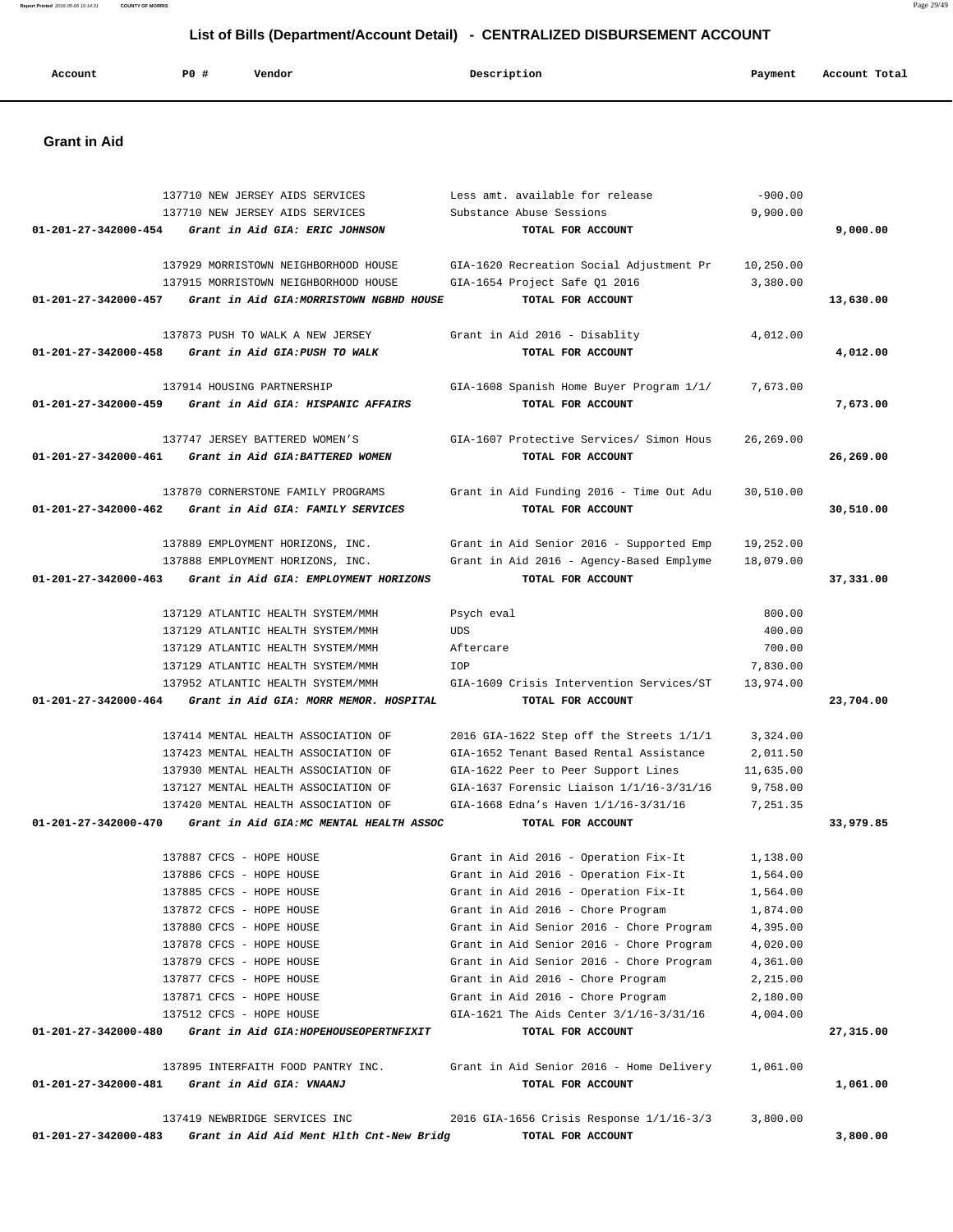**Report Printed** 2016-05-06 10:14:31 **COUNTY OF MORRIS** Page 30/49

# **List of Bills (Department/Account Detail) - CENTRALIZED DISBURSEMENT ACCOUNT**

| Account                        | PO#                    | Vendor                                                                     | Description                                                   | Payment   | Account Total |
|--------------------------------|------------------------|----------------------------------------------------------------------------|---------------------------------------------------------------|-----------|---------------|
| <b>Grant in Aid</b>            |                        |                                                                            |                                                               |           |               |
| 01-201-27-342000-486           |                        | Grant in Aid NJ Bureau of Chldrn Srvcs                                     | TOTAL FOR ACCOUNT                                             |           | 7,514.72      |
| $01 - 201 - 27 - 342000 - 493$ |                        | 137896 INTERFAITH FOOD PANTRY INC.<br>Grant in Aid: Interfaith Food Pantry | Grant in Aid 2016 - Home Delivery Progra<br>TOTAL FOR ACCOUNT | 10,112.00 | 10,112.00     |
|                                | TOTAL for Grant in Aid |                                                                            |                                                               |           | 235,911.57    |

## **Seniors, Disabled & Veterans**

| 137868 CORNERSTONE FAMILY                                              | Operation of Adult Day Care                                   | 10,993.77            |
|------------------------------------------------------------------------|---------------------------------------------------------------|----------------------|
| Contracted Services - Adult Day Care<br>01-201-27-343100-036           | TOTAL FOR ACCOUNT                                             | 10,993.77            |
| 136416 METRO FLAG CO<br>01-201-27-343100-059<br>Other General Expenses | 100 gross 12" x 18" gross 50 star US pol<br>TOTAL FOR ACCOUNT | 8,352.00<br>8,352.00 |
| TOTAL for Seniors, Disabled & Veterans                                 |                                                               | 19,345.77            |

## **County Board of Social Service**

|                                       | 136824 CWDA                                                                    | Monthly meetings on 5/20/16, 6/10/16, 7/ 160.00                                           |          |           |
|---------------------------------------|--------------------------------------------------------------------------------|-------------------------------------------------------------------------------------------|----------|-----------|
|                                       | 01-201-27-345100-034 Conference Expenses                                       | TOTAL FOR ACCOUNT                                                                         |          | 160.00    |
|                                       | $01-201-27-345100-058$ Office Supplies & Stationery                            | 136562 OFFICE CONCEPTS GROUP, INC.    Qffice Supplies - Acct. #17982<br>TOTAL FOR ACCOUNT | 2,133.16 | 2,133.16  |
|                                       | 136542 PITNEY BOWES CREDIT CORP<br>01-201-27-345100-166 Office Machine- Repair | Maintenance charges for mail machine $-1$ 174.00<br>TOTAL FOR ACCOUNT                     |          | 174.00    |
| $01-201-27-345100-257$ Rental - Other | 137152 CITYSIDE ARCHIVES, LTD OFFICE OF TEMP ASSISTANCE                        | TOTAL FOR ACCOUNT                                                                         | 1,063.09 | 1,063.09  |
|                                       |                                                                                | 136452 U.S. SECURITY ASSOCIATES, INC. Payment for Security Officer - 3/11/16-3 1,850.55   |          |           |
|                                       | 137690 JOHNSON & JOHNSON, ESOS                                                 | CS - Legal services rendered for the mon                                                  | 3,912.00 |           |
|                                       | 136586 UNITRONIX DATA SYSTEMS INC                                              | April 2016                                                                                | 6,137.20 |           |
|                                       | 136586 UNITRONIX DATA SYSTEMS INC                                              | March 2016                                                                                | 6,137.20 |           |
|                                       | 136586 UNITRONIX DATA SYSTEMS INC                                              | Software maintenance for the month of Ja                                                  | 6,137.20 |           |
|                                       | 135927 U.S. SECURITY ASSOCIATES, INC.                                          | 25579 FOR SECURITY OFFICER 02/19 - 02/2                                                   | 1,790.33 |           |
|                                       | 135927 U.S. SECURITY ASSOCIATES, INC.                                          | FOR SECURITY OFFICER 02/26 - 03/03/16                                                     | 1,801.28 |           |
|                                       | 136586 UNITRONIX DATA SYSTEMS INC                                              | February 2016                                                                             | 6,137.20 |           |
|                                       | 136400 U.S. SECURITY ASSOCIATES, INC.                                          | 25579 - For security officer services 03                                                  | 1,773.90 |           |
|                                       | 135927 U.S. SECURITY ASSOCIATES, INC.                                          | FOR SECURITY OFFICER 03/04 - 03/10/16                                                     | 1,757.48 |           |
|                                       | 137690 JOHNSON & JOHNSON, ESOS                                                 | FIS - Collections - Professional Service                                                  | 1,851.29 |           |
| 01-201-27-345100-325                  | Special Services                                                               | TOTAL FOR ACCOUNT                                                                         |          | 39,285.63 |
|                                       |                                                                                |                                                                                           |          |           |

============

**TOTAL for County Board of Social Service 42,815.88**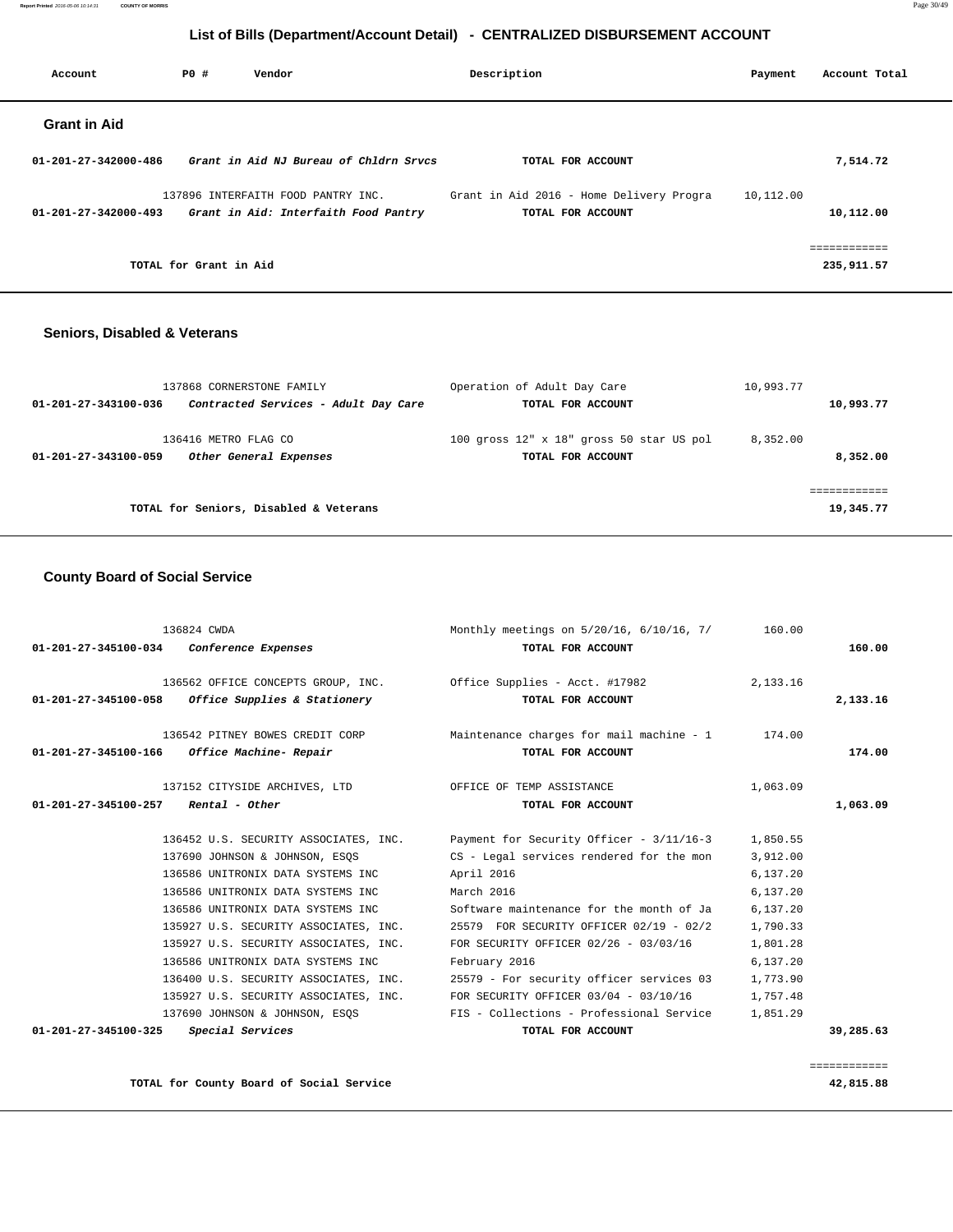| Account              | <b>PO #</b> | Vendor                                                     | Description                                           | Payment              | Account Total |
|----------------------|-------------|------------------------------------------------------------|-------------------------------------------------------|----------------------|---------------|
|                      |             |                                                            |                                                       |                      |               |
|                      |             |                                                            |                                                       |                      |               |
|                      |             | 137641 SHELLEY REINER                                      | LPN, 4-17 thru 4-30-2016                              | 432.68               |               |
|                      |             | 137643 TEODORA O. DELEON                                   | RN, 4-17 thru 4-30-2016                               | 592.00               |               |
|                      |             | 137639 ROSE DUMAPIT                                        | RN, 4-17 thru 4-30-2016                               | 1,480.00             |               |
|                      |             | 137640 ROSEMARY BATANE COBCOBO                             | RN, 4-17 thru 4-30-2016                               | 1,480.00             |               |
|                      |             | 137633 MARIA CARMELITA OBLINA<br>137638 MIRLENE ESTRIPLET  | LPN, 4-17 thru 4-30-2016                              | 473.57               |               |
|                      |             | 137637 MICHELLE CAPILI                                     | RN, 4-17 thru 4-30-2016<br>RN, 4-17 thru 4-30-2016    | 3,848.00<br>1,184.00 |               |
|                      |             | 137627 EVELYN TOLENTINO                                    | RN, 4-17 thru 4-30-2016                               | 1,255.04             |               |
|                      |             | 137623 DANILO LAPID                                        | RN, 4-17 thru 4-30-2016                               | 888.00               |               |
|                      |             | 137624 DAVID JEAN-LOUIS                                    | LPN, 4-17 thru 4-30-2016                              | 2,076.40             |               |
|                      |             | 137625 EDITHA MARQUEZ                                      | RN, 4-17 thru 4-30-2016                               | 1,480.00             |               |
|                      |             | 137626 ELLEN M. NOLL                                       | LPN, 4-17 thru 4-30-2016                              | 1,464.50             |               |
|                      |             | 137619 ARNEL P GARCIA                                      | LPN, 4-17 thru 4-30-2016                              | 2,088.00             |               |
|                      |             | 137628 GEORGINA GRAY-HORSLEY                               | LPN, 4-17 thru 4-30-2016                              | 464.00               |               |
|                      |             | 137629 ILLIENE CHARLES, RN                                 | RN, 4-17 thru 4-30-2016                               | 3,256.00             |               |
|                      |             | 137630 LOREEN RAFISURA                                     | RN, 4-17 thru 4-30-2016                               | 591.26               |               |
|                      |             |                                                            |                                                       |                      |               |
|                      |             | 137642 SUZIE COLLIN                                        | RN, 4-17 thru 4-30-2016                               | 2,368.00             |               |
|                      |             | 137631 LOUISE R. MACCHIA                                   | RN, 4-17 thru 4-30-2016                               | 2,775.00             |               |
|                      |             | 137632 MADUKWE IMO IBOKO, RN                               | RN, 4-17 thru 4-30-2016                               | 2,664.00             |               |
|                      |             | 137622 DAMACINA L. OKE<br>137621 CARRELLE L CALIXTE        | LPN, 4-17 thru 4-30-2016                              | 870.00               |               |
|                      |             |                                                            | LPN, 4-17 thru 4-30-2016                              | 3,248.00             |               |
|                      |             | 137636 MELOJANE CELESTINO                                  | RN, 4-17 thru 4-30-2016                               | 886.52               |               |
|                      |             | 137635 MARTHA YAGHI                                        | RN, 4-17 thru 4-30-2016                               | 888.00               |               |
|                      |             | 137634 MARION ENNIS                                        | LPN, 4-17 thru 4-30-2016                              | 2,878.50             |               |
| 01-201-27-350100-013 |             | 137620 BARKEL FLEMMING<br>Temporary Help - Per Diem Nurses | LPN, 4-17 thru 4-30-2016<br>TOTAL FOR ACCOUNT         | 693.97               | 40,325.44     |
|                      |             | 137397 AEQUOR HEALTHCARE SERVICES, LLC                     | Agency Nursing, 3-06 > 3-12-2016                      | 11,726.71            |               |
|                      |             | 137397 AEQUOR HEALTHCARE SERVICES, LLC                     | Agency Nursing, $1-24 > 1-30-2016$                    | 12,810.31            |               |
|                      |             | 137397 AEQUOR HEALTHCARE SERVICES, LLC                     | Agency Nursing, 3-13 > 3-19-2016                      | 14,608.91            |               |
|                      |             | 137397 AEQUOR HEALTHCARE SERVICES, LLC                     | Agency Nursing, 3-20 > 3-26-2016                      | 15,881.37            |               |
|                      |             | 137397 AEQUOR HEALTHCARE SERVICES, LLC                     | Agency Nursing, $4-03$ > $4-09-2016$                  | 13,194.43            |               |
|                      |             | 137397 AEQUOR HEALTHCARE SERVICES, LLC                     | Agency Nursing, 3-27 > 4-02-2016                      | 17,540.77            |               |
|                      |             | 137397 AEQUOR HEALTHCARE SERVICES, LLC                     |                                                       |                      |               |
| 01-201-27-350100-016 |             | Outside Salaries & Wages                                   | Agency Nursing, 2-28 > 3-05-2016<br>TOTAL FOR ACCOUNT | 12,897.58            | 98,660.08     |
|                      |             | 137593 PREMIER HEALTHCARE                                  | Professional Management Services, March~2             | 79,108.96            |               |
|                      |             | 137594 PREMIER HEALTHCARE                                  | Professional Management Services, April~2             | 79,108.96            |               |
| 01-201-27-350100-035 |             | Consultation Fee                                           | TOTAL FOR ACCOUNT                                     |                      | 158,217.92    |
|                      |             | 136309 YARDI SYSTEMS, INC.                                 | 100068165, 3-01-2016 thru 2-28-2017                   | 1,250.00             |               |
| 01-201-27-350100-040 |             | Electronic Data Processing                                 | TOTAL FOR ACCOUNT                                     |                      | 1,250.00      |
|                      |             | 136876 SODEXO INC & AFFILIATES                             | 100005746, Retirement Event, 3-28-2016                | 124.50               |               |
|                      |             | 137599 SODEXO INC & AFFILIATES                             | 100005746, Volunteer Breakfast on 4-11-20             | 434.50               |               |
| 01-201-27-350100-041 |             | Employee Recognition Program                               | TOTAL FOR ACCOUNT                                     |                      | 559.00        |
|                      |             | 136743 OFFICE CONCEPTS GROUP, INC.                         | 17983, April~2016                                     | 987.46               |               |
|                      |             | 136750 W.B. MASON COMPANY INC                              | C1019843, March~2016                                  | 1,068.62             |               |
| 01-201-27-350100-058 |             | Office Supplies & Stationery                               | TOTAL FOR ACCOUNT                                     |                      | 2,056.08      |
|                      |             | 137584 COUNTY OF MORRIS                                    | 2nd Half 4/16 Metered Mail                            | 57.94                |               |
| 01-201-27-350100-068 |             | Postage & Metered Mail                                     | TOTAL FOR ACCOUNT                                     |                      | 57.94         |
|                      |             | 136746 RICOH AMERICAS CORPORATION                          | 6365, March thru May~2016                             | 3,030.80             |               |
|                      |             | 136746 RICOH AMERICAS CORPORATION                          | 6365, March thru May~2016                             | 706.57               |               |
|                      |             | 135426 RICOH AMERICAS CORPORATION                          | Item No. 417254, Ricoh MP C2503 Color Cop             | 435.64               |               |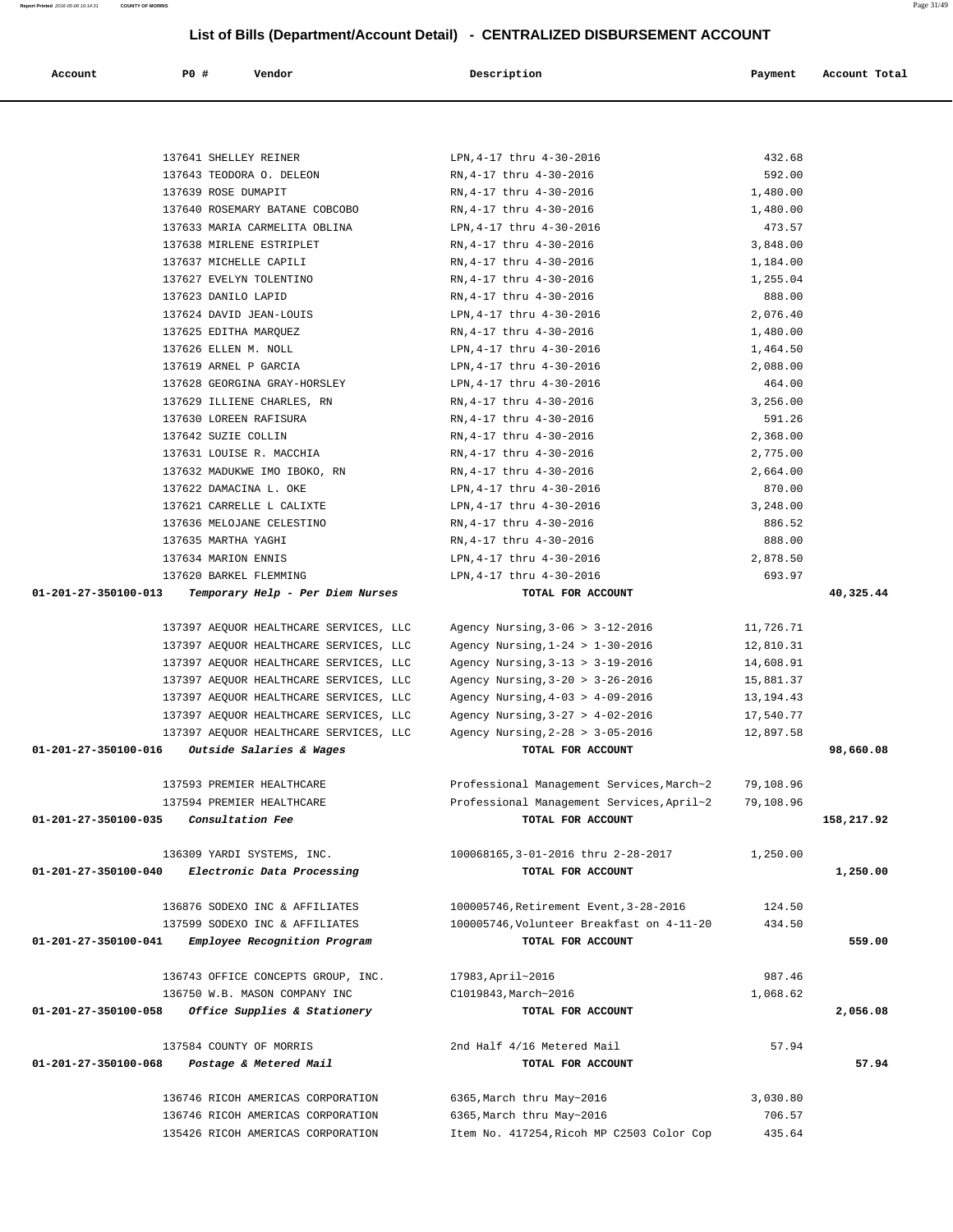| Account              | PO# | Vendor                            |                                       | Description                                | Payment   | Account Total |
|----------------------|-----|-----------------------------------|---------------------------------------|--------------------------------------------|-----------|---------------|
|                      |     | 136746 RICOH AMERICAS CORPORATION |                                       | 6365, March thru May~2016                  | 451.18    |               |
|                      |     | 136746 RICOH AMERICAS CORPORATION |                                       | 6365, March thru May~2016                  | 923.80    |               |
|                      |     | 136746 RICOH AMERICAS CORPORATION |                                       | 6365, March thru May~2016                  | 2,640.75  |               |
|                      |     | 136746 RICOH AMERICAS CORPORATION |                                       | 6365, March thru May~2016                  | 450.00    |               |
| 01-201-27-350100-164 |     | Office Machines - Rental          |                                       | TOTAL FOR ACCOUNT                          |           | 8,844.38      |
|                      |     |                                   |                                       |                                            |           |               |
|                      |     |                                   | 136305 U.S. SECURITY ASSOCIATES, INC. | 27010, 3-4-2016 thru 3-10-2016             | 6.847.84  |               |
|                      |     | 136732 GRAINGER                   |                                       | 806843231, 2-26-2016                       | 49.64     |               |
|                      |     |                                   | 136735 R.D. SALES DOOR & HARDWARE LLC | Replace Combo Chamber, Re-Key Locks, 3-15- | 228.72    |               |
|                      |     | 136732 GRAINGER                   |                                       | 806843231, 3-17-2016                       | 34.82     |               |
|                      |     | 136732 GRAINGER                   |                                       | 806843231, 3-03-2016[Credit Memo]          | $-361.96$ |               |
|                      |     | 136732 GRAINGER                   |                                       | 806843231, 2-26-2016                       | 625.89    |               |
|                      |     | 136749 W.B. MASON COMPANY INC     |                                       | C1019843, 3-23-2016                        | 488.82    |               |
|                      |     | 136732 GRAINGER                   |                                       | 806843231, 3-08-2016                       | 49.64     |               |
|                      |     |                                   | 136735 R.D. SALES DOOR & HARDWARE LLC | Repair Door & Lock/Re-Key, 3-8-2016        | 469.74    |               |
| 01-201-27-350100-266 |     | Safety Items                      |                                       | TOTAL FOR ACCOUNT                          |           | 8,433.15      |
|                      |     |                                   |                                       |                                            |           |               |
|                      |     |                                   |                                       |                                            |           | ============  |

**TOTAL for MV:Administration 318,403.99**

## **MV:Building Services**

| 136288 RICHARD FARRELL INC.                              | 7,117-Ouarterly Service Agreement, 1st Ot     | 1,500.00 |              |
|----------------------------------------------------------|-----------------------------------------------|----------|--------------|
| 136296 SCALES INDUSTRIAL                                 | 20869, Service Agreement, 3-16-2016           | 350.00   |              |
| 136747 SCHINDLER ELEVATOR CORPORATION                    | 5000013604, April~2016                        | 2,511.56 |              |
| Equipment Service Agreements<br>01-201-27-350110-044     | TOTAL FOR ACCOUNT                             |          | 4,361.56     |
| 136735 R.D. SALES DOOR & HARDWARE LLC                    | Replace Resident Room Door, 3-3-2016 1,875.00 |          |              |
| $01 - 201 - 27 - 350110 - 204$<br>Plant Operation        | TOTAL FOR ACCOUNT                             |          | 1,875.00     |
| 136286 GRIFFITH ELECTRIC SUPPLY CO, INC.                 | 17362,2-5-2016                                | 429.00   |              |
| 136286 GRIFFITH ELECTRIC SUPPLY CO, INC.                 | 17362, 2-10-2016                              | 827.14   |              |
| 136286 GRIFFITH ELECTRIC SUPPLY CO, INC.                 | 17362,3-3-2016                                | 85.80    |              |
| 136286 GRIFFITH ELECTRIC SUPPLY CO, INC.                 | 17362,3-4-2016                                | 38.48    |              |
| 136286 GRIFFITH ELECTRIC SUPPLY CO, INC.                 | 17362,3-4-2016                                | 399.18   |              |
| 136734 RELIABLE LIFT TRUCK SERVICES                      | MOR2805, 3-16-2016                            | 584.26   |              |
| 136296 SCALES INDUSTRIAL                                 | 20869, Service to Boilers, 3-8-2016           | 337.50   |              |
| 136296 SCALES INDUSTRIAL                                 | 20869, Service to Boilers, 3-16-2016          | 792.81   |              |
| 136286 GRIFFITH ELECTRIC SUPPLY CO, INC.                 | 17362, 2-5-2016                               | 222.65   |              |
| 136307 WEBSTER PLUMBING &                                | Dryer Repair, 3-2-2016                        | 1,157.00 |              |
| 136755 DIRECT MACHINERY SERVICE CORP.                    | Repair to Folding Machine, 3-23-2016          | 967.19   |              |
| Machinery Repairs & Parts<br>01-201-27-350110-262        | TOTAL FOR ACCOUNT                             |          | 5,841.01     |
| 136297 SCHINDLER ELEVATOR CORPORATION                    | 5000013604,5-19-2015                          | 1,502.86 |              |
| 136297 SCHINDLER ELEVATOR CORPORATION                    | 5000013604,7-20-2016                          | 1,791.61 |              |
| 01-203-27-350110-262<br>(2015) Machinery Repairs & Parts | TOTAL FOR ACCOUNT                             |          | 3,294.47     |
|                                                          |                                               |          | ============ |
| TOTAL for MV: Building Services                          |                                               |          | 15,372.04    |

# **MV:Dietary**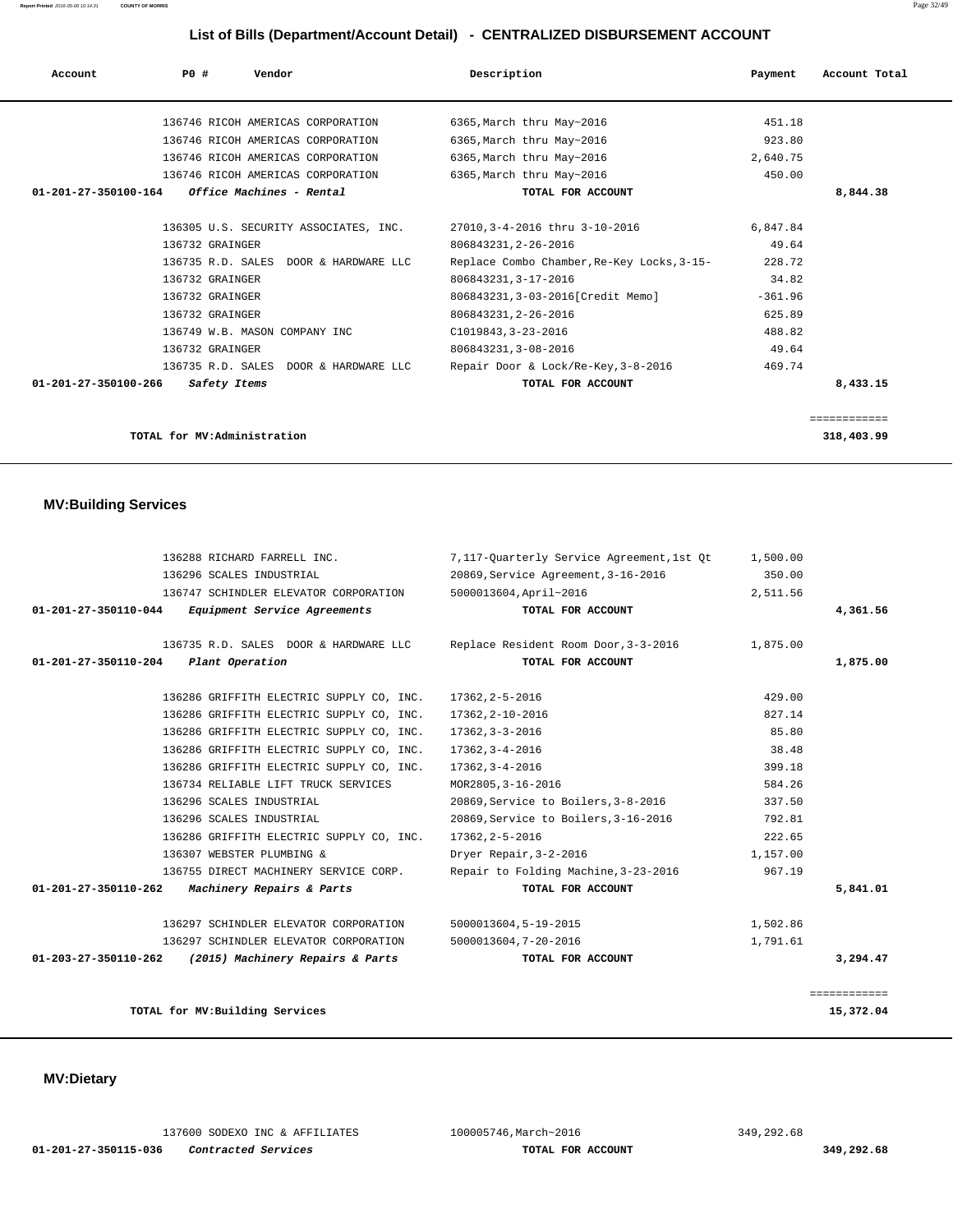| Account              | PO#                  | Vendor                         | Description              | Payment    | Account Total |
|----------------------|----------------------|--------------------------------|--------------------------|------------|---------------|
| <b>MV:Dietary</b>    |                      |                                |                          |            |               |
|                      | 137604 STAR LEDGER   |                                | 947758, w/e 4-16-2016    | 70.25      |               |
|                      | 137604 STAR LEDGER   |                                | 947758, w/e 4-23-2016    | 70.25      |               |
| 01-201-27-350115-186 |                      | Coffee / Gift Shop             | TOTAL FOR ACCOUNT        |            | 140.50        |
|                      |                      | 136289 RICHARD FARRELL INC.    | 7,117~2-23-2016          | 1,002.49   |               |
|                      |                      | 135417 RICHARD FARRELL INC.    | 7,117/2-17-2016          | 288.00     |               |
| 01-201-27-350115-262 |                      | Machinery Repairs & Parts      | TOTAL FOR ACCOUNT        |            | 1,290.49      |
|                      |                      | 137596 SODEXO INC & AFFILIATES | 100005746, December~2015 | 274,000.60 |               |
|                      |                      | 137598 SODEXO INC & AFFILIATES | 100005746, December~2015 | 55,000.00  |               |
| 01-203-27-350115-036 |                      | (2015) Contracted Services     | TOTAL FOR ACCOUNT        |            | 329,000.60    |
|                      |                      | 137597 SODEXO INC & AFFILIATES | 100005746, December~2015 | 22,960.07  |               |
| 01-203-27-350115-185 | (2015) Food          |                                | TOTAL FOR ACCOUNT        |            | 22,960.07     |
|                      |                      |                                |                          |            | ============  |
|                      | TOTAL for MV:Dietary |                                |                          |            | 702,684.34    |
|                      |                      |                                |                          |            |               |

 **MV:Laundry** 

| 137589 JML MEDICAL INC.                | 5MOC02, 4-12-2016 | 2,692.00  |
|----------------------------------------|-------------------|-----------|
| 137589 JML MEDICAL INC.                | 5MOC02, 4-14-2016 | 15,565.60 |
| 01-201-27-350125-182<br><i>Diapers</i> | TOTAL FOR ACCOUNT | 18,257.60 |
|                                        |                   |           |
|                                        |                   |           |
| TOTAL for MV:Laundry                   |                   | 18,257.60 |

## **MV:Nursing**

| 137557 MARIA XOCOY                          | AANAC Membership                          | 119.00    |           |
|---------------------------------------------|-------------------------------------------|-----------|-----------|
| 137557 MARIA XOCOY                          | AANAC-CT Workshop                         | 550.00    |           |
| 137557 MARIA XOCOY                          | Lodging/Meals/Tolls/Mileage Reimbursemen  | 606.68    |           |
| 01-201-27-350130-034<br>Conference Expenses | TOTAL FOR ACCOUNT                         |           | 1,275.68  |
|                                             |                                           |           |           |
| 137586 IPC HOSPITALIST PHYSICIANS NJ        | Medical Director, 3-07 thru 4-07-2016     | 5,676.00  |           |
| 137593 PREMIER HEALTHCARE                   | Director of Resident Assessment, March~20 | 10,500.00 |           |
| 137594 PREMIER HEALTHCARE                   | Director of Resident Assessment, April~20 | 10,500.00 |           |
| Contracted Services<br>01-201-27-350130-036 | TOTAL FOR ACCOUNT                         |           | 26,676.00 |
|                                             |                                           |           |           |
| 137590 JML MEDICAL INC.                     | 5MOC02, 3-14-2016                         | 1,105.68  |           |
| 137590 JML MEDICAL INC.                     | 5MOC02, 3-10-2016                         | 60.00     |           |
| 137590 JML MEDICAL INC.                     | 5MOC02, 3-10-2016                         | 2,561.85  |           |
| 137590 JML MEDICAL INC.                     | $5MOCO2, 3-31-2016$                       | 801.25    |           |
| 137590 JML MEDICAL INC.                     | $5MOCO2, 4-04-2016$                       | 392.54    |           |
| 136733 ASSOCIATED SALES AND BAG CO.         | 314307.3-30-2016                          | 503.20    |           |
| 137590 JML MEDICAL INC.                     | 5MOC02, Monthly Unit Orders, March~2016   | 2,970.39  |           |
| 137590 JML MEDICAL INC.                     | 5MOC02, 3-31-2016 [Credit Memo]           | $-927.36$ |           |
| 137590 JML MEDICAL INC.                     | 5MOC02, 3-31-2016                         | 122.52    |           |
| 137590 JML MEDICAL INC.                     | 5MOC02, 2-12-2016                         | 597.60    |           |
| 137590 JML MEDICAL INC.                     | 5MOC02, 2-29-2016                         | 209.52    |           |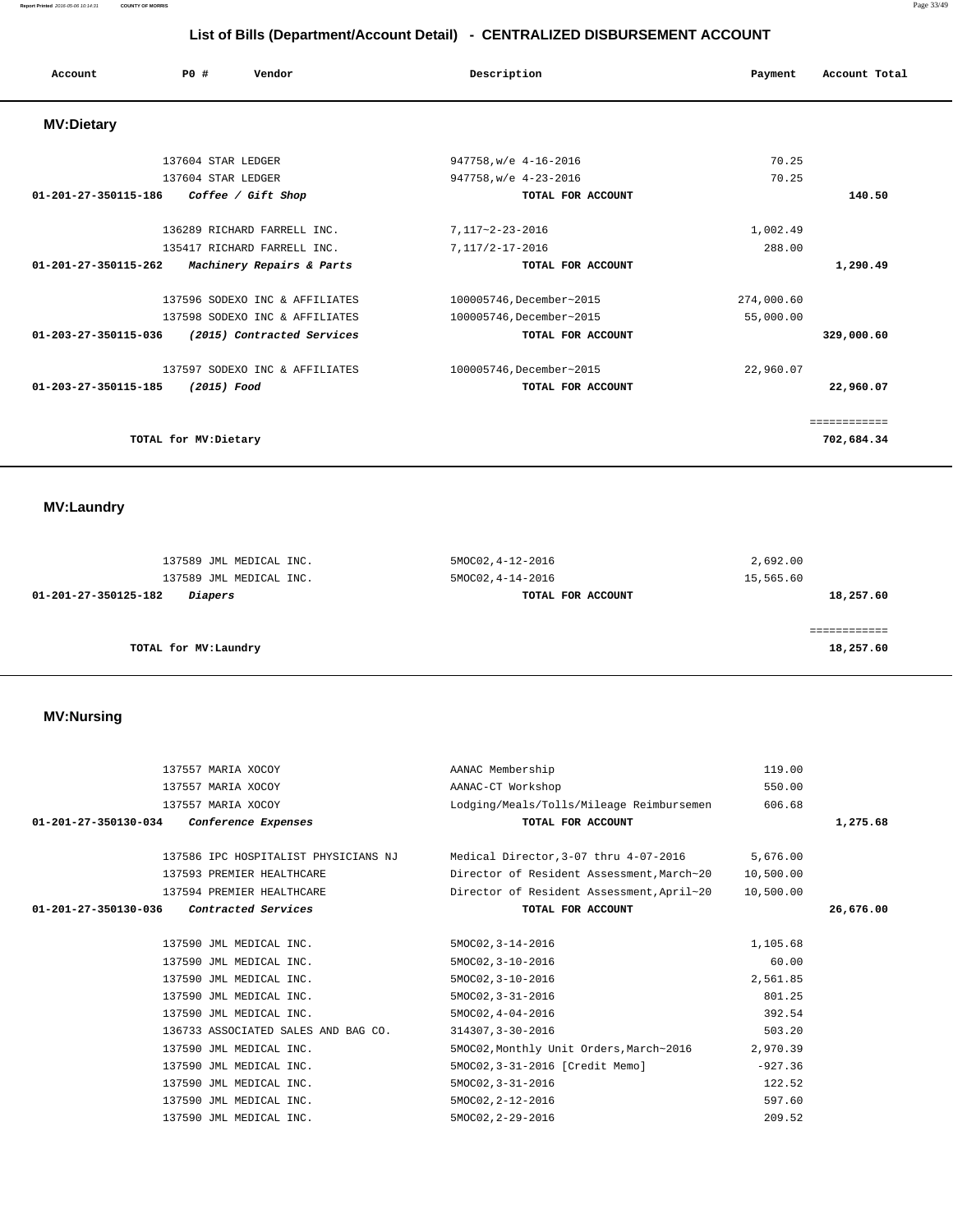**MV:Recreation/Volunteer Svc**

 **MV:Nursing** 

| 137592 CABLEVISION<br>136757 SENIOR SALON SERVICES LLC | 07876-533982-01-2, May~2016<br>6409, March~2016 | 3,634.54<br>5,950.00 |          |
|--------------------------------------------------------|-------------------------------------------------|----------------------|----------|
| Contracted Services<br>01-201-27-350135-036            | TOTAL FOR ACCOUNT                               |                      | 9,584.54 |
| 136835 GUITAR WITH GLORIA                              | Sicence for Seniors in Atrium, 4-5-2016         | 100.00               |          |
| 136831 D.R.E IMPORTS                                   | Music Program, 4-4-2016                         | 150.00               |          |
| 137591 KERRY KUBER                                     | Stretching with Kerry on 2D, 4-20-2016          | 100.00               |          |
| 137591 KERRY KUBER                                     | Stretching with Kerry on 1B, 4-13-2016          | 100.00               |          |
| 137591 KERRY KUBER                                     | Stretching with Kerry on 1A, 4-6-2016           | 100.00               |          |
| 137587 JENNIFER CARPINTERI                             | Resident Events, 3-16 thru 4-7-2016             | 118.00               |          |
| 136835 GUITAR WITH GLORIA                              | In-Service with Rec. Staff, 4-5-2016            | 100.00               |          |
| 137565 GREEN ' ERGY LLC                                | Horticultural Class in Atrium, 4-22-2016        | 200.00               |          |
| 137399 CREATING WITH CLAY LLC                          | Clay Class on 2D, 4-21-2016                     | 100.00               |          |
| 137398 ARTISTIC AOUARIA INC                            | Fish Tank Maintenance, April~2016               | 564.00               |          |
| $01 - 201 - 27 - 350135 - 194$<br>Patient Activities   | TOTAL FOR ACCOUNT                               |                      | 1,632.00 |

============

**TOTAL for MV:Recreation/Volunteer Svc 11,216.54**

| 137590 JML MEDICAL INC.                                 | $5MOC02, 3-31-2016$                      | 371.16   |              |
|---------------------------------------------------------|------------------------------------------|----------|--------------|
| 137590 JML MEDICAL INC.                                 | $5MOCO2, 3-10-2016$                      | 5,708.95 |              |
| 136273 ASSOCIATED SALES AND BAG CO.                     | 314307, 3-17-2016                        | 606.24   |              |
| 137590 JML MEDICAL INC.                                 | $5MOCO2, 3-24-2016$                      | 4,484.02 |              |
| 137590 JML MEDICAL INC.                                 | $5MOCO2, 3-30-2016$                      | 847.74   |              |
| 137590 JML MEDICAL INC.                                 | 5MOC02, 2-25-2016                        | 1,555.00 |              |
| General Stores<br>01-201-27-350130-046                  | TOTAL FOR ACCOUNT                        |          | 24,922.62    |
| 133396 MORRISTOWN MEDICAL CENTER                        | Pat.Cntl.#A1526602509,Mary D.            | 525.60   |              |
| 01-201-27-350130-203<br>X-Ray & Medical Supplies        | TOTAL FOR ACCOUNT                        |          | 525.60       |
| 136765 SPECIALTY MEDICAL PRODUCTS INC.                  | MOVMN, March~2016                        | 1,178.00 |              |
| 01-201-27-350130-258<br>Equipment                       | TOTAL FOR ACCOUNT                        |          | 1,178.00     |
| 136730 FRIENDLY CARE MEDICAL                            | Resident Transport, 3-25-2016            | 100.00   |              |
| 136730 FRIENDLY CARE MEDICAL                            | Resident Transport, 3-25-2016            | 106.00   |              |
| 136730 FRIENDLY CARE MEDICAL                            | Resident Transport, 3-23-2016            | 97.00    |              |
| 01-201-27-350130-340<br>Transportation Services         | TOTAL FOR ACCOUNT                        |          | 303.00       |
| 129951 MORRISTOWN MEDICAL CENTER                        | Pat.Cntl#:A1526001577,DOS-9/17/2015      | 177.60   |              |
| 01-203-27-350130-189<br>(2015) Medical                  | TOTAL FOR ACCOUNT                        |          | 177.60       |
| 132094 MORRISTOWN MEDICAL CENTER                        | Patient Cntl.#A1404900975, DOS 2-25-2014 | 100.23   |              |
| 133393 MORRISTOWN MEDICAL CENTER                        | Pat.Cntl.#A1510402902, DOS-4/14/2015     | 30.54    |              |
| 133393 MORRISTOWN MEDICAL CENTER                        | Pat. Cntl.#A1510402747, DOS-4/14/2015    | 54.42    |              |
| 132094 MORRISTOWN MEDICAL CENTER                        | Patient Cntl.#K001994982, DOS 11-11-2014 | 423.90   |              |
| 01-203-27-350130-203<br>(2015) X-Ray & Medical Supplies | TOTAL FOR ACCOUNT                        |          | 609.09       |
|                                                         |                                          |          | ============ |
| TOTAL for MV:Nursing                                    |                                          |          | 55,667.59    |

 **Account P0 # Vendor Description Payment Account Total**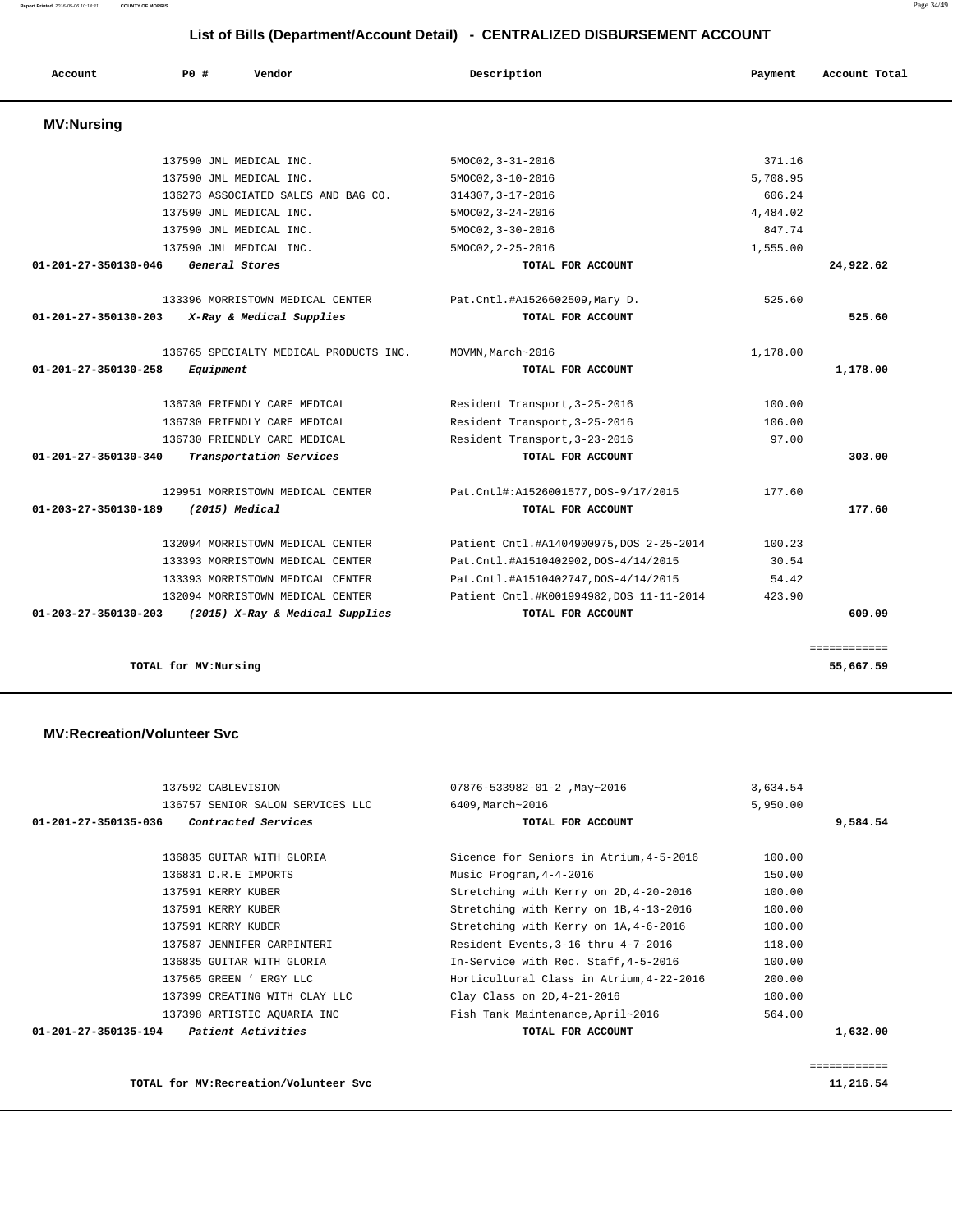**Report Printed** 2016-05-06 10:14:31 **COUNTY OF MORRIS** Page 35/49

# **List of Bills (Department/Account Detail) - CENTRALIZED DISBURSEMENT ACCOUNT**

| Account              | PO#                          | Vendor                           | Description                              | Payment | Account Total |
|----------------------|------------------------------|----------------------------------|------------------------------------------|---------|---------------|
|                      |                              |                                  |                                          |         |               |
|                      |                              | 136731 MEDLINE INDUSTRIES INC    | 1183053, 3-31-2016                       | 168.03  |               |
| 01-201-27-350140-046 | General Stores               |                                  | TOTAL FOR ACCOUNT                        |         | 168.03        |
|                      |                              | 136700 MORRISTOWN MEDICAL CENTER | Pat.Cntl.#:A1531301067,Mary D.,DOS-11/17 | 521.70  |               |
| 01-203-27-350140-036 |                              | (2015) Contracted Services       | TOTAL FOR ACCOUNT                        |         | 521.70        |
|                      |                              |                                  |                                          |         | ------------  |
|                      | TOTAL for MV: Rehabilitation |                                  |                                          |         | 689.73        |

# **County Adjuster**

| 136062 SHACHIHATA INC. (U.S.A.)<br>136062 SHACHIHATA INC. (U.S.A.) | N18, XStamper, Custom "Certified True Co<br>Freight | 115.05<br>3.75 |                        |
|--------------------------------------------------------------------|-----------------------------------------------------|----------------|------------------------|
| Office Supplies & Stationery<br>01-201-27-357100-058               | TOTAL FOR ACCOUNT                                   |                | 118.80                 |
| 137584 COUNTY OF MORRIS                                            | 2nd Half 4/16 Metered Mail                          | 305.66         |                        |
| Postage & Metered Mail<br>01-201-27-357100-068                     | TOTAL FOR ACCOUNT                                   |                | 305.66                 |
| TOTAL for County Adjuster                                          |                                                     |                | ------------<br>424.46 |

# **County Library**

| 135363 INGRAM LIBRARY SERVICES |                                | 20C0083 dated 02/03/16                                | 477.32                                                                        |
|--------------------------------|--------------------------------|-------------------------------------------------------|-------------------------------------------------------------------------------|
| 136521 INGRAM LIBRARY SERVICES |                                | 20C0083 dated 02/23/16                                | 43.72                                                                         |
|                                |                                | 136521 INGRAM LIBRARY SERVICES 20C0083 dated 02/22/16 | 207.61                                                                        |
|                                |                                | 136519 INGRAM LIBRARY SERVICES 20C0083 dated 02/22/16 | 37.61                                                                         |
|                                |                                | 136519 INGRAM LIBRARY SERVICES 20C0083 dated 02/22/16 | 601.37                                                                        |
|                                |                                | 136519 INGRAM LIBRARY SERVICES 20C0083 dated 02/22/16 | 87.57                                                                         |
|                                |                                | 136519 INGRAM LIBRARY SERVICES 20C0083 dated 02/19/16 | 146.73                                                                        |
| 136519 INGRAM LIBRARY SERVICES |                                | 20C0083 dated 02/18/16                                | 27.90                                                                         |
|                                |                                | 136519 INGRAM LIBRARY SERVICES 20C0083 dated 02/17/16 | 269.74                                                                        |
|                                |                                | 136519 INGRAM LIBRARY SERVICES 20C0083 dated 02/17/16 | 54.20                                                                         |
|                                |                                | 136519 INGRAM LIBRARY SERVICES 20C0083 dated 02/15/16 | 110.75                                                                        |
|                                |                                | 136519 INGRAM LIBRARY SERVICES 20C0083 dated 02/15/16 | 14.84                                                                         |
|                                |                                | 136507 INGRAM LIBRARY SERVICES 20C0083 dated 03/25/16 | $-1.38$                                                                       |
|                                |                                | 136507 INGRAM LIBRARY SERVICES 20C0083 dated 02/17/16 | $-14.80$                                                                      |
| 136507 INGRAM LIBRARY SERVICES |                                | 20C0083 dated 02/17/16                                | 6.90                                                                          |
|                                |                                | 136521 INGRAM LIBRARY SERVICES 20C0083 dated 02/24/16 | 443.93                                                                        |
|                                |                                | 136521 INGRAM LIBRARY SERVICES 20C0083 dated 02/25/16 | 39.69                                                                         |
|                                |                                | 136646 INGRAM LIBRARY SERVICES 20C0083 dated 03/17/16 | 139.08                                                                        |
|                                |                                | 136646 INGRAM LIBRARY SERVICES 20C0083 dated 03/14/16 | 43.75                                                                         |
|                                | 136646 INGRAM LIBRARY SERVICES | 20C0083 dated 03/10/16                                | 12.90                                                                         |
|                                |                                | 136646 INGRAM LIBRARY SERVICES 20C0083 dated 03/10/16 | 222.35                                                                        |
|                                |                                |                                                       | 136646 INGRAM LIBRARY SERVICES 20C0083 dated 03/09/16 Split Object Code 94.50 |
|                                | 136522 INGRAM LIBRARY SERVICES | 20C0083 dated 03/07/16                                | 409.50                                                                        |
|                                |                                | 136522 INGRAM LIBRARY SERVICES 20C0083 dated 03/04/16 | 1,152.85                                                                      |
| 136522 INGRAM LIBRARY SERVICES |                                | 20C0083 dated 03/02/16                                | 56.14                                                                         |
|                                |                                | 136522 INGRAM LIBRARY SERVICES 20C0083 dated 03/01/16 | 159.21                                                                        |
| 136522 INGRAM LIBRARY SERVICES |                                | 20C0083 dated 02/29/16                                | 212.67                                                                        |
| 136522 INGRAM LIBRARY SERVICES |                                | 20C0083 dated 02/29/16                                | 14.22                                                                         |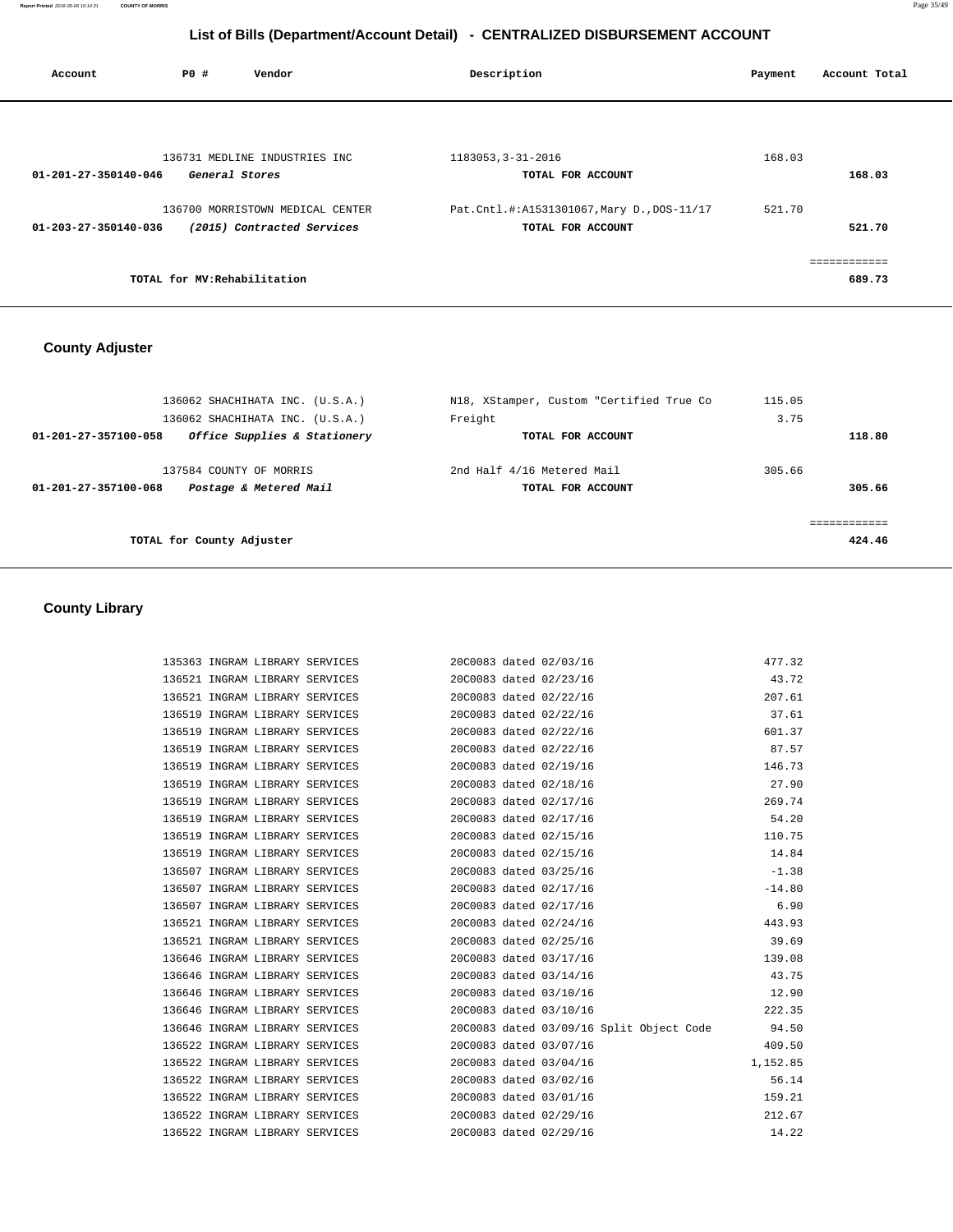| Office Machines - Rental<br>01-201-29-392100-164 | TOTAL FOR ACCOUNT                        |        | 911.92 |
|--------------------------------------------------|------------------------------------------|--------|--------|
| 136673 RICOH AMERICAS CORPORATION                | RICOH MPC3503R FOR APRIL, MAY, JUNE 2016 | 911.92 |        |
| Postage & Metered Mail<br>01-201-29-392100-068   | TOTAL FOR ACCOUNT                        |        | 48.24  |
| 137584 COUNTY OF MORRIS                          | 2nd Half 4/16 Metered Mail               | 48.24  |        |
| Cellular Phones/Pagers<br>01-201-29-392100-031   | TOTAL FOR ACCOUNT                        |        | 110.88 |
| 137545 ROGER JINKS                               | CELL PHONE CHARGES FROM 2/29-3/28/2016   | 55.44  |        |

137545 ROGER JINKS CELL PHONE CHARGES FROM 1/29-2/28/2015 55.44

**TOTAL for County Library 15,583.86**

# **County Superintendent of Schoo**

 135363 INGRAM LIBRARY SERVICES 20C0083 dated 02/02/16 1,735.90 135363 INGRAM LIBRARY SERVICES 20C0083 dated 02/02/16 78.70 135363 INGRAM LIBRARY SERVICES 20C0083 dated 02/02/16 11.90 136522 INGRAM LIBRARY SERVICES 20C0083 dated 03/08/16 386.73 135363 INGRAM LIBRARY SERVICES 20C0083 dated 02/04/16 148.40 135363 INGRAM LIBRARY SERVICES 20C0083 dated 02/05/16 Split Object Code 18.88 136521 INGRAM LIBRARY SERVICES 20C0083 dated 02/23/16 534.94 135363 INGRAM LIBRARY SERVICES 20C0083 dated 02/02/16 Split Object Code 217.56 137584 COUNTY OF MORRIS 2nd Half 4/16 Metered Mail 894.84 135363 INGRAM LIBRARY SERVICES 20C0083 dated 02/02/16 Split Object Code 93.54 136646 INGRAM LIBRARY SERVICES 20C0083 dated 03/09/16 Split Object Code 132.84 135363 INGRAM LIBRARY SERVICES 20C0083 dated 02/05/16 Split Object Code 41.03 136522 INGRAM LIBRARY SERVICES 20C0083 dated 03/08/16 188.07 136460 INGRAM LIBRARY SERVICES 20C0083 Credit on Inv#90457823 (books) d -468.28 136462 INGRAM LIBRARY SERVICES 20C0083 dated 12/04/15 3,490.91 136460 INGRAM LIBRARY SERVICES 20C0083 Credit on Inv#90457823 (processi -20.32 136461 INGRAM LIBRARY SERVICES 20C0083 Credit on Inv#90465216 (books) d -312.50 136462 INGRAM LIBRARY SERVICES 20C0083 Credit on Inv#90554462 (processi -1.38 136460 INGRAM LIBRARY SERVICES 20C0083 Credit on Inv#90457823 (processi -48.07 136460 INGRAM LIBRARY SERVICES 20C0083 dated 12/01/15 2,319.43 136460 INGRAM LIBRARY SERVICES 20C0083 Credit on Inv#90457823 (processi -33.27 136461 INGRAM LIBRARY SERVICES 20C0083 Credit on Inv#90465216 (processi -22.42 136461 INGRAM LIBRARY SERVICES 20C0083 Credit on Inv#90465216 (processi -25.43 136460 INGRAM LIBRARY SERVICES 20C0083 Credit on Inv#90457823 (books) d -406.73 136460 INGRAM LIBRARY SERVICES 20C0083 Credit on Inv#90457823 (processi -46.69 136460 INGRAM LIBRARY SERVICES 20C0083 Credit on Inv#90457823 (books) d -510.59 136460 INGRAM LIBRARY SERVICES 20C0083 Credit on Inv#90457823 (processi -32.80 136461 INGRAM LIBRARY SERVICES 20C0083 dated 12/01/15 613.91  **01-203-29-390100-028 (2015) Books & Periodicals TOTAL FOR ACCOUNT 4,495.77** ============

|                       | List of Bills (Department/Account Detail) - CENTRALIZED DISBURSEMENT ACCOUNT |                                |                                          |           |               |  |
|-----------------------|------------------------------------------------------------------------------|--------------------------------|------------------------------------------|-----------|---------------|--|
| Account               | P0 #                                                                         | Vendor                         | Description                              | Payment   | Account Total |  |
| <b>County Library</b> |                                                                              |                                |                                          |           |               |  |
|                       |                                                                              | 136521 INGRAM LIBRARY SERVICES | 20C0083 dated 02/25/16                   | 12.90     |               |  |
|                       |                                                                              | 136521 INGRAM LIBRARY SERVICES | 20C0083 dated 02/25/16                   | 38.31     |               |  |
|                       |                                                                              | 136507 INGRAM LIBRARY SERVICES | 20C0083 dated 01/22/16                   | 454.64    |               |  |
|                       |                                                                              | 136519 INGRAM LIBRARY SERVICES | 20C0083 dated 02/19/16                   | 53.05     |               |  |
|                       |                                                                              | 135363 INGRAM LIBRARY SERVICES | 20C0083 dated 02/02/16                   | 1,735.90  |               |  |
|                       |                                                                              | 135363 INGRAM LIBRARY SERVICES | 20C0083 dated 02/02/16                   | 78.70     |               |  |
|                       |                                                                              | 135363 INGRAM LIBRARY SERVICES | 20C0083 dated 02/02/16                   | 11.90     |               |  |
|                       |                                                                              | 136522 INGRAM LIBRARY SERVICES | 20C0083 dated 03/08/16                   | 386.73    |               |  |
|                       |                                                                              | 135363 INGRAM LIBRARY SERVICES | 20C0083 dated 02/04/16                   | 148.40    |               |  |
|                       |                                                                              | 135363 INGRAM LIBRARY SERVICES | 20C0083 dated 02/05/16 Split Object Code | 18.88     |               |  |
|                       |                                                                              | 136521 INGRAM LIBRARY SERVICES | 20C0083 dated 02/23/16                   | 534.94    |               |  |
|                       |                                                                              | 135363 INGRAM LIBRARY SERVICES | 20C0083 dated 02/02/16 Split Object Code | 217.56    |               |  |
| 01-201-29-390100-028  |                                                                              | Books & Periodicals            | TOTAL FOR ACCOUNT                        |           | 9,737.77      |  |
|                       | 137584 COUNTY OF MORRIS                                                      |                                | 2nd Half 4/16 Metered Mail               | 894.84    |               |  |
| 01-201-29-390100-068  |                                                                              | Postage & Metered Mail         | TOTAL FOR ACCOUNT                        |           | 894.84        |  |
|                       |                                                                              |                                |                                          |           |               |  |
|                       |                                                                              | 135363 INGRAM LIBRARY SERVICES | 20C0083 dated 02/02/16 Split Object Code | 93.54     |               |  |
|                       |                                                                              | 136646 INGRAM LIBRARY SERVICES | 20C0083 dated 03/09/16 Split Object Code | 132.84    |               |  |
|                       |                                                                              | 135363 INGRAM LIBRARY SERVICES | 20C0083 dated 02/05/16 Split Object Code | 41.03     |               |  |
|                       |                                                                              | 136522 INGRAM LIBRARY SERVICES | 20C0083 dated 03/08/16                   | 188.07    |               |  |
| 01-201-29-390100-083  |                                                                              | Video & Film Materials         | TOTAL FOR ACCOUNT                        |           | 455.48        |  |
|                       |                                                                              | 136460 INGRAM LIBRARY SERVICES | 20C0083 Credit on Inv#90457823 (books) d | $-468.28$ |               |  |
|                       |                                                                              | 136462 INGRAM LIBRARY SERVICES | 20C0083 dated 12/04/15                   | 3,490.91  |               |  |
|                       |                                                                              | 136460 INGRAM LIBRARY SERVICES | 20C0083 Credit on Inv#90457823 (processi | $-20.32$  |               |  |
|                       |                                                                              | 136461 INGRAM LIBRARY SERVICES | 2000083 Credit on Inv#90465216 (books) d | $-312.50$ |               |  |
|                       |                                                                              | 136462 INGRAM LIBRARY SERVICES | 20C0083 Credit on Inv#90554462 (processi | $-1.38$   |               |  |
|                       |                                                                              | 136460 INGRAM LIBRARY SERVICES | 20C0083 Credit on Inv#90457823 (processi | $-48.07$  |               |  |
|                       |                                                                              | 136460 INGRAM LIBRARY SERVICES | 20C0083 dated 12/01/15                   | 2,319.43  |               |  |
|                       |                                                                              | 136460 INGRAM LIBRARY SERVICES | 20C0083 Credit on Inv#90457823 (processi | $-33.27$  |               |  |
|                       |                                                                              | 136461 INGRAM LIBRARY SERVICES | 20C0083 Credit on Inv#90465216 (processi | $-22.42$  |               |  |
|                       |                                                                              |                                |                                          |           |               |  |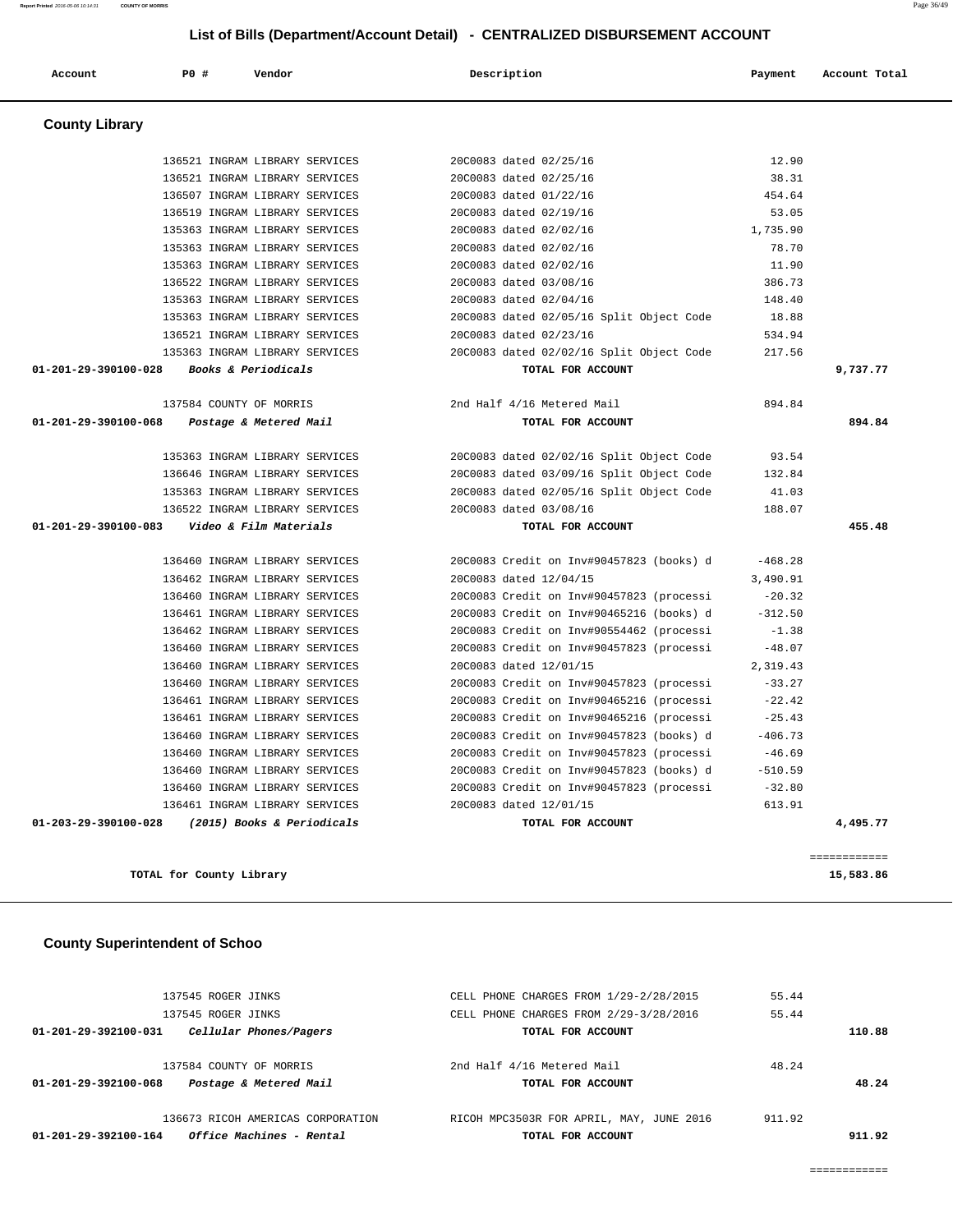| <b>PO #</b><br>Account<br>Vendor                                           | Description                                                                          | Payment        | Account Total |
|----------------------------------------------------------------------------|--------------------------------------------------------------------------------------|----------------|---------------|
|                                                                            |                                                                                      |                |               |
| <b>County Superintendent of Schoo</b>                                      |                                                                                      |                |               |
| TOTAL for County Superintendent of Schoo                                   |                                                                                      |                | 1,071.04      |
|                                                                            |                                                                                      |                |               |
|                                                                            |                                                                                      |                |               |
| <b>Rutgers Extension Service</b>                                           |                                                                                      |                |               |
|                                                                            |                                                                                      |                |               |
| 137584 COUNTY OF MORRIS                                                    | 2nd Half 4/16 Metered Mail                                                           | 199.82         |               |
| 01-201-29-396100-068<br>Postage & Metered Mail                             | TOTAL FOR ACCOUNT                                                                    |                | 199.82        |
| 137681 KELLY DZIAK                                                         | Mileage                                                                              | 163.30         |               |
| 01-201-29-396100-082<br>Travel Expense                                     | TOTAL FOR ACCOUNT                                                                    |                | 163.30        |
| 137681 KELLY DZIAK                                                         | Administrative                                                                       | 81.45          |               |
| 01-201-29-396100-095<br>Other Administrative Supplies                      | TOTAL FOR ACCOUNT                                                                    |                | 81.45         |
|                                                                            |                                                                                      |                | ============  |
| TOTAL for Rutgers Extension Service                                        |                                                                                      |                | 444.57        |
|                                                                            |                                                                                      |                |               |
|                                                                            |                                                                                      |                |               |
| <b>Fire and Police Academy</b>                                             |                                                                                      |                |               |
|                                                                            |                                                                                      |                |               |
| 137584 COUNTY OF MORRIS                                                    | 2nd Half 4/16 Metered Mail                                                           | 141.98         |               |
| 01-201-29-407100-068<br>Postage & Metered Mail                             | TOTAL FOR ACCOUNT                                                                    |                | 141.98        |
|                                                                            |                                                                                      |                | ============  |
| TOTAL for Fire and Police Academy                                          |                                                                                      |                | 141.98        |
|                                                                            |                                                                                      |                |               |
|                                                                            |                                                                                      |                |               |
| <b>Utilities</b>                                                           |                                                                                      |                |               |
|                                                                            |                                                                                      |                |               |
| 136630 NATIONAL TERMINAL INC.                                              | 4549.0 DIESEL FUEL FOR COUNTY GARAGE                                                 | 6,091.11       |               |
| 01-201-31-430100-136<br>Diesel Fuel                                        | TOTAL FOR ACCOUNT                                                                    |                | 6,091.11      |
| 137509 JERSEY CENTRAL POWER & LIGHT                                        | 100 079 438 253 - CAC COMPLEX 3/23/16 -                                              | 12,427.36      |               |
| 136900 JERSEY CENTRAL POWER & LIGHT                                        | 10-00-59-9968-9-0 Rt 15 & Dewey Ave. 4                                               | 60.69          |               |
| 137411 JERSEY CENTRAL POWER & LIGHT<br>136901 JERSEY CENTRAL POWER & LIGHT | 10-00-84-5137-1-0 Berkshire Valley Road-<br>10-00-64-2465-3-9 Rt 53 & Diamond Spring | 18.30<br>35.96 |               |
| 137506 JERSEY CENTRAL POWER & LIGHT                                        | 100 102 601 695 - COMM CENTER 3/23/16 -                                              | 18,642.08      |               |
| 136907 JERSEY CENTRAL POWER & LIGHT                                        | 20-00-00-0539-3-0 120 E. Hanover Ave 4                                               | 529.07         |               |
| 135921 JERSEY CENTRAL POWER & LIGHT                                        | 100 105 119 190 Rt 10 & Hillside Ave-Le                                              | 42.59          |               |
| 137412 JERSEY CENTRAL POWER & LIGHT                                        | 10-00-84-5117-1-4 Berkshire Valley Road-                                             | 18.17          |               |
| 01-201-31-430100-137<br>Electricity                                        | TOTAL FOR ACCOUNT                                                                    |                | 31,774.22     |
| 136515 SUBURBAN PROPANE -2347                                              | Safety P&T Fee                                                                       | 9.62           |               |
| 136515 SUBURBAN PROPANE -2347                                              | Propane                                                                              | 486.52         |               |
| 137186 N.J. NATURAL GAS COMPANY                                            | 22-0009-4999-6Y MONTVILLE 3/10/16 - 4/1                                              | 1,126.12       |               |
| 137174 PSE&G CO                                                            | REF # MOMBAG/ COUNTY OF MORRIS - MUNICIP                                             | 21,299.24      |               |
| 137553 DIRECT ENERGY BUSINESS MARKETING                                    | 1316 - SUMMARY GROUP #/ MORRIS COUNTY (6                                             | 77,865.43      |               |
| 01-201-31-430100-141<br>Natural Gas                                        |                                                                                      |                |               |
|                                                                            | TOTAL FOR ACCOUNT                                                                    |                | 100,786.93    |
| 137152 CITYSIDE ARCHIVES, LTD                                              | MORRIS VIEW                                                                          | 488.76         |               |

**Report Printed** 2016-05-06 10:14:31 **COUNTY OF MORRIS** Page 37/49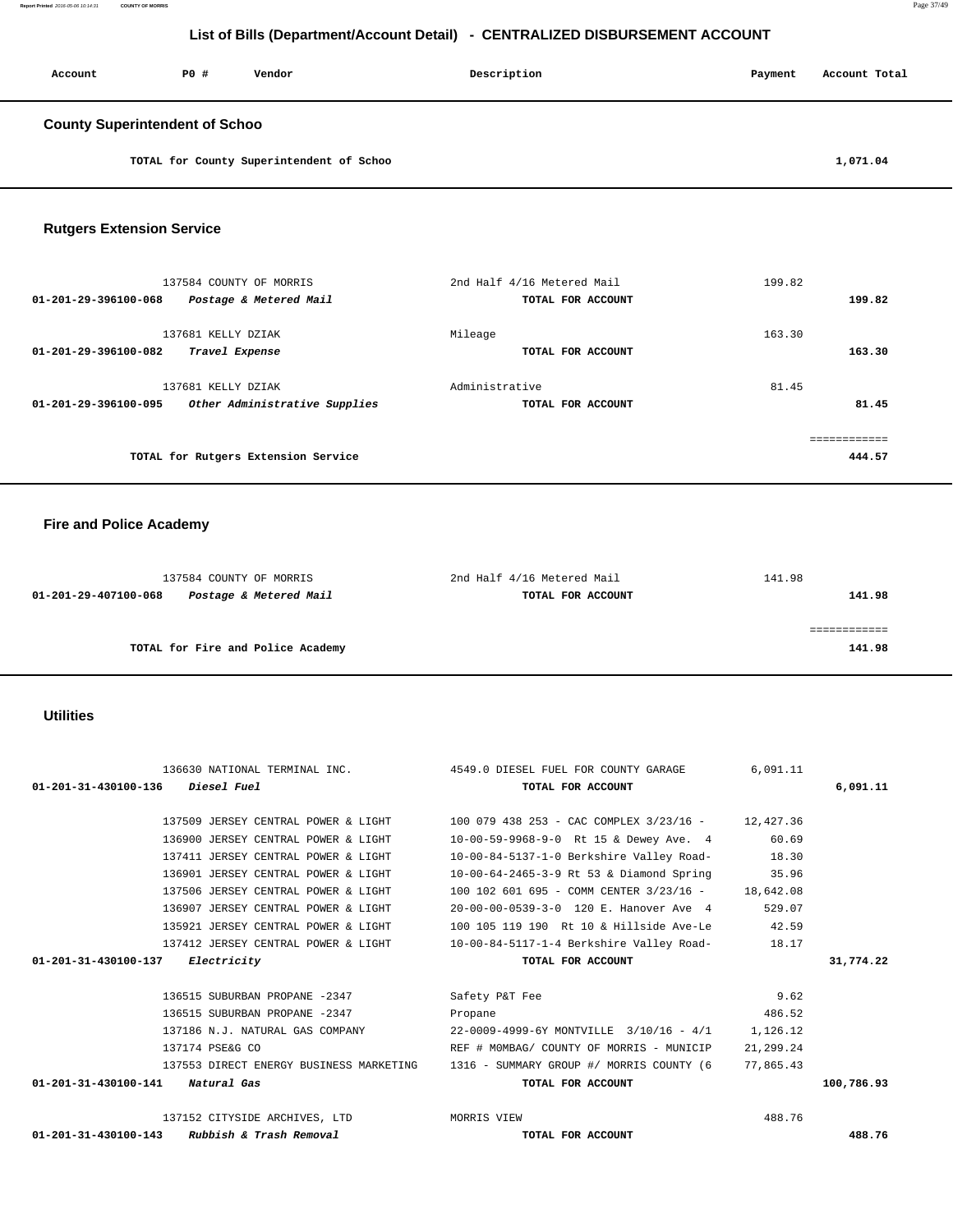| Account              | P0 #                   | Vendor                             | Description                              | Payment    | Account Total |
|----------------------|------------------------|------------------------------------|------------------------------------------|------------|---------------|
| <b>Utilities</b>     |                        |                                    |                                          |            |               |
|                      | 137508 TAX COLLECTOR   |                                    | 5537-0 / CORRECTION FACILITY             | 45, 312.96 |               |
|                      | 137508 TAX COLLECTOR   |                                    | 512-0 / 6 COURT ST                       | 126.75     |               |
|                      | 137508 TAX COLLECTOR   |                                    | 2593-0 / SCHUYLER                        | 1,436.16   |               |
|                      | 137508 TAX COLLECTOR   |                                    | 513-0 / 8 COURT ST                       | 126.75     |               |
|                      | 137508 TAX COLLECTOR   |                                    | 2083-0 / COURTHOUSE                      | 14,952.96  |               |
|                      | 137508 TAX COLLECTOR   |                                    | 502-0 / A & R BLDG                       | 4,847.04   |               |
|                      |                        | 137188 MONTVILLE TWP WATER & SEWER | ACCOUNT# 103379/ SEWER                   | 118.01     |               |
| 01-201-31-430100-144 | Sewer                  |                                    | TOTAL FOR ACCOUNT                        |            | 67,048.11     |
|                      | 137602 STERICYCLE INC. |                                    | N000010064, 3-28-2016                    | 1,100.00   |               |
|                      | 137601 STERICYCLE INC. |                                    | 8074425, May~2016                        | 1,665.97   |               |
| 01-201-31-430100-145 |                        | Solid Waste Cost                   | TOTAL FOR ACCOUNT                        |            | 2,765.97      |
|                      | 136801 VERIZON         |                                    | 973-838-8083 446 48Y, 3/28/16, Kinnelon  | 34.17      |               |
|                      | 136801 VERIZON         |                                    | 973-361-0398 892 16Y, 4/1/16, Randolph T | 128.18     |               |
|                      | 136801 VERIZON         |                                    | 973-328-3165 445 58Y, 4/4/16, Dover WT ( | 34.15      |               |
|                      | 136801 VERIZON         |                                    | 973-829-0312 882 15Y, 4/4/16, Randolph O | 67.20      |               |
|                      |                        | 137515 VERIZON WIRELESS            | COUNTY WIDE 486023883-00001 FEB 22- MAR  | 6,496.15   |               |
|                      | 133554 AT&T MOBILITY   |                                    |                                          | 397.85     |               |
| 01-201-31-430100-146 | Telephone              |                                    | TOTAL FOR ACCOUNT                        |            | 7,157.70      |
|                      |                        | 137188 MONTVILLE TWP WATER & SEWER | ACCOUNT# 103379/ WATER                   | 37.20      |               |
| 01-201-31-430100-147 | Water                  |                                    | TOTAL FOR ACCOUNT                        |            | 37.20         |
|                      |                        |                                    |                                          |            | ============  |
|                      | TOTAL for Utilities    |                                    |                                          |            | 216,150.00    |

 **Nutrition** 

|              | 36.05 | 1/4 Nut mtg Mercerville                 | 137433 TAMMI BROWN     |                      |
|--------------|-------|-----------------------------------------|------------------------|----------------------|
|              | 13.30 | $2/23/16$ trq in Edison                 | 137433 TAMMI BROWN     |                      |
| 49.35        |       | TOTAL FOR ACCOUNT                       | Other General Expenses | 01-201-41-716100-059 |
|              |       |                                         |                        |                      |
|              | 44.56 | December 2015 Monthly Phone BillAccount | 131914 CENTURYLINK     |                      |
| 44.56        |       | TOTAL FOR ACCOUNT                       | (2015) Telephone       | 01-203-41-716100-146 |
|              |       |                                         |                        |                      |
| ------------ |       |                                         |                        |                      |
| 93.91        |       |                                         | TOTAL for Nutrition    |                      |

## **Area Plan Grant**

| 137883 CFCS - HOPE HOUSE           | Older Americans Act - Chore Program      | 2,785.00 |
|------------------------------------|------------------------------------------|----------|
| 137891 CORNERSTONE FAMILY PROGRAMS | Older Americans Act - Public Awareness/I | 5,098.00 |
| 137897 NORWESCAP INC               | Older Americans Act - RSVP/Healthy Bones | 1,566.00 |
| 137890 CORNERSTONE FAMILY          | Per. 1/1/16-3/31/16                      | 3,689.00 |
| 137769 NEWBRIDGE SERVICES INC      | Older Americans Act - In-Home Counseling | 3,873.00 |
| 137867 NEWBRIDGE SERVICES INC      | Older Americans Act - In-Home Counseling | 3,923.00 |
| 137881 CFCS - HOPE HOUSE           | Older Americans Act - Fix-It Program     | 5,375.00 |
| 137884 CFCS - HOPE HOUSE           | Older Americans Act - Chore Program      | 3,577.00 |
| 137875 VISITING NURSE ASSOC. OF    | Older Americans Act - Affiliated Health  | 6,349.00 |

**Report Printed** 2016-05-06 10:14:31 **COUNTY OF MORRIS** Page 38/49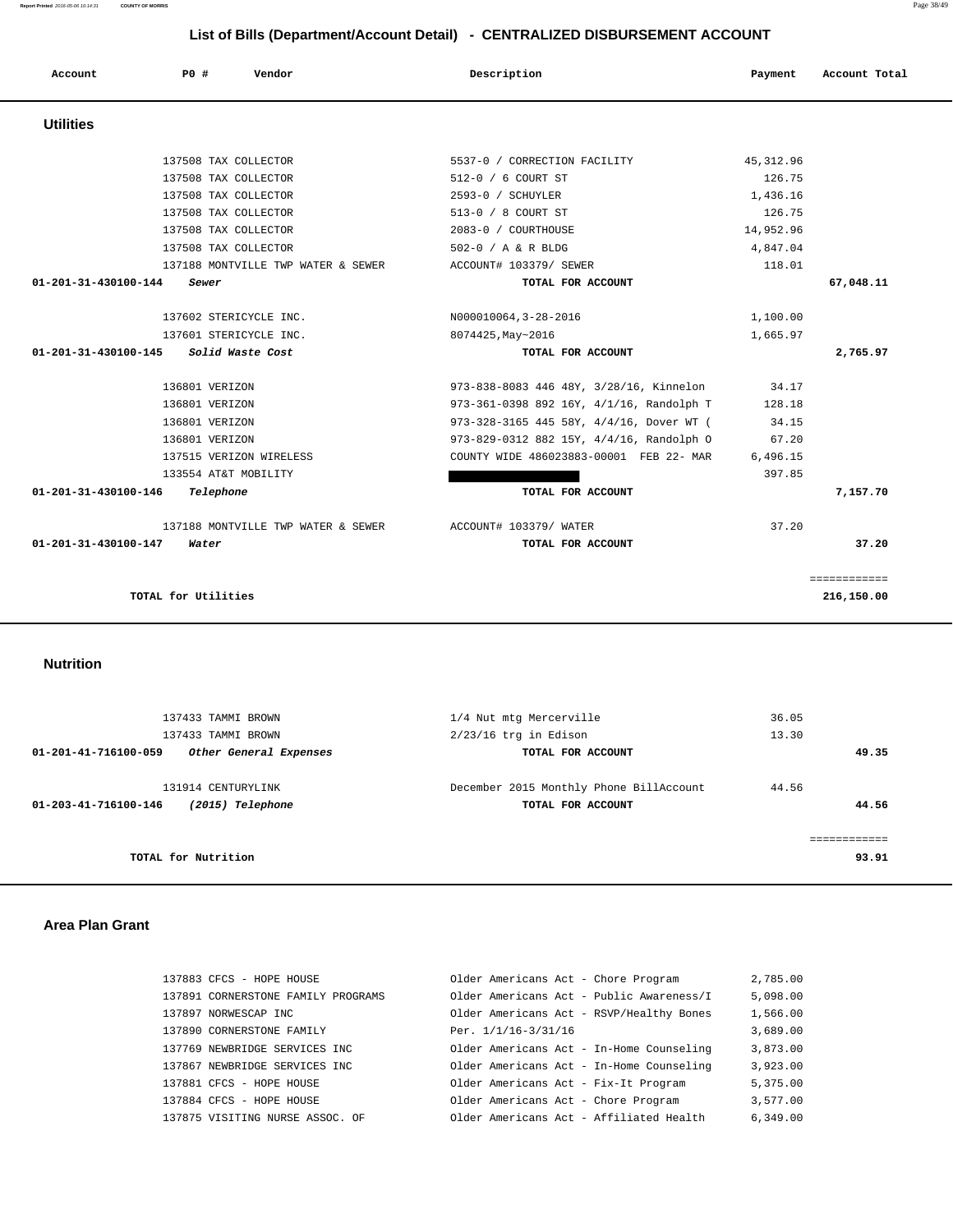**Report Printed** 2016-05-06 10:14:31 **COUNTY OF MORRIS** Page 39/49

# **List of Bills (Department/Account Detail) - CENTRALIZED DISBURSEMENT ACCOUNT**

| Account              | PO#                       | Vendor                          | Description                              | Payment   | Account Total |
|----------------------|---------------------------|---------------------------------|------------------------------------------|-----------|---------------|
| Area Plan Grant      |                           |                                 |                                          |           |               |
|                      |                           | 137916 ZUFALL HEALTH CENTER     | Older Americans Act - Intensive Senior S | 1,636.00  |               |
|                      |                           | 137876 VISITING NURSE ASSOC. OF | Older Americans Act - Affiliated Health  | 1,963.00  |               |
|                      |                           | 137874 VISITING NURSE ASSOC. OF | Older Americans Act - Affiliated Health  | 24,082.00 |               |
| 01-201-41-716110-090 | Expenditures              |                                 | TOTAL FOR ACCOUNT                        |           | 67,033.00     |
|                      | TOTAL for Area Plan Grant |                                 |                                          |           | 67,033.00     |
|                      |                           |                                 |                                          |           |               |

# **Capital Improvement Fund**

|                      | 137688 COUNTY OF MORRIS               | Transfer of Capital Improvements 2016 Bu 2,305,000.00 |              |
|----------------------|---------------------------------------|-------------------------------------------------------|--------------|
| 01-201-44-915100-090 | Capital Improvement Fund Expenditures | TOTAL FOR ACCOUNT                                     | 2,305,000.00 |
|                      |                                       |                                                       |              |
|                      |                                       |                                                       |              |
|                      | TOTAL for Capital Improvement Fund    |                                                       | 2,305,000.00 |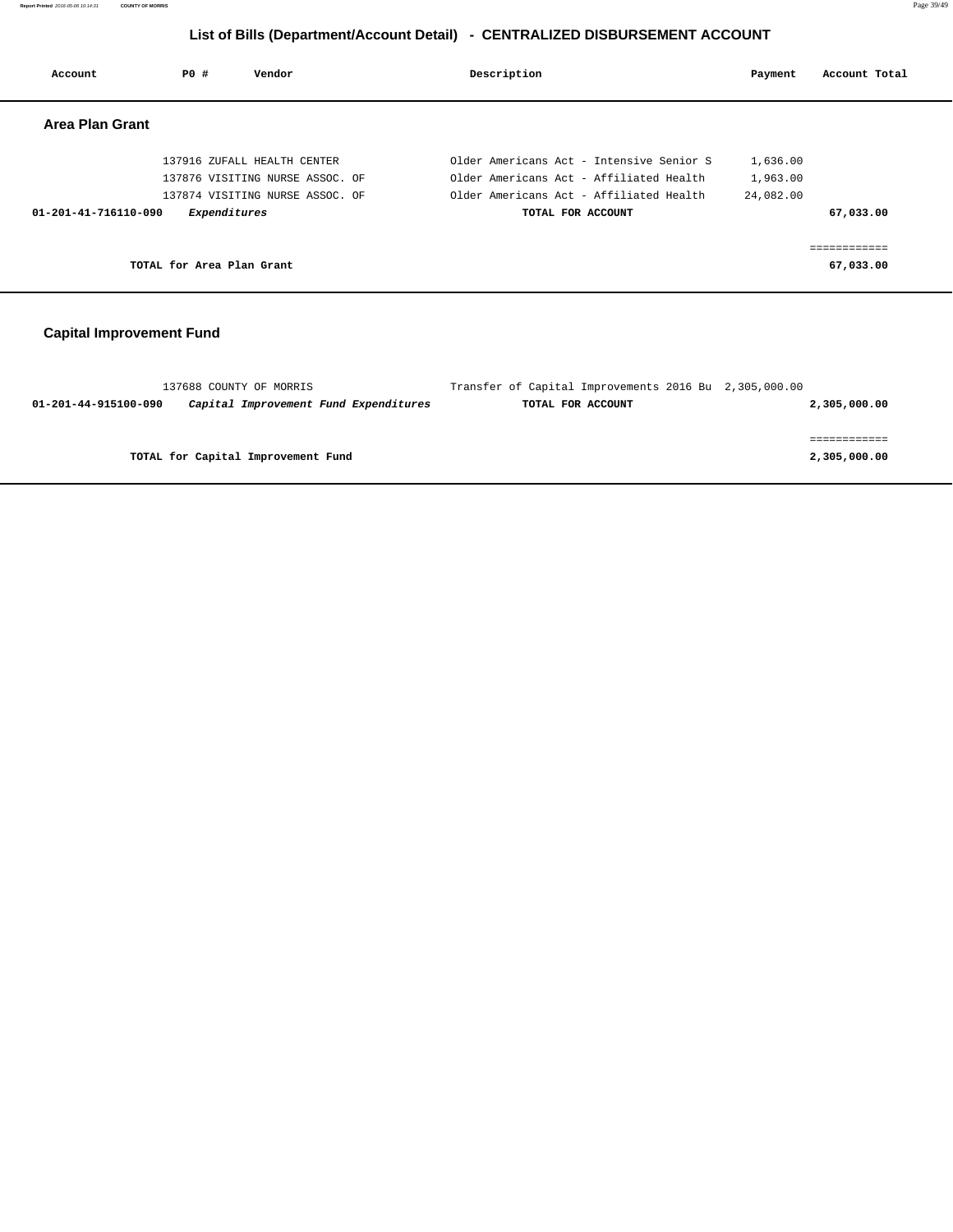**Report Printed** 2016-05-06 10:14:31 **COUNTY OF MORRIS** Page 40/49

## **List of Bills (Department/Account Detail) - CENTRALIZED DISBURSEMENT ACCOUNT**

| Account                    | P0 #                          | Vendor                                                                 | Description                                     | Payment<br>Account Total |
|----------------------------|-------------------------------|------------------------------------------------------------------------|-------------------------------------------------|--------------------------|
| <b>Bio-Terrorism Grant</b> |                               |                                                                        | <b>Grant Fund</b>                               |                          |
| 02-213-41-718605-391       |                               | 137582 COUNTY OF MORRIS<br>Public Health Emer Grant $(7/1/15-6/30/16)$ | 2nd Half 4/16 Metered Mail<br>TOTAL FOR ACCOUNT | 18.90<br>18.90           |
|                            | TOTAL for Bio-Terrorism Grant |                                                                        |                                                 | ============<br>18.90    |
| DEPARTMENT 741615          |                               |                                                                        |                                                 |                          |
|                            | 135093 SPRINT NEXTEL          | 137086 EDWARDS LEARNING CENTER                                         | Taquan C.                                       | 661.00<br>0.81           |
|                            | 136398 GSETA                  |                                                                        |                                                 | 21.00                    |
|                            |                               | 136977 PROJECT SELF SUFFICIENCY                                        | Melanie G.                                      | 208.00                   |
|                            |                               | 137066 EDWARDS LEARNING CENTER                                         | March 2016 Monthly expenses.                    | 4,611.33                 |
| 02-213-41-741615-392       |                               | WFNJ-TANF (7/1/15-12/31/16)                                            | TOTAL FOR ACCOUNT                               | 5,502.14                 |

|                             | -------------<br>------------ |
|-----------------------------|-------------------------------|
| TOTAL for DEPARTMENT 741615 | 5,502.14                      |

 **DEPARTMENT 741620** 

|                      | 135093 SPRINT NEXTEL<br>136398 GSETA     |                   | 0.81<br>10.50 |  |
|----------------------|------------------------------------------|-------------------|---------------|--|
| 02-213-41-741620-392 | WFNJ-General Assistance(7/1/15-12/31/16) | TOTAL FOR ACCOUNT | 11.31         |  |
|                      | TOTAL for DEPARTMENT 741620              |                   | 11.31         |  |

### **DEPARTMENT 742605**

|                      | 137076 WARREN COUNTY COMMUNITY COLL.  | Amelia S.         | 1,037.00 |          |
|----------------------|---------------------------------------|-------------------|----------|----------|
|                      | 137071 EZ WHEELS DRIVING SCHOOL       | Joseph S.         | 1,066.40 |          |
|                      | 137073 WARREN COUNTY TECHNICAL SCHOOL | Latesha R.        | 556.78   |          |
|                      | 135093 SPRINT NEXTEL                  |                   | 6.52     |          |
|                      | 136398 GSETA                          |                   | 294.00   |          |
|                      | 137074 WARREN COUNTY COMMUNITY COLL.  | Brenda H.         | 1,037.00 |          |
|                      | 137075 ACE HEALTHCARE TRAINING        | Adisa M.          | 956.80   |          |
|                      | 137072 EZ WHEELS DRIVING SCHOOL       | James P.          | 1,126.10 |          |
|                      | 137070 WARREN COUNTY TECHNICAL SCHOOL | Deidra M.         | 556.78   |          |
|                      | 137514 RUTGERS CENTER FOR CONTINUING  | Yvonne W.         | 2,132.00 |          |
| 02-213-41-742605-391 | WIA Adult (7/1/14-6/30/16)            | TOTAL FOR ACCOUNT |          | 8,769.38 |
|                      |                                       |                   |          |          |

**TOTAL for DEPARTMENT 742605 8,769.38**

============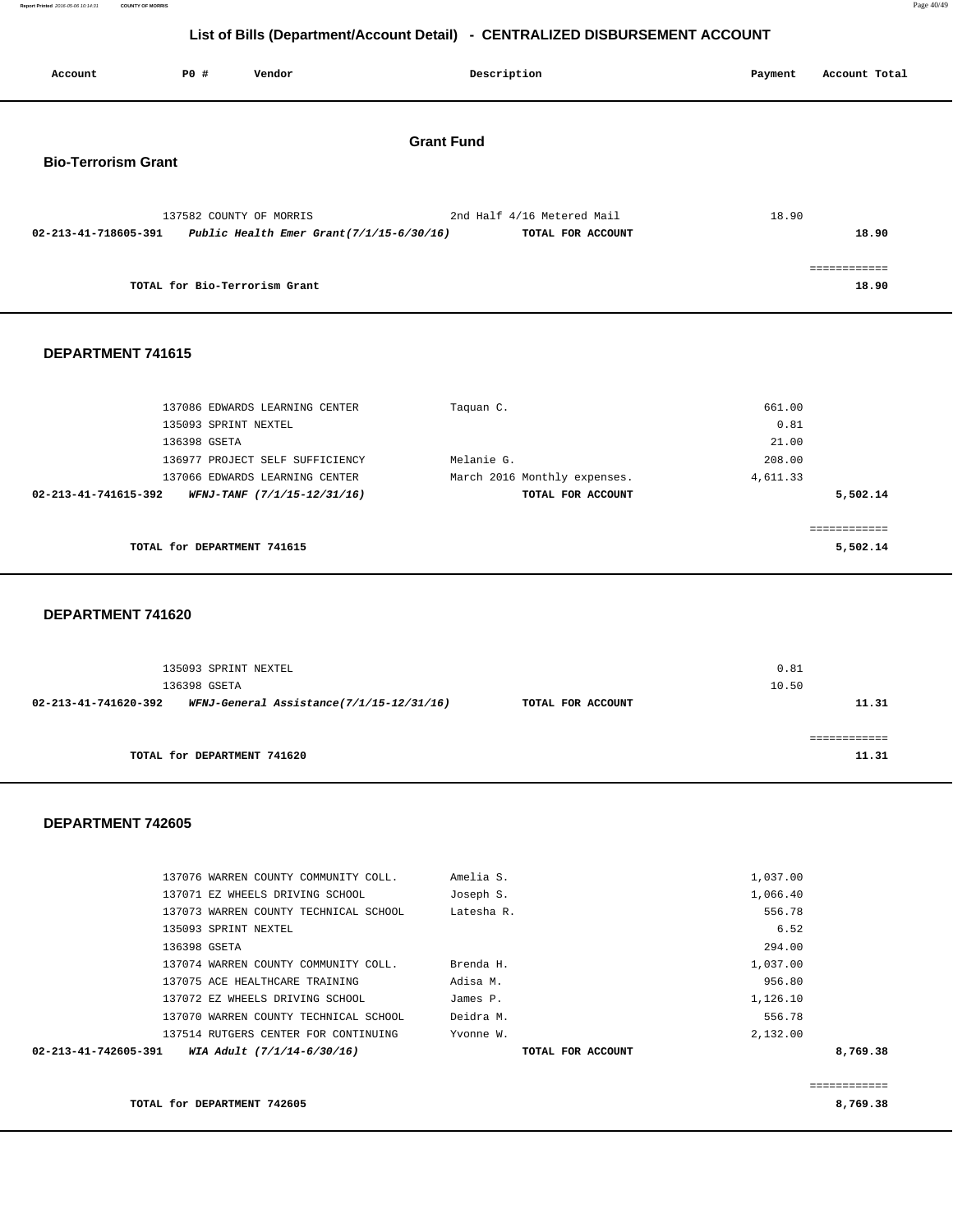| Account              | <b>PO #</b> | Vendor                                   | Description                              | Payment | Account Total |
|----------------------|-------------|------------------------------------------|------------------------------------------|---------|---------------|
|                      |             |                                          |                                          |         |               |
|                      |             | 135093 SPRINT NEXTEL                     | Jack's cell phone bill dated March 1, 20 | 24.40   |               |
|                      |             | 137582 COUNTY OF MORRIS                  | 2nd Half 4/16 Metered Mail               | 205.77  |               |
| 02-213-41-742610-391 |             | WIA Dislocated Worker $(7/1/14-6/30/16)$ | TOTAL FOR ACCOUNT                        |         | 230.17        |
|                      |             |                                          |                                          |         | ============  |
|                      |             | TOTAL for DEPARTMENT 742610              |                                          |         | 230.17        |
|                      |             |                                          |                                          |         |               |

#### **DEPARTMENT 742620**

| 136398 GSETA<br>135093 SPRINT NEXTEL               |                   | 178.50<br>8.13            |
|----------------------------------------------------|-------------------|---------------------------|
| WIA Youth (7/1/14-6/30/16)<br>02-213-41-742620-391 | TOTAL FOR ACCOUNT | 186.63                    |
| TOTAL for DEPARTMENT 742620                        |                   | . = = = = = = =<br>186.63 |

#### **DEPARTMENT 742705**

| TOTAL for DEPARTMENT 742705                         |                   | 4,221.84  |
|-----------------------------------------------------|-------------------|-----------|
|                                                     |                   | eeeeeeeee |
| 02-213-41-742705-391<br>WIOA Adult (7/1/15-6/30/17) | TOTAL FOR ACCOUNT | 4,221.84  |
| 137085 WARREN COUNTY TECHNICAL SCHOOL               | Barbara S.        | 516.04    |
| 137079 WARREN COUNTY TECHNICAL SCHOOL               | Holda V.          | 516.04    |
| 137080 WARREN COUNTY TECHNICAL SCHOOL               | Nichole B.        | 516.04    |
| 137084 WARREN COUNTY TECHNICAL SCHOOL               | Fatima L.         | 516.04    |
| 137078 WARREN COUNTY TECHNICAL SCHOOL               | Etienne P.        | 516.04    |
| 137081 WARREN COUNTY TECHNICAL SCHOOL               | Jessica B.        | 516.04    |
| 137077 EZ WHEELS DRIVING SCHOOL                     | Jose Z.           | 1,125.60  |

| 136829 RUTGERS, THE STATE UNIVERSITY           | Robert P.                                | 3,200.00 |
|------------------------------------------------|------------------------------------------|----------|
| 136829 RUTGERS, THE STATE UNIVERSITY Robert P. |                                          | 3,200.00 |
| 136829 RUTGERS, THE STATE UNIVERSITY           | Robert P.                                | 3,200.00 |
| 137020 PEOUANNOCK DENTAL PC                    | Laura B. Dates: 1/30/16 to 2/19-16.      | 1,275.36 |
| 136993 E-TEK COMPUTER TRAINING                 | Steven G.                                | 1,722.72 |
| 137765 RUTGERS, THE STATE UNIVERSITY           | Donna D.                                 | 3,200.00 |
| 136978 INFORMATION & TECHNOLOGY                | Lixanny V.                               | 1,380.00 |
| 136988 ACE HEALTHCARE TRAINING                 | Toni S.                                  | 1,561.60 |
| 136950 WARREN COUNTY COMMUNITY COLL.           | Alba G.                                  | 1,540.00 |
| 136827 INFORMATION & TECHNOLOGY                | Michelle L.                              | 1,786.67 |
| 137513 EZ WHEELS DRIVING SCHOOL                | Juan M.                                  | 1,066.40 |
| 136398 GSETA                                   | Participants: Jane A., Donna Buchanan an | 546.00   |
| 137063 WARREN COUNTY TECHNICAL SCHOOL          | Amy K.                                   | 516.04   |
| 137067 MASTER DRIVING SCHOOL INC               | William N.                               | 2,340.36 |
| 136987 ACE HEALTHCARE TRAINING                 | Kathleen M.                              | 640.00   |
| 137064 RUTGERS CENTER FOR CONTINUING           | Kevin A.                                 | 3,200.00 |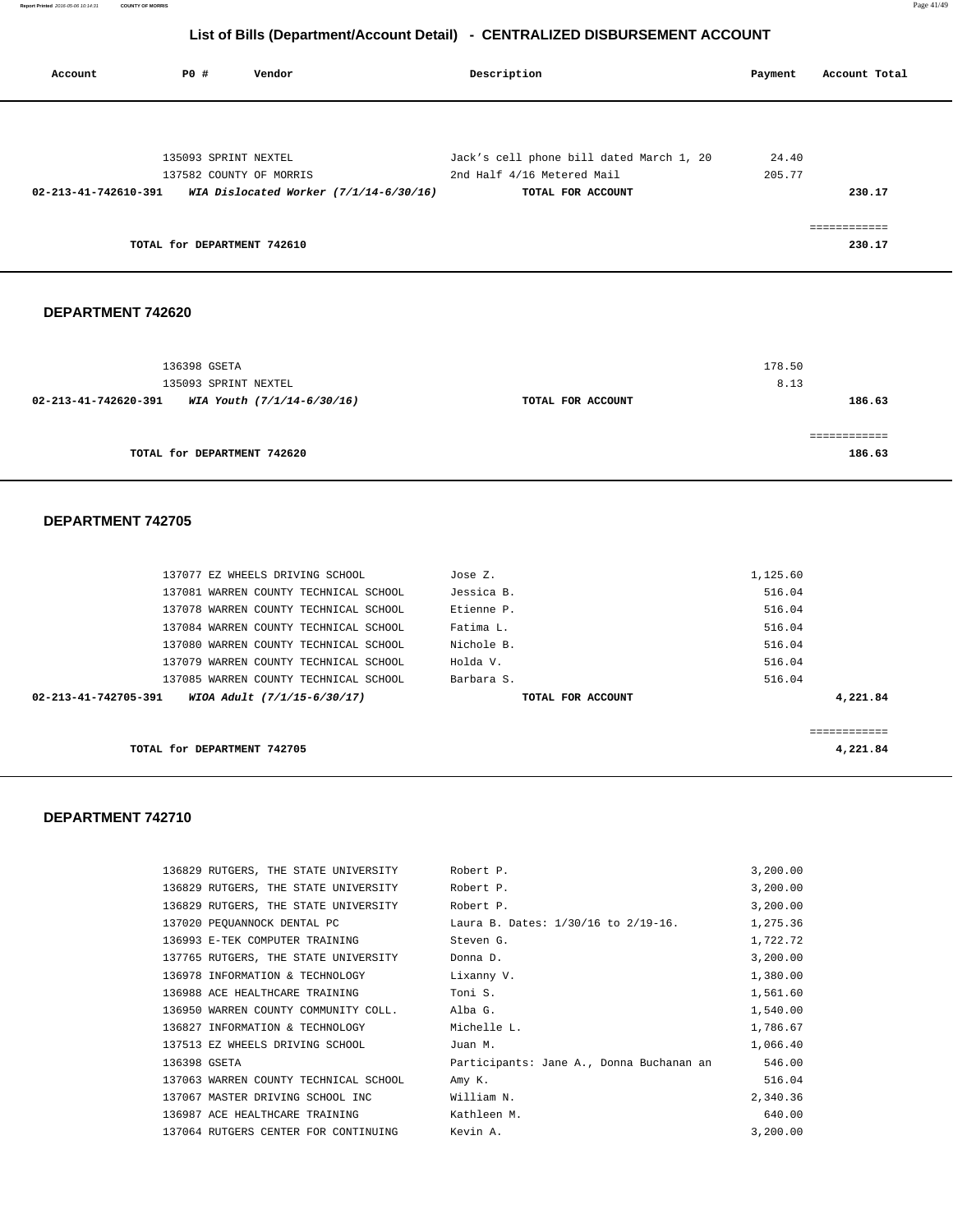**Report Printed** 2016-05-06 10:14:31 **COUNTY OF MORRIS** Page 42/49

# **List of Bills (Department/Account Detail) - CENTRALIZED DISBURSEMENT ACCOUNT**

| Account              | PO#                         | Vendor                                                                           |            | Description       | Payment | Account Total             |
|----------------------|-----------------------------|----------------------------------------------------------------------------------|------------|-------------------|---------|---------------------------|
| DEPARTMENT 742710    |                             |                                                                                  |            |                   |         |                           |
| 02-213-41-742710-391 |                             | 137062 WARREN COUNTY TECHNICAL SCHOOL<br>WIOA Dislocated Worker (7/1/15-6/30/17) | Lavette A. | TOTAL FOR ACCOUNT | 516.04  | 32,129.19                 |
|                      | TOTAL for DEPARTMENT 742710 |                                                                                  |            |                   |         | eessessesses<br>32,129.19 |

#### **DEPARTMENT 742720**

| 137068 PHILLIPSBURG SCHOOL BASED                    | Job Placement        | 243.00   |
|-----------------------------------------------------|----------------------|----------|
| 136990 LINCOLN TECHNICAL INSTITUTE                  | Samuel V.            | 363.60   |
| 137068 PHILLIPSBURG SCHOOL BASED                    | Melissa P., - Intake | 907.00   |
| 137068 PHILLIPSBURG SCHOOL BASED                    | LS/PET               | 906.00   |
| 136991 LINCOLN TECHNICAL INSTITUTE                  | Cristian T.          | 460.80   |
| 137068 PHILLIPSBURG SCHOOL BASED                    | Miasia G.; Intake    | 907.00   |
| 137068 PHILLIPSBURG SCHOOL BASED                    | LS/PET               | 906.00   |
| 137068 PHILLIPSBURG SCHOOL BASED                    | Caitlin C. - Intake  | 907.00   |
| 137068 PHILLIPSBURG SCHOOL BASED                    | Work Experience      | 243.00   |
| 137068 PHILLIPSBURG SCHOOL BASED                    | LS/PET               | 906.00   |
| 02-213-41-742720-391<br>WIOA Youth (7/1/15-6/30/17) | TOTAL FOR ACCOUNT    | 6,749.40 |
|                                                     |                      |          |
|                                                     |                      |          |
| TOTAL for DEPARTMENT 742720                         |                      | 6,749.40 |
|                                                     |                      |          |

#### **DEPARTMENT 758510**

|                      | 138012 KINNELON MUNICIPAL ALLIANCE   | Kinnelon Municipal Alliance (KAMELOT) Ca | 763.63 |
|----------------------|--------------------------------------|------------------------------------------|--------|
| 02-213-41-758510-394 | Municipal Alliance (1/1/15-12/31/15) | TOTAL FOR ACCOUNT                        | 763.63 |
|                      |                                      |                                          |        |
|                      |                                      |                                          |        |
|                      | TOTAL for DEPARTMENT 758510          |                                          | 763.63 |

#### **DEPARTMENT 758610**

| Municipal Alliance $(7/1/15-6/30/16)$<br>02-213-41-758610-392 | TOTAL FOR ACCOUNT                        |          | 13,028.99 |
|---------------------------------------------------------------|------------------------------------------|----------|-----------|
| 137980 HANOVER TWP MUNICIPAL ALLIANCE                         | Hanover Municipal Alliance Fiscal Year 2 | 1,456.12 |           |
| 137931 BOROUGH OF MADISON                                     | Madison Municipal Alliance Fiscal Year 2 | 855.67   |           |
| 137579 TOWNSHIP OF EAST HANOVER                               | East Hanover Municipal Alliance Fiscal Y | 3,380.00 |           |
| 137972 CHATHAM TOWNSHIP                                       | Chatham Municipal Alliance Fiscal Year 2 | 1,656.56 |           |
| 138020 TOWNSHIP OF MONTVILLE                                  | Montville Municipal Alliance Fiscal Year | 603.02   |           |
| 138019 TOWNSHIP OF RANDOLPH                                   | Randolph Municipal Alliance Fiscal Year  | 3,847.62 |           |
| 137407 ROCKAWAY BOROUGH                                       | Rockaway Borough Municipal Alliance Fisc | 1,230.00 |           |
|                                                               |                                          |          |           |

============

#### **TOTAL for DEPARTMENT 758610** 13,028.99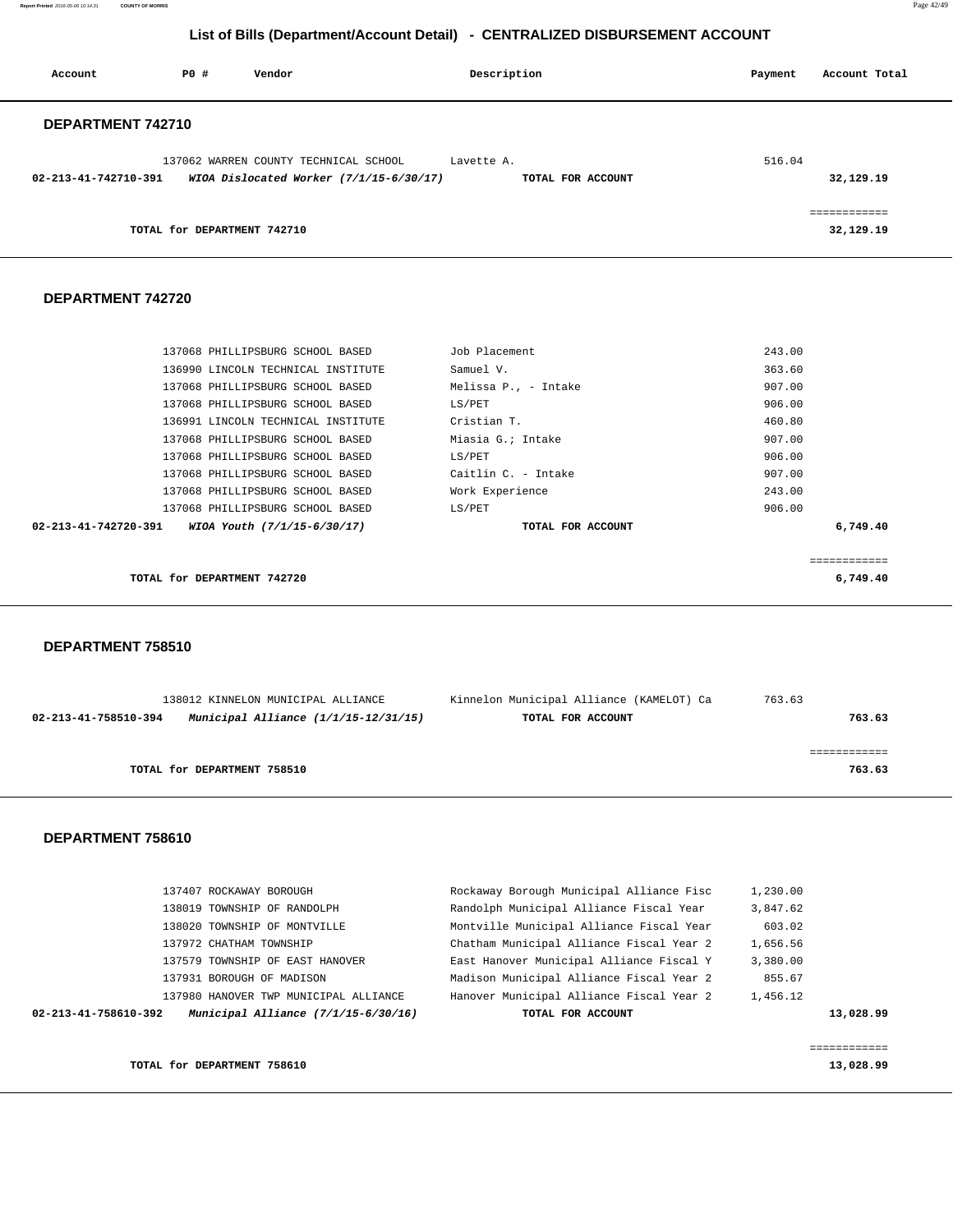| <b>COUNTY OF MORRIS</b> | Page 43/49 |
|-------------------------|------------|
|                         |            |

| Account                               | <b>PO #</b>                                           | Vendor                                                                                                                                                                                                     | Description        |                                                                                                                                                                                                | Payment                                                     | Account Total                          |
|---------------------------------------|-------------------------------------------------------|------------------------------------------------------------------------------------------------------------------------------------------------------------------------------------------------------------|--------------------|------------------------------------------------------------------------------------------------------------------------------------------------------------------------------------------------|-------------------------------------------------------------|----------------------------------------|
| 02-213-41-784605-391                  | 138096 NISIVOCCIA, LLP<br>TOTAL for DEPARTMENT 784605 | 133727 TACTICAL MEDICAL SOLUTIONS INC.<br>134143 TACTICAL MEDICAL SOLUTIONS INC.<br>132839 TACTICAL MEDICAL SOLUTIONS INC.<br>FFY14 Homeland Security (9/1/14-8/31/16)                                     |                    | Equipment order per attached Quote #4825<br>Equipment order per attached Quote #4854<br>State Homeland Security Grant Program<br>Equipment order per attached Quote #4784<br>TOTAL FOR ACCOUNT | 8,026.09<br>2,245.02<br>5,000.00<br>14,692.10               | 29,963.21<br>============<br>29,963.21 |
|                                       |                                                       |                                                                                                                                                                                                            |                    |                                                                                                                                                                                                |                                                             |                                        |
| <b>Urban Areas Security Initiativ</b> |                                                       |                                                                                                                                                                                                            |                    |                                                                                                                                                                                                |                                                             |                                        |
| 02-213-41-784630-391                  | 138096 NISIVOCCIA, LLP                                | FFY14 UASI (9/1/14-8/31/16)                                                                                                                                                                                | UASI Grant Program | TOTAL FOR ACCOUNT                                                                                                                                                                              | 10,000.00                                                   | 10,000.00                              |
|                                       |                                                       | TOTAL for Urban Areas Security Initiativ                                                                                                                                                                   |                    |                                                                                                                                                                                                |                                                             | ============<br>10,000.00              |
| DEPARTMENT 784820                     |                                                       |                                                                                                                                                                                                            |                    |                                                                                                                                                                                                |                                                             |                                        |
| 02-213-41-784820-391                  |                                                       | 135815 TACTICAL MEDICAL SOLUTIONS INC.<br>135669 TACTICAL MEDICAL SOLUTIONS INC.<br>135807 TACTICAL MEDICAL SOLUTIONS INC.<br>FFY15 UASI (9/1/15-8/31/18)                                                  |                    | Equipment order per attached Quote #5001<br>Equipment order per attached Quote #4977<br>Equipment order per attached Quote #4992<br>TOTAL FOR ACCOUNT                                          | 2,088.88<br>974.19<br>92.02                                 | 3,155.09                               |
|                                       | TOTAL for DEPARTMENT 784820                           |                                                                                                                                                                                                            |                    |                                                                                                                                                                                                |                                                             | ============<br>3,155.09               |
| <b>MAPS</b>                           |                                                       |                                                                                                                                                                                                            |                    |                                                                                                                                                                                                |                                                             |                                        |
| 02-213-41-786405-394                  |                                                       | 137753 ROUTEMATCH SOFTWARE, INC.<br>137766 ROUTEMATCH SOFTWARE, INC.<br>137768 ROUTEMATCH SOFTWARE, INC.<br>137767 ROUTEMATCH SOFTWARE, INC.<br>137754 ROUTEMATCH SOFTWARE, INC.<br>MAPS (1/1/14-12/31/14) |                    | Ann Tech Supp 10/15-9/16 9/30/15<br>Ann Tech Supp Inv.# 19403 10/1/14<br>Annual tech supp 9/30/15<br>On Site Trg Inv#18268 6/30/14<br>Annual hosting 7/1/15<br>TOTAL FOR ACCOUNT               | 28,677.06<br>10,563.30<br>11,619.70<br>1,400.00<br>9,075.00 | 61,335.06                              |
|                                       | TOTAL for MAPS                                        |                                                                                                                                                                                                            |                    |                                                                                                                                                                                                |                                                             | ============<br>61,335.06              |
| DEPARTMENT 786625                     |                                                       |                                                                                                                                                                                                            |                    |                                                                                                                                                                                                |                                                             |                                        |

|        | 416.23 | State Contract G2075MP 2352 Acct #4526 c | 135158 RICOH AMERICAS CORPORATION |                      |
|--------|--------|------------------------------------------|-----------------------------------|----------------------|
| 416.23 |        | TOTAL FOR ACCOUNT                        | MAPS (1/1/16-12/31/16)            | 02-213-41-786625-394 |
|        |        |                                          |                                   |                      |
|        |        |                                          |                                   |                      |
| 416.23 |        |                                          | TOTAL for DEPARTMENT 786625       |                      |
|        |        |                                          |                                   |                      |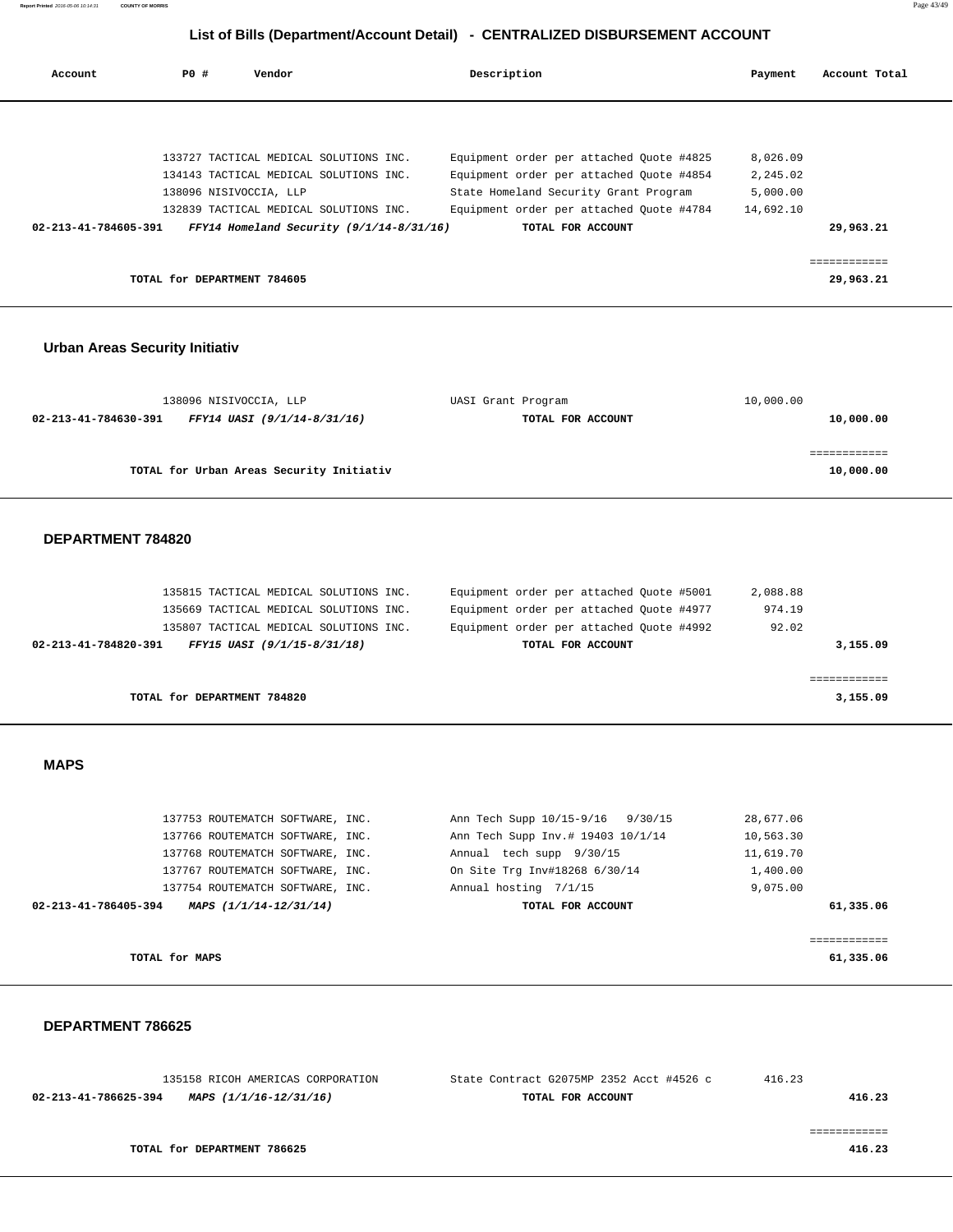| Report Printed 2016-05-06 10:14:31<br><b>COUNTY OF MORRIS</b> | Page 44/49 |
|---------------------------------------------------------------|------------|
|---------------------------------------------------------------|------------|

| Account                      | P0 #                        | Vendor                                                                                                                 | Description                                                                                               | Payment                | Account Total              |
|------------------------------|-----------------------------|------------------------------------------------------------------------------------------------------------------------|-----------------------------------------------------------------------------------------------------------|------------------------|----------------------------|
| DEPARTMENT 793605            |                             |                                                                                                                        |                                                                                                           |                        |                            |
| 02-213-41-793605-391         |                             | 137522 VANASSE HANGEN BRUSTLIN INC.<br>137523 VANASSE HANGEN BRUSTLIN INC.<br>Subregional Studies Prgm(7/1/14-6/30/16) | For Professional Services Rendered on th<br>Professional Services rendered for the M<br>TOTAL FOR ACCOUNT | 30,695.51<br>12,787.50 | 43,483.01                  |
|                              | TOTAL for DEPARTMENT 793605 |                                                                                                                        |                                                                                                           |                        | ============<br>43,483.01  |
| <b>Body Armor-Prosecutor</b> |                             |                                                                                                                        |                                                                                                           |                        |                            |
| 02-213-41-801505-392         |                             | 134743 LANIGAN ASSOCIATES INC<br>Body Armor-Prosecutor(10/22/15-10/21/20)                                              | 22 - Armor Express Seraph Gen 2 111A Ves<br>TOTAL FOR ACCOUNT                                             | 6,561.98               | 6,561.98                   |
|                              |                             | TOTAL for Body Armor-Prosecutor                                                                                        |                                                                                                           |                        | ============<br>6,561.98   |
| <b>FY08 SCAAP</b>            |                             |                                                                                                                        |                                                                                                           |                        |                            |
| 02-213-41-806815-391         | 136038 GRAINGER             | FY08 SCAAP Federal Share                                                                                               | PARTIAL BILLING FOR SECURTIY SYSTEM UPGR<br>TOTAL FOR ACCOUNT                                             | 6,729.84               | 6,729.84                   |
|                              | TOTAL for FY08 SCAAP        |                                                                                                                        |                                                                                                           |                        | ============<br>6,729.84   |
| DEPARTMENT 860501            |                             |                                                                                                                        |                                                                                                           |                        |                            |
|                              | 137953 MORRIS ARTS          | 137954 CENTER FOR EVALUATION<br>02-213-41-860501-392    Direct Care Wrkrs-SCP (7/31/15-12/31/15)                       | reimbursement for 2015 App. Act<br>reimbursement for 2015 App Act<br>TOTAL FOR ACCOUNT                    | 79.24<br>264.75        | 343.99                     |
|                              | TOTAL for DEPARTMENT 860501 |                                                                                                                        |                                                                                                           |                        | ============<br>343.99     |
| DEPARTMENT 864603            |                             |                                                                                                                        |                                                                                                           |                        |                            |
| 02-213-41-864603-392         |                             | 137678 KONKUS CORPORATION<br>Rdgdl AveBrg1400-121 (12/19/14-12/18/16)                                                  | Replacement of Ridgedale Avenue Bridge 1<br>TOTAL FOR ACCOUNT                                             | 185,900.51             | 185,900.51                 |
|                              | TOTAL for DEPARTMENT 864603 |                                                                                                                        |                                                                                                           |                        | ============<br>185,900.51 |
|                              |                             |                                                                                                                        |                                                                                                           |                        |                            |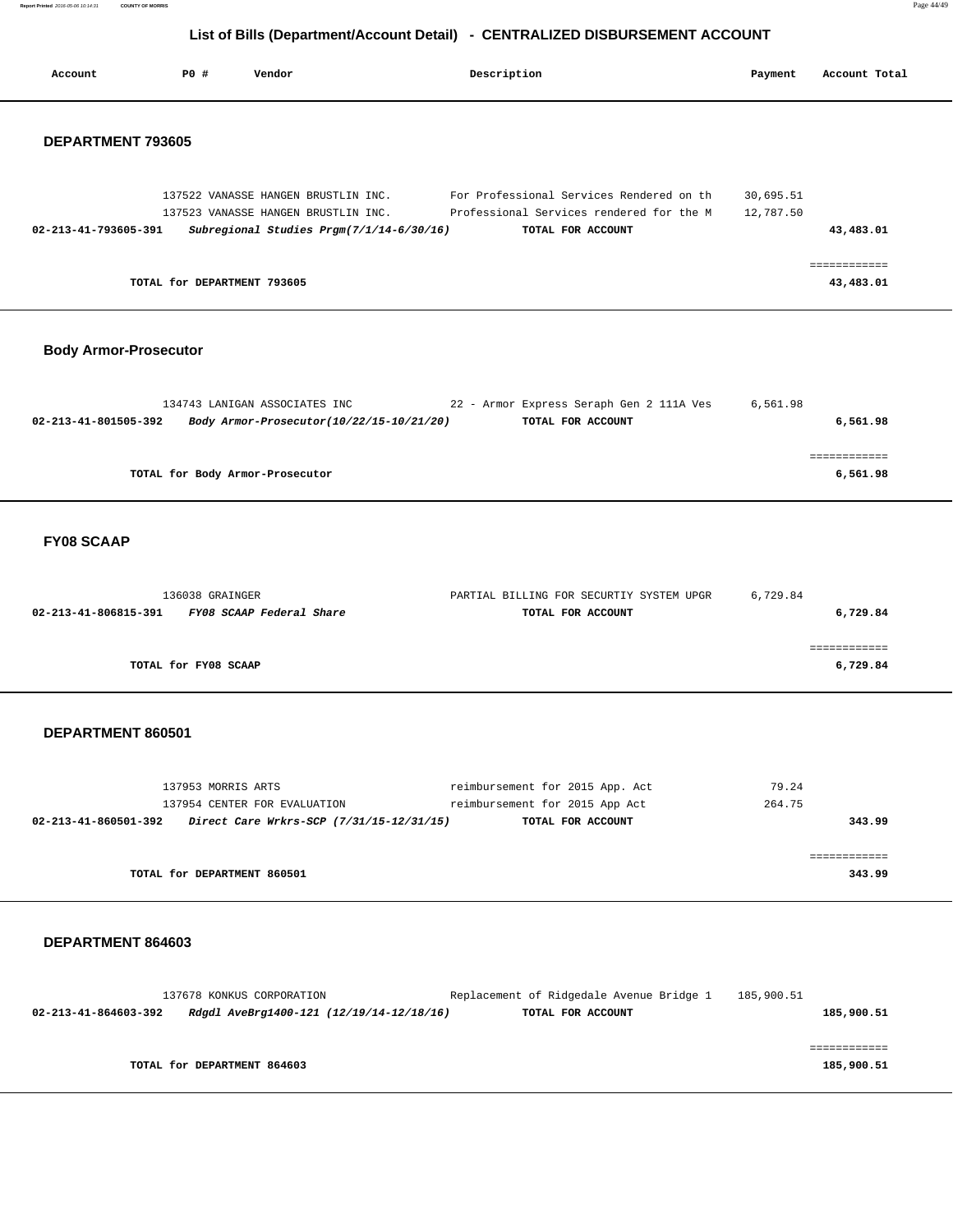| Account              | PO#                         | Vendor                                   | Description                              | Payment    | Account Total              |
|----------------------|-----------------------------|------------------------------------------|------------------------------------------|------------|----------------------------|
|                      |                             |                                          |                                          |            |                            |
|                      |                             | 137680 GREENMAN PEDERSEN INC             | Construction Inspection Services for Sus | 18,337.00  |                            |
|                      |                             | 137679 CONCRETE CONSTRUCTION CORP.       | Labor, Materials and Services for Sussex | 393,106.02 |                            |
| 02-213-41-864607-391 |                             | Sussex(CR617)STP-0350(107)(9/8/14-9/8/16 | TOTAL FOR ACCOUNT                        |            | 411,443.02                 |
|                      | TOTAL for DEPARTMENT 864607 |                                          |                                          |            | ============<br>411,443.02 |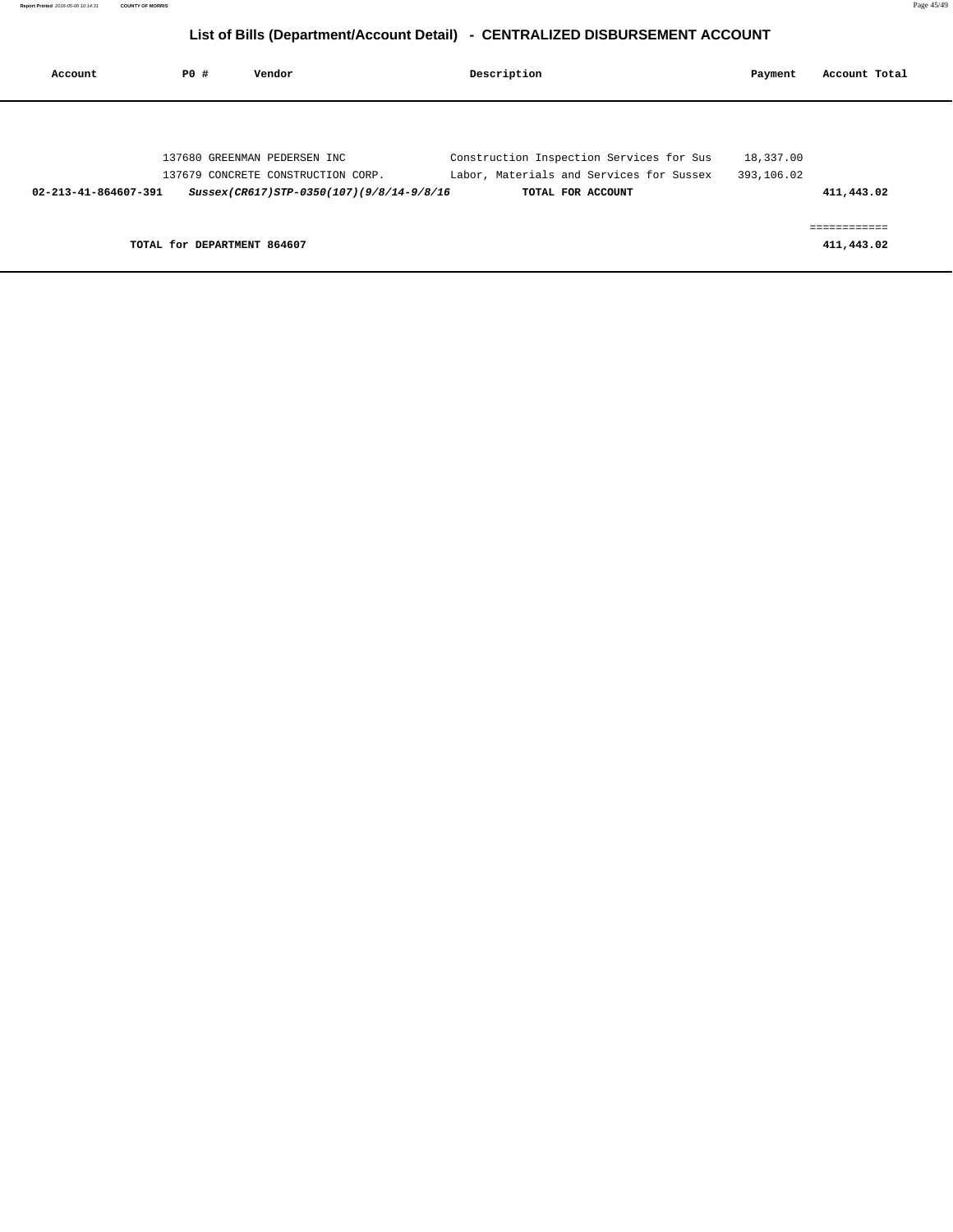**Report Printed** 2016-05-06 10:14:31 **COUNTY OF MORRIS** Page 46/49

# **List of Bills (Department/Account Detail) - CENTRALIZED DISBURSEMENT ACCOUNT**

| Account                               | <b>PO #</b> | Vendor                                                        | Description                                                   | Payment  | Account Total           |
|---------------------------------------|-------------|---------------------------------------------------------------|---------------------------------------------------------------|----------|-------------------------|
| <b>Bridge DesignConstr varCty Loc</b> |             |                                                               | <b>County Capital</b>                                         |          |                         |
| 04-216-55-953137-951                  |             | 136964 LAKE SHORE INDUSTRIES, INC.<br>Building & Improvements | Canal Street Bridge, 1000 in Roxbury Twp<br>TOTAL FOR ACCOUNT | 1,654.83 | 1,654.83                |
|                                       |             | TOTAL for Bridge DesignConstr varCty Loc                      |                                                               |          | ===========<br>1,654.83 |
| <b>DEPARTMENT 953202</b>              |             |                                                               |                                                               |          |                         |

|                      | 137676 STONEFIELD ENGINEERING            | Traffic Analysis & Construction Design a | 2,178.00 |             |
|----------------------|------------------------------------------|------------------------------------------|----------|-------------|
| 04-216-55-953202-909 | Road Resurfacing/Construction/Imprvments | TOTAL FOR ACCOUNT                        |          | 2,178.00    |
|                      |                                          |                                          |          |             |
|                      |                                          |                                          |          | ----------- |
|                      | TOTAL for DEPARTMENT 953202              |                                          |          | 2,178.00    |
|                      |                                          |                                          |          |             |

## **DEPARTMENT 953225**

| 137672 SUBURBAN CONSULTING<br>136569 VAN CLEEF ENGINEERING ASSOC | Morris Twp. Replacement of County Bridge<br>Engineering Services for Inspection of C | 507.45<br>3,941.00 |
|------------------------------------------------------------------|--------------------------------------------------------------------------------------|--------------------|
| 04-216-55-953225-909<br>Bridge Design, Renov, Construc - Var Loc | TOTAL FOR ACCOUNT                                                                    | 4,448.45           |
|                                                                  |                                                                                      |                    |
| TOTAL for DEPARTMENT 953225                                      |                                                                                      | 4,448.45           |

## **DEPARTMENT 953269**

|                                                              | 137677 KONKUS CORPORATION   | Replacement of Bridge No. 1400-696 on Ma | 51,455.98 |
|--------------------------------------------------------------|-----------------------------|------------------------------------------|-----------|
| Bridge Design/Constr - var locations<br>04-216-55-953269-951 |                             | TOTAL FOR ACCOUNT                        | 51,455.98 |
|                                                              |                             |                                          |           |
|                                                              |                             |                                          |           |
|                                                              | TOTAL for DEPARTMENT 953269 |                                          | 51,455.98 |
|                                                              |                             |                                          |           |

|                      | 137519 CHERRY WEBER & ASSOC. PC          | Professional Engineering for Constructio | 6,800.00 |
|----------------------|------------------------------------------|------------------------------------------|----------|
| 04-216-55-953323-909 | Bridge Design/Constr VarLoc-Public Works | TOTAL FOR ACCOUNT                        | 6,800.00 |
|                      |                                          |                                          |          |
|                      |                                          |                                          |          |
|                      | TOTAL for DEPARTMENT 953323              |                                          | 6,800.00 |
|                      |                                          |                                          |          |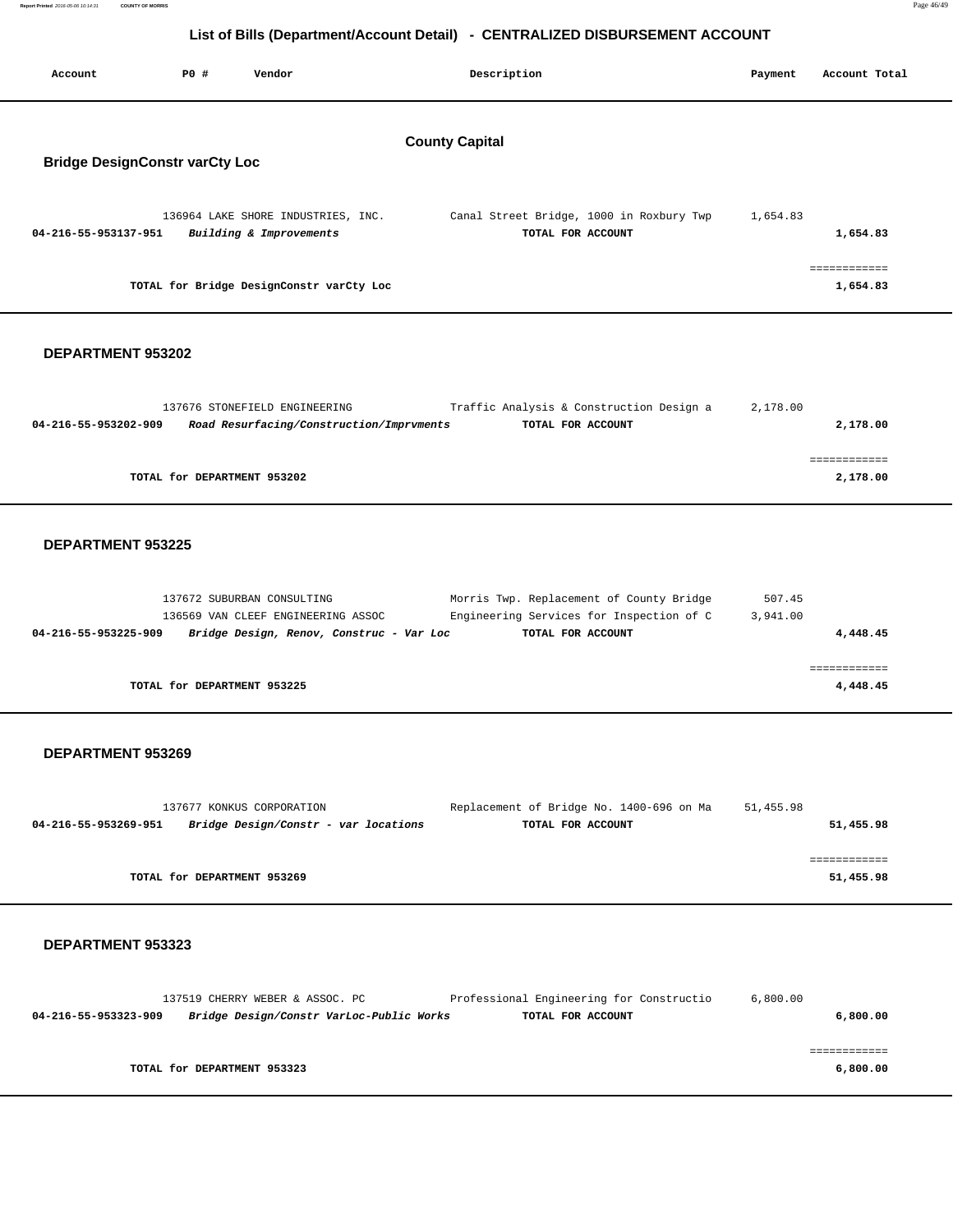| Account                  | PO#<br>Vendor                                                                                                     | Description                                                   | Payment              | Account Total                    |
|--------------------------|-------------------------------------------------------------------------------------------------------------------|---------------------------------------------------------------|----------------------|----------------------------------|
| 04-216-55-953347-909     | 137106 PARETTE SOMJEN ARCHITECTS LLC<br>HVAC-Replace or Repair Various Bldgs<br>TOTAL for DEPARTMENT 953347       | HVAC UPGRADES @ THE MORRIS COUNTY ADMINI<br>TOTAL FOR ACCOUNT | 17.99                | 17.99<br>17.99                   |
| <b>DEPARTMENT 953349</b> |                                                                                                                   |                                                               |                      |                                  |
| 04-216-55-953349-956     | 137647 PANCIELLO CONSTRUCTION LLC<br>125814 ROUTE 23 AUTOMALL LLC<br>Various Bldging Repairs-County Wide          | RE: CH - FRONT STEPS/ 04-23-16<br>TOTAL FOR ACCOUNT           | 1,360.00<br>7,322.00 | 8,682.00<br>============         |
|                          | TOTAL for DEPARTMENT 953349                                                                                       |                                                               |                      | 8,682.00                         |
| DEPARTMENT 953354        | 137101 GRIFFITH ELECTRIC SUPPLY CO, INC.                                                                          | WO76940/ RE: JDC/ 01-29-16                                    | 1,142.90             |                                  |
| 04-216-55-953354-955     | 137101 GRIFFITH ELECTRIC SUPPLY CO, INC.<br>VOIP System-Electric & Emergency Power<br>TOTAL for DEPARTMENT 953354 | CREDIT MEMO/ RE: INVOICE 5574184/ 04-12-<br>TOTAL FOR ACCOUNT | $-885.55$            | 257.35<br>============<br>257.35 |
| DEPARTMENT 953356        |                                                                                                                   |                                                               |                      |                                  |
| 04-216-55-953356-909     | 137670 BOSWELL ENGINEERING INC<br>Various Road-Designs & Construction                                             | Professional Engineering Services for MC<br>TOTAL FOR ACCOUNT | 20,511.06            | 20,511.06                        |
|                          | TOTAL for DEPARTMENT 953356                                                                                       |                                                               |                      | ============<br>20,511.06        |
| DEPARTMENT 953382        | 137671 AJM CONTRACTORS INC                                                                                        | Milling and Resurfacing of Church Street                      | 11,736.00            |                                  |
| 04-216-55-953382-940     | Road Resurfacing, MV arking lot, Railrd                                                                           | TOTAL FOR ACCOUNT                                             |                      | 11,736.00<br>============        |

**TOTAL for DEPARTMENT 953382** 11,736.00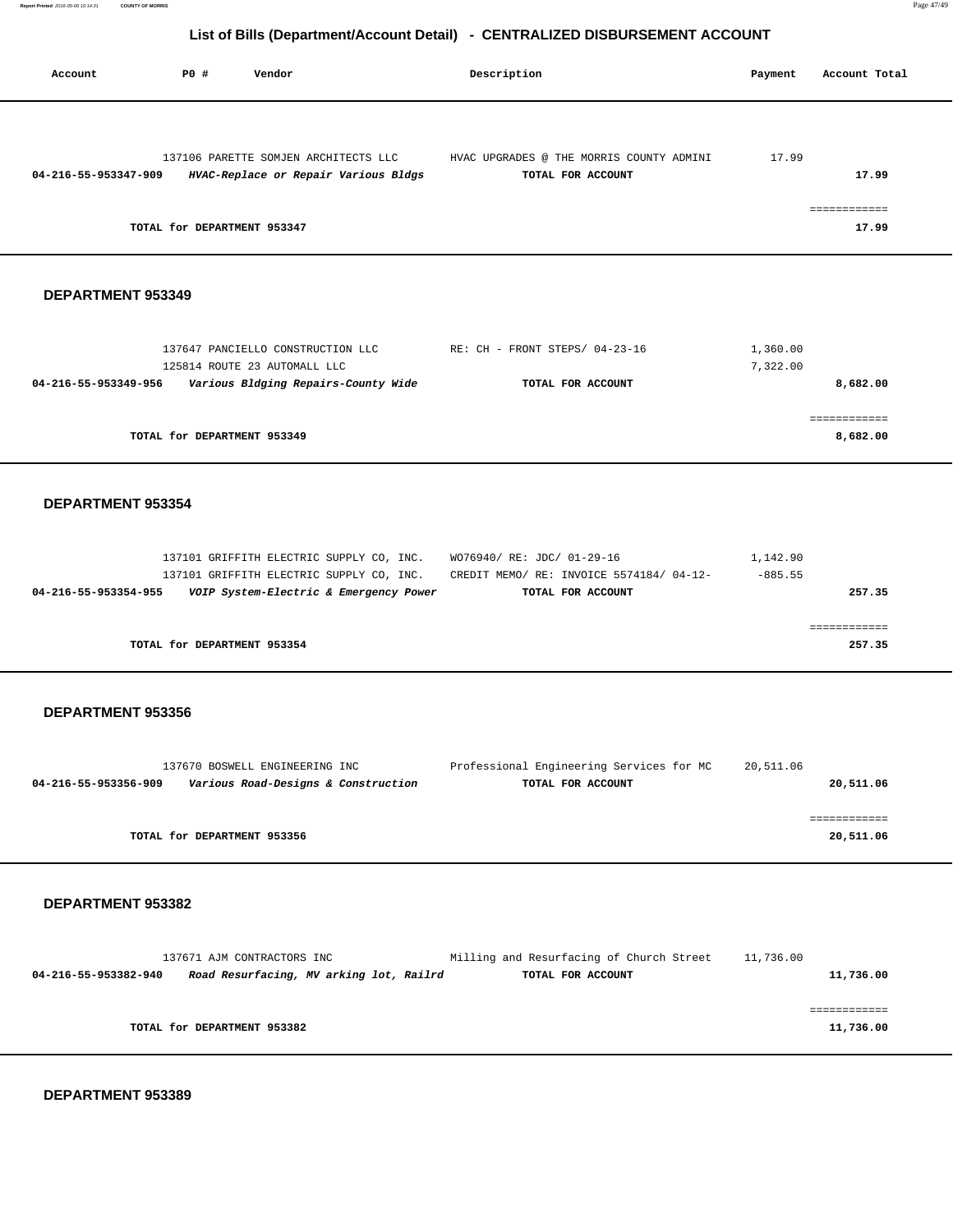**Report Printed** 2016-05-06 10:14:31 **COUNTY OF MORRIS** Page 48/49

# **List of Bills (Department/Account Detail) - CENTRALIZED DISBURSEMENT ACCOUNT**

| Account                  | PO#                         | Vendor                                 | Description       | Payment | Account Total             |
|--------------------------|-----------------------------|----------------------------------------|-------------------|---------|---------------------------|
| <b>DEPARTMENT 953389</b> |                             |                                        |                   |         |                           |
| 04-216-55-953389-940     |                             | B&G-Equip./Vehicles, Ext. Improvements | TOTAL FOR ACCOUNT |         | 19,000.00                 |
|                          | TOTAL for DEPARTMENT 953389 |                                        |                   |         | ------------<br>19,000.00 |

#### **DEPARTMENT 955306**

| 137595 THE RBA GROUP INC.                                    | A4517.00,4-7-2016 | 1,321.45 |
|--------------------------------------------------------------|-------------------|----------|
| Renovate Resident Tub/Shower Area-MV<br>04-216-55-955306-951 | TOTAL FOR ACCOUNT | 1,321.45 |
|                                                              |                   |          |
|                                                              |                   |          |
| TOTAL for DEPARTMENT 955306                                  |                   | 1,321.45 |

#### **DEPARTMENT 962398**

| 136271 DELL MARKETING L.P.<br>136271 DELL MARKETING L.P. | Dell Tablet Keyboard - Mobile<br>Dell Venue 11 Pro | 431.97<br>4,321.77 |
|----------------------------------------------------------|----------------------------------------------------|--------------------|
| ITD-Computer & Newtork Upgrades<br>04-216-55-962398-955  | TOTAL FOR ACCOUNT                                  | 4,753.74           |
|                                                          |                                                    |                    |
| TOTAL for DEPARTMENT 962398                              |                                                    | 4,753.74           |

#### **DEPARTMENT 964404**

| 130962 OFS/FOF SALES CORP                                      | BFI Ouote #0000232285 - SEU Conference R | 13,610.16 |
|----------------------------------------------------------------|------------------------------------------|-----------|
| Purchase Office Furniture-Prosecutor's<br>04-216-55-964404-953 | TOTAL FOR ACCOUNT                        | 13,610.16 |
|                                                                |                                          |           |
|                                                                |                                          |           |
| TOTAL for DEPARTMENT 964404                                    |                                          | 13,610.16 |
|                                                                |                                          |           |

| 04-216-55-969412-909        | 137331 COUNTY COLLEGE OF MORRIS<br>CCM-Water Penetration Repairs | USA Architects<br>TOTAL FOR ACCOUNT      | 275.00    | 275.00    |
|-----------------------------|------------------------------------------------------------------|------------------------------------------|-----------|-----------|
| 04-216-55-969412-951        | 137331 COUNTY COLLEGE OF MORRIS<br>CCM-Water Penetration Repairs | Safeway Contracting<br>TOTAL FOR ACCOUNT | 42,027.00 | 42,027.00 |
| TOTAL for DEPARTMENT 969412 |                                                                  |                                          |           | 42,302.00 |